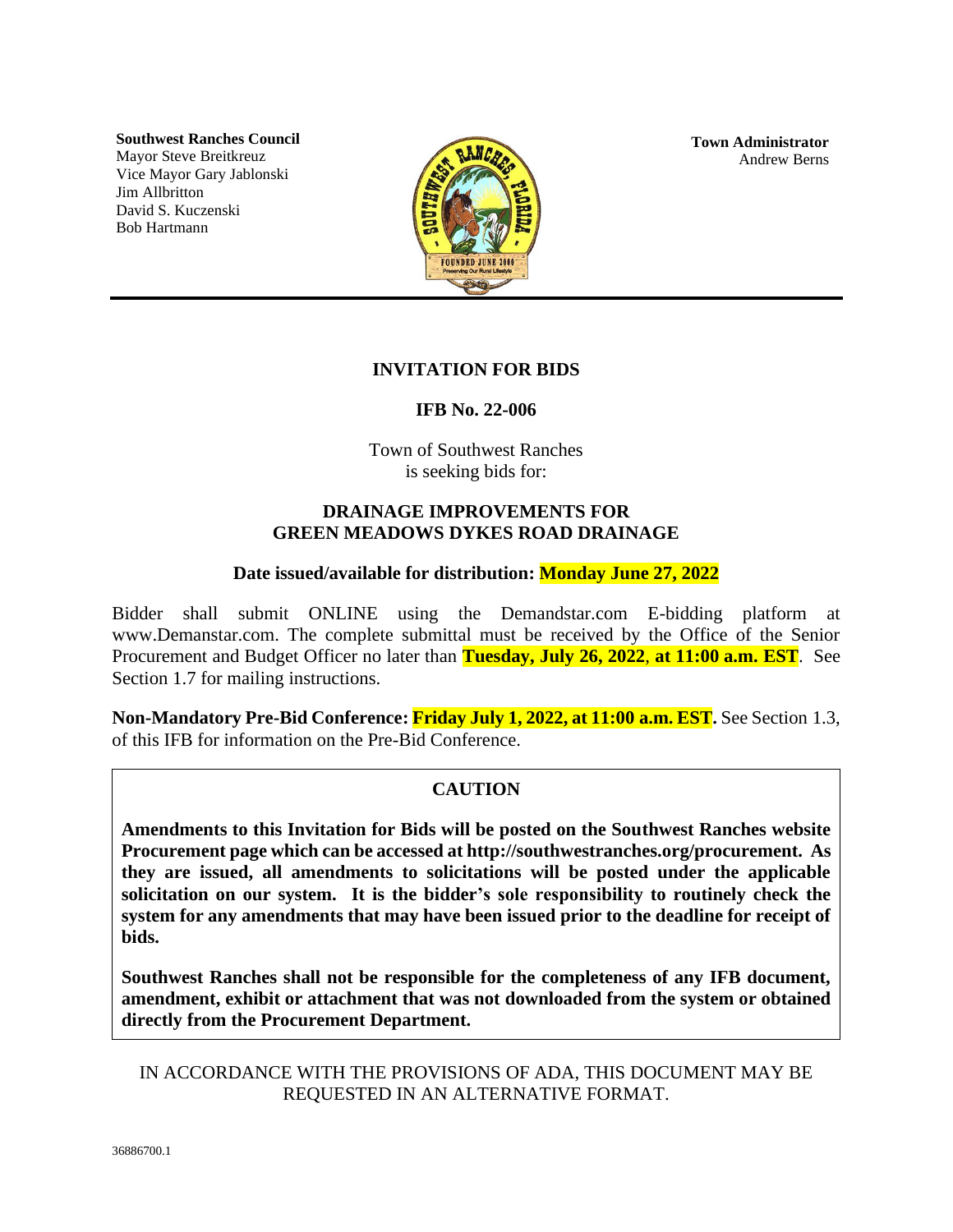### **NOTICE TO CONTRACTORS**

Bids will be received by the Town of Southwest Ranches, Florida ("Town"), via DemandStar.com E-bidding, until 11:00 a.m., EST, and opened on **Tuesday, July 26, 2022, at 11:00 a.m., EST,** for all material, labor, equipment and supplies necessary for the:

#### **IFB 22-006 DRAINAGE IMPROVEMENTS FOR GREEN MEADOWS DYKES ROAD DRAINAGE**

To better manage document disbursement for the bid process, the Town will make bid documents available on the Southwest Ranches website which can be accessed at:

http://southwestranches.org/procurement

To review the bid documents for this project, go to the above URL and click on the project hyperlink. The documents for this project are also available at Demandstar.com. Contractors may then download and print the bid documents or contact Venessa Redman at (954) 343-7467 or e-mail at vredman@southwestranches.org.

All bids shall be submitted in accordance with General Provision Section 2 and accompanied by the documentation referenced therein, at a minimum.

The Non-Mandatory Pre-Bid Conference will be held on **Friday July 1, 2022, at 11:00 a.m. EST,** via Microsoft Teams Meeting, the link is accessible on the Town website calendar and the Demandstar.com E-Bidding Platform.

The public may view bid meetings in person in the Grand Oak Conference room in Town Hall located at 13400 Griffin Road, Southwest Ranches, FL 33330.

Bids requested shall be set forth in the Bid and the Bid Form attached to and forming a part of the Specifications.

Prior to execution of a contract, Bidder shall submit to Town a copy of its non-discrimination policy, which shall be consistent with the non-discrimination requirements of the contract. In the event that Bidder does not have a written non-discrimination policy, Bidder shall be required to sign a statement affirming their non-discrimination policy conforms with Section 2.31, of the Invitation for Bids.

The Town reserves the right to reject any or all bids.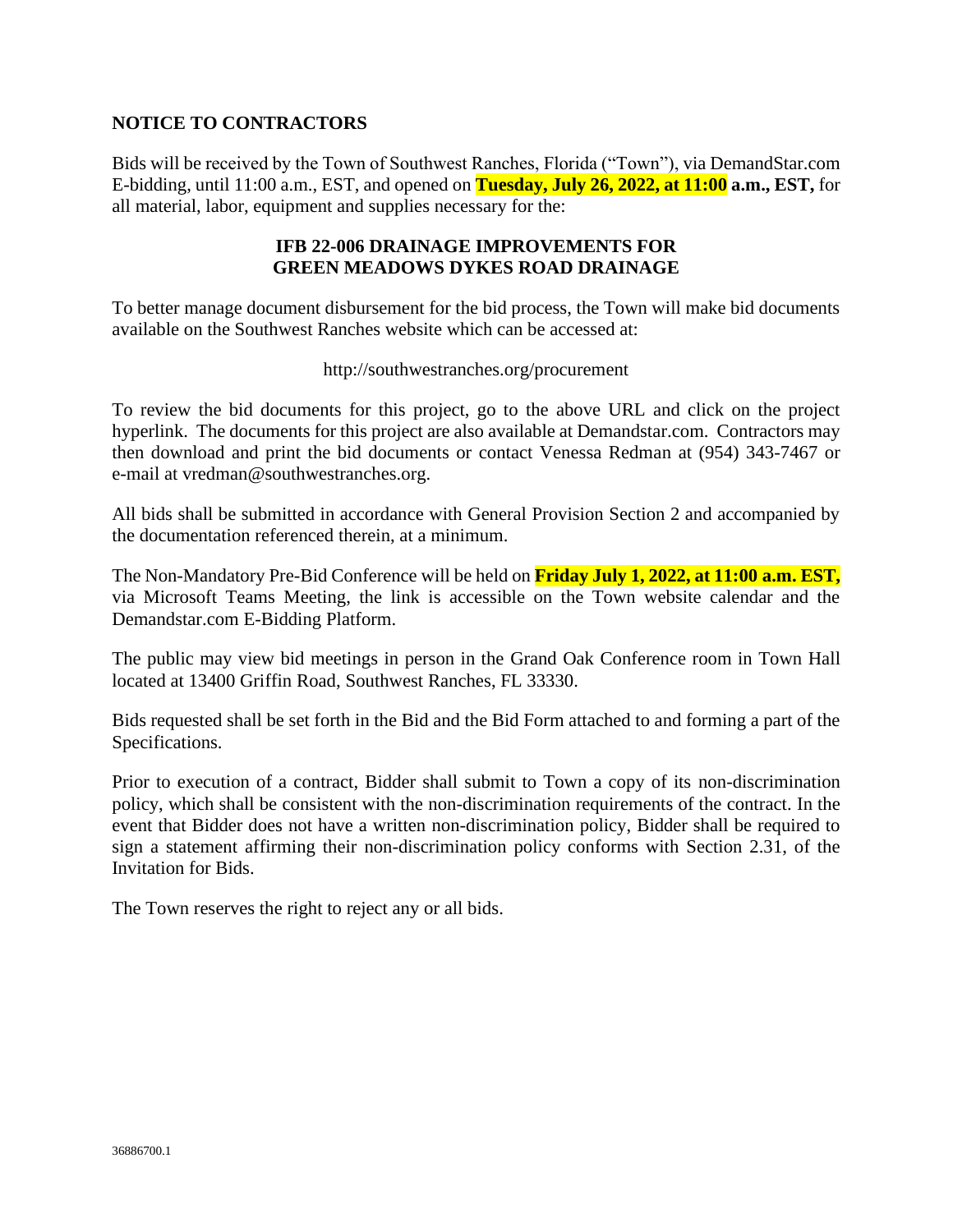# **TABLE OF CONTENTS**

# **PAGE**

| <b>SECTION 1</b> |                                                            |  |
|------------------|------------------------------------------------------------|--|
| 1.1              |                                                            |  |
| 1.2              |                                                            |  |
| 1.3              |                                                            |  |
| 1.4              |                                                            |  |
| 1.5              |                                                            |  |
| 1.6              |                                                            |  |
| 1.7              |                                                            |  |
| 1.8              |                                                            |  |
| 1.9              |                                                            |  |
| 1.10             |                                                            |  |
| 1.11             |                                                            |  |
| 1.12             |                                                            |  |
| 1.13             |                                                            |  |
|                  |                                                            |  |
| <b>SECTION 2</b> |                                                            |  |
| 2.1              |                                                            |  |
| 2.2              |                                                            |  |
| 2.3              |                                                            |  |
| 2.4              |                                                            |  |
| 2.5              |                                                            |  |
| 2.6              |                                                            |  |
| 2.7              |                                                            |  |
| 2.8              |                                                            |  |
| 2.9              |                                                            |  |
| 2.10             |                                                            |  |
| 2.11             |                                                            |  |
| 2.12             |                                                            |  |
| 2.13             |                                                            |  |
| 2.14             |                                                            |  |
| 2.15             |                                                            |  |
| 2.16             |                                                            |  |
| 2.17             |                                                            |  |
| 2.18             |                                                            |  |
| 2.19             |                                                            |  |
| 2.20             |                                                            |  |
| 2.21             |                                                            |  |
| 2.22             |                                                            |  |
| 2.23             |                                                            |  |
| 2.24             |                                                            |  |
| 2.25             | LICENSING, PERMITS, INSPECTIONS AND LIABILITY INSURANCE 11 |  |
| 2.26             |                                                            |  |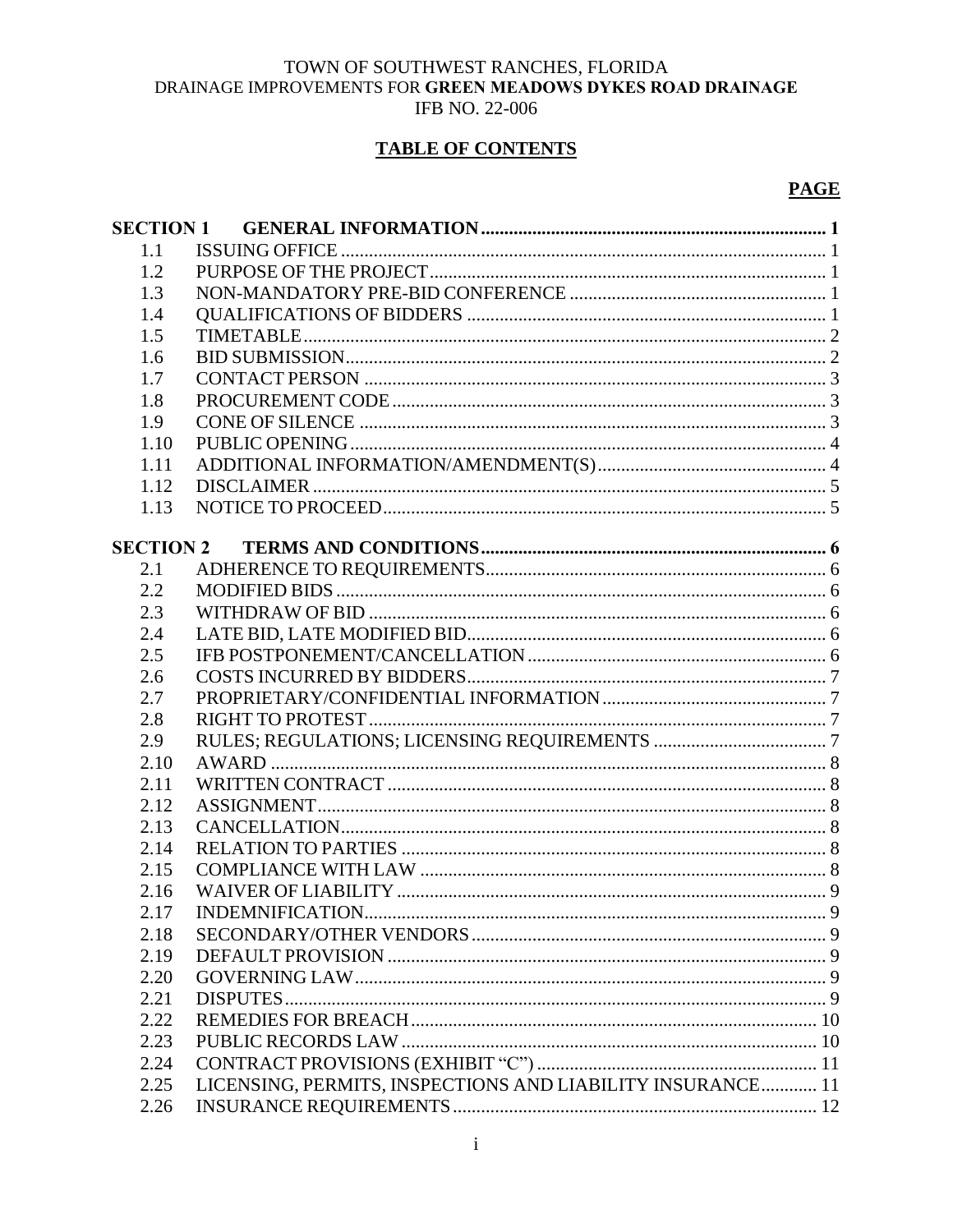| 2.27             |                                                        |  |
|------------------|--------------------------------------------------------|--|
| 2.28             |                                                        |  |
| 2.29             |                                                        |  |
| 2.30             | NON-DISCRIMINATION & EQUAL EMPLOYMENT OPPORTUNITY  15  |  |
| 2.31             |                                                        |  |
| 2.32             |                                                        |  |
| 2.33             |                                                        |  |
| 2.34             |                                                        |  |
| 2.35             | PUBLIC ENTITY CRIMES/DENIAL OR REVOCATION OF THE RIGHT |  |
|                  |                                                        |  |
| 2.36             |                                                        |  |
| 2.37             |                                                        |  |
| <b>SECTION 3</b> |                                                        |  |
| 3.1              |                                                        |  |
| 3.2              |                                                        |  |
| <b>SECTION 4</b> |                                                        |  |
| 4.1              |                                                        |  |
| 4.2              |                                                        |  |
| 4.3              |                                                        |  |
| 4.4              | LOCATION AND DAMAGE TO EXISTING FACILITIES, EQUIPMENT, |  |
|                  |                                                        |  |
| 4.5              |                                                        |  |
| 4.6              |                                                        |  |
| 4.7              |                                                        |  |
| 4.8              |                                                        |  |
| 4.9              |                                                        |  |
| <b>SECTION 5</b> |                                                        |  |
| 5.1              |                                                        |  |
| 5.2              |                                                        |  |
| 5.3              |                                                        |  |
| 5.4              |                                                        |  |
| 5.5              |                                                        |  |
| 5.6              |                                                        |  |
| 5.7              |                                                        |  |
| 5.8              |                                                        |  |
| 5.9              |                                                        |  |
| 5.10             |                                                        |  |
| 5.11             |                                                        |  |
| 5.12             |                                                        |  |
| 5.13             |                                                        |  |
| 5.14             |                                                        |  |
| 5.15             |                                                        |  |
| 5.16             |                                                        |  |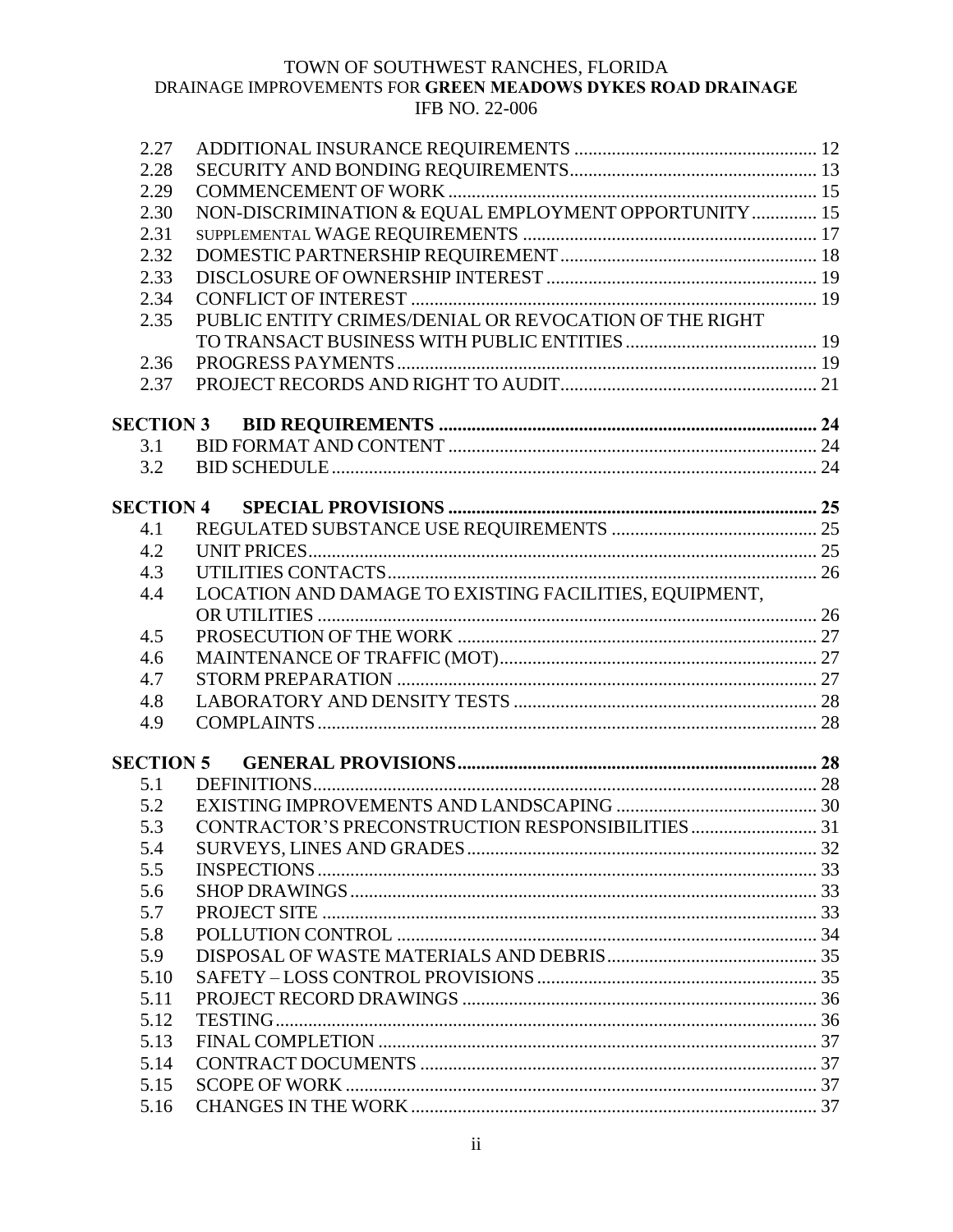| 5.17 |                                                                 |  |
|------|-----------------------------------------------------------------|--|
| 5.18 | EXCUSABLE DELAY; COMPENSABLE; NON-COMPENSABLE  43               |  |
| 5.19 | WARRANTY AND GUARANTEE; CORRECTION, REMOVAL OR                  |  |
|      |                                                                 |  |
| 5.20 |                                                                 |  |
| 5.21 |                                                                 |  |
| 5.22 |                                                                 |  |
| 5.23 |                                                                 |  |
| 5.24 |                                                                 |  |
| 5.25 |                                                                 |  |
| 5.26 |                                                                 |  |
| 5.27 |                                                                 |  |
| 5.28 |                                                                 |  |
| 5.29 |                                                                 |  |
| 5.30 |                                                                 |  |
|      |                                                                 |  |
|      |                                                                 |  |
|      |                                                                 |  |
|      |                                                                 |  |
|      |                                                                 |  |
|      |                                                                 |  |
|      |                                                                 |  |
|      | APPENDIX E FLORIDA STATUTES ON PUBLIC ENTITY CRIMES SWORN       |  |
|      |                                                                 |  |
|      |                                                                 |  |
|      |                                                                 |  |
|      |                                                                 |  |
|      |                                                                 |  |
|      | *APPENDIX I  CERTIFICATE OF AUTHORITY (IF INDIVIDUAL / SOLE     |  |
|      |                                                                 |  |
|      |                                                                 |  |
|      | *APPENDIX J CERTIFICATE OF AUTHORITY (IF PARTNERSHIP) 82        |  |
|      |                                                                 |  |
|      | *APPENDIX K CERTIFICATE OF AUTHORITY (IF CORPORATION OR LIMITED |  |
|      |                                                                 |  |
|      | *APPENDIX L CERTIFICATE OF AUTHORITY (IF JOINT VENTURE) 84      |  |
|      |                                                                 |  |
|      |                                                                 |  |
|      |                                                                 |  |
|      |                                                                 |  |
|      |                                                                 |  |
|      | APPENDIX O ACKNOWLEDGMENT OF CONFORMANCE WITH O.S.H.A.          |  |
|      |                                                                 |  |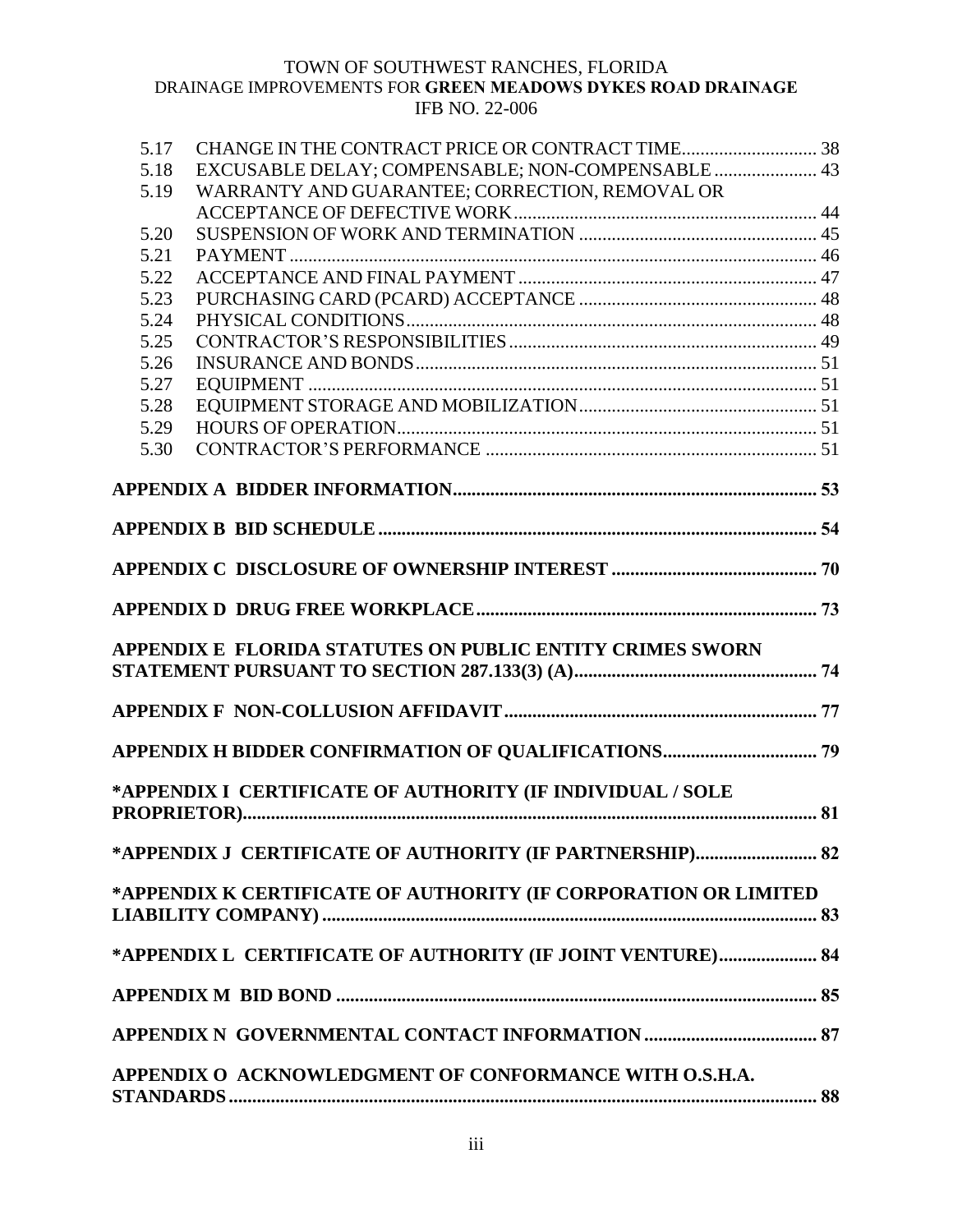| APPENDIX X 44 C.F.R. PART 18 - CERTIFICATION REGARDING LOBBYING  96 |
|---------------------------------------------------------------------|
| APPENDIX Y OTHER FEDERAL, STATE AND LOCAL REQUIREMENTS (2 CFR 200   |
| APPENDIX Z INSERT E-VERIFY MEMORANDUM OF UNDERSTANDING 102          |
|                                                                     |
|                                                                     |
|                                                                     |
|                                                                     |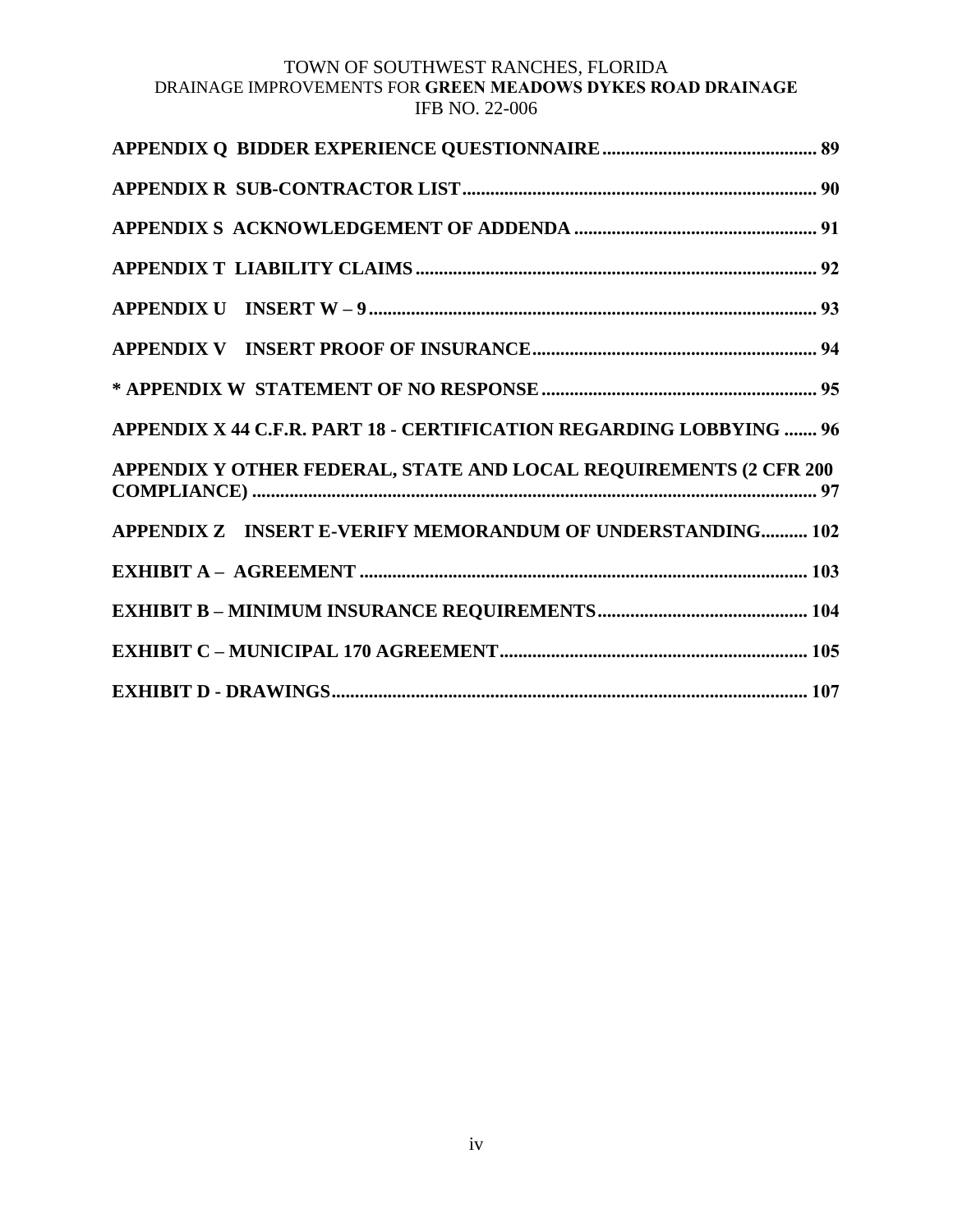### **SECTION 1 GENERAL INFORMATION**

### <span id="page-6-1"></span><span id="page-6-0"></span>**1.1 ISSUING OFFICE**

This Invitation for Bids ("IFB") is issued by the Town of Southwest Ranches, a political subdivision of the State of Florida ("Town"), by and through its Senior Procurement and Budget Officer Department ("Department"). The Department is the SOLE point of contact concerning this IFB. All communications regarding this IFB must be done through the Department (See Section 1.7).

### <span id="page-6-2"></span>**1.2 PURPOSE OF THE PROJECT**

The Department is soliciting bids from qualified and experienced firms for all labor, materials, tools, equipment, machinery, expertise, services, and all else necessary and reasonably inferable from the Contract Documents for proper completion of the project consisting of excavation, clearing, new construction and retrofit of drainage pipe, new construction of concrete drainage structures and associated grates, associated erosion control measures, swale re-grading, street and driveway restoration, and installation of grass sod.

The Substantial Completion of the Project shall occur no later than **ninety (90) calendar days** from date of issuance of the Notice to Proceed, and Final Completion shall occur no later than **one hundred twenty (120) calendar days** from date of issuance of the Notice to Proceed.

## <span id="page-6-3"></span>**1.3 NON-MANDATORY PRE-BID CONFERENCE**

The Non-Mandatory Pre-bid Conference will be held via Microsoft Teams Meeting, the link is accessible on the Town website calendar, and the Demandstar.com E-Bidding Platform on **Friday July 1, 2022, at 11:00 a.m.** EST.

The public may view bid meetings in person in the Grand Oak Conference room in Town Hall located at 13400 Griffin Road, Southwest Ranches, FL 33330.

There will be a Town representative available to answer questions relative to this IFB; however, bidders should not rely on any oral representations, statements, or explanations other than those made by this IFB or a formal Amendment to the IFB. Any questions or comments arising subsequent to the Pre-bid Conference must be presented, in writing, to the Contact Person (See Section 1.6) prior to the date and time stated in the Timetable (See Section 1.5).

In accordance with the provisions of ADA, auxiliary aids or services will be provided upon request with at least five  $(5)$  days' notice.

# <span id="page-6-4"></span>**1.4 QUALIFICATIONS OF BIDDERS**

All bidders to this IFB shall have demonstrated experience in on-site excavation, clearing, new construction and retrofit of drainage pipe, new construction of concrete drainage structures and associated grates, associated erosion control measures, swale re-grading, street and driveway restoration, and installation of grass sod.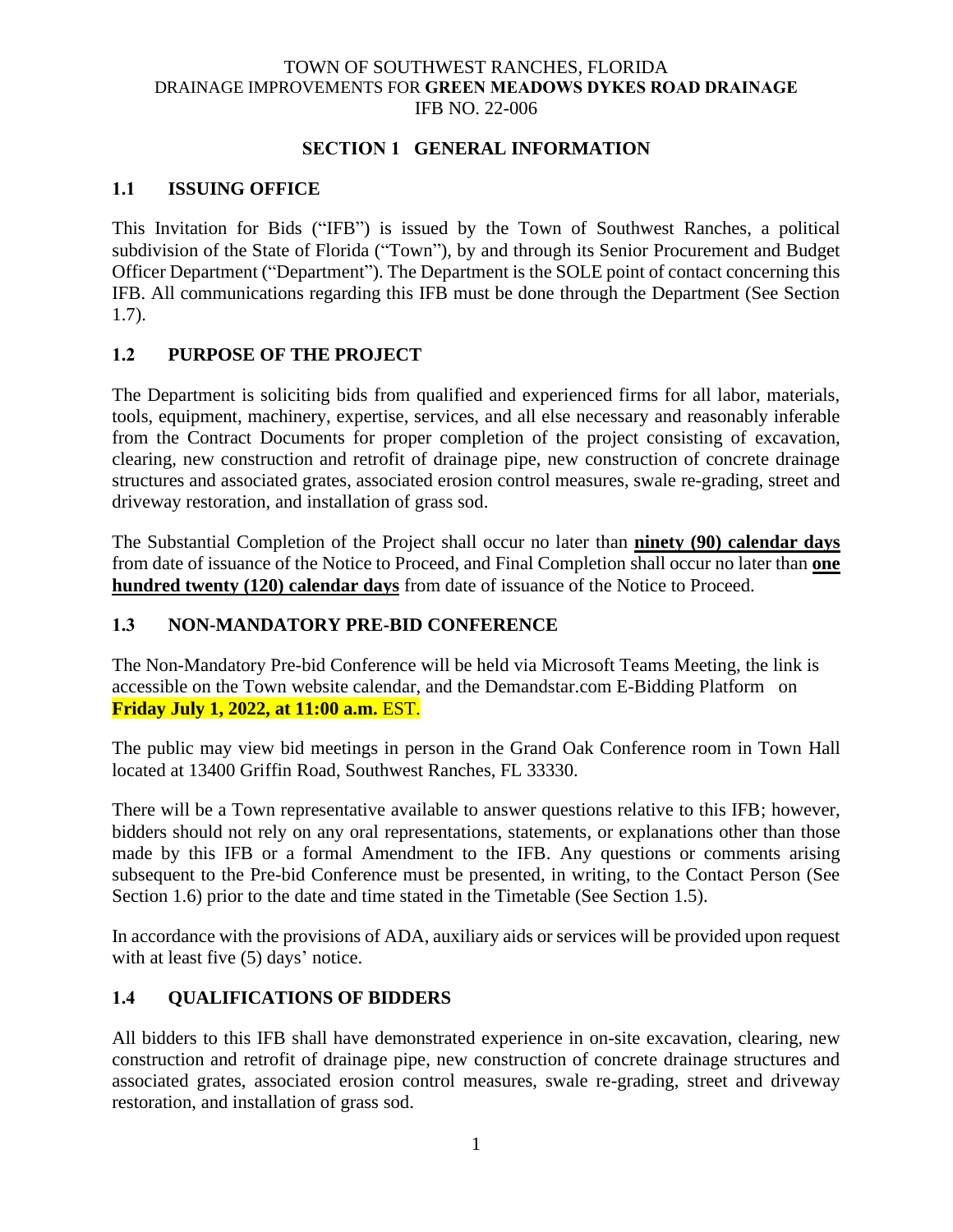# <span id="page-7-0"></span>**1.5 TIMETABLE**

The anticipated schedule and deadline for this IFB is as follows:

| <b>Activity</b>                    | <b>Date, Time and Location</b>                         |  |
|------------------------------------|--------------------------------------------------------|--|
| IFB available for download on      | On or about: Monday June 27, 2022, at:                 |  |
| website                            | http://southwestranches.org/procurement or             |  |
|                                    | Demandstar.com                                         |  |
| Non-Mandatory Pre-Bid Conference   | 11:00 a.m. EST, on Friday July 1, 2022, via            |  |
|                                    | Microsoft Teams Meeting, the link is accessible on the |  |
|                                    | Town website calendar and the Demandstar.com E-        |  |
|                                    | <b>Bidding Platform</b>                                |  |
| Deadline for Submission of Written | 10:00 a.m. EST, Friday July 8, 2022, at the Office of  |  |
| Comments/Questions                 | the Senior Budget and Procurement Officer, via e-mail  |  |
|                                    | to vredman@southwestranches.org                        |  |
| Response to Written                | 4:00 p.m. EST, Friday July 15, 2022,                   |  |
| <b>Comments/Questions</b>          |                                                        |  |
| Deadline for Submission of Bids    | <b>11:00 a.m. EST, on Tuesday, July 26, 2022,</b> via  |  |
|                                    | DemandStar.com E-bidding                               |  |
|                                    |                                                        |  |
| <b>Public Opening</b>              | 11:00 a.m. EST, on Tuesday, July 26, 2022, via         |  |
|                                    | Microsoft Teams Meeting, the link is accessible on the |  |
|                                    | Town website calendar and the Demandstar.com E-        |  |
|                                    | <b>Bidding Platform</b>                                |  |
| <b>Award Date</b>                  | To be Determined                                       |  |

# <span id="page-7-1"></span>**1.6 BID SUBMISSION**

It is anticipated that bids will be opened at 11:00 a.m., via Microsoft Teams Meeting, the link is accessible on the Town website calendar and the Demandstar.com E-Bidding Platform on **Tuesday, July 26, 2022.** The public may view bid meetings in person in the Grand Oak Conference Room located at 13400 Griffin Road, southwest ranches, FL 33330.

All bids must be submitted electronically via DemandStar E-bidding no later than 11:00 a.m. EST on **Tuesday, July 26, 2022.**

The Bid Response Forms, included in the appendix, must be signed by an officer of the proposing entity or other authorized person.

The submission of a signed bid by a bidder will be considered by the Town as constituting a legal offer by the bidder to provide services required by this IFB at the proposed price identified therein.

No bids will be accepted after the deadline for submission of bids or at any location other than the location designated in this IFB.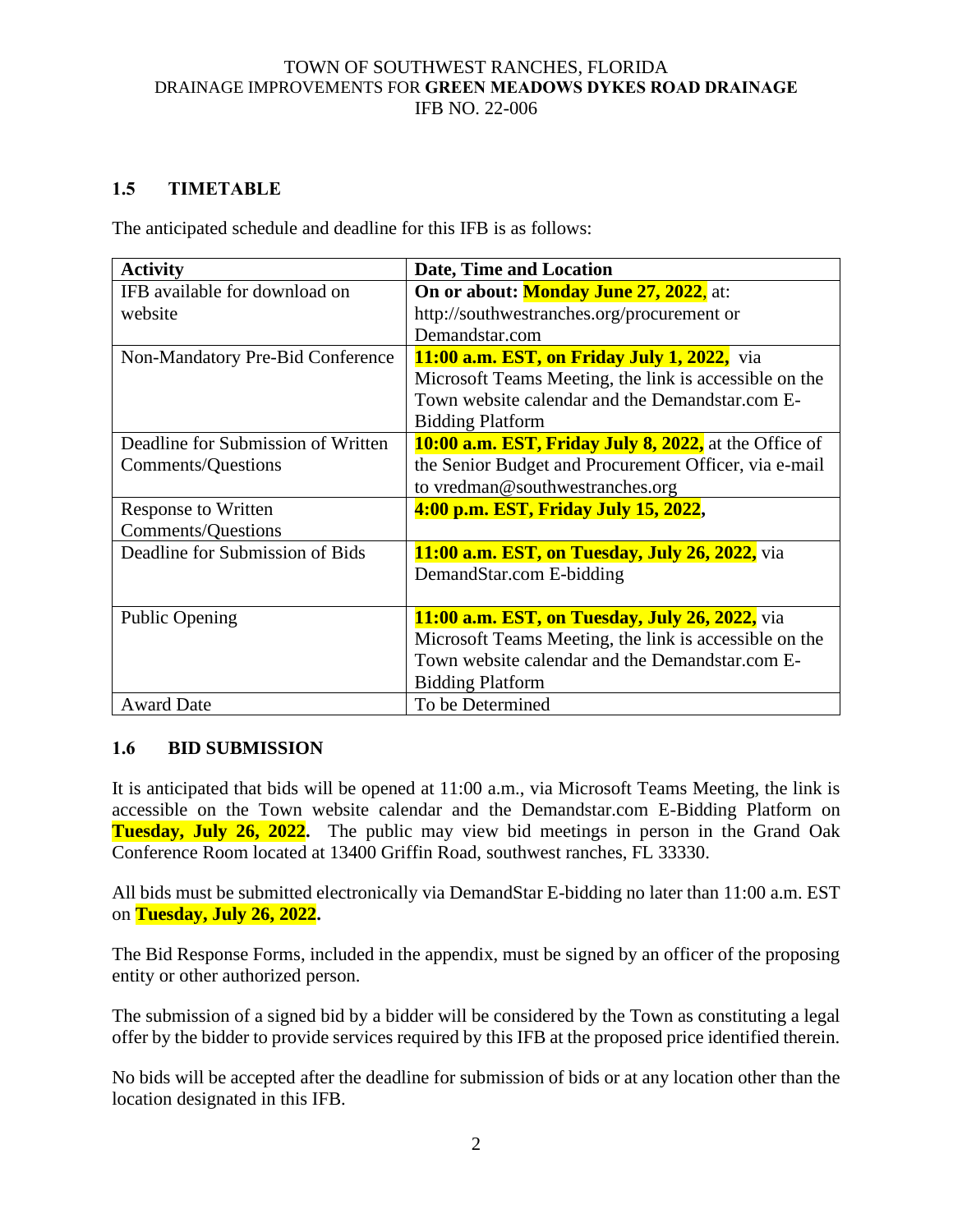Facsimile or email submittals will NOT be accepted. Bids received after 11:00 a.m. EST on the above referenced date will not be accepted under any circumstances. Any uncertainty regarding the time a bid is delivered or received will be resolved against the Bidder.

# <span id="page-8-0"></span>**1.7 CONTACT PERSON**

The individual designated as the "Contact Person" for the IFB is:

Venessa Redman, Senior Procurement and Budget Officer 13400 Griffin Road Southwest Ranches, FL 33330 Phone: 954 343-7467 Fax: 954 434 1490 Email: vredman@southwestranches.org

# <span id="page-8-1"></span>**1.8 PROCUREMENT CODE**

Article IX of the Town's Code of Ordinances (ORD 22-005) establishes specific directions and guidelines for employees and agents of the Town to use in purchasing commodities and services. All requests for commodities and/or services, and all purchases shall be for a public purpose and in accordance with this code. This code provides the policies and procedures that frame the purchasing of contractual services and commodities starting with defining the procurement and proceeding through award of the contract or purchase order. The Town is committed to a system that provides quality, integrity and competition in a professional manner. Generally, purchasing procedures provide a mechanism to allow commodities and services to be purchased at the lowest possible cost, and consistent with the quality needed to meet the requirements of the Town.

In addition to the procedures set forth in this code, the Town shall also adhere to the requirements of Florida Statutes, to the extent applicable to the Town.

# <span id="page-8-2"></span>**1.9 CONE OF SILENCE**

The Cone of Silence means a prohibition on any communication regarding this IFB between a potential vendor, service provider, proposer, bidder, lobbyist, or consultant and the Town Council members, Town's professional staff including, but not limited to, the Town Administrator and his or her staff, or any member of the Town's selection or evaluation committee. See Article IX, ORD 22-005 for additional information including permitted exceptions to the Cone of Silence.

The Cone of Silence shall be imposed at the time of the advertisement of this IFB and shall terminate at the beginning of the Town Council meeting at which the Town Administrator makes his or her written recommendation to the Town Council. However, if the Town Council refers the solicitation back to the administrator, staff or committee for further review, the Cone of Silence shall be re imposed until such time as the administrator makes a subsequent written recommendation and commencement of the Council meeting. The Cone of Silence shall also terminate in the event that the Town Administrator cancels the solicitation.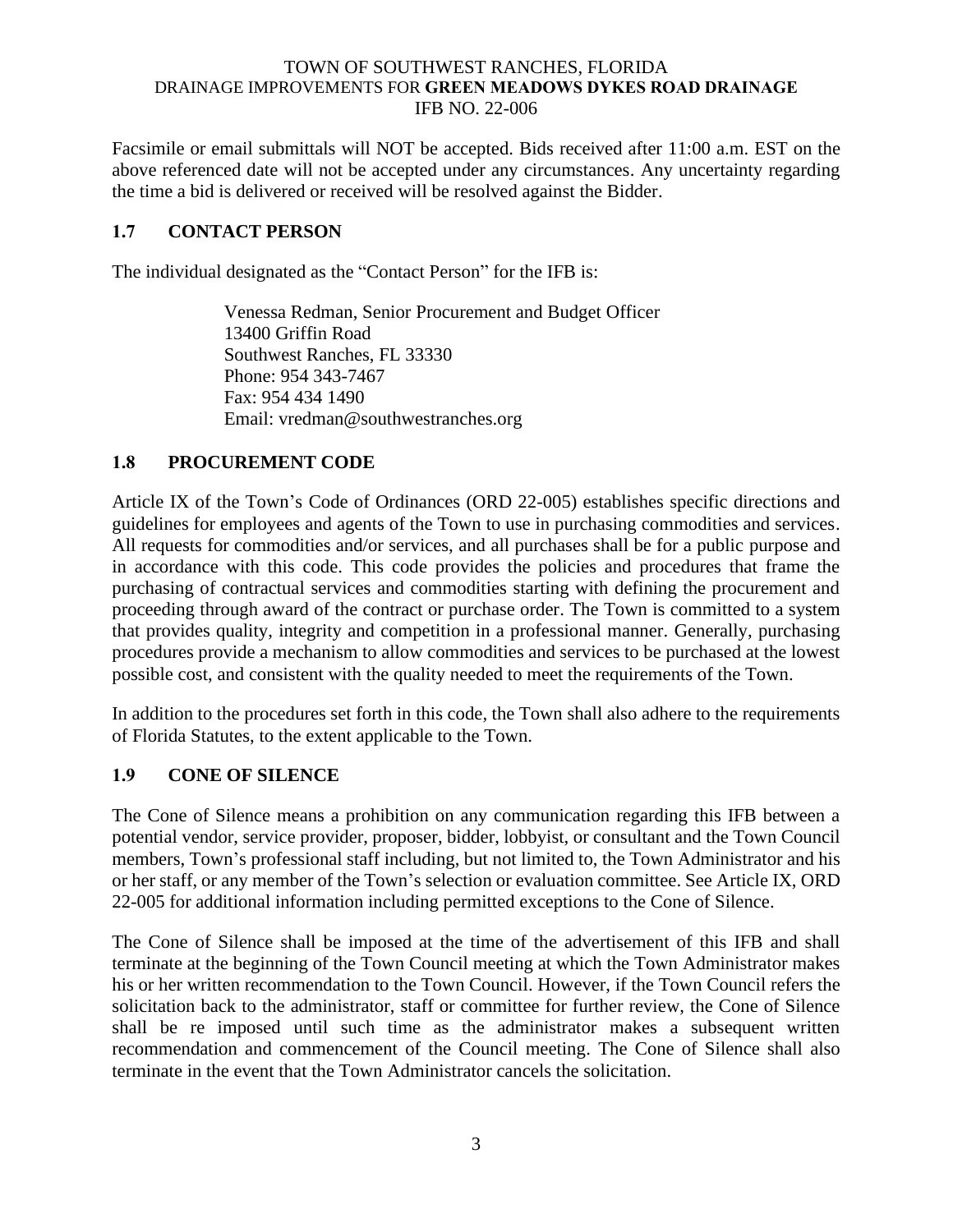Prior to an award, violation of this the Cone of Silence shall result in the disqualification of the bidder from further consideration. Discovery of a violation after an award by a particular bidder shall render any IFB award to said bidder voidable by the Town, and in the Town's sole discretion.

## <span id="page-9-0"></span>**1.10 PUBLIC OPENING**

A public opening, of bids, will take place on **Tuesday, July 26, 2022,** at 11 a.m. EST via Microsoft Teams Meeting, the link is accessible on the Town website calendar and the Demandstar.com E-Bidding Platform

The public may view bid meetings in person in the Grand Oak conference Room located at 13400 Griffin Road, southwest ranches, FL 33330.

The identity of the Bidders shall be read aloud. However, no additional information set forth in the bid shall be made public until the time of a notice of an "Intended award" or 30 days from the Bid Opening, whichever is earlier, and in accordance with Florida Statutes, Chapter 119.

After opening of bids, the Town will look for any unbalanced bids to ensure that unit prices are within industry standards and that the Bidders are not charging excessive unit prices for those items the Town will utilize the most. The Town intends to award a Contract to the lowest, responsive, and responsible Bidder in accordance with the terms of this IFB and the Town's Procurement Code.

In the award of a Contract pursuant to this IFB, the services shall be provided on a "non-exclusive" basis, and the Town may utilize the services of other vendors as may be deemed necessary at the Town's discretion.

# <span id="page-9-1"></span>**1.11 ADDITIONAL INFORMATION/AMENDMENT(S)**

Any questions, comments (i.e., additional information or clarifications) must be made, in writing via e mail, or U.S. Mail no later than **Friday July 8, 2022,** to the address listed in this IFB Timetable (See Section 1.5) or e mail address listed for the Contact Person (See Section 1.7). The request must contain the bidder's name, address, phone number, facsimile number, and e mail address.

Changes to this IFB, when deemed necessary by the Town, will be completed only by written Amendment(s) issued prior to the deadline for submission of bids. Bidders should not rely on any representations, statements, or explanation other than those made by this IFB or in any Amendment to this IFB. Where there appears to be a conflict between this IFB and any Amendment issued, the last Amendment issued shall prevail.

Amendments to this IFB will be posted on Town of Southwest Ranches website which can be accessed at http://southwestranches.org/procurement/.

It is the sole responsibility of bidders to routinely check for any Amendments that may have been issued prior to the deadline for submission of bids. Town shall not be responsible for the completeness of any IFB package not downloaded from this website or purchased directly from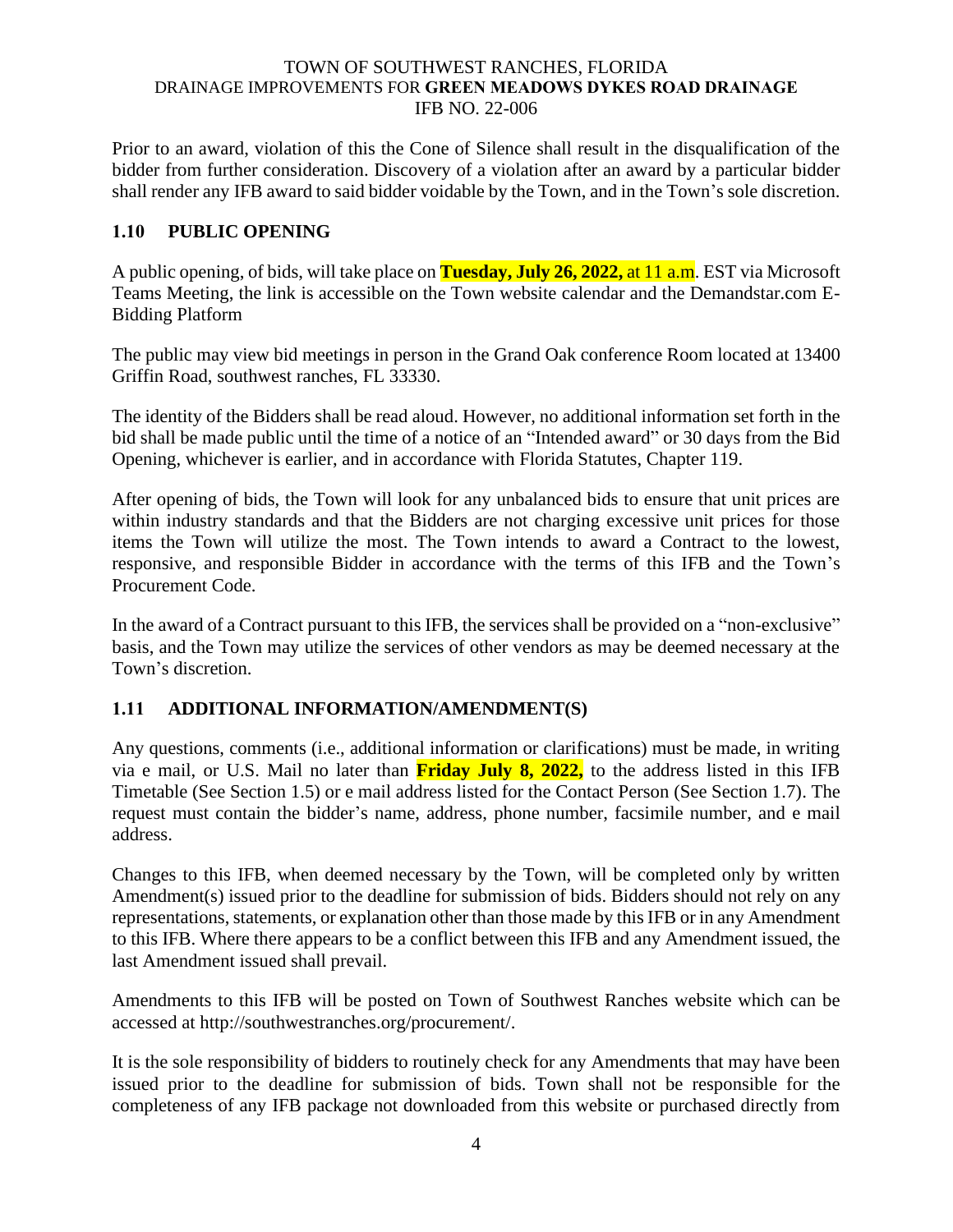the Department. A bidder may verify with the designated Contact Person (See Section 1.7) that bidder has received all Amendments to this IFB prior to the submission of its bid.

# <span id="page-10-0"></span>**1.12 DISCLAIMER**

All documents and information, whether written, oral or otherwise, provided by the Town relating to this IFB are being provided solely as an accommodation and for informational purposes only, and the Town is not making any representations or warranties of any kind as to the truth, accuracy, or completeness of such documents or information, or as to the sources thereof. The Town shall have no liability whatsoever relating to such documents and information and all parties receiving the same shall not be entitled to rely on such documents and information but shall have a duty to independently verify the accuracy of the information contained therein. Failure on the part of any bidder to examine, inspect and be completely knowledgeable of the terms and conditions of the IFB, or any other relevant documents or matters, shall not relieve the selected bidder from fully complying with this IFB.

The Town reserves the right to reject all or any portions of any bid, to reject all bids, to waive any informality, non-material irregularity or technicality in any bid, to re advertise for bids, or take any other such actions that may be deemed to be in the best interest of the Town.

No guarantee or warranty is given or implied by the Town regarding the minimum or total amount of services that may be purchased from the contract or award. The quantities and frequencies provided herein are for bid purposes only and, will be used for tabulation and presentation of the Bid. The Town reserves the right to increase or decrease service quantities and frequencies, as deemed necessary to serve the best interests of the Town.

# <span id="page-10-1"></span>**1.13 NOTICE TO PROCEED**

It is recommended that Contractor attend a non-mandatory pre-bid conference (See Section 1.5).

Contractor shall be instructed to commence work by written instructions by the Town Administrator or his designee by issuance of a Notice to Proceed. The Notice(s) to Proceed will not be issued until contractor submits to the Town all required bonds, insurance certificates and/or other documents and after execution of the Contract by both parties. The receipt of all necessary building and regulatory permits by contractor, if any, is a condition precedent to the issuance of a Notice to Proceed. Contractor warrants to the Town that it shall expeditiously apply for all building permits and shall thereafter, diligently, and continuously perform such work to achieve Substantial Completion and Final Completion, within the times set forth in the Agreement (See Exhibit "A"). To the extent set forth in the Agreement, the Town may, in its sole discretion and at its option, elect to impose liquidated damages or actual damages, whichever is greater, for failure to complete the work within the timeframe required (See Exhibit "A").

Contractor shall furnish sufficient forces and equipment and shall work such hours, including overtime operations, as may be necessary to timely perform the work in accordance with the schedule included in the Agreement. If contractor falls behind the progress schedule, Contractor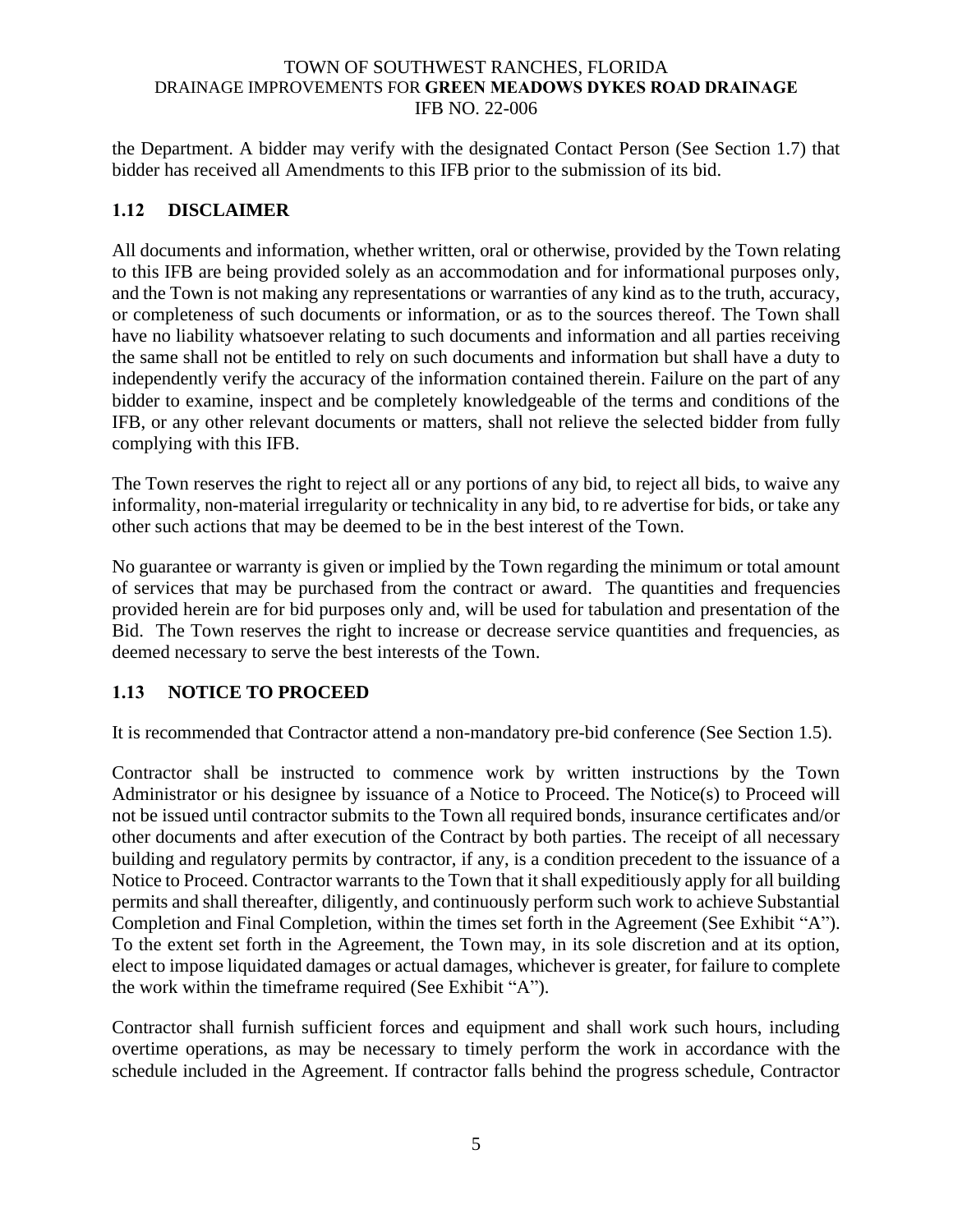shall take such steps as may be necessary to improve its progress by increasing the number of shifts, overtime operations, and days of work as may be required, at no additional cost to the Town.

# **SECTION 2 TERMS AND CONDITIONS**

### <span id="page-11-1"></span><span id="page-11-0"></span>**2.1 ADHERENCE TO REQUIREMENTS**

Bidders guarantee their commitment, compliance, and adherence to all requirements of this IFB by submission of their bids.

### <span id="page-11-2"></span>**2.2 MODIFIED BIDS**

Bidders may submit a modified bid to replace all or any portion of a previously submitted bid until the deadline for submission of bids specified in the IFB Timetable (See Section 1.5). The Town will only consider the latest bid submitted.

# <span id="page-11-3"></span>**2.3 WITHDRAW OF BID**

A bid may be withdrawn, only by written notification to the Town, prior to the opening of bids. (*See* Section 1.5). After the opening of bids, they shall be irrevocable for a period of one hundred twenty (120) days. Unless withdrawn, as provided in this subsection, a bid shall be irrevocable until the time that a Contract is awarded. Bidders who unilaterally withdraw a bid without permission of the Town before 90 days have elapsed from the date of the opening of bids may be debarred and are subject to forfeiture of the Bid Security.

# <span id="page-11-4"></span>**2.4 LATE BID, LATE MODIFIED BID**

Bids and/or modifications to bids received after the deadline for submission of bids specified in the IFB Timetable (See Section 1.5) shall not be considered.

# <span id="page-11-5"></span>**2.5 IFB POSTPONEMENT/CANCELLATION**

Notwithstanding any provision of this IFB to the contrary, the Town, in its sole and absolute discretion, shall have the right to reject any and all, or parts of any and all bids; commence a new solicitation process; postpone or cancel this IFB process; and/or waive any non-material irregularities in this IFB or the bids received as a result of this IFB. In addition, the Town of Southwest Ranches Council may reject any bid prior to award.

Failure on the part of the awarded Bidder to comply with the terms of this IFB, to execute and deliver any required Contract Documents, bonds, and insurance, will result in the cancellation or rescission of the award, and a forfeiture of the Bid security. In that event, the Town may proceed to award the contract to the next lowest, responsive and responsible Bidder, or to re advertise the project, in its sole discretion when deemed to be in the best interests of the Town.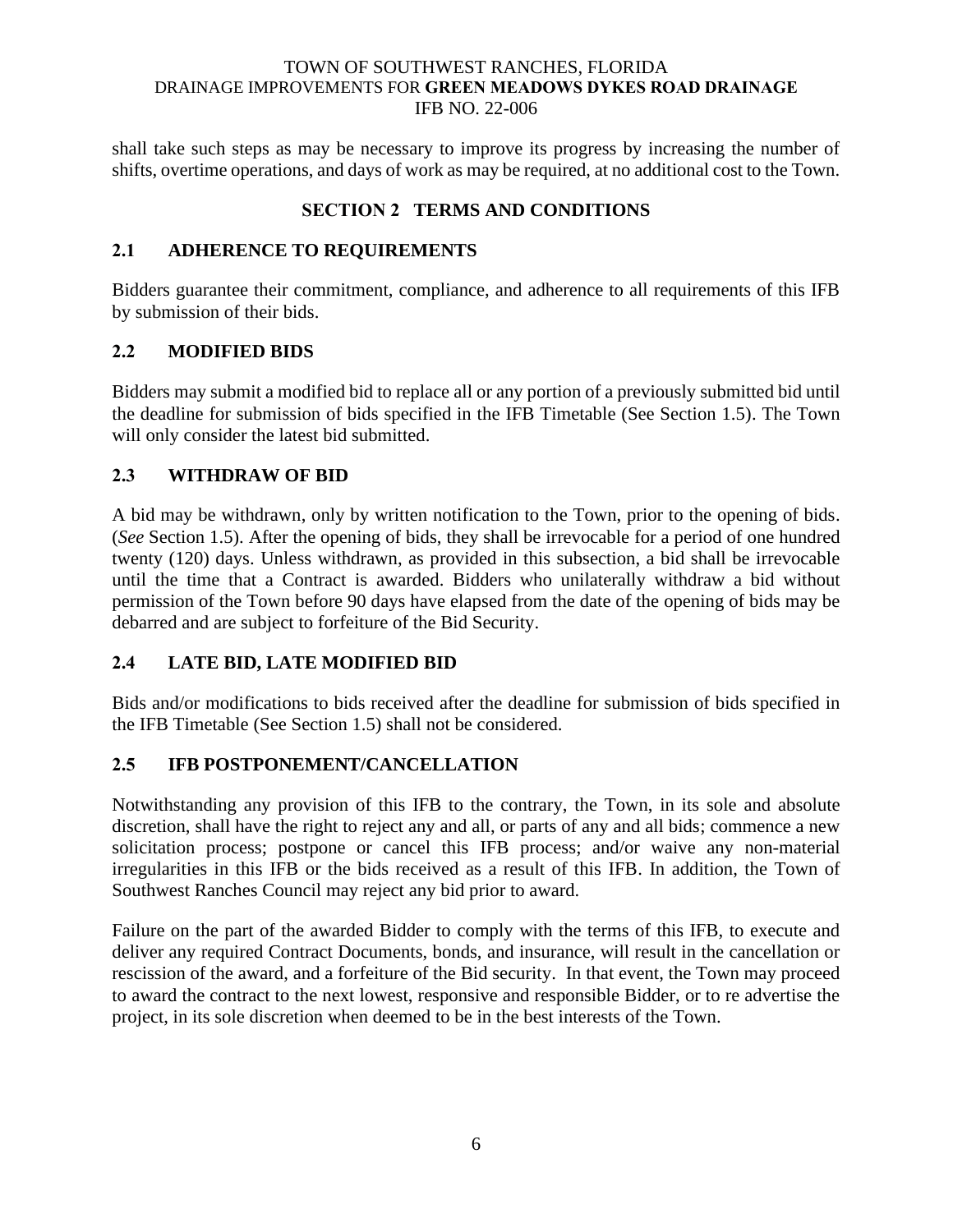### <span id="page-12-0"></span>**2.6 COSTS INCURRED BY BIDDERS**

All expenses incurred with the preparation and submission of bids to the Town, or any work performed in connection therewith, shall be borne by the bidder.

### <span id="page-12-1"></span>**2.7 PROPRIETARY/CONFIDENTIAL INFORMATION**

Bidders are hereby notified that all information submitted as part of, or in support of, bids will be available for public inspection after the opening of bids, in compliance with Chapters 119 and 286, Florida Statutes, popularly known as the "Public Records Law" and the "Government in the Sunshine Law" respectively.

### <span id="page-12-2"></span>**2.8 RIGHT TO PROTEST**

For purposes of this IFB, the term "Purchasing Code" shall mean Chapter 2, Article IX, of the Town of Southwest Ranches Code. ORD 22-005 is hereby incorporated into this IFB by reference ("Bid Protest"). By responding to this IFB, all bidders agree that the Bid Protest procedures set forth in the Code are applicable to this IFB and shall comply with said procedures.

Any bidder may protest any recommendations for award of the Contract in accordance with Protest Procedures by submitting a written protest to the Senior Procurement and Budget Officer within five (5) business days after posting the Notice of Award Recommendation. Protests must be submitted in writing, addressed to the Senior Procurement and Budget officer at 13400 Griffin Road, Southwest Ranches, FL 33330 and delivered via hand delivery, or mail.

### <span id="page-12-3"></span>**2.9 RULES; REGULATIONS; LICENSING REQUIREMENTS**

The bidder shall comply with all laws, ordinances, and regulations applicable to the services contemplated herein, including, but not limited to, those applicable to conflict of interest and collusion. Bidders are presumed to be familiar with all federal, state, and local laws, ordinances, codes and regulations that may in any way affect the services offered, including, but not limited to, Executive Order No. 11246 entitled "Equal Employment Opportunity" as amended by Executive Order No. 11375, and as supplemented by the Department of Labor Regulations (41 CFR, Part 60).

The Town, at its discretion, reserves the right to inspect any/all Bidder's facilities to determine their capability of meeting the requirements for this IFB and the Contract to be awarded. Also, price, responsibility, and responsiveness of the Bidder, including the financial position, experience, staffing, equipment, materials, references of Contractor, and past history of service by Contractor to the Town and/or with other units of State, and/or Local governments in Florida, or comparable private entities, may be taken into consideration in the award of a Contract. If the project involves services or costs based upon a unit price or ongoing services, the Town reserves the right to reduce the level of service within its sole discretion.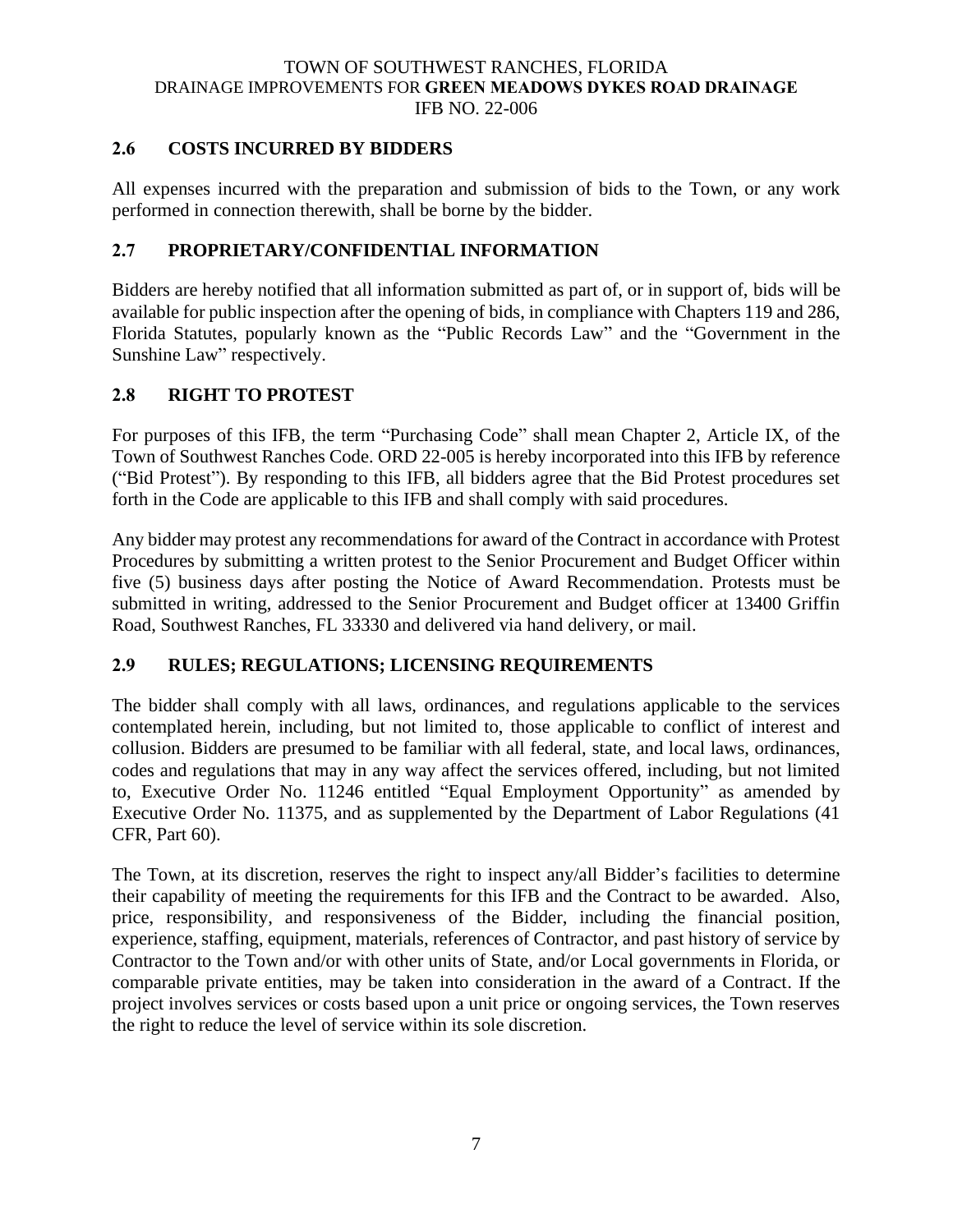# <span id="page-13-0"></span>**2.10 AWARD**

The Town intends to award a contract to the lowest, responsive, and responsible Bidder whose bid meets the requirements of this IFB, and in accordance with the Town's Procurement Code.

# <span id="page-13-1"></span>**2.11 WRITTEN CONTRACT**

The successful Bidder shall be required to enter into a written Contract with the Town, the Contract form shall be prepared by the Town, and shall incorporate the terms of this IFB, the accepted Bid, and include a termination for convenience clause and other terms which may be required by the Town or its Procurement Code, and acceptable to the Town Council. The Contract shall be substantially in the form attached to this IFB. No Work shall be performed or payment due unless a written Contract is fully executed and has been approved by the Town Council.

# <span id="page-13-2"></span>**2.12 ASSIGNMENT**

This IFB and any Contract awarded pursuant hereto shall be binding upon and shall inure to the benefit of the Town and to any and all of its successors and assigns, whether by merger, consolidation, and transfer of substantially all assets or any similar transaction. Notwithstanding the foregoing, the Contract is personal to the Contractor, and Contractor may not, either directly or indirectly, assign its rights or delegate its obligations to Town hereunder without first obtaining the Town's consent in writing. Any such attempted assignment or delegation shall be deemed of no legal force and effect whatsoever.

# <span id="page-13-3"></span>**2.13 CANCELLATION**

Failure on the part of the awarded Bidder to comply with the terms of this IFB, to execute and deliver any required Contract Documents, and insurance, will result in the cancellation or rescission of the award. In that event, the Town may proceed to award the Contract to the responsive and responsible Bidder with the next highest ranking by the selection committee, or to re advertise the IFB in its sole discretion whenever deemed in the best interests of the Town.

# <span id="page-13-4"></span>**2.14 RELATION TO PARTIES**

It is understood and agreed that nothing contained in this IFB or the Contract shall be deemed to create a partnership or joint venture with the Town. Contractor shall be in the relation of an independent contractor and is to have entire charge, control and supervision of the Work to be performed hereunder.

# <span id="page-13-5"></span>**2.15 COMPLIANCE WITH LAW**

Contractor shall comply with all applicable laws, regulations and ordinances of any Federal, State, or Local Governmental authority having jurisdiction with respect to this IFB and any Contract awarded and shall obtain and maintain any and all material permits, licenses, approvals and consents necessary for the lawful conduct of the activities contemplated hereunder.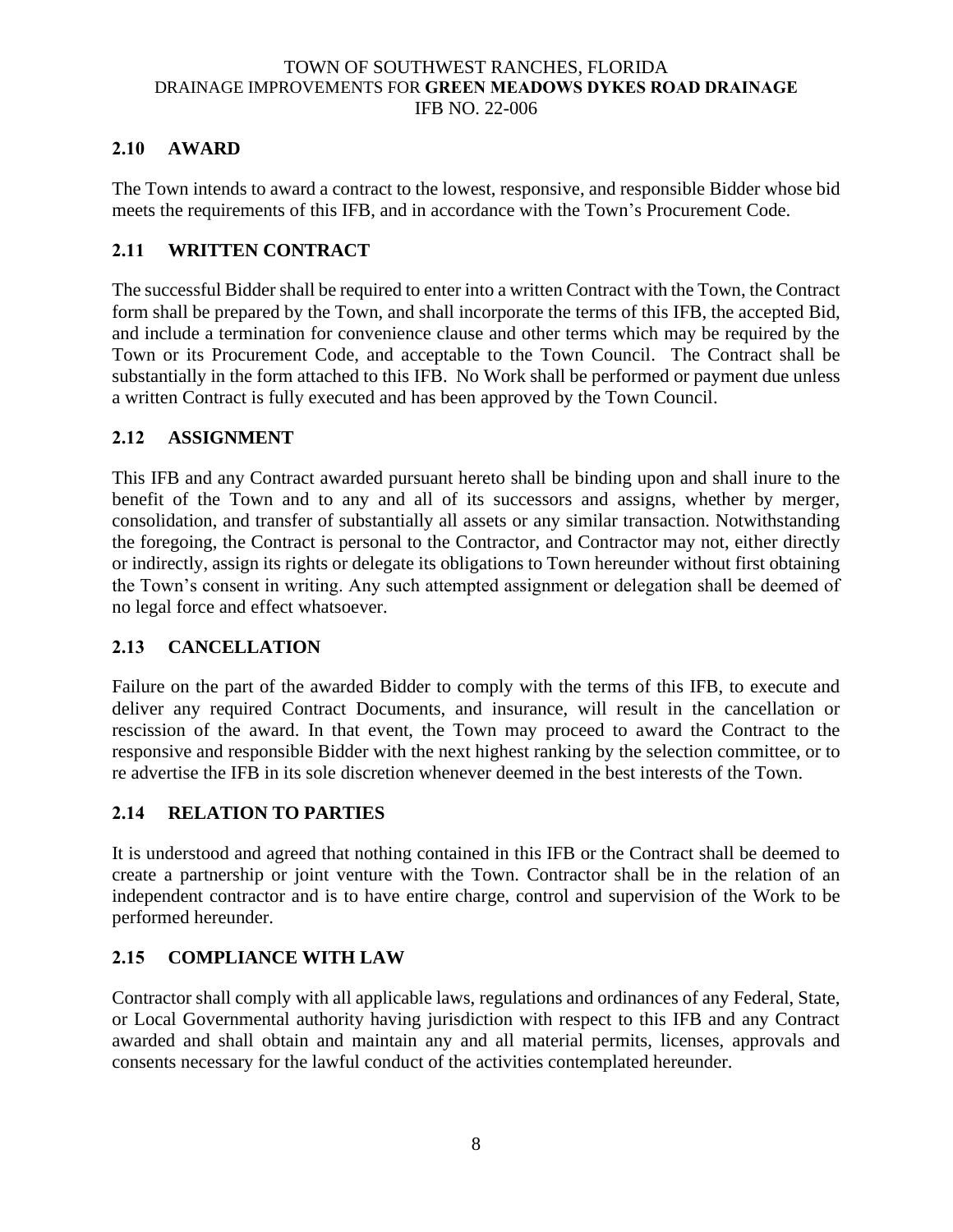## <span id="page-14-0"></span>**2.16 WAIVER OF LIABILITY**

The Town shall not in any way be answerable or accountable for any violations of applicable laws or for any injury, loss or damage arising from the negligence, acts, or omissions of Contractor or any one of its employees, subcontractors or agents, or anyone else for whose actions Contractor may be responsible.

### <span id="page-14-1"></span>**2.17 INDEMNIFICATION**

To the fullest extent permitted by Florida law, including Florida Statutes, Section 725.06, the Contractor hereby agrees to and shall indemnify, defend and hold harmless the Town, its officers and employees, from liabilities, damages, losses, costs, and expenses including, but not limited to, reasonable attorney fees (at both the trial and appellate levels), to the extent caused by the negligence, recklessness, or intentional wrongful misconduct of the Contractor and persons employed or utilized by the Contractor in the performance of the Contract or anyone else for whose actions Contractor may be responsible, regardless of the partial fault of any party indemnified hereunder.

### <span id="page-14-2"></span>**2.18 SECONDARY/OTHER VENDORS**

The Town reserves the right in the event the primary vendor cannot provide an item(s) or service(s) in a timely manner as requested, to seek other sources without violating the intent of this IFB or any Contract awarded.

### <span id="page-14-3"></span>**2.19 DEFAULT PROVISION**

In case of default by the Contractor, the Town may procure the articles or services from other sources and hold the Bidder or Contractor responsible for any excess costs occasioned or incurred thereby.

### <span id="page-14-4"></span>**2.20 GOVERNING LAW**

The validity of this IFB and any Contract awarded and the interpretation and performance of all of their respective terms shall be construed and enforced in accordance with the laws of the State of Florida, without regard to principles of conflict of laws thereof. The location of any action or proceeding commenced under, pursuant, or relating to this IFB or the Contract shall be in the State Courts of Florida located in Broward County, Florida.

### <span id="page-14-5"></span>**2.21 DISPUTES**

After an award of the Contract, disputes shall be resolved as set forth in the Contract form which is attached to this IFB. Any default under this IFB shall subject Bidder to liability for any and all damages to Town caused thereby. Bidder agrees to reimburse Town for all costs and expenses, including attorney's fees and costs, incurred by the Town by reason of such default whether or not suit is brought, and in any litigation commenced, at both the trial and appellate levels.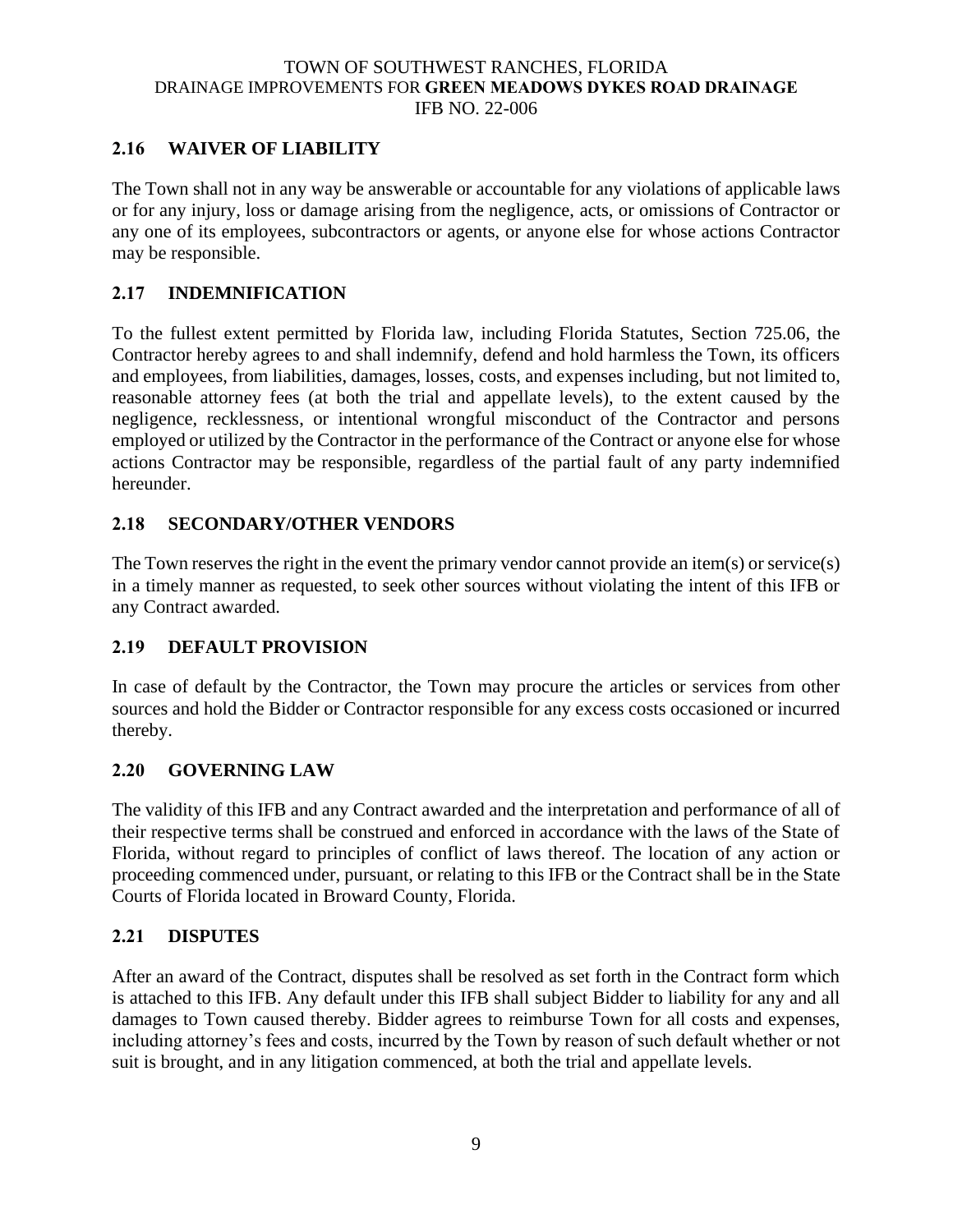### <span id="page-15-0"></span>**2.22 REMEDIES FOR BREACH**

Should the selected Contractor fail to perform after Contract execution, the Town shall notify Contractor in writing of such failure to perform, and Contractor shall have fourteen (14) days to cure such failure, or such time as set forth in the Contract. If Contractor fails to cure, then the Town shall have the right to immediately terminate the Contract for cause. In that event, the Town shall also be free to sue Contractor for damages, in addition to any other right or remedy that it may have under the Contract, at law or in equity. Nothing herein shall be construed as precluding the Town's right to terminate the Contract for convenience, as set forth in the Contract.

### <span id="page-15-1"></span>**2.23 PUBLIC RECORDS LAW**

The Town is subject to Chapter 119, Florida Statutes, "Public Records Law." No claim of confidentiality or proprietary information in all or any portion of a bid will be honored unless a specific exemption from the Public Law exists and is cited in the response. An incorrectly claimed exemption does not disqualify the firm, only the exemption claimed. Contractor acknowledges the public shall have access at all reasonable times, to all documents and information pertaining to Town's contracts, subject to the provisions of Chapter 119, Florida Statutes, and agrees to allow access by the Town and the public to all documents subject to disclosures under applicable law.

In accordance with Florida Statutes, 119.071(1)(b)(2) Sealed bids, proposals, or replies received by an agency pursuant to a competitive solicitation are exempt from public disclosure until such time as the agency provides notice of an intended decision or until 30 days after opening the bids, proposals, or final replies, whichever is earlier.

To the extent that Contractor has been provided access to or has received security sensitive information, as defined by Florida Statutes, Section 119.071 and/or has executed a Confidential Information Acknowledgement and Agreement as part of the IFB process, Contractor shall keep and maintain the security sensitive information as confidential and exempt from public disclosures as required by Florida Statutes.

Contractor agrees to keep and maintain public records required by the Town to perform the service in Contractor's possession or control in connection with Contractor's performance under this IFB and any Contract awarded, and upon the request from the Town's custodian of public records, to provide the Town with a copy of the requested records or allow the records to be inspected or copied within a reasonable amount of time at a cost that does not exceed the cost provided in Chapter 119 or as otherwise provided by law. Contractor shall ensure that public records that are exempt or confidential and exempt from public records disclosure requirements are not disclosed except as authorized by law for the duration of the contract term and following completion of the Contract if the Contractor does not transfer the records to the Town.

Upon completion of the Contract, Contractor agrees, at no cost to Town, to transfer to the Town all public records in the Contractor's possession or keep and maintain public records required by the Town to perform the service. If the Contractor transfers all public records to the Town upon completion of the Contract, the Contractor shall destroy any duplicate public records that are exempt or confidential and exempt from public records disclosure requirements. If the Contractor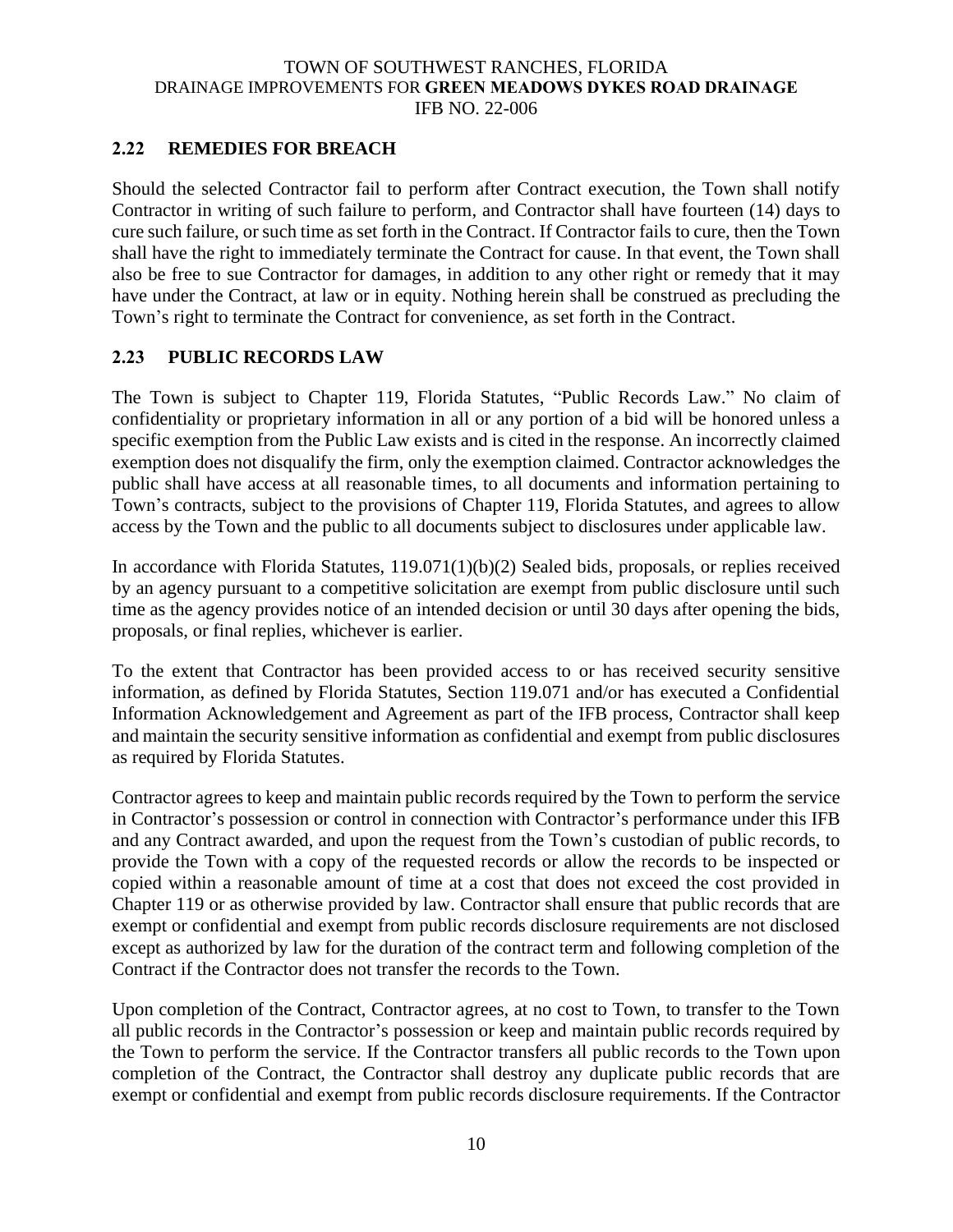keeps and maintains public records upon completion of the Contract, the contractor shall meet all applicable requirements for retaining public records. All records stored electronically must be provided to the Town, upon request from the Town's custodian of public records, in a format that is compatible with the information technology system of the Town.

Contractor's failure or refusal to comply with the provisions of this section shall result in the immediate termination for cause of the Contract by Town.

IF THE CONTRACTOR HAS QUESTIONS REGARDING THE APPLICATION OF CHAPTER 119, FLORIDA STATUTES, TO THE CONTRACTOR'S DUTY TO PROVIDE PUBLIC RECORDS RELATING TO THIS CONTRACT, CONTACT THE CUSTODIAN OF PUBLIC RECORDS AT PHONE: (954) 434 0008; EMAIL: RMUNIZ@SOUTHWESTRANCHES.ORG; RUSSELL MUNIZ, ASSISTANT TOWN ADMINISTRATOR/TOWN CLERK, TOWN OF SOUTHWEST RANCHES, 13400 GRIFFIN ROAD, SOUTHWEST RANCHES, FLORIDA, 33330.

Contractor shall comply with the requirements of 2 CFR §200.321 as applicable to this IFB. Contractor's failure or refusal to comply with the provisions of this section shall result in the immediate termination for cause of the Contract by Town.

# <span id="page-16-0"></span>**2.24 CONTRACT PROVISIONS (EXHIBIT "C")**

2.24.1 Agreement. The selected bidder will be required to execute a contract in a form and substance similar to the attached Example Agreement (Exhibit "C"), subject to negotiated exceptions.

2.24.2 Authorization to Sign. In addition to executing the Agreement, the selected bidder will be required to complete a corporate resolution or notarized statement, indicating that the person having executed the Agreement is authorized to legally bind the proposing entity. Additionally, if a selected bidder is a partnership, all general partners must sign the Agreement and the notarized statement. If the selected bidder is a joint venture, all members of the joint venture must sign the Agreement and the notarized statement.

# <span id="page-16-1"></span>**2.25 LICENSING, PERMITS, INSPECTIONS AND LIABILITY INSURANCE**

Where a Contractor is required to enter onto the Town of Southwest Ranches property to deliver materials or to perform work or services as a result of a Bid award, the Contractor will assume the full duty, obligation, and expense of obtaining all necessary licenses, permits, inspections, and insurance required. The Contractor shall be liable for any damages or loss to the Town occasioned by negligence or intentional acts or omissions of the Bidder, his agents, subcontractors, or any person the Bidder utilizes in the completion of his contract. Contractor shall be required to furnish a certified copy of all licenses, certificates of competency or other licensure requirements necessary to practice his profession as required by Florida Statutes, Florida Building Code, Broward County, or Town of Southwest Ranches Code. These documents shall be furnished to the Town along with the Bid response. Failure to furnish these documents or to have required licensure will be grounds for rejecting the Bid as non-responsive or otherwise.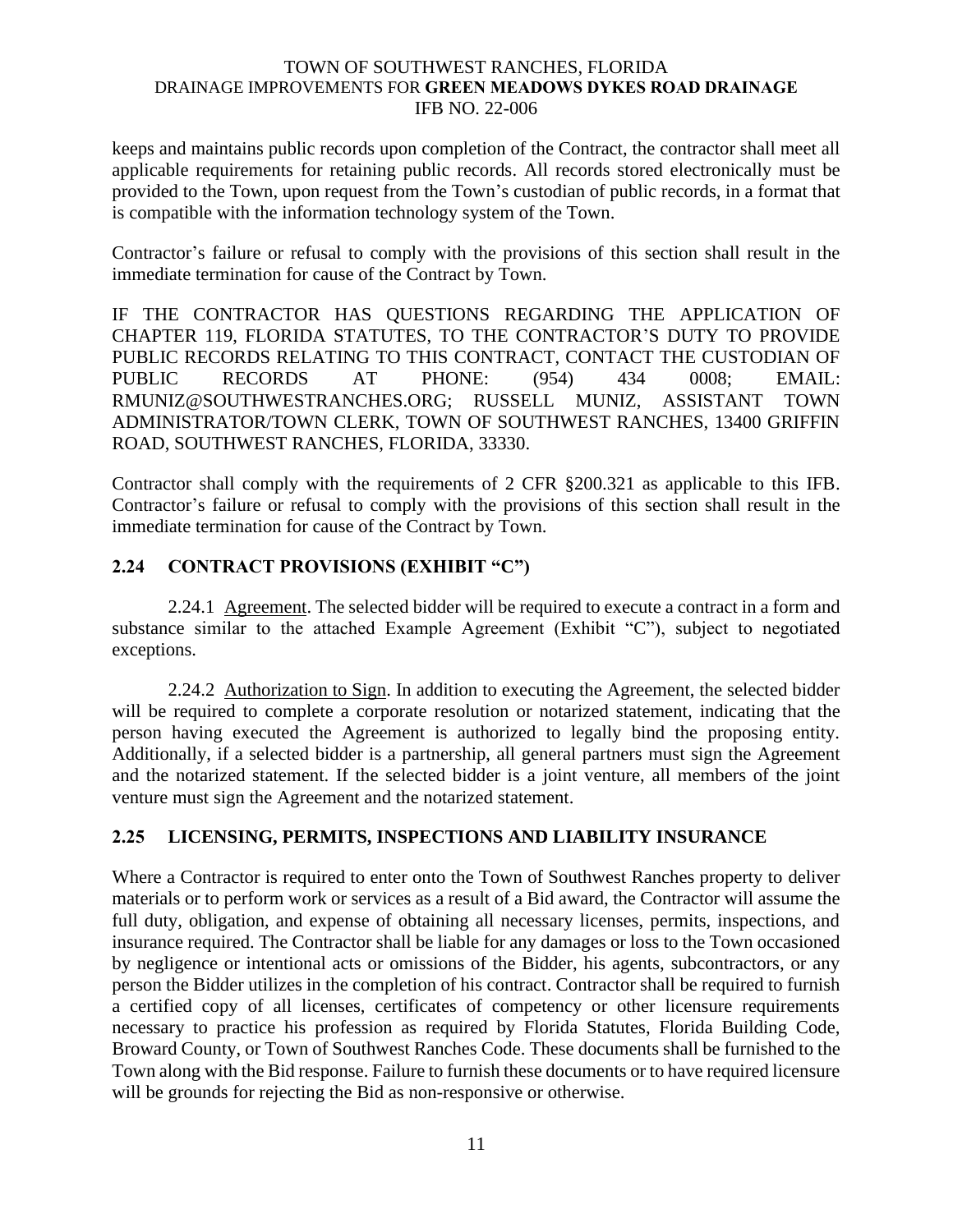The Bid shall include Certificate(s) of Insurance or written proof of the ability to provide the required insurance by an insurance company authorized to do business in the State of Florida or otherwise secured in a manner satisfactory to the Town in an amount equal to 100% of the requirements.

### <span id="page-17-0"></span>**2.26 INSURANCE REQUIREMENTS**

It shall be the responsibility of the selected bidder to provide certified copies of all insurance policies specified in the Agreement (Exhibit "C"). The selected bidder shall, on a primary basis and at its sole expense, maintain in full force and effect, at all times during the term of the Agreement, insurance coverages and limits, including endorsements, as described in the Agreement (See Exhibit "C"). Failure to maintain the required insurance shall be considered a material default of the Agreement. The requirements contained therein, as well as the Town's review or acceptance of insurance maintained by the selected bidder, are not intended to and shall not in any manner limit or qualify the liabilities and obligations assumed by the selected bidder under the Agreement.

# <span id="page-17-1"></span>**2.27 ADDITIONAL INSURANCE REQUIREMENTS**

All insurance policies shall name and endorse the following as additional named insureds:

TOWN OF SOUTHWEST RANCHES Attn: Andrew D. Berns, Town Administrator 13400 Griffin Road. Southwest Ranches, FL 33330

The additional named insured endorsement shall be reflected on the Certificate of Insurance.

All insurance shall be issued by companies rated "A-" or better per A.M. Best's Key Rating Guide, latest edition and authorized to issue insurance in the State of Florida. It shall be the responsibility of the bidder and insurer to notify the Town Administrator of cancellation, lapse, or material modification of any insurance policies insuring the vendor, which relate to the activities of such vendor and the Town.

Such notification shall be in writing and shall be submitted to the Town Administrator within thirty (30) days prior to cancellation of such policies. This requirement shall be reflected on the Certificate of Insurance.

Bidders are required to submit a list of claims presently outstanding and claims within the past ten (10) years against their liability coverage. This information must be listed on the form provided below and signed by the agent of the insurance carrier. If no outstanding claims exist, a statement of this fact must be signed by the agent of the insurance carrier.

Failure to fully and satisfactorily comply with the Town's insurance requirements set forth herein will authorize the Town Administrator to implement a rescission or cancellation of the Contract award within thirty (30) days of awarding. The bidder hereby holds the Town harmless and agrees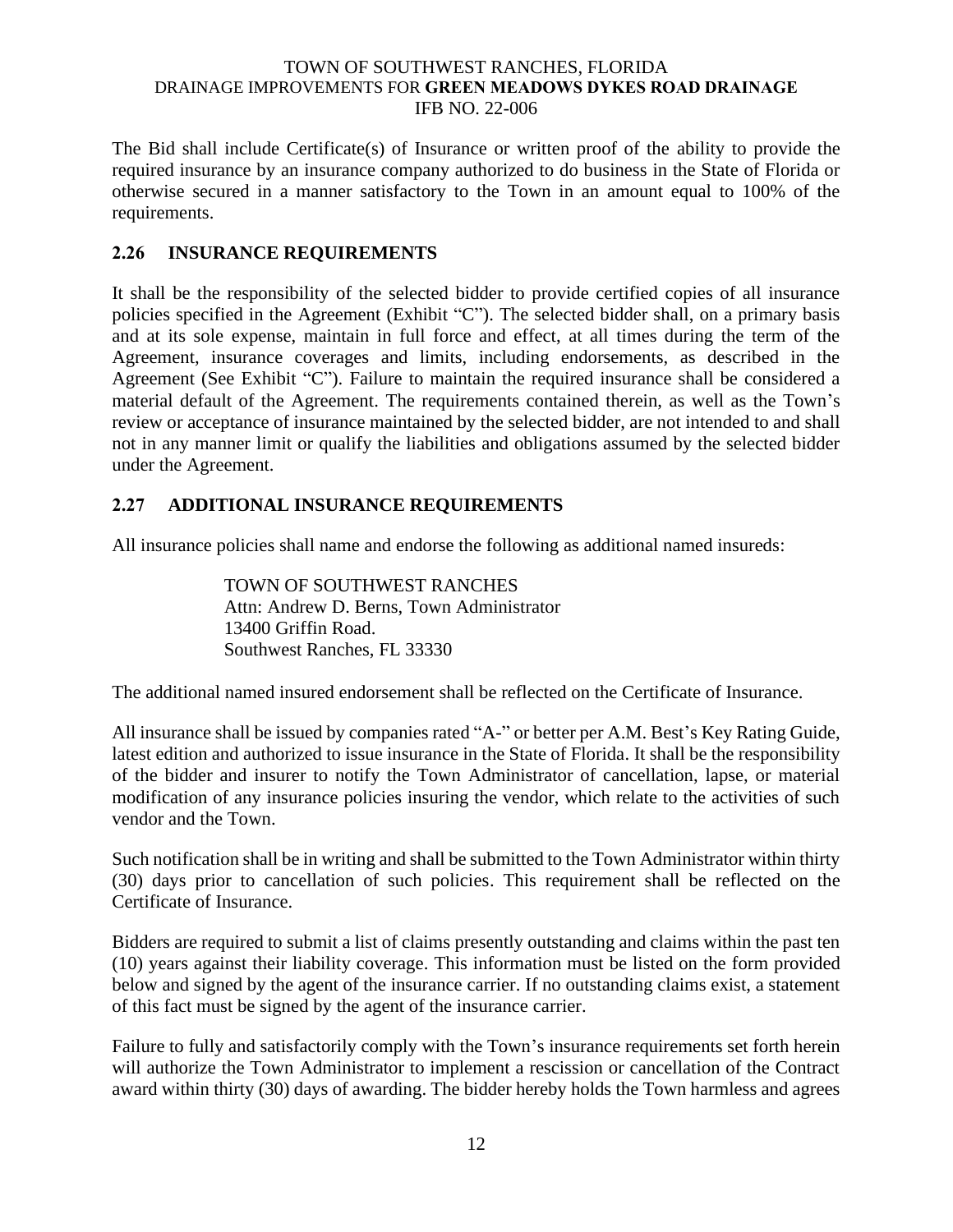to indemnify Town and covenants not to file a bid protest or sue the Town by virtue of such cancellation or rescission.

#### <span id="page-18-0"></span>**2.28 SECURITY AND BONDING REQUIREMENTS**

2.28.1 Bid Security. Simultaneous with the delivery of an executed Bid to the Town, Bidders shall furnish a Bid Security in an amount equal to five percent (5%) of the total gross amount of the bid. The Bid Security shall be issued in the form of a bond issued by a Surety authorized to transact business in the State of Florida, having an agent in the State of Florida, or in the form of Money Order or Cashier's Check payable to the Town of Southwest Ranches, Florida and drawn on a Florida Bank, or in the form of an irrevocable letter of credit. Bonds shall be submitted on the forms provided herein by the Town. Failure to supply Bid Security with the Bid at the time of Bid opening shall automatically disqualify the Bidder as non-responsive.

2.28.2 Performance and Payment Bonds. Within ten (10) days after being notified of the award, Contractor shall furnish a Performance Bond and a Payment Bond containing all the provisions of the Performance Bond and Payment Bond. Each Bond shall be in the amount of one hundred percent (100%) of the Contract Price guaranteeing to Town the completion and performance of the Work covered in such Contract as well as full payment of all suppliers, laborers, and Subcontractors employed pursuant to this Project. Each Bond shall be with a surety company that is qualified pursuant to Section 2.28.5. Each Bond must name "Broward County" as an additional obligee.

Simultaneous with the delivery of the executed contract form, the Contractor shall furnish to the Town executed Performance and Payment Bonds each in the amount equal to one hundred percent (100%) of the Contract value, as security for the faithful and timely performance of the Work under the Contract and for the payment of all persons furnishing labor, materials, services, and/or equipment in connection with the Work. The condition of this obligation is such that, if the Contractor shall promptly and faithfully perform said contract, make payments to all claimants (as defined by section 713.01, Florida Statutes) for all labor, materials, services, and equipment used directly or indirectly, or reasonably required for use, in the performance of the contract, and shall fully indemnify and save harmless the Town and its agents for all costs and damages it may suffer by reason of Contractor's failure to do so, then this obligation shall be null and void; otherwise it shall remain in full force and effect. Bonds shall be in a form acceptable to the Town and as prescribed by section 255.05, Florida Statutes.

2.28.3 Qualifications of Surety. Surety companies issuing Performance and Payment Bonds shall fulfill each of the following provisions, and the Bidder shall provide satisfactory evidence to document such fulfillment. For all Bid Bonds, Performance Bonds, and Payment Bonds over \$500,000.00:

> a. Each bond must be executed by a surety company of recognized standing, authorized to do business in the State of Florida as surety, having a resident agent in the State of Florida, and having been in business with a record of successful continuous operation for at least five (5) years.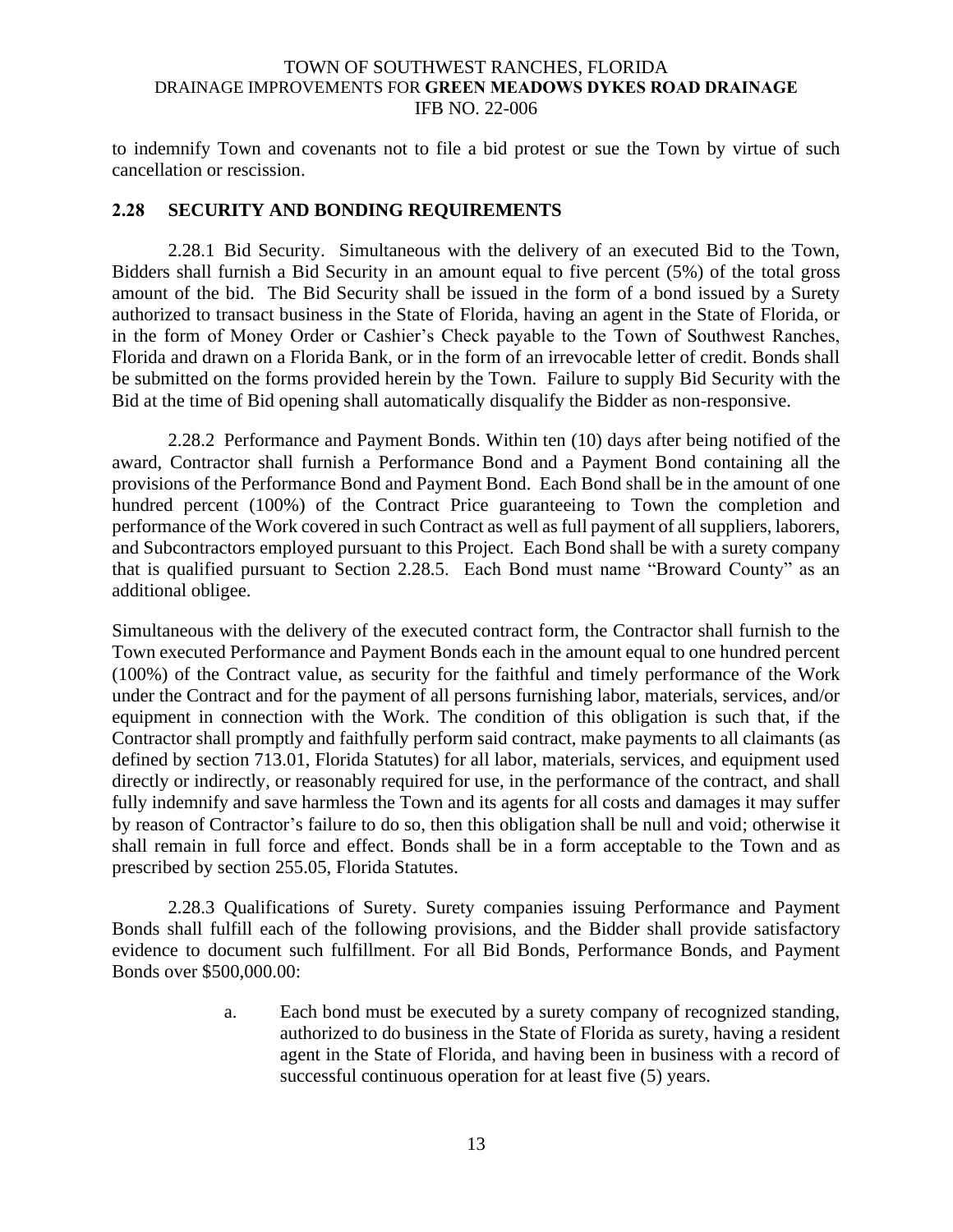- b. The surety company shall hold a current Certificate of Authority as acceptable surety on federal bonds in accordance with United States Department of Treasury Circular 570, Current Revisions. If the amount of the Bond exceeds the underwriting limitation set forth in the circular, in order to qualify as a proper surety herein, the net retention of the surety company shall not exceed the underwriting limitation in the circular, and the excess risks must be protected by coinsurance, reinsurance, or other methods in accordance with Treasury Circular 297, Revised (31 C.F.R. §§ 223.10, 223.11). Further, the surety company shall provide the Town with evidence satisfactory to the Town that such excess risk has been protected in an acceptable manner.
- c. A surety company that is rejected by Town may be substituted by the Bidder or proposer with a surety company acceptable to Town, but only if the bid amount does not increase.
- d. All bonds shall be written through surety insurers authorized to do business in the State of Florida as surety, with the following qualifications as to management and financial strength according to the latest (1986 or later) edition of Best's Insurance Guide, published by A.M. Best Company, Oldwick, New Jersey:
- e. For projects that do not exceed \$500,000.00, Town may accept a Bid Bond, Performance Bond, and Payment Bond from a surety company that has twice the minimum surplus and capital required by the Florida Office of Insurance Regulation at the time the solicitation is issued, if the surety company is otherwise in compliance with the provisions of the Florida

| <b>Amount of Bond</b>   | <b>Policy Holder's Ratings</b> |
|-------------------------|--------------------------------|
| 500,001 to 1,500,000    | A- III                         |
| 1,500,001 to 2,500,000  | A, VI                          |
| 2,500,001 to 5,000,000  | A VII                          |
| 5,000,001 to 10,000,000 | A VIII                         |
| Over 10,000,001         | A IX                           |

Insurance Code, and if the surety company holds a currently valid Certificate of Authority issued by the United States Department of the Treasury under Sections 9304 to 9308 of Title 31 of the United States Code. The Certificate and Affidavit so certifying should be submitted with the Bid Bond, Performance Bond, and Payment Bond.

f. More stringent requirements of any grantor agency may be set forth within the Supplemental Conditions. If there are no more stringent requirements, the provisions of this article shall apply.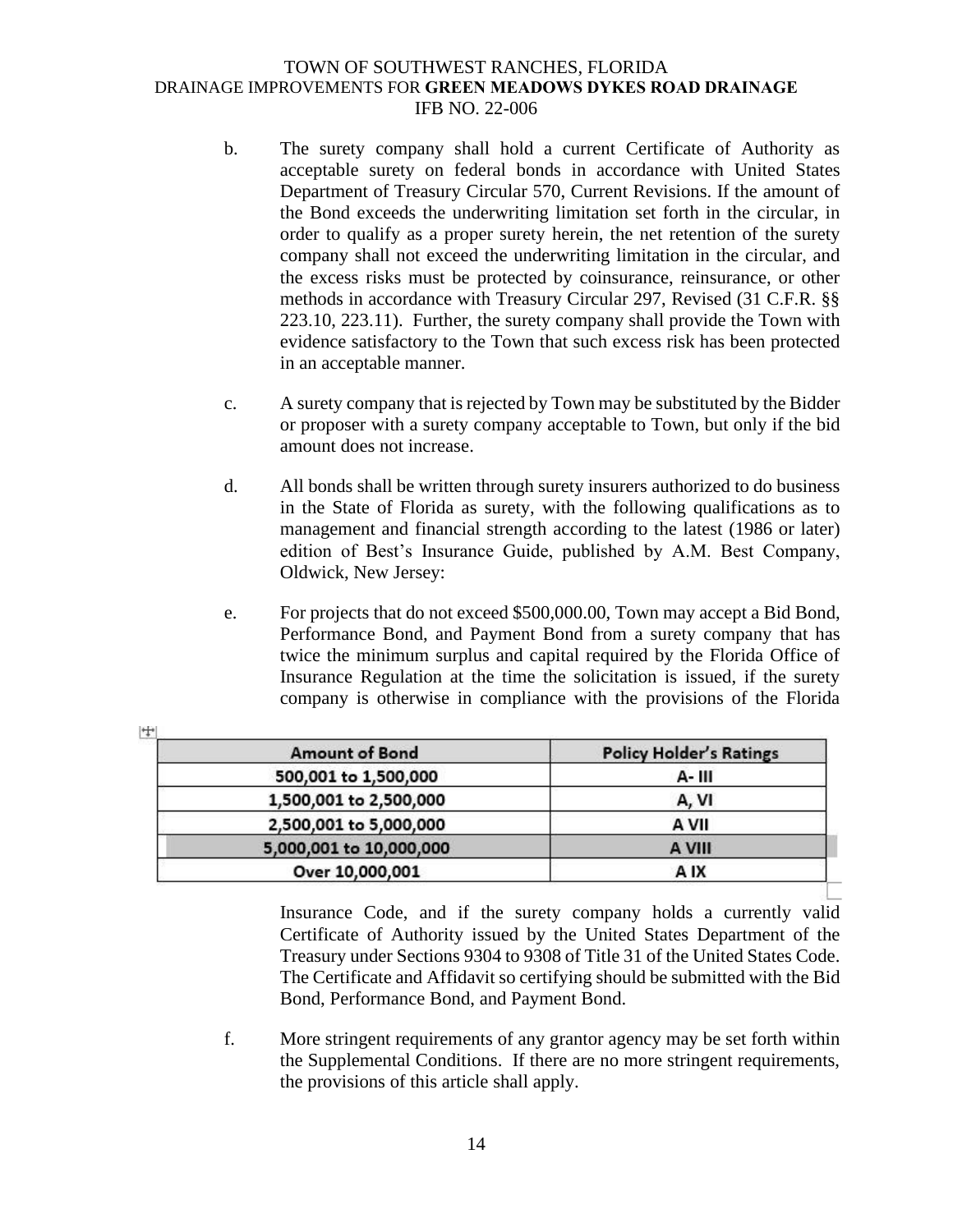2.28.4 Duration of Bonds. The Performance Bond shall guarantee all work and materials furnished under the Contract including losses resulting from defects in the materials or improper performance of Work under the Contract that may appear or be discovered during performance of the Work or during any applicable warranty period after completion of all Work, and for latent defects, during the time periods set forth in section 95.11(3)(c), Florida Statutes. The Payment Bond shall stay in effect until the time required by section 255.05, Florida Statutes, for the making of claims under such Bond, or when all claimants submitting valid claims have been paid, whichever is later.

Each Bond shall continue in effect for one (1) year after Final Completion and acceptance of the Work with liability equal to one hundred percent (100%) of the Contract Price, or an additional bond provided to ensure that Contractor will, upon notification by Town, correct any defective or faulty work or materials that appear within one (1) year after Final Completion of this Contract.

2.28.5 Non-compliance. An awarded Bidder's failure to timely deliver an executed Contract, and any Performance Bond, Payment Bond, and Insurance Certificates required by the terms of this Invitation for Bids, all in forms acceptable to the Town, shall result in the cancellation of any Contract and the Bidder's forfeiture of any and all bid securities.

2.28.6 Record Bonds. Pursuant to the requirements of Section 255.05, Florida Statutes, Contractor shall ensure that the bond(s) referenced above shall be recorded in the Official Records of Broward County and provide the Town with evidence of such recording.

2.28.7 Alternate Forms of Security. In lieu of a Performance Bond and a Payment Bond, Contractor may furnish alternate forms of security in the form of cash, money order, certified check, cashier's check, or unconditional letter of credit. Such alternate forms of security shall be subject to the approval of Town and for same purpose; and shall be subject to the same conditions as those applicable above, and shall be held by the Town for one (1) year after completion and acceptance of the Work.

#### <span id="page-20-0"></span>**2.29 COMMENCEMENT OF WORK**

The Town shall have no obligations whatsoever to any bidder by virtue of this IFB or any negotiations conducted hereunder. The Town's obligations shall not commence until an Agreement is approved and executed by the Town Council. The Town will not be responsible for any work conducted by a bidder, even if performed in good faith, if such work occurs prior to the approval and execution of the Agreement by the Town Council.

#### <span id="page-20-1"></span>**2.30 NON-DISCRIMINATION & EQUAL EMPLOYMENT OPPORTUNITY**

2.30.1 No party to this Contract may discriminate on the basis of race, color, sex, religion, national origin, disability, age, marital status, political affiliation, sexual orientation, pregnancy, or gender identity and expression in the performance of this Contract, except that any project assisted by the U.S. Department of Transportation funds shall comply with the nondiscrimination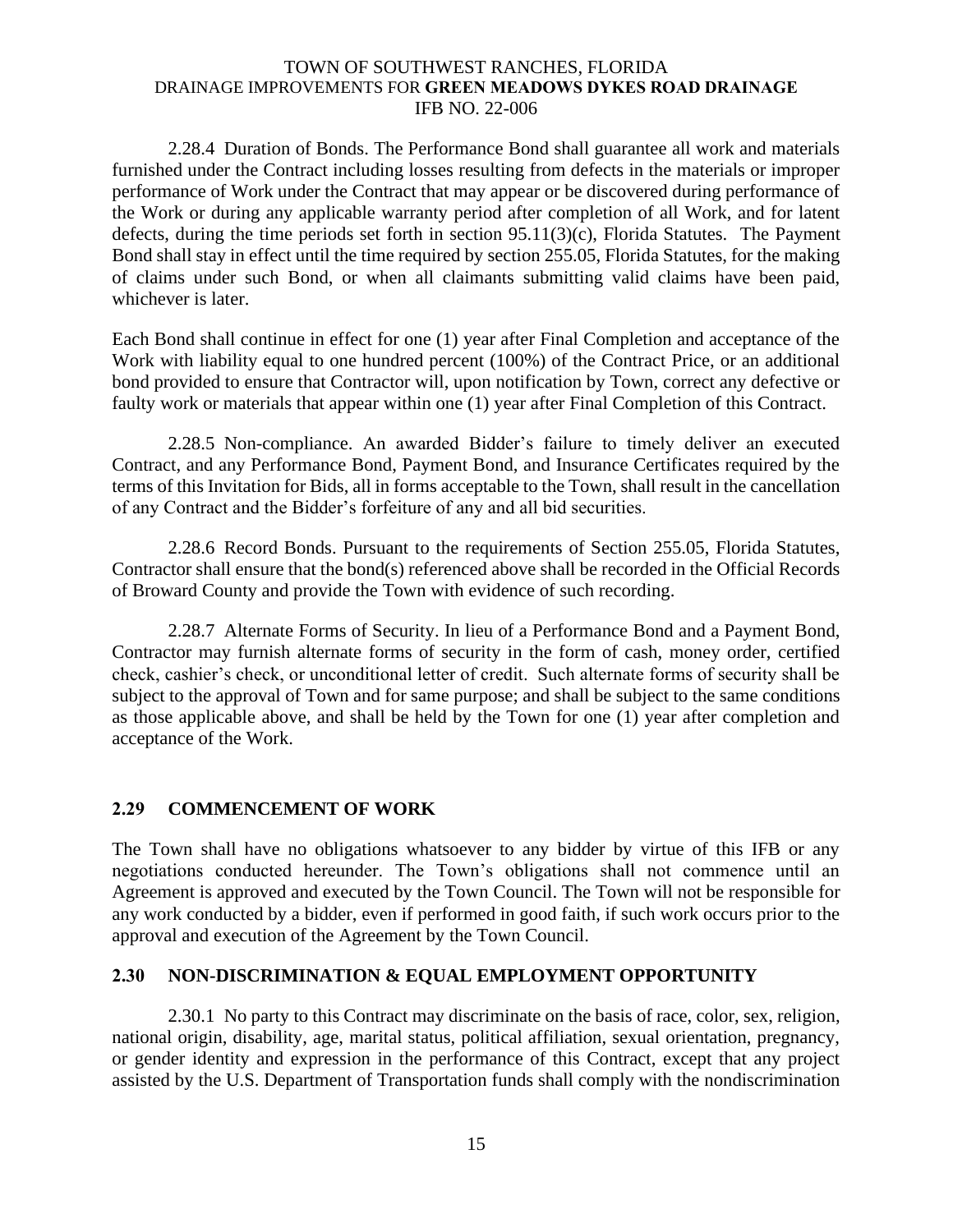requirements in 49 C.F.R. Parts 23 and 26. Contractor shall include the foregoing or similar language in its contracts with any Subcontractors.

2.30.2 Contractor shall comply with all applicable requirements of Section 1-81, Broward County Code of Ordinances, in the award and administration of this Contract. Failure by Contractor to carry out any of the requirements of this article shall constitute a material breach of this Contract, which shall permit Town to terminate this Contract or exercise any other remedy provided under this Contract, the Broward County Code of Ordinances, the Broward County Administrative Code, or under other applicable law, all such remedies being cumulative.

2.30.3 Contractor will meet the required CBE or SBE goal by utilizing the CBE or SBE firms listed in Exhibit (or a CBE/SBE firm substituted for a listed firm, if permitted) for percent (0%) of total Services under this Contract (the "Commitment").

2.30.4 In performing the Services, Contractor shall utilize the CBE or SBE firms listed in Exhibit  $\equiv$  for the scope of work and the percentage of work amounts identified on each Letter of Intent. Promptly upon execution of this Contract by Town, Contractor shall enter into formal contracts with the CBE or SBE firms listed in Exhibit \_\_ and, upon request, shall provide copies of the contracts to the Contract Administrator and OESBD.

2.30.5 Each CBE or SBE firm utilized by Contractor to meet the CBE or SBE goal must be certified by OESBD. Contractor shall inform Town immediately when a CBE or SBE firm is not able to perform or if Contractor believes the CBE or SBE firm should be replaced for any other reason, so that OESBD can review and verify the good faith efforts of Contractor to substitute the CBE or SBE firm with another CBE or SBE firm. Whenever a CBE or SBE firm is terminated for any reason, Contractor shall provide written notice to OESBD and, upon written approval of the Director of OESBD, shall substitute another CBE or SBE firm in order to meet the CBE or SBE goal, unless otherwise provided in this Contract or agreed to in writing by the Parties. Such substitution shall not be required in the event the termination results from modification of the Scope of Services and no CBE or SBE firm is available to perform the modified Scope of Services; in which event, Contractor shall notify OESBD, and OESBD may adjust the CBE or SBE goal by written notice to Contractor. Contractor shall not terminate a CBE or SBE firm for convenience without OESBD's prior written consent, which consent shall not be unreasonably withheld.

2.30.6 The Parties stipulate that if Contractor fails to meet the Commitment, the damages to Town arising from such failure are not readily ascertainable at the time of contracting. If Contractor fails to meet the Commitment and Broward County determines, in the sole discretion of the OESBD Program Director, that Contractor failed to make Good Faith Efforts (as defined in Section 1-81, Broward County Code of Ordinances) to meet the Commitment, Contractor shall pay Town liquidated damages in an amount equal to fifty percent (50%) of the actual dollar amount by which Contractor failed to achieve the Commitment, up to a maximum amount of ten percent (10%) of the total contract amount excluding costs and reimbursable expenses. An example of this calculation is stated in Section 1-81.7, Broward County Code of Ordinances. As elected by Town, such liquidated damages amount shall be either credited against any amounts due from Town or must be paid to Town within thirty (30) days after written demand. These liquidated damages shall be Town's sole contractual remedy for Contractor's breach of the Commitment but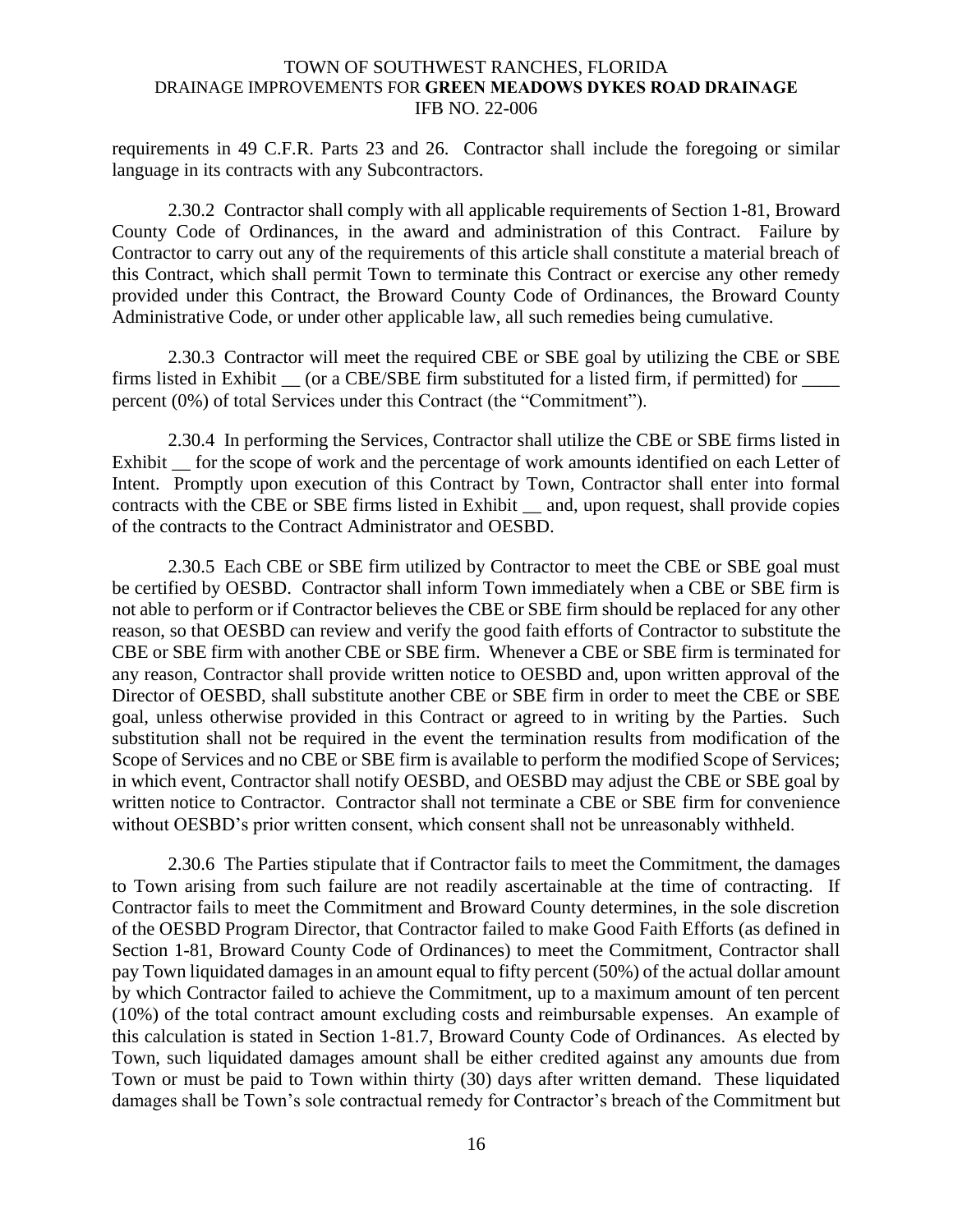shall not affect the availability of administrative remedies under Section 1-81. Any failure to meet the Commitment attributable solely to force majeure, changes to the scope of work by Town, or inability to substitute a CBE or SBE Subcontractor where the OESBD Program Director has determined that such inability is due to no fault of Contractor, shall not be deemed a failure by Contractor to meet the Commitment.

2.30.7 Contractor acknowledges that OESBD may make minor administrative modifications to Section 1-81, Broward County Code of Ordinances, which shall become applicable to this Contract if the administrative modifications are not unreasonable. Written notice of any such modification shall be provided to Contractor and shall include a deadline for Contractor to notify Town in writing if Contractor concludes that the modification exceeds the authority under this section. Failure of Contractor to timely notify Town of its conclusion that the modification exceeds such authority shall be deemed acceptance of the modification by Contractor.

2.30.8 OESBD may modify the Commitment in connection with any amendment, extension, modification, change order, or Work Authorization to this Contract that, by itself or aggregated with previous amendments, extensions, modifications, change orders, or Work Authorizations, increases the initial Contract price by ten percent (10%) or more. Contractor shall make a good faith effort to include CBE or SBE firms in work resulting from any such amendment, extension, modification, change order, or Work Authorization, and shall report such efforts, along with evidence thereof, to OESBD.

2.30.9 Contractor shall provide written monthly reports to the Contract Administrator and to the Director of OESBD attesting to Contractor's compliance with the Commitment. In addition, Contractor shall allow Town and OESBD to engage in onsite reviews to monitor Contractor's progress in achieving and maintaining Contractor's contractual and CBE or SBE obligations. The Contract Administrator or OESBD shall perform such review and monitoring.

2.30.10The Contract Administrator may increase allowable retainage or withhold progress payments if Contractor fails to demonstrate timely payments of sums due to all Subcontractors and suppliers. The presence of a "pay when paid" provision in a Contractor's contract with a CBE or SBE firm shall not preclude Town or its representatives from inquiring into allegations of nonpayment.

### <span id="page-22-0"></span>**2.31 SUPPLEMENTAL WAGE REQUIREMENTS**

2.31.1 The rate of wages and fringe benefit payments for all laborers, mechanics, and apprentices shall not be less than those payments for similar skills in classifications of work in a like construction industry as determined by the Secretary of Labor and as the most recently published in the Federal Register.

2.31.2 All mechanics, laborers, and apprentices employed or working on the site of the Work shall be paid in accordance with the above referenced wage rates. Contractor shall post this section of the Contract (Supplemental Wage Requirements) at the site of the Work in a prominent place where it can be easily seen by the workers.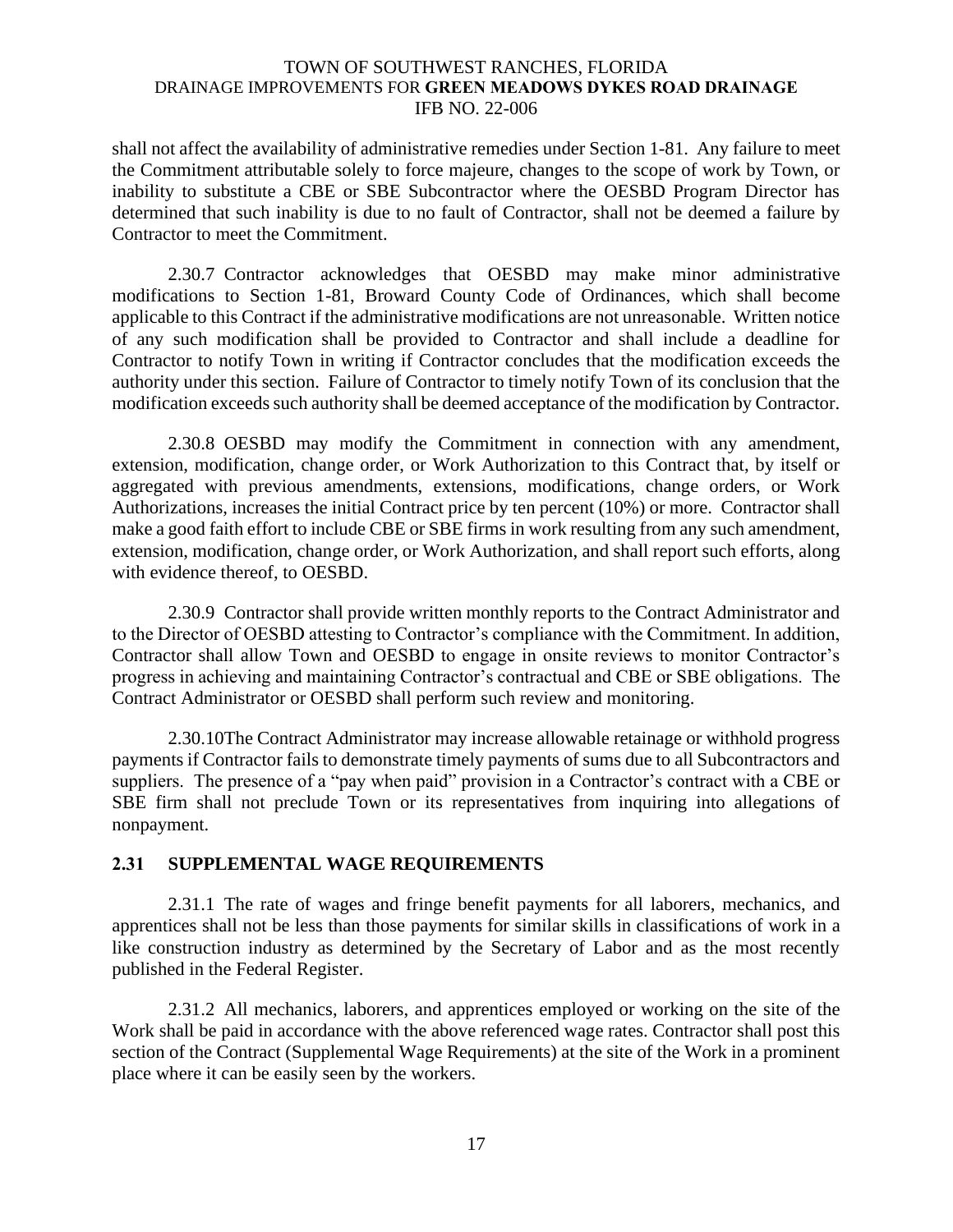2.31.3 If the Parties cannot agree on the proper classification of a particular class of laborers or mechanics or apprentices that will be used on the Work site, the Contract Administrator shall submit the question, together with its recommendation, to the Town Administrator for final determination, which shall be binding.

2.31.4 In the event the Contract Administrator determines that any laborer or mechanic or apprentice employed by Contractor or any Subcontractor on the site of the Work has been or is being paid wages less than the rate of wages required by the Prevailing Wage Ordinance, Section 26-5 of the Broward County of Ordinances, as amended, the Contract Administrator may (1) by written notice to Contractor direct Contractor to terminate the Work or such part of Work for which there has been a failure to pay said required wages; and (2) contract with another party perform the Work or portion thereof to completion. Whereupon, Contractor and its Sureties shall be liable to Town for any all costs incurred by Town to complete such Work to the extent such costs exceed any amounts that Contractor would be due for performance of such Work.

2.31.5 Contractor shall maintain payrolls and basic records relating thereto during the course of the Work and shall preserve such for a period of three (3) years thereafter for all laborers, mechanics, and apprentices working at the site of the Work. Such records shall contain the name and address of each such employee; the employee's current classification; rate of pay (including rates of contributions for, or costs assumed to provide, fringe benefits); daily and weekly number of hours worked; deductions made; and actual wages paid.

2.31.6 Contractor shall submit, with each application for payment, a signed and sworn "Statement of Compliance" (007500-8) attesting to compliance with the Prevailing Wage Ordinance, Section 26-5 of the Broward County of Ordinances, as amended.

2.31.7 The Contract Administrator may withhold or cause to be withheld from Contractor so much of the payments requisitioned as may be considered necessary to pay laborers and mechanics, including apprentices, trainees, and guards employed by Contractor or any Subcontractor on the work, the full amount of wages required by this Contract.

2.31.8 If Contractor or any Subcontractor fails to pay any laborer, mechanic, or apprentice employed or working on the site of the Work all or part of the wages required by this Contract, the Contract Administrator may, after written notice to Contractor, take such action as may be necessary to cause suspension of any further payments or advances until such violations have ceased.

### <span id="page-23-0"></span>**2.32 DOMESTIC PARTNERSHIP REQUIREMENT**

Unless this Contract is exempt under Section 16½-157(c), Broward County Code of Ordinances, Contractor certifies and represents that it will comply with the provisions of Section 16½-157, Broward County Code of Ordinances, for the duration of this Contract, and the contract language referenced in Section 16½-157 is deemed incorporated in this Contract as though fully set forth in this section. The failure of Contractor to comply shall be a material breach of this Contract, entitling Town to pursue any and all remedies provided under applicable law including, but not limited to (1) retaining all monies due or to become due Contractor until Contractor complies; (2)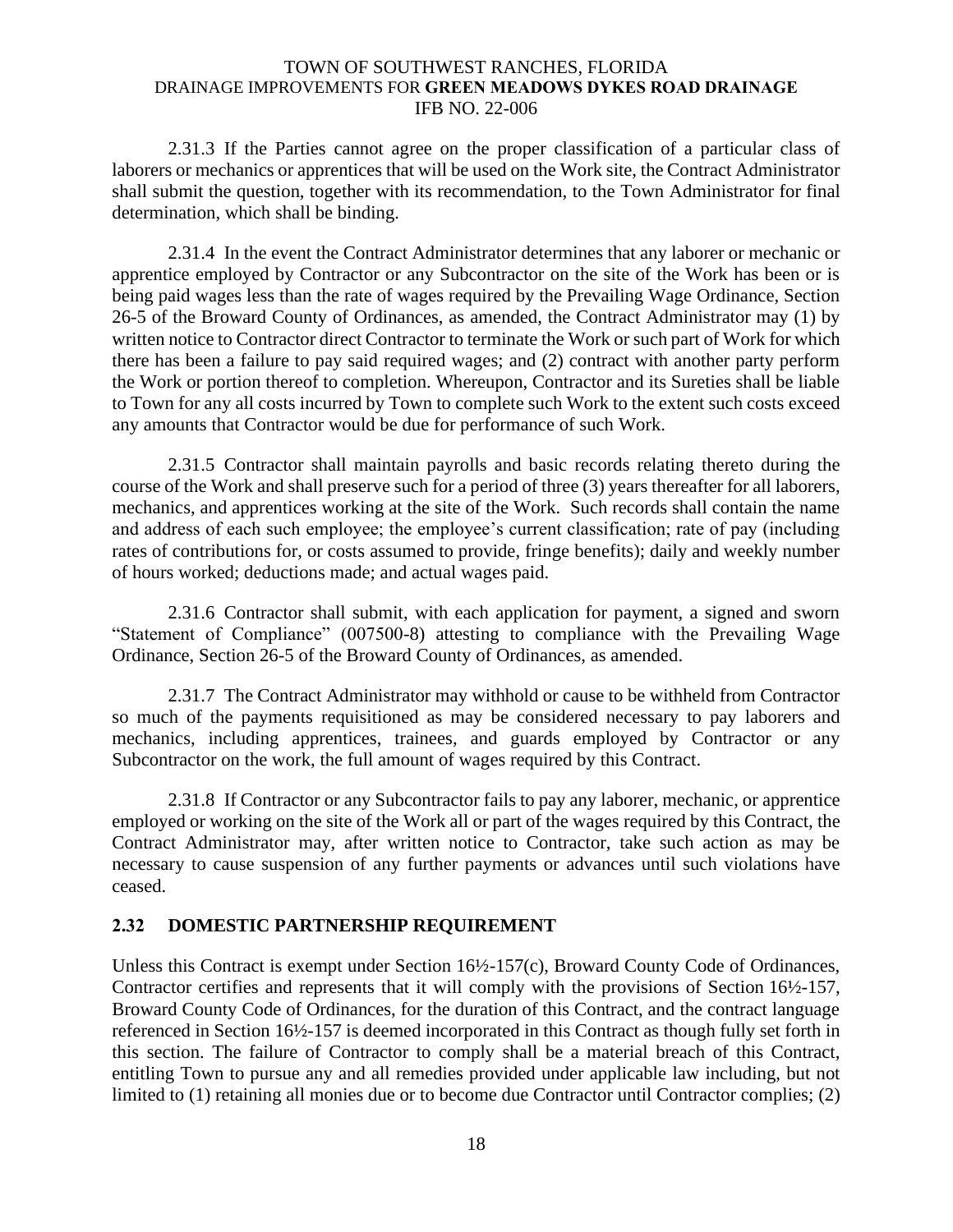termination of this Contract; and (3) suspension or debarment of Contractor from doing business with Town.

# <span id="page-24-0"></span>**2.33 DISCLOSURE OF OWNERSHIP INTEREST**

The Disclosure of Ownership Interest Affidavit ("DOIA") must be completed on behalf of any individual or business entity that seeks to do business with the Town when applicable. Disclosure does not apply to nonprofit corporations, government agencies, or to an individual's or entity's interest in any entity registered with the Federal Securities Exchange Commission or registered pursuant to Chapter 517, Florida Statutes, whose interest is for sale to the general public.

Upon request from the Department, the selected bidder shall submit a completed DOIA within a reasonable time, as requested. If the selected bidder fails to submit a completed DOIA in a timely manner, the Town, at its sole discretion, may elect to cancel the recommended award.

# <span id="page-24-1"></span>**2.34 CONFLICT OF INTEREST**

The award of any Contract hereunder is subject to the provisions of Chapter 112, Florida Statutes. Contractors must disclose with their bids, the name of any officer, director, partner, associate, agent, advisory board member or client/customer who is also an officer, former officer, or employee of the Town of Southwest Ranches or its agencies.

# <span id="page-24-2"></span>**2.35 PUBLIC ENTITY CRIMES/DENIAL OR REVOCATION OF THE RIGHT TO TRANSACT BUSINESS WITH PUBLIC ENTITIES**

Pursuant to the provisions of 287.133(2)(a), Florida Statutes:

A person or affiliate who has been placed on the convicted vendor list following a conviction for a public entity crime may not submit a bid, proposal, or reply on a contract to provide any goods or services to a public entity; may not submit a bid, proposal, or reply on a contract with a public entity for the construction or repair of a public building or public work; may not submit bids, proposals, or replies on leases of real property to a public entity; may not be awarded or perform work as a contractor, supplier, subcontractor, or consultant under a contract with any public entity; and may not transact business with any public entity in excess of the threshold amount provided in s. 287.017 for Category Two for a period of 36 months following the date of being placed on the convicted vendor list.

Bidder shall complete the attached Sworn Statement on Public entity Crimes and submit it with its bid.

# <span id="page-24-3"></span>**2.36 PROGRESS PAYMENTS**

Contractor may make an application for payment ("Application for Payment"), at intervals of not more than once a month, for Work completed during the Project. Contractor shall, where the Project involves CBE or SBE Subcontractors, make Application for Payment, at monthly intervals,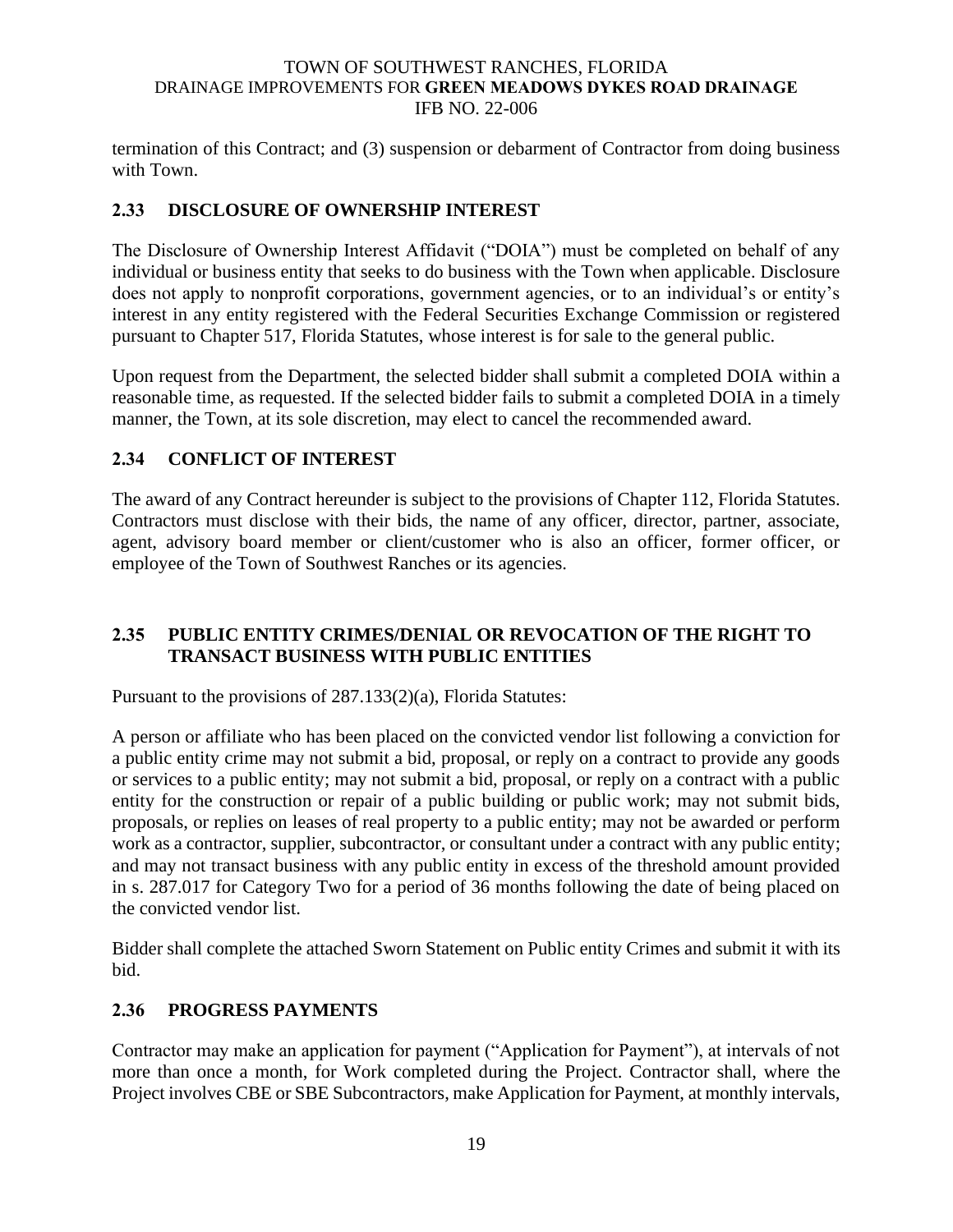for Work completed by such Subcontractors during the Project. Contractor's applications shall show a complete breakdown of the Project components, the quantities completed, and the amount of payment sought, together with such supporting evidence as may be required by the Contract Administrator. Contractor shall submit with each Application for Payment: an updated progress schedule acceptable to Contract Administrator as required by the Contract Documents; a Certification of Payments to Subcontractors Form (Form 9); a statement indicating the cumulative amount of CBE or SBE participation to date; and a release of claims relative to the Work that was the subject of previous applications or consent of surety relative to the Work that is the subject of the Application for Payment. If Contractor has not made payment to a Subcontractor, the Certification of Payments to Subcontractors Form shall be accompanied by a copy of the notification sent to each Subcontractor (listed in Item 2 of the Form) to whom payment has not been made, explaining the good cause why payment was not made. When applicable, an Application for Payment shall be accompanied by a completed Statement of Wage Compliance Form (Form 8A or 8B). Each Application for Payment shall be submitted in triplicate to Contract

Administrator for approval as follows:

Rod Ley, Public Works Director/Town Engineer 13400 Griffin Rd, Southwest Ranches, FL 33330

All Applications for Payment shall be stamped as received on the date on which they are delivered in the manner specified above. Payments of Applications for Payment shall be subject to approval as specified hereinbefore, and if approved shall be due twenty-five (25) business days after the date on which the Application for Payment is stamped received. At the end of the twenty-five (25) business days, Contractor may send the Contract Administrator an overdue notice. If the Application for Payment is not rejected within four (4) business days after delivery of the overdue notice, the Application for Payment shall be deemed accepted, except for any portion of the Application for Payment that the Town determines to be fraudulent or misleading. If the Application for Payment does not meet the requirements of this Contract, the Town shall reject the Application for Payment within twenty (20) business days after the date stamped received and said rejection shall specify the deficiency and the action necessary to cure that deficiency. If Contractor submits a request that corrects the deficiency, the corrected Application for Payment must be paid or rejected within ten business days after the corrected Application for Payment is stamped as received. Any dispute between Town and Contractor shall be resolved pursuant to the dispute resolution procedure set forth in Article 12 of the General Conditions.

Town may withhold retainage on each progress payment as set forth in Section 255.078, Florida Statutes, as may be amended during this Contract. Any reduction in retainage below the maximum amount set forth in Section 255.078, Florida Statutes, shall be at the sole discretion of the Contract Administrator. Any interest earned on retainage shall accrue to the benefit of Town.

Town may withhold, in whole or in part, payment with respect to any Application for Payment to such extent as may be necessary to protect itself from loss on account of:

- A. Defective work not remedied.
- B. Claims filed or reasonable evidence indicating probable filing of claims by other parties against Contractor or the Town relating to Contractor's performance.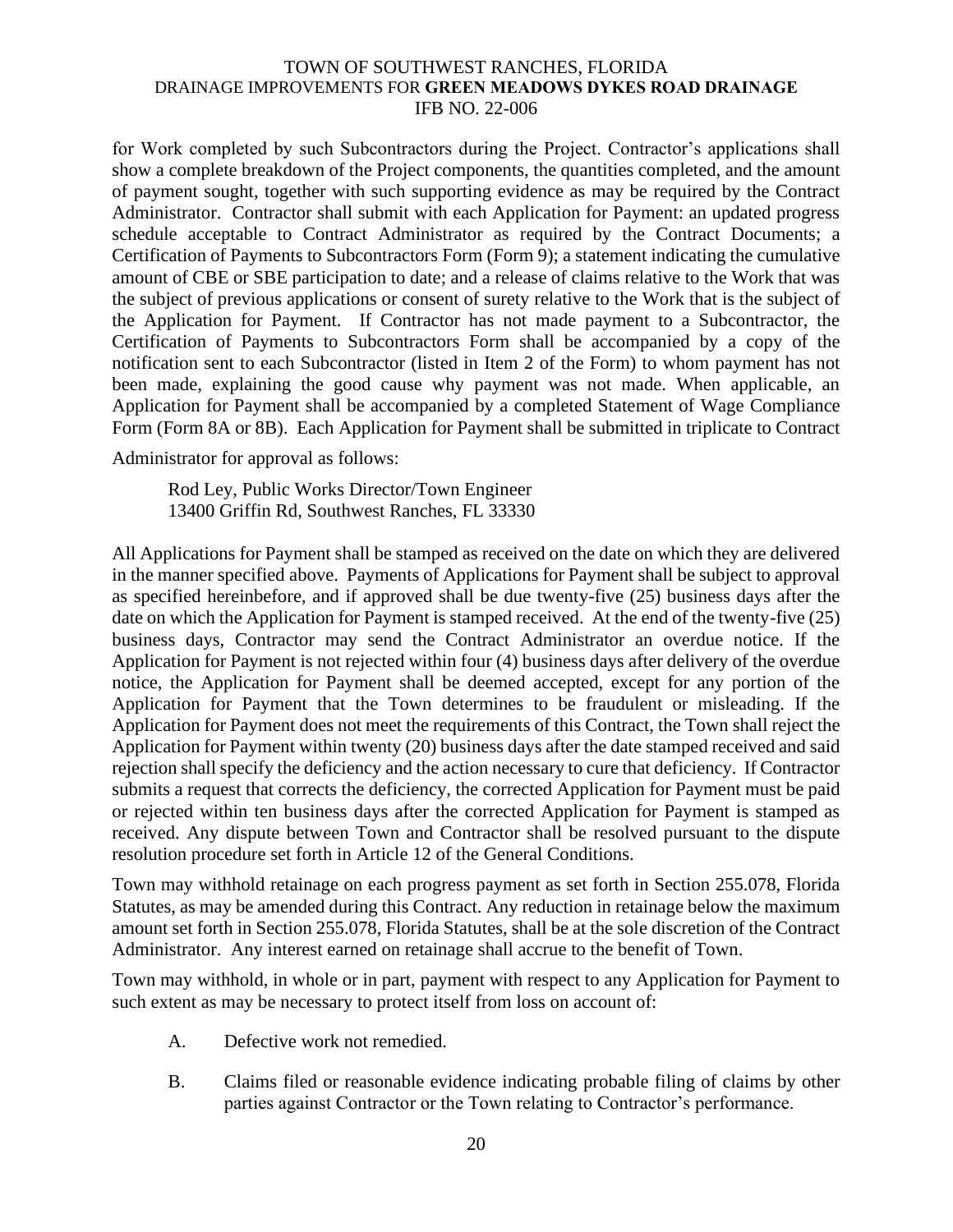- C. Failure of Contractor to make payments properly to Subcontractors or for material or labor.
- D. Damage to another contractor not remedied.
- E. Liquidated damages and costs incurred by Contract Administrator for extended construction administration.
- F. Failure of Contractor to provide documents required by the Contract Documents.

When the above grounds are removed or resolved to the satisfaction of the Contract Administrator, any withheld payment shall be made to the extent otherwise due.

# <span id="page-26-0"></span>**2.37 PROJECT RECORDS AND RIGHT TO AUDIT**

Town shall have the right to audit the books, records and accounts of Contractor that are related to this Agreement. Contractor shall keep such books, records, and accounts as may be necessary in order to record complete and correct entries related to this Agreement.

Contractor shall preserve and make available, at reasonable times for examination and audit by Town, all financial records, supporting documents, statistical records, and any other documents pertinent to this Agreement for the required retention period of the Florida Public Records Act (Chapter 119, Florida Statutes), if applicable, or, if the Florida Public Records Act is not applicable, for a minimum period of three (3) years after expiration or earlier termination of this Agreement, unless Contractor is notified in writing by Town of the need to extend the retention period. Such retention of such records and documents shall be at Contractor's sole expense. If any audit has been initiated and audit findings have not been resolved at the end of the retention period or three (3) years, whichever is longer, the books, records, and accounts shall be retained until resolution of the audit findings. If the Florida Public Records Act is determined by Town to be applicable to Contractor's records, Contractor shall comply with all requirements thereof.

Town and Broward County shall have the right to audit, review, examine, inspect, analyze, and make copies of all Contract Records at a location within Broward County. The Town and Broward County may conduct such audit or review at Contractor's place of business, if deemed appropriate by Town or Broward County, with seventy-two (72) hours' advance notice. Contractor agrees to provide adequate and appropriate workspace for such review. Contractor shall provide the Town and Broward County with reasonable access to Contractor's facilities, and the Town and Broward County shall be allowed to interview all current or former employees to discuss matters pertinent to the performance of this Contract.

However, no confidentiality or non-disclosure requirement of either federal or state law shall be violated by Contractor. Any incomplete or incorrect entry in such books, records, and accounts shall be a basis for Town's disallowance and recovery of any payment upon such entry. In addition, Contractor shall respond to the reasonable inquiries of successor Contractors and allow successor Contractors to receive working papers relating to matters of continuing significance. In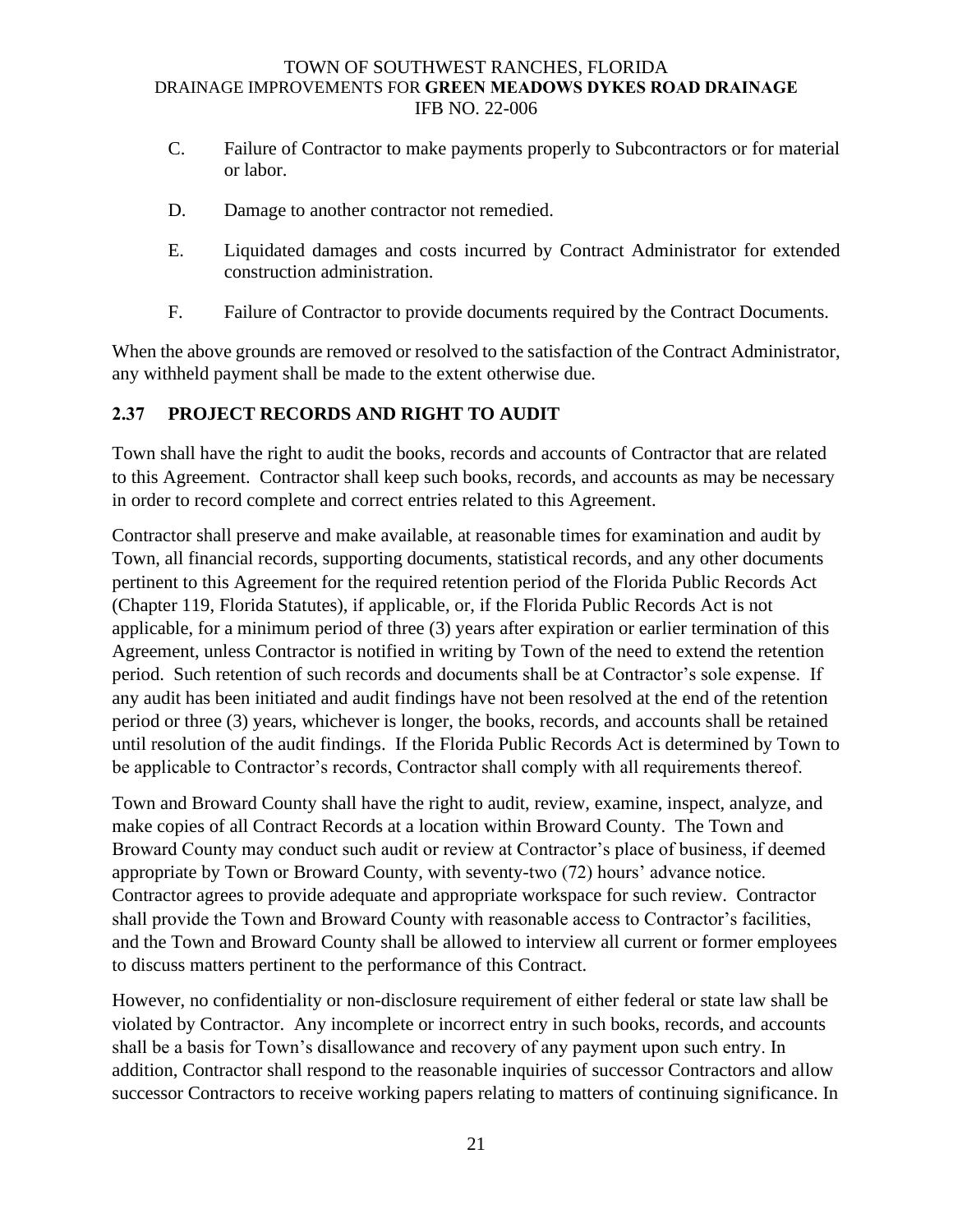addition, Contractor shall provide a complete copy of all working papers to the Town, prior to final payment by the Town under this Agreement.

Contract Records include any and all information, materials and data of every kind and character, including without limitation, records, books, papers, documents, subscriptions, recordings, agreements, purchase orders, leases, contracts, commitments, arrangements, notes, daily diaries, drawings, receipts, vouchers and memoranda, and any and all other documents that pertain to rights, duties, obligations, or performance under this Contract. Contract Records include hard copy and electronic records, written policies and procedures, time sheets, payroll records and registers, cancelled payroll checks, estimating work sheets, correspondence, invoices and related payment documentation, general ledgers, insurance rebates and dividends, and any other records pertaining to rights, duties, obligations or performance under this Contract, whether by Contractor or Subconsultants, or otherwise necessary to adequately permit evaluation and verification of any or all of the following:

- a) Compliance with Contract
- b) Compliance with the Town's code of ethics
- c) Compliance with Contract provisions regarding the pricing of Change Orders
- d) Accuracy of Contractor representations regarding the pricing of invoices
- e) Accuracy of Contractor representations related to claims submitted by Contractor including Subcontractors, or any of its other payees.

In addition to the normal documentation Contractor typically furnishes to Town, in order to facilitate efficient use of Town resources when reviewing or auditing Contractor's billings and related reimbursable cost records, Contractor agrees to furnish (upon request) the following types of information in the specified computer readable file format(s):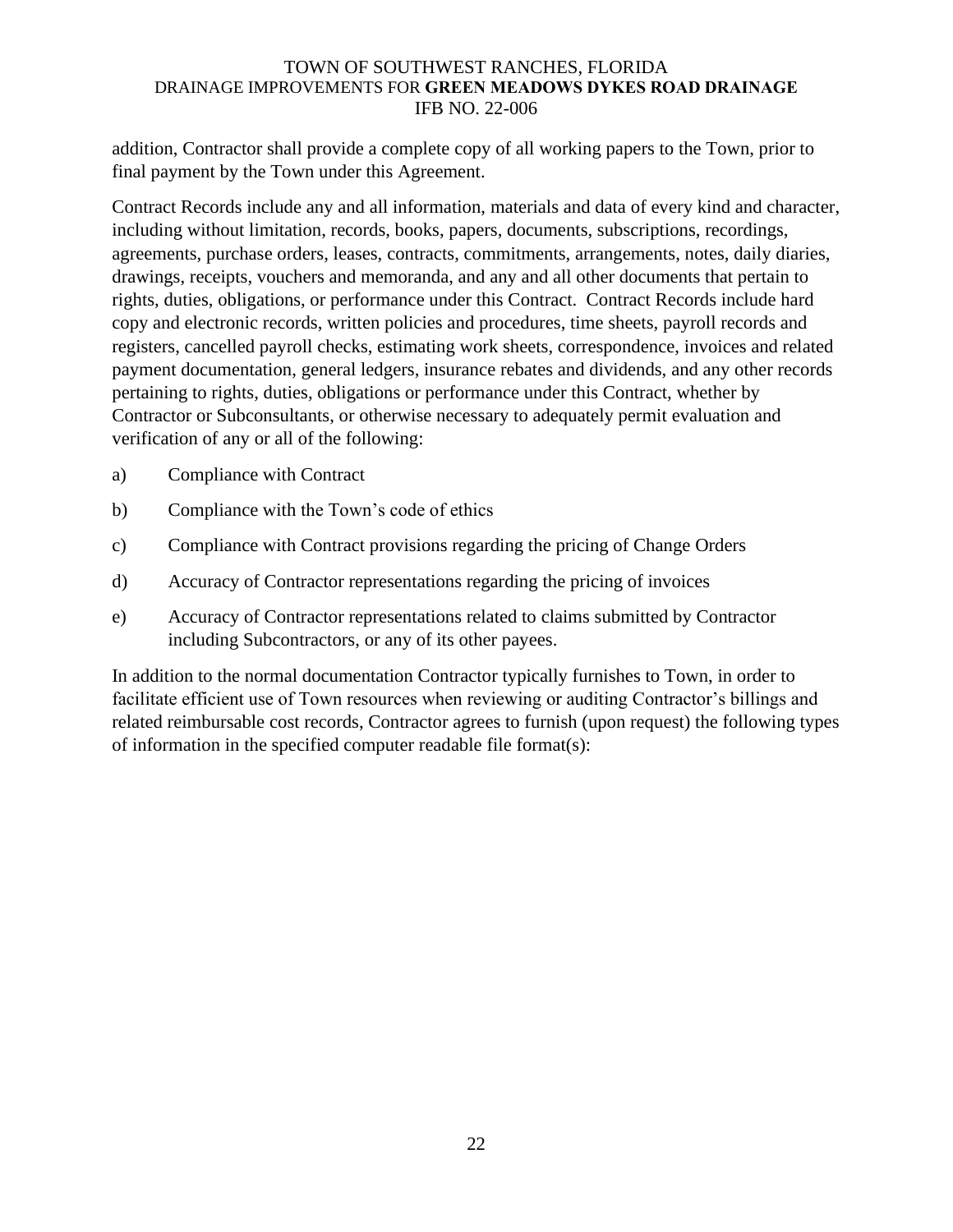| Type of Record                                                                                                                                                             | File format    |
|----------------------------------------------------------------------------------------------------------------------------------------------------------------------------|----------------|
| Monthly Job Cost Detail                                                                                                                                                    | .pdf and Excel |
| Detailed Job Cost History to Date                                                                                                                                          | .pdf and Excel |
| Monthly Labor Distribution detail (if not already separately detailed in the<br>Job Cost Detail)                                                                           | .pdf and Excel |
| Total Job to Date Labor Distribution detail (if not already included in<br>the detailed Job Cost History to date)                                                          | .pdf and Excel |
| Employee Timesheets documenting time worked by all individuals<br>who charge reimbursable time to the project                                                              | .pdf           |
| Daily Foreman Reports listing names and hours and tasks of personnel<br>who worked on the project                                                                          | .pdf           |
| Daily Superintendent Reports                                                                                                                                               | .pdf           |
| Detailed Subcontract Status Reports (showing original subcontract<br>value, approved subcontract change orders, subcontractor invoices,<br>payment to Subcontractors, etc. | .pdf and Excel |
| Copies of Executed Subcontracts with all Subcontractors                                                                                                                    | .pdf           |
| Copies of all executed Change Orders issued to Subcontractors                                                                                                              | .pdf           |
| Copies of all documentation supporting all reimbursable job costs<br>(Subcontractor payment applications, vendor invoices, internal cost<br>charges, etc.)                 | .pdf           |

Contractor shall, by written contract, require its Subcontractors to agree to the requirements and obligations of this article.

Any incomplete or incorrect entry in such books, records, and accounts shall be a basis for Town's disallowance and recovery of any payment reliant upon such entry.

If an audit inspection or examination in accordance with this article discloses overpricing or overcharges to Town of any nature by Contractor or its Subcontractors in excess of five percent (5%) of the total contract billings reviewed, the reasonable actual cost of the audit conducted by Town, Broward County, or the Independent Transportation Surtax Oversight Board shall be reimbursed by Contractor to Town or Broward County (as applicable), along with any required adjustments for the overpricing or overcharges. Any adjustments or payments due as a result of any such audit or inspection shall be made within a reasonable amount of time (not to exceed thirty (30) days) from presentation of the audit findings to Contractor.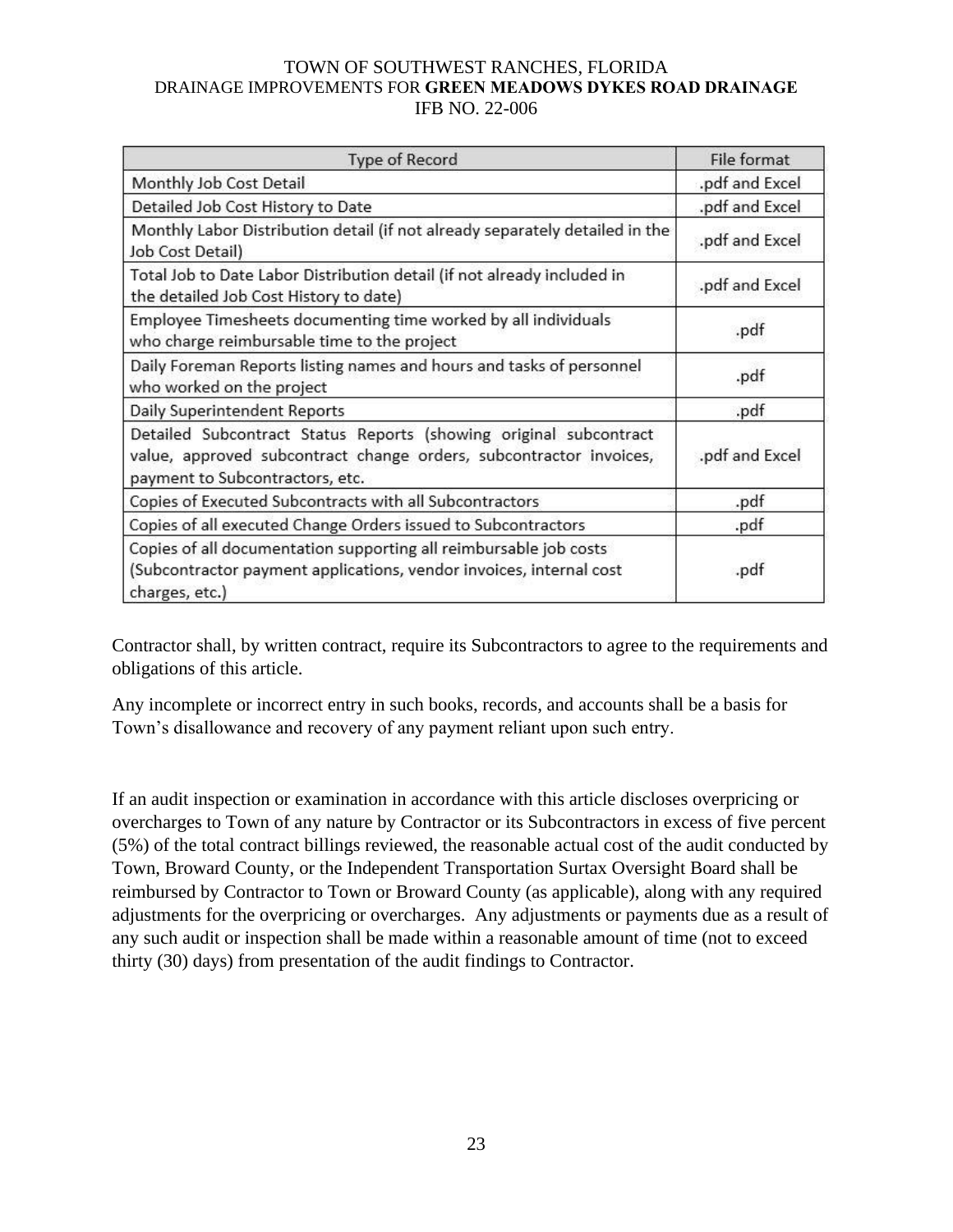### **SECTION 3 BID REQUIREMENTS**

#### <span id="page-29-1"></span><span id="page-29-0"></span>**3.1 BID FORMAT AND CONTENT**

3.1.1 Format. The electronic copy of the bid should be submitted via DemandStar Ebidding. Bids should include only brief and concise narrative. The enclosure of elaborate or unnecessary verbiage or promotional material is discouraged.

3.1.2 Technical Bid. Bids must contain all of the documents included in the appendix, each fully completed, signed and notarized, as required. Failure of a bidder to provide the required information is considered sufficient cause to deem the bid non-responsive.

Bidders must use the Bid form(s) furnished by the Town and included in the appendix of the IFB. Failure to do so may cause the Bid to be rejected. Removal or replacement of any of the Bid documents may invalidate the Bid.

All items should be submitted as a part of the bid prior to the deadline for submission of bids (See Section 1.5); however, if the item(s) marked by an asterisk (\*) are omitted, the bidder must submit such item(s) upon request from the Department within a time frame specified by the Department (normally within two (2) business days of request) or the bid shall be deemed nonresponsive. All other items must be submitted with the bid or it shall be deemed non-responsive.

The Department reserves the right to request additional information to be used for evaluating responses received from any or all bidders, including, but not limited to, additional references or financial information. Further, the Department retains the right to disqualify from further consideration any bidder who fails to demonstrate sufficient ability to perform under the Agreement.

Notwithstanding these submittal requirements, the Department reserves the right, at its sole discretion, to waive any minor irregularity relating to the bid. Upon request, it shall be the responsibility of the bidder to address the determined minor irregularity within a time frame specified by the Department (normally within two (2) business days of request). Failure of a bidder to provide the required information within the specified time frame is considered sufficient cause to deem the bid non-responsive.

A set of tabs to identify each section of the bid should be inserted to facilitate quick reference. Each section of the bid should be clearly labeled using the paragraph headings set forth below.

#### <span id="page-29-2"></span>**3.2 BID SCHEDULE**

Each bidder shall submit a completed Bid Schedule, included as Appendix "B". Pricing in the Bid Schedule shall include all labor, equipment and materials necessary to complete the work in accordance with the contract documents, schedules and plans, all addenda, if issued.

Bidder warrants that the prices, terms and conditions quoted in the Bid Schedule will be firm for a period of one hundred twenty (120) days from the date of the bid opening. If there is a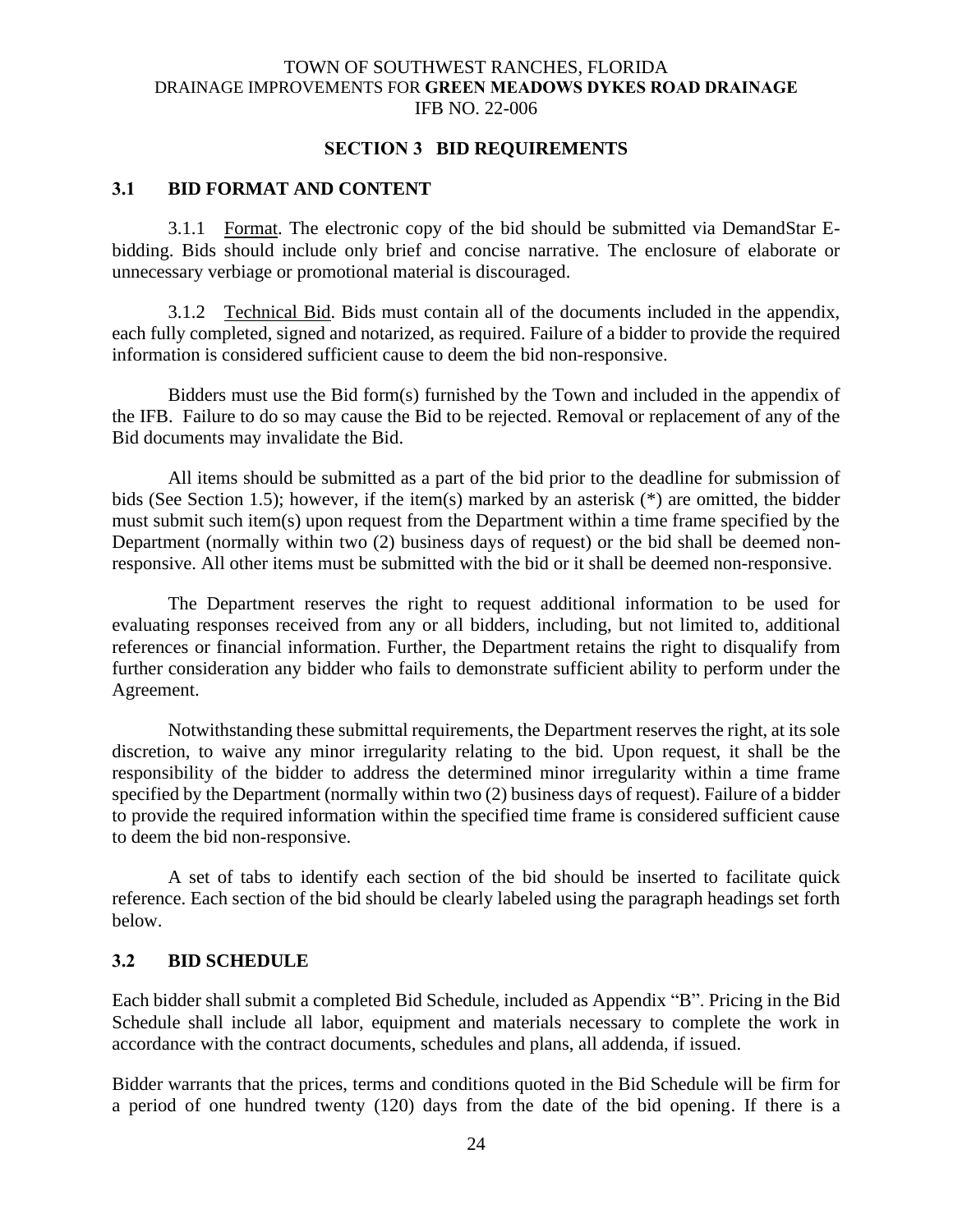discrepancy in the unit and extended prices, the calculated total price based on unit prices shall prevail. Bidders are responsible for checking their calculations. Failure to do so will be at the Bidder's risk, and errors will not release the Bidder from performance of the Contract at the Bid price.

# **SECTION 4 SPECIAL PROVISIONS**

### <span id="page-30-1"></span><span id="page-30-0"></span>**4.1 REGULATED SUBSTANCE USE REQUIREMENTS**

#### "Best Management Practices" for the Construction Industry

The Contractor shall be responsible for assuring that each contractor or subcontractor evaluates each site before construction is initiated to determine if any site conditions may pose particular problems for the handling of any Regulated Substances. For instance, handling Regulated Substances in the proximity of water bodies or wetlands may be improper.

If any regulated substances are stored on the construction site during the construction process, they shall be stored in a location and manner which will minimize any possible risk of release to the environment. Any Regulated Substances shall have constructed below it an impervious containment system constructed of materials of sufficient thickness, density and composition that will prevent the discharge to the land, ground waters, or surface waters, or any pollutant which may emanate from said storage container or containers. Each containment system shall be able to contain 150% of the contents of all storage containers above the containment system.

Each contractor shall familiarize themselves with the manufacturer's safety data sheet supplied with each material containing a Regulated Substance and shall be familiar with procedures required to contain and clean up any releases of the Regulated Substance. Any tools or equipment necessary to accomplish same shall be available in case of a release.

Upon completion of construction, all unused and waste Regulated Substance and containment systems shall be removed from the construction site by the responsible contractor and shall be disposed of in a proper manner as prescribed by law.

# <span id="page-30-2"></span>**4.2 UNIT PRICES**

The Contractor is advised that the contract is a unit price contract. As such, the intent of the contract is to include all labor, materials, transportation, equipment, fuel, and all other items necessary to complete the item of work, in the unit price for the item. All items incidental to or necessary for the completion of the bid item shall be included in the unit price for the item.

The lump sum price shall not include the cost for any permit fees except the cost of a permit fee for a dewatering permit, if applicable. If any other permit fees are required for any work, the Owner will pay the actual cost of said permit directly or as an extra to the Agreement. The Contractor shall be responsible to pay any dewatering permit fees under the lump sum contract price.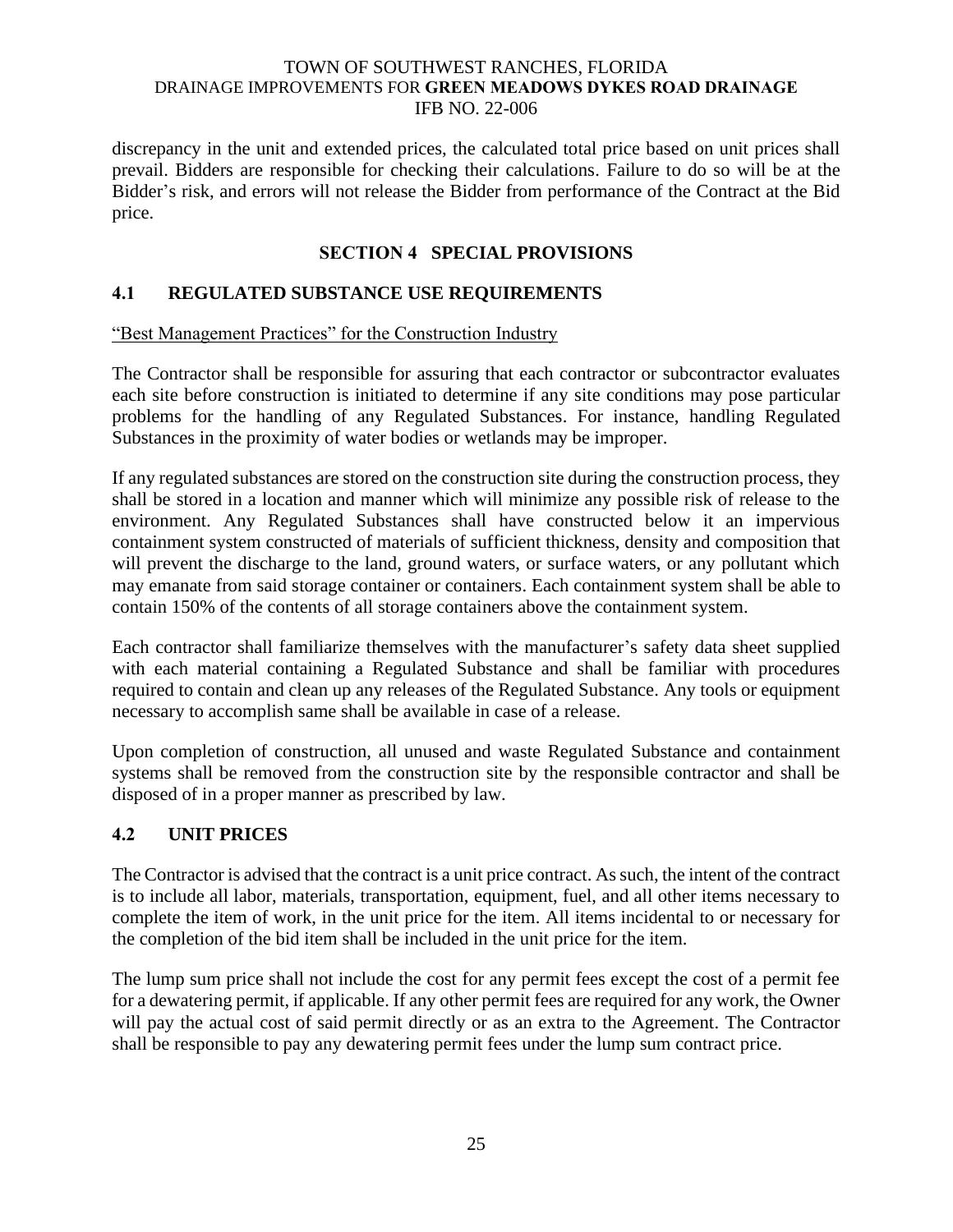## <span id="page-31-0"></span>**4.3 UTILITIES CONTACTS**

Potential utility conflicts may vary with each work site. Prior to commencing work, the Contractor shall visit the work site and ascertain all site conditions, including utilities. It shall be the Contractor's responsibility to avoid conflicts with existing underground and overhead utilities and structures.

The Contractor shall notify all utilities servicing the work area at least 48-hours prior to any excavation so that underground utilities may be located. The Contractor has the responsibility to contact **Sunshine State One-Call of Florida, Inc. at 1-800-432-4770** to schedule marking locations of the utilities which subscribe to their service.

The Contractor shall properly maintain and protect all utilities. The Contractor shall be responsible for the cost to repair all damages to utilities caused by his operations.

Finally, the Contractor shall fully cooperate at all times with the Owners of Utility Companies in order to maintain the operation of the existing utilities with the least amount of interference and interruption possible.

When utility installation/adjustments are included as part of the bid proposal, all utility companies reserve the right to accept or reject bid items on their part of work and perform their work by their forces or other contracted forces.

# <span id="page-31-1"></span>**4.4 LOCATION AND DAMAGE TO EXISTING FACILITIES, EQUIPMENT, OR UTILITIES**

Utility lines in the Project area have been shown on the Plans. However, the Town does not represent or warrant that all lines are shown, or that the ones indicated are in their true location. Contractor must identify and locate all underground and overhead utility lines or equipment affecting or affected by the Project. Contractor will not be entitled to any additional payment or extension of time due to discrepancies between actual location of utilities and Plan location of utilities.

Contractor shall notify each utility company with facilities in the Project site, at least thirty (30) days prior to the start of construction, to arrange for positive underground location, relocation, or support of its utility where that utility may be in conflict with or endangered by the Work. The cost of relocation of water mains or other utilities for the convenience of Contractor shall be paid by Contractor. All charges by utility companies for temporary support of its utilities shall be paid for by Contractor. All costs of permanent utility relocation to avoid conflict shall be the responsibility of the utility company involved. Contractor will not be entitled to any additional payment or extension of time for utility relocations, regardless of reason for relocation.

Contractor shall schedule the Work in such a manner that the Work is not delayed by the utility providers relocating or supporting their utilities. Contractor shall coordinate its activities with any and all public and private utility providers occupying the right-of-way. Contractor will not be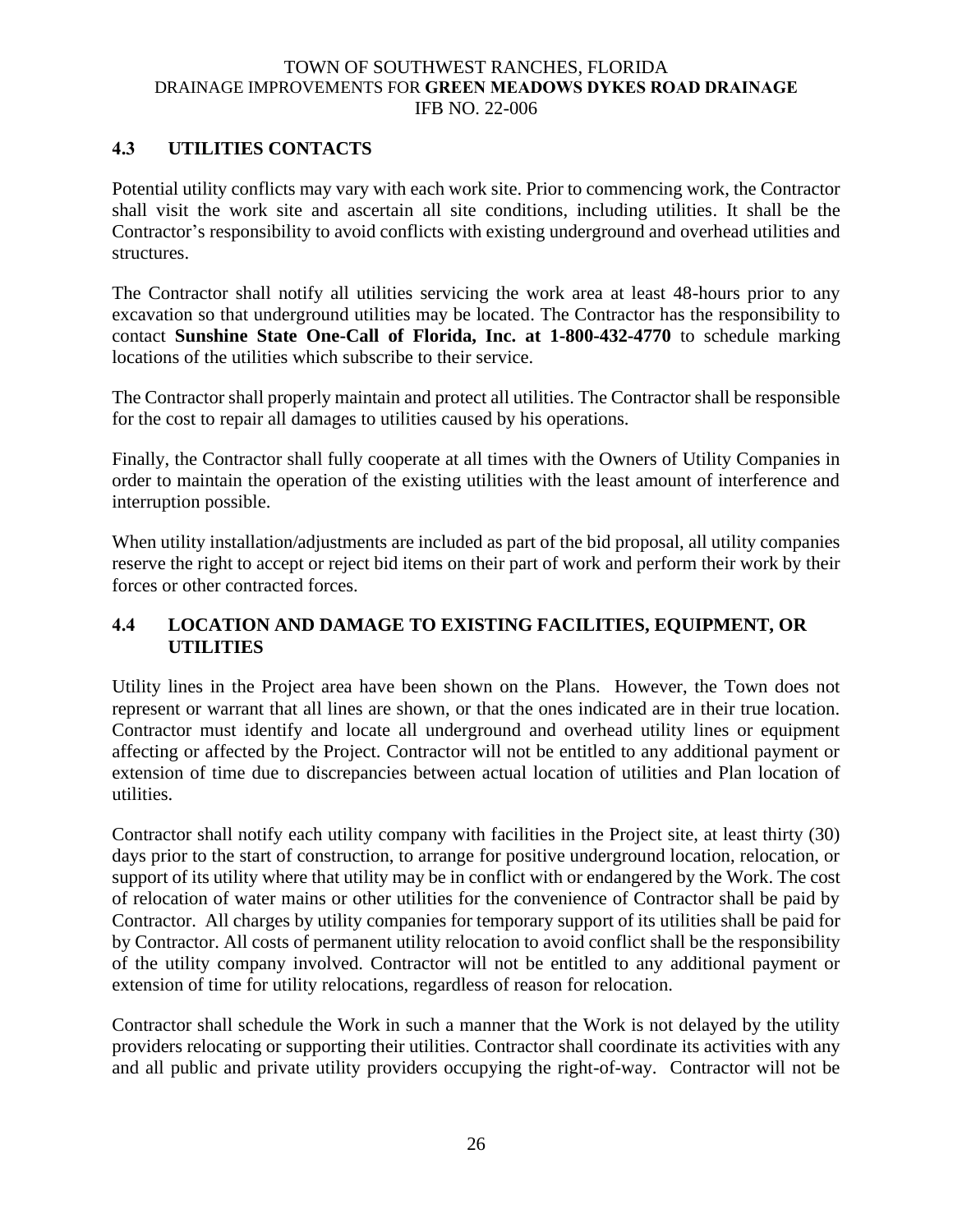entitled to any additional compensation or extension of time for any delay associated with utility relocation or support.

Contractor shall protect all overhead, surface, or underground structures and utilities from damage or displacement. Contractor will promptly and completely repair all damage to such structures within a reasonable time. All damaged utilities must be replaced or fully repaired to the satisfaction of the utility owner. All repairs are to be inspected by the utility owner prior to backfilling. Town reserves the right to remedy such damage by making such repairs or causing such repairs to be made at the expense of Contractor. The Town's expense in causing such repairs shall be deducted from Contractor's next Application for Payment.

### <span id="page-32-0"></span>**4.5 PROSECUTION OF THE WORK**

The Contractor will be required to maintain within the Town, at all times while this contract is in effect, the equipment necessary to properly carry out the provisions of these specifications. After receiving notice to commence with the work for a particular project the Contractor shall commence promptly within five (5) working days and shall efficiently prosecute the work with adequate personnel and equipment until final completion, within thirty (30) calendar days after the date of Substantial Completion or no later than ninety (90) days from the issuance of the Notice to Proceed. Failure to comply with either time requirement shall result in Liquidated Damages, assessed on a work order basis and in the amounts shown in the Agreement (Exhibit "A").

## <span id="page-32-1"></span>**4.6 MAINTENANCE OF TRAFFIC (MOT)**

The Contractor shall comply with all of the requirements of the Broward County Traffic Engineering Division (BCTED) and the Manual of Uniform Traffic Control Devices (MUTCD) at all times.

If the Contractor proposes to impact any local traffic as a result of any construction activities associated with this project, he shall be required to submit a Maintenance of Traffic (MOT) Plan to SBDD, the Town of Southwest Ranches and the Broward County Traffic Engineering Division (BCTED) for approval, prior to starting the work.

The Contractor shall comply with all of the requirements of the Broward County Traffic Engineering Division (BCTED) and the Town of Southwest Ranches at all times. Any impacts to local traffic shall require a Maintenance of Traffic Plan to be submitted and approved by SBDD, Town of Southwest Ranches and Broward County Traffic Engineering Division (BCTED).

# <span id="page-32-2"></span>**4.7 STORM PREPARATION**

The Contractor shall be required to secure or remove from the site, prior to a named storm event, any materials or equipment which could cause bodily injury, damage to the work, the Owner's installations and/or public or private property. Site excavations shall be required to be secured and/or backfilled. The Contractor is responsible for preparing for all storm events. The Contractor shall take the necessary precautions to protect the walking and motoring public from harm due to construction activity. Contractor shall maintain storm water and drainage flow as may be required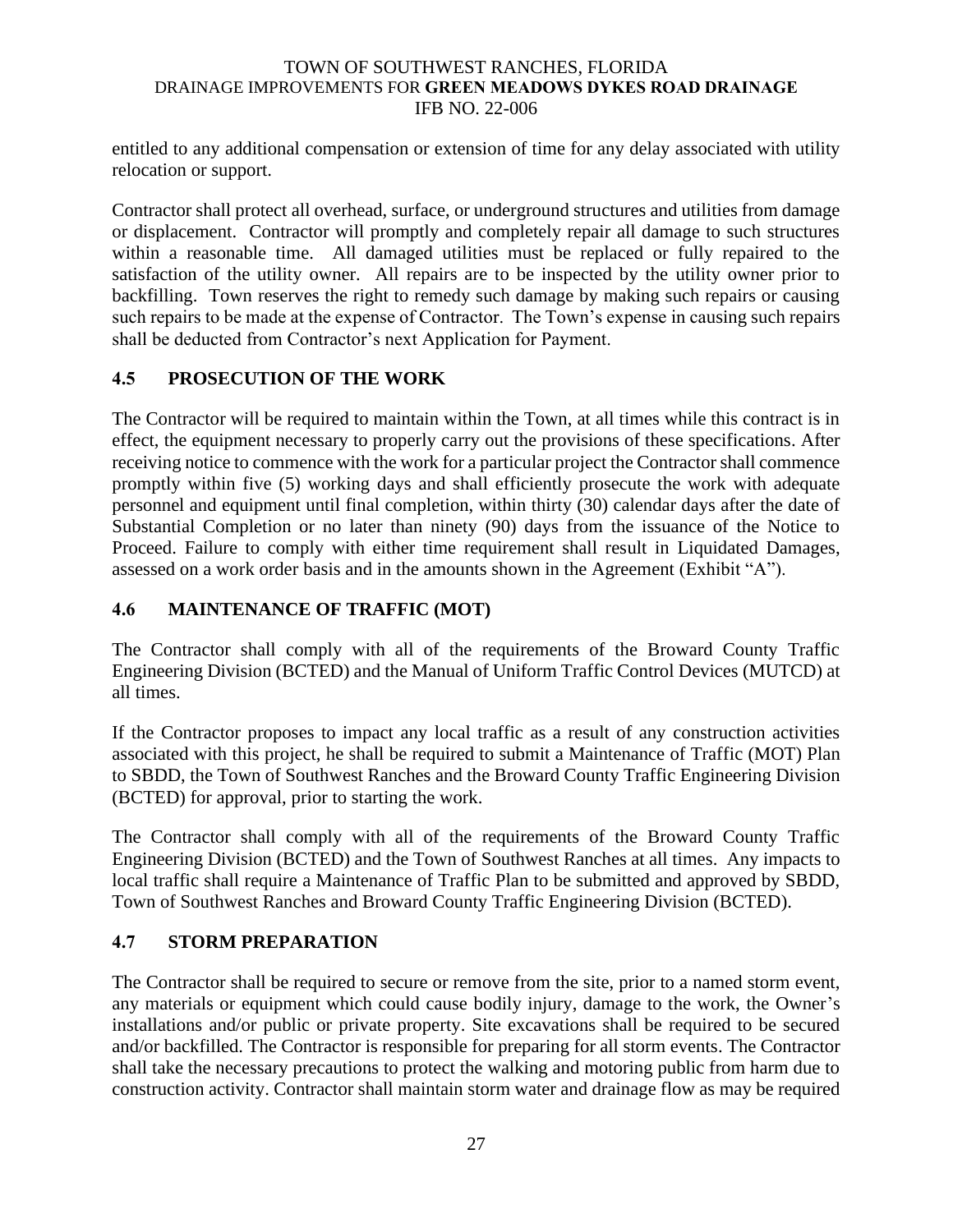to prevent adverse effects of storm water which would normally flow through the existing and proposed facilities. The Contractor will not be paid additional for any measures related to this item; however, a time extension may be added to the contract for the time delay.

# <span id="page-33-0"></span>**4.8 LABORATORY AND DENSITY TESTS**

All material, laboratory and density tests required for compliance with these specifications shall be performed by an independent testing laboratory under contract to and as directed by the Contractor and acceptable to the Owner and Engineer.

Contractor shall be responsible for arranging and obtaining and shall pay all costs associated all material, laboratory and density tests required for compliance with these specifications and required for Owner's and Engineer's acceptance of the Work.

### <span id="page-33-1"></span>**4.9 COMPLAINTS**

The Contractor recognizes that its work activities may generate complaints from adjacent property owners and property owners in the vicinity of the Project. The Contractor agrees that should such complaints be forwarded to the Contractor, whether by the Owner or otherwise, the Contractor will respond in an appropriate manner within 24 hours. The Contractor further agrees that if the Contractor receives complaints from any entity other than the Owner, it will notify the Owner, in writing, of the complaint within 24 hours.

# **SECTION 5 GENERAL PROVISIONS**

# <span id="page-33-3"></span><span id="page-33-2"></span>**5.1 DEFINITIONS**

ADDENDA Written or graphic instruments which clarify, correct or revise the bidding documents or the Contract Documents for Invitation for Bid 22-006.

BID The offer or proposal to perform all services required in Invitation for Bid 22-006.

BOND Bid, performance and payment bonds which guarantee performance of obligations specified in the Contract.

CHANGE ORDER A document prepared by the Town, which amends the scope of services, scheduling or pricing within the executed Contract.

CONSTRUCTION CHANGE DIRECTIVE A written order prepared by the Town, directing a change in the work, scheduling, and/or pricing of the services required under the Contract.

CONTRACT The written agreement between Town and Bidder whose bid has been accepted, covering the Work to be performed, and which incorporates the other Contract Documents to be made a part thereof and as referenced therein.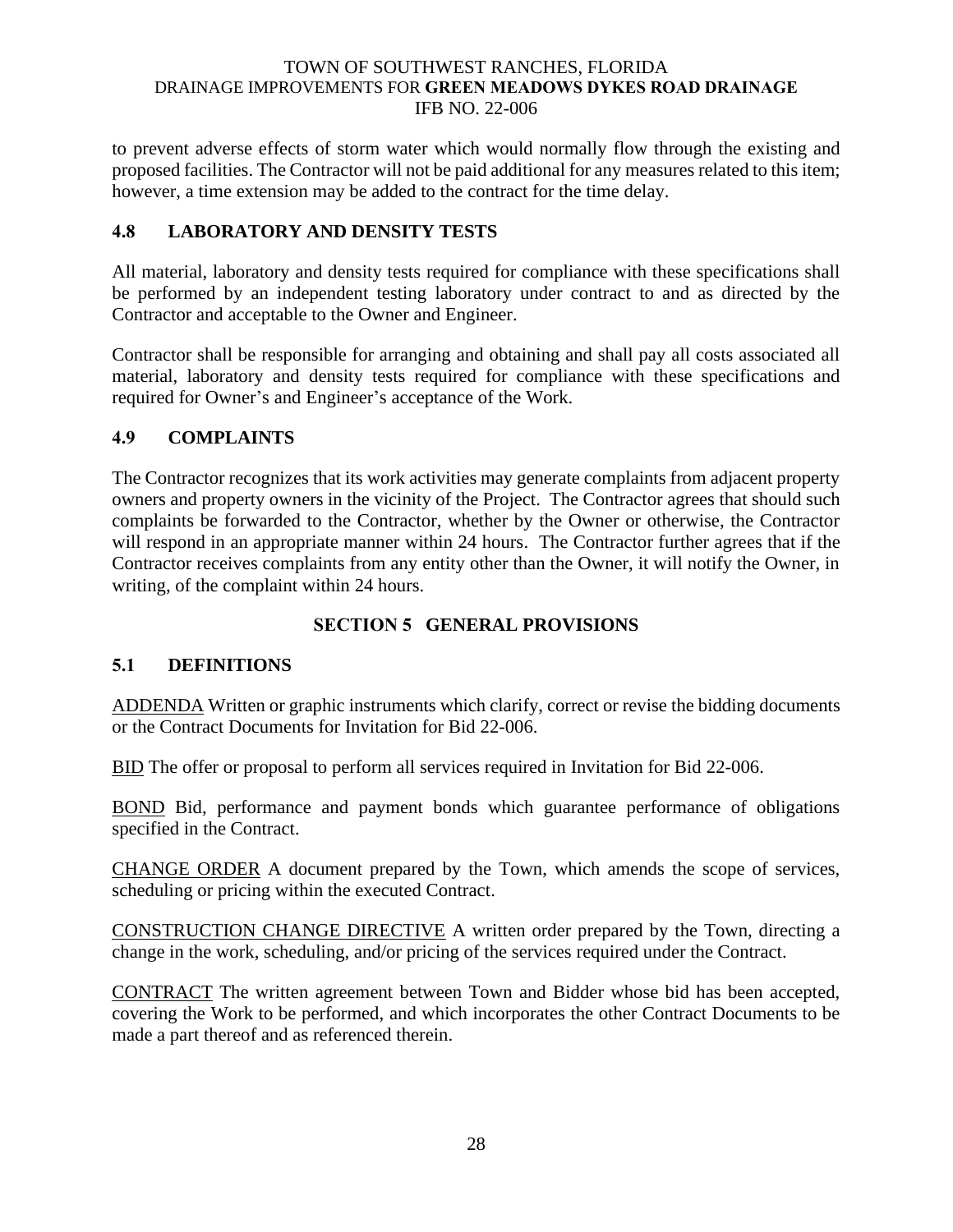CONTRACT DOCUMENTS The Contract, as well as all Exhibits, the IFB, the Contractor's Bid, including all forms attached thereto, and all addenda, specifications, drawings and plans, shall be hereinafter collectively referred to as the "Contract Documents".

CONTRACT PRICE The monies payable by Town to the Contractor under the Contract Documents as stated in the Contract for the full and timely performance of the Work.

CONTRACTOR The successful bidder with whom Town has entered into a Contract with for performance of the Work.

DAY Shall mean calendar day, unless otherwise specified.

DEFECTIVE WORK Work that fails to comply with industry standards, contract provisions, or does not pass inspection.

EFFECTIVE DATE OF CONTRACT The latest execution date of the Contract.

FINAL COMPLETION Work completed in compliance with industry standards, contract provisions, and passed final inspection.

PROJECT on-site excavation, clearing, new construction and retrofit of drainage pipe, new construction of concrete drainage structures and associated grates, associated erosion control measures, swale re-grading, street and driveway restoration, and installation of grass sod, as defined in IFB22-006

SUBSTANTIAL COMPLETION is defined as the date upon which the last of all the following events have occurred:

- (i) All necessary approvals have been issued with respect to the Work by the appropriate governmental authorities;
- (ii) Restoration of all utilities to operational status;
- (iii) All Work has been completed; and
- (iv) The Town's engineer/architect of record for the Project, Town of Southwest Ranches Drainage Improvements, has issued its written acceptance of the Work performed by Contractor and executed and delivered to the Town a Certificate of Substantial Completion.

TOWN Town of Southwest Ranches, Florida

WORK on-site excavation, clearing, new construction and retrofit of drainage pipe, new construction of concrete drainage structures and associated grates, associated erosion control measures, swale re-grading, street and driveway restoration, and installation of grass sod, as defined in IFB22-006.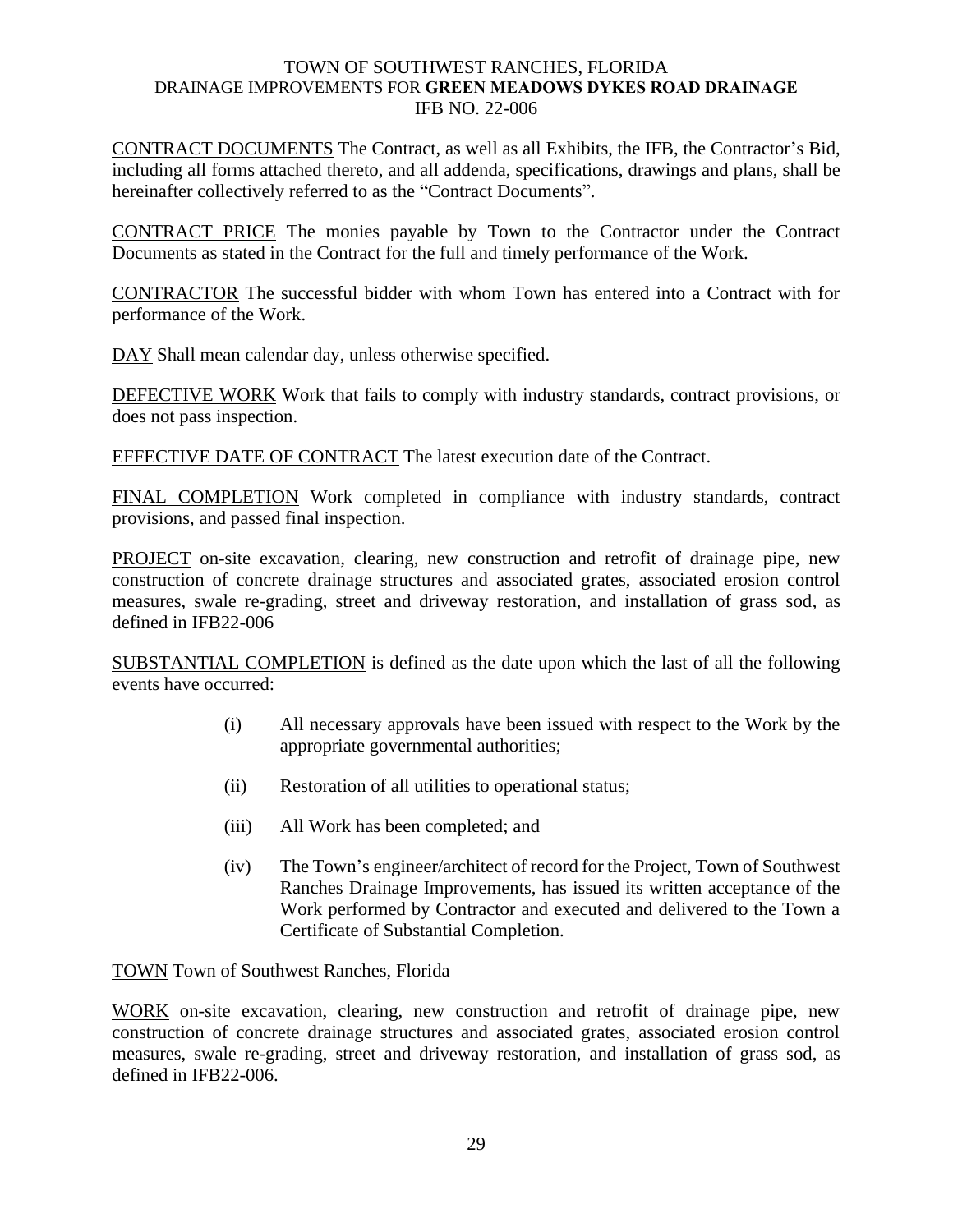#### APPLICABLE CODES

A. General

All construction and materials shall conform to the standards and specifications of the South Broward Drainage District (SBDD), Town of Southwest Ranches, Broward County Traffic Engineering Division (BCTED), South Florida Water Management District (SFWMD) and all other local and national codes where applicable.

B. Construction Safety

All construction shall be done in a safe manner, specifically, the rules and regulations of the Occupational Safety and Health Administration (OSHA) and the Manual of Uniform Traffic Control Devices (MUTCD) shall be strictly observed.

C. Trench Safety Act

Contractor shall be solely responsible for compliance with the State of Florida Trench Safety Act, Florida Statutes Section 560, etc. No trenches shall be left open overnight or during weekends.

D. Survey Data

All elevations on the plans or referenced in the specifications are based on the North American Vertical Datum of 1988 (NAVD).

### <span id="page-35-0"></span>**5.2 EXISTING IMPROVEMENTS AND LANDSCAPING**

- A. All trees, shrubs and other vegetation that must be removed to perform the work under this contract shall be disposed of off-site in a legal manner.
- B. All fences that are removed must be reinstalled or replaced with the same type (thickness, color, material, size, etc.) of fence as was removed unless noted as removal only.
- C. All wood, plastic, paper, metal and vegetation removed from the site shall be disposed by the Contractor outside the boundaries of this project in accordance with all applicable environmental regulations.
- D. Irrigation systems and existing utility lines encountered by the Contractor are to be protected. Any damage to any irrigation system or existing utility line shall be repaired by the Contractor at his own expense.
- E. All mailboxes, entry gate access/call boxes or decorative entry features that are removed or disturbed during construction must be reinstalled or replaced with the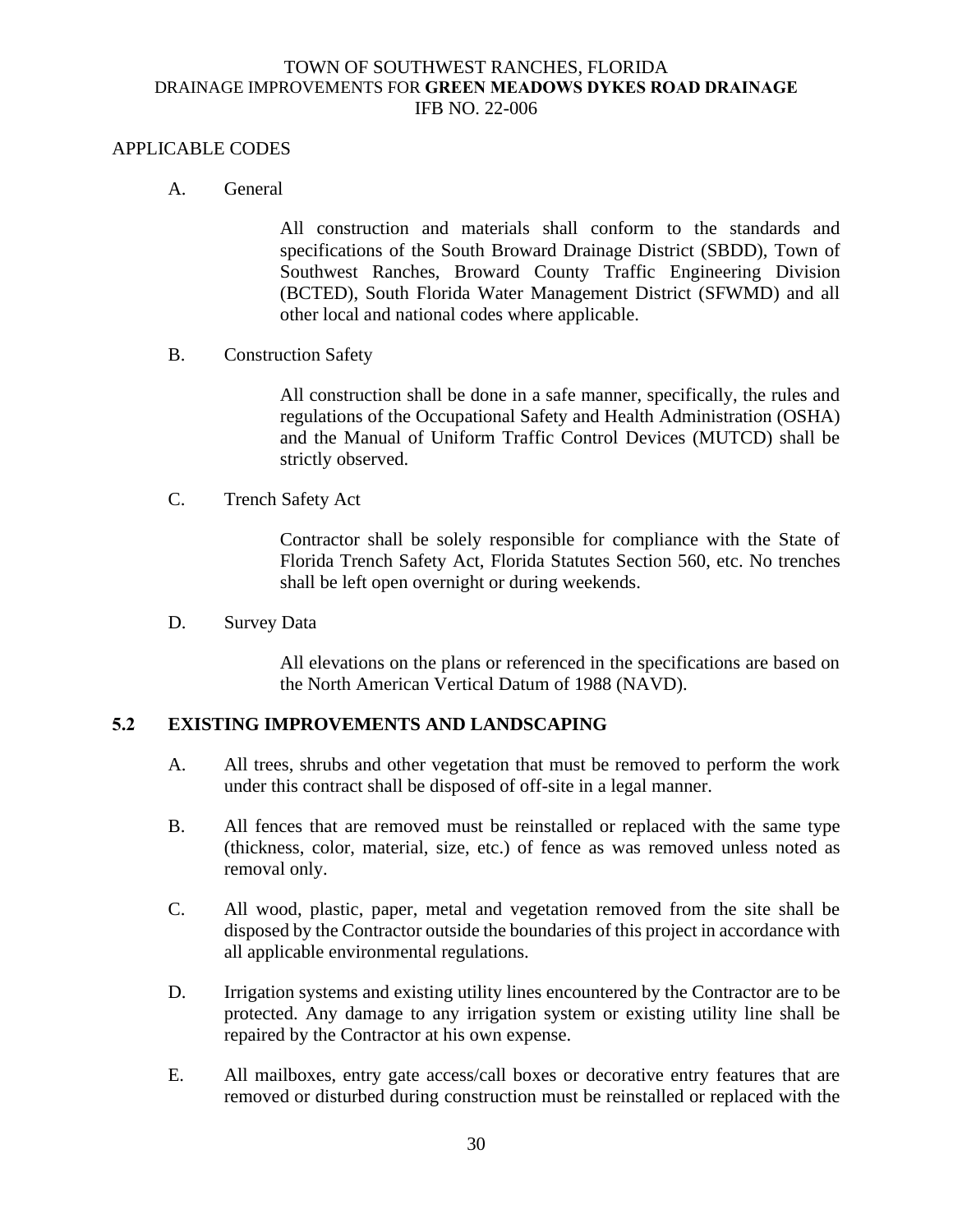same type (thickness, color, material, size, etc.) of item as was removed unless noted as removal only.

## **5.3 CONTRACTOR'S PRECONSTRUCTION RESPONSIBILITIES**

- A. Upon receipt of Notice of Award, the Contractor shall arrange a preconstruction conference with the Owner.
- B. The Contractor shall obtain a Sunshine Certification Number at least 48 hours prior to beginning any excavation. The Contractor shall be responsible for damage to any existing utilities for which he fails to request locations. He shall also be responsible for damage to any existing utilities for which he requests locations. The Contractor is to provide Certification number to the Owner prior to commencing any work.
- C. Utility lines in the Project area have been shown on the Plans. However, Town does not represent or warrant that all lines are shown, or that the ones indicated are in their true location. Contractor must identify and locate all underground and overhead utility lines or equipment affecting or affected by the Project. Contractor will not be entitled to any additional payment or extension of time due to discrepancies between actual location of utilities and Plan location of utilities.
- D. Contractor shall notify each utility company with facilities in the Project site, at least thirty (30) days prior to the start of construction, to arrange for positive underground location, relocation, or support of its utility where that utility may be in conflict with or endangered by the Work. The cost of relocation of water mains or other utilities for the convenience of Contractor shall be paid by Contractor. All charges by utility companies for temporary support of its utilities shall be paid for by Contractor. All costs of permanent utility relocation to avoid conflict shall be the responsibility of the utility company involved. Contractor will not be entitled to any additional payment or extension of time for utility relocations, regardless of reason for relocation.
- E. The Contractor shall verify the size, location, elevation and material of all existing utilities within the area of construction. If upon excavation, an existing utility is found to be in conflict with the proposed construction or to be of a size or material different from that shown on the Plans; the Contractor shall immediately notify the Owner. The Contractor shall hand dig in the vicinity of the existing irrigation or utility lines to minimize the potential for damage to those pipes.
- F. Contractor shall schedule the Work in such a manner that the Work is not delayed by the utility providers relocating or supporting their utilities. Contractor shall coordinate its activities with any and all public and private utility providers occupying the right-of-way. Contractor will not be entitled to any additional compensation or extension of time for any delay associated with utility relocation or support.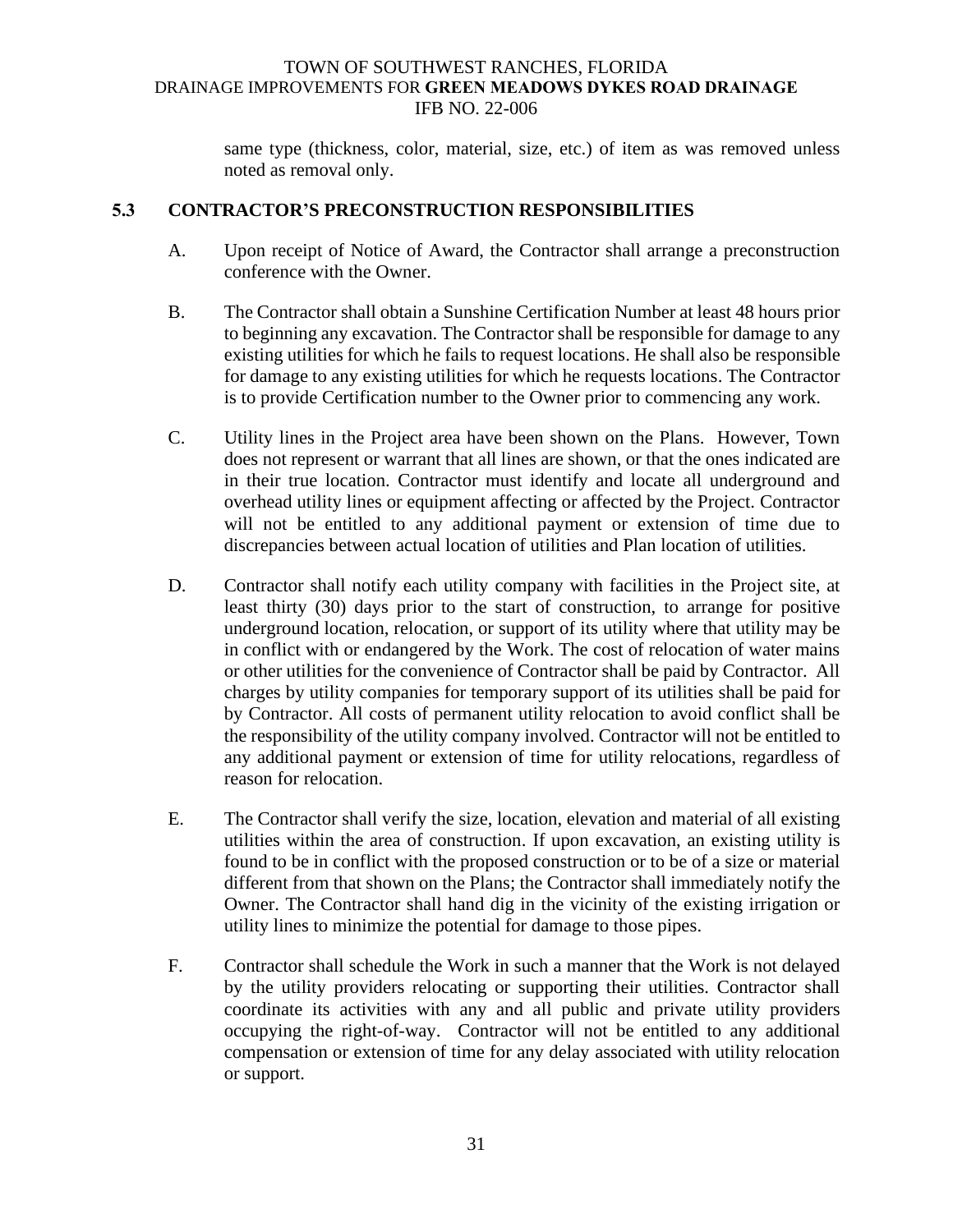- G. Contractor shall protect all overhead, surface, or underground structures and utilities from damage or displacement. Contractor will promptly and completely repair all damage to such structures within a reasonable time. All damaged utilities must be replaced or fully repaired to the satisfaction of the utility owner. All repairs are to be inspected by the utility owner prior to backfilling. Town reserves the right to remedy such damage by making such repairs or causing such repairs to be made at the expense of Contractor. The Town's expense in causing such repairs shall be deducted from Contractor's next Application for Payment.
- H. The Contractor shall be responsible for damage to any existing utilities, piping, etc. shown on the drawings, or for which he fails to request locations from the utility owner. He is responsible as well for damage to any existing utilities/piping that is properly located.
- I. Temporary Utilities it shall be the Contractor's responsibility to arrange for or supply temporary water services, sanitary facilities, electricity, phones, etc. to his employees and subcontractors for their use during construction.
- J. Staging Area the Contractor shall be able to make use of the right-of-way area for staging of equipment and materials. It shall be the Contractor's responsibility to properly secure the staging area and to maintain the staging area in a neat and orderly manner. The Owner shall not be responsible for any damage, theft, displacement, or other incidents that may occur in the staging area or project site.
- K. The Contractor shall obtain approval from private property owners for the locations and use of all other staging areas or construction traffic access routes, beyond those areas identified in the contract documents.

## **5.4 SURVEYS, LINES AND GRADES**

The Contractor shall furnish all original and replacement surveys necessary for construction of the project, including detailed stake-out, line and grade stakes, and bench marks as required.

Prior to beginning construction, the Contractor shall provide the Owner with all information related to the survey bench mark(s) to be used by the Contractor including: location, source and identification number.

Contractor shall provide documentation of reference points being used for construction and confirmation that they are correct.

The Contractor shall not rely on scaling or measurements of line work, symbols, etc. on AutoCAD files or other computer files provided by the Owner or Engineer. The Contractor or Contractor's Surveyor shall perform all required calculations, reviews, confirmations and other office work necessary to properly lay-out and/or as-built the project in accordance with the Contract Documents.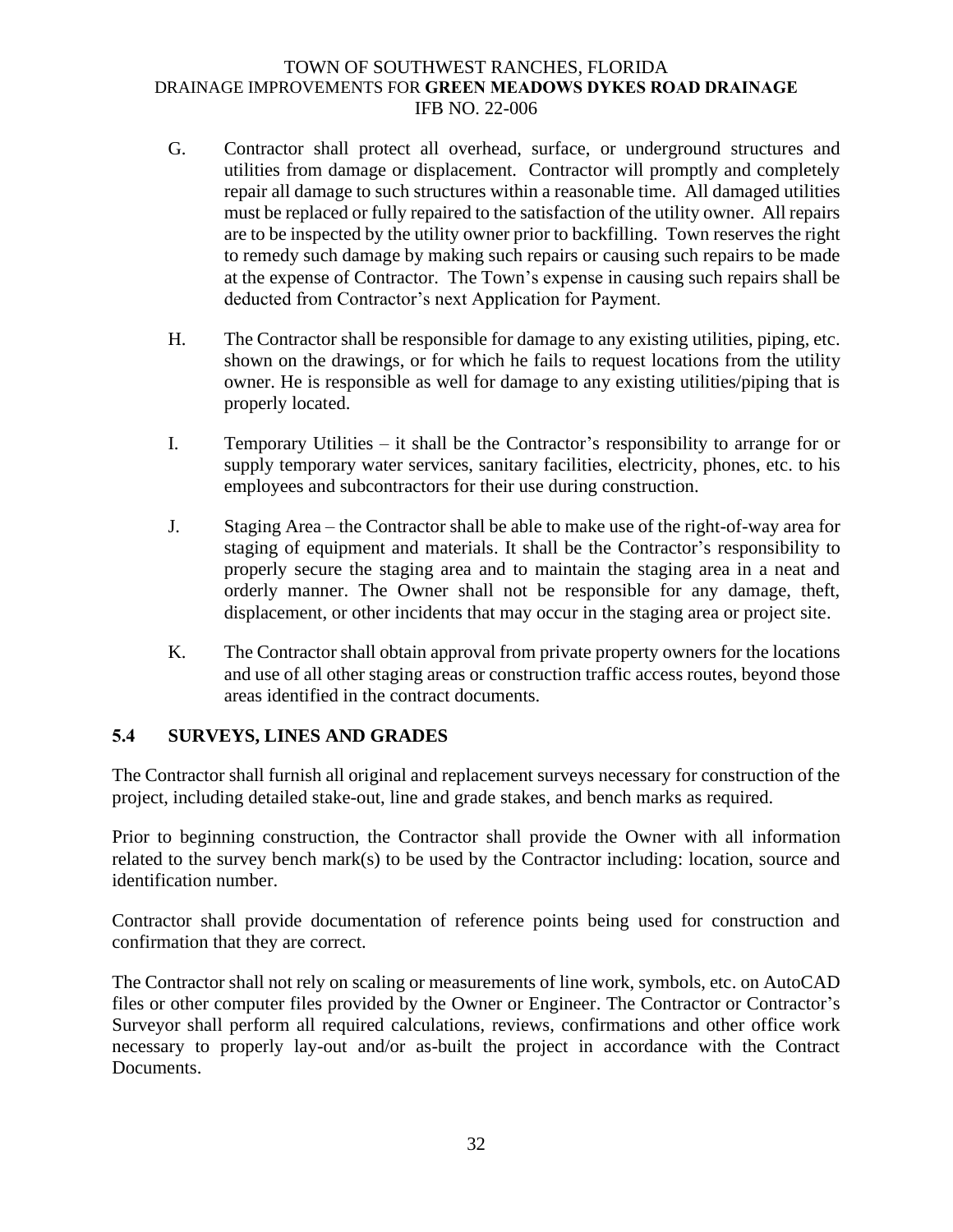As-built surveys shall be performed by a surveyor under contract to the Contractor. All as-built surveys that reflect work performed in accordance with the Contract Documents shall be included in the lump sum contract price. There will be no separate payment for providing the required stakeout, line and grade, benchmarks, as-built drawings or other surveying work.

## **5.5 INSPECTIONS**

The Contractor shall notify SBDD (954) 680-3337 at least 24 hours prior to the inspection of the following items:

- A. Placing RCP: Bedding, pipe joints and backfill are to be inspected (including density tests).
- B. Drainage structures: Type C and Type D inlets, 5' diameter manholes, PRB, headwall, and concrete aprons.
- C. Lamping: All piping is to be lamped, as determined by the SBDD Inspector.
- D. Grading: Site grading and swale grading shall be approved prior to sodding.
- E. Restoration, including asphalt, asphalt driveways and concrete driveway restoration.
- F. Final: Participate with the Owner and SBDD in a Final Inspection of all work performed.

#### **5.6 SHOP DRAWINGS**

- A. Prior to their construction or installation, shop drawings shall be submitted to and reviewed by the Owner for pipe material, drainage structures, PRBs, and all other project components as appropriate or as directed by the Owner.
- B. Prior to submitting shop drawings to the owner, the Contractor shall review and approve the drawings and shall note in red, any deviations from the plans and specifications.

## **5.7 PROJECT SITE**

- A. During construction the project site, staging area, construction traffic routes, and all adjacent areas shall be maintained in a neat and clean manner. Upon final cleanup, the project site shall be left clear of all surplus material or trash and the paved areas shall be swept broom clean and washed down as directed by Owner.
- B. The Contract Documents depict the project limits for the project. The Contractor is prohibited from entering, encroaching upon or storing material on any property outside the project limits or approved staging area without the express written permission of the affected property owner(s).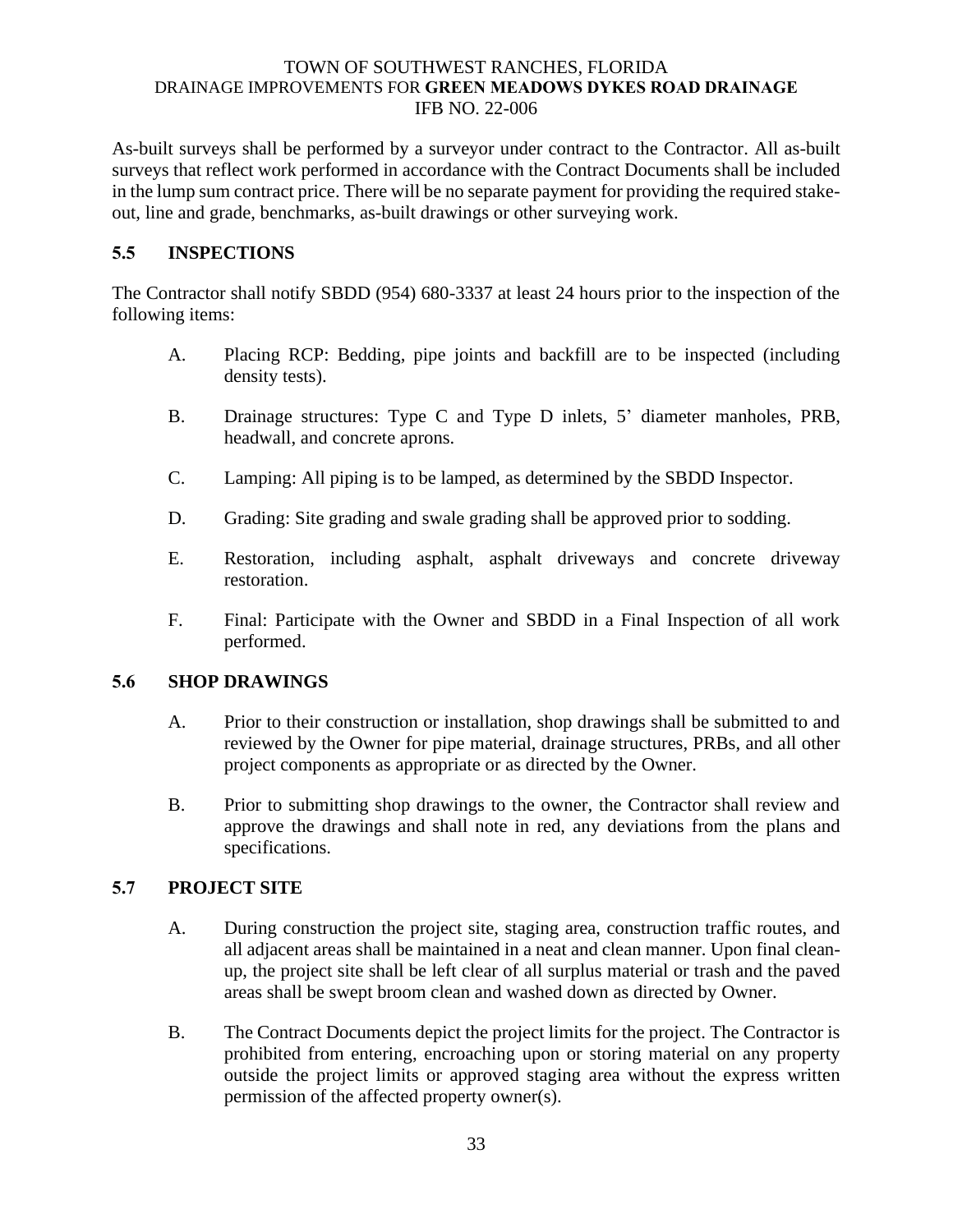- C. The Contractor shall restore all damages to existing wetlands, uplands, rights-ofway, easements, private properties, South Broward Drainage District facilities and surface and underground facilities resulting directly or indirectly from his construction operations to a condition equal to or better than the condition existing prior to work.
- D. The Contractor shall restore or replace, when and as directed by Owner, any public or private property damaged or altered by his work, equipment, employees or those of his subcontractors to a condition at least equal to that existing immediately prior to the beginning of operations.
- E. The Contractor and Owner shall perform a pre-work inspection of the project area, staging area and construction traffic routes to review and document the existing conditions. Contractor shall be responsible to perform the level of review and documentation necessary to properly and adequately document the existing prework conditions. The pre-work inspection shall be the basis for the Owner to determine the extent of restoration/replacement that is required under these contract documents to restore/replace the project site, staging area, construction traffic access routes, and adjacent areas to a condition at least equal to that existing immediately prior to the beginning of operations.
- F. Where material or debris has washed into, flowed into, or been placed into water bodies, lakes, ditches, drains, catch basins, or elsewhere as a result of the Contractor's operations, such material or debris shall be removed and satisfactorily disposed of by the Contractor.
- G. No trenches shall be left open overnight or during weekends.

## **5.8 POLLUTION CONTROL**

During the entire course of construction operations, the Contractor shall control and conduct such operations and institute maintenance procedures to prevent pollution of adjacent lands and surface waters and deposition of solids caused by either material runoff or pumped discharges from the construction area. The Contractor shall use turbidity screens or other best management practices that may be necessary to maintain water quality standards. Pollution Control measures shall apply to both the work area and the staging area, as applicable.

The Contractor shall submit a Notice of Intent to the Florida Department of Environmental Protection prior to starting construction.

The Contractor shall take all necessary measures to prevent dust and airborne sand from impacting adjacent properties. These measures may include watering and the application of calcium chloride or any other approved legal method.

The Contractor shall not receive any additional compensation for pollution control activities.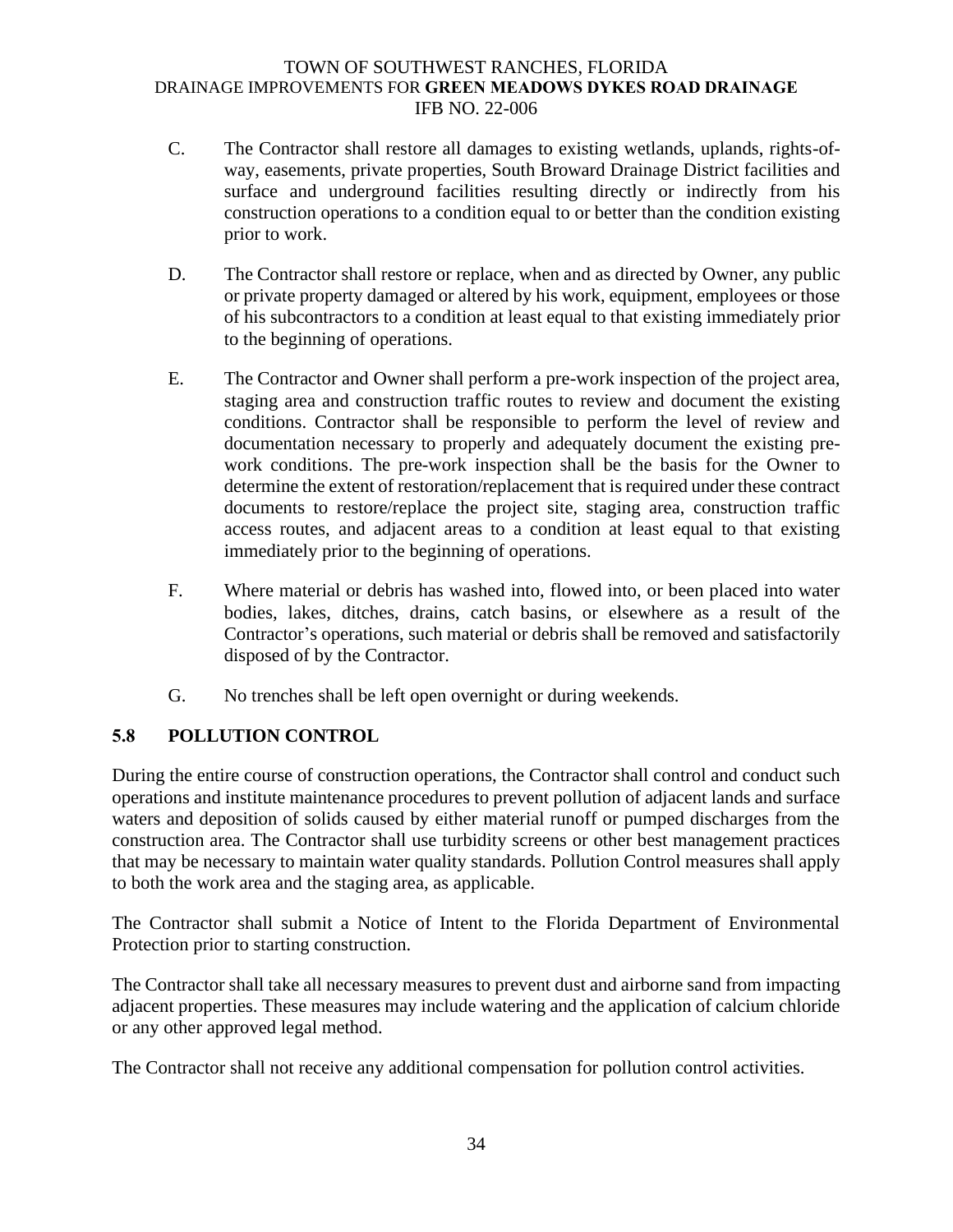If any fines or penalties are incurred as a result of the Contractors actions or inactions, the Contractor shall be fully and solely responsible for those fines or penalties whether they were levied against the Contractor, Owner or Engineer.

The Contractor shall apply for, secure and abide by the terms of a dewatering permit if any of his activities or those of his subcontractors warrant a dewatering permit from any government agency. The Contractor shall pay for all costs associated with the dewatering permit under the total lump sum price for the project.

If any pollution of the land or water occurs, directly or indirectly, as a result of the Contractor's work, the Owner shall have the right, but not the obligation to clean up the pollution or to hire a company to clean up the pollution and to back charge the Contractor for the cost of the clean-up. The Owner shall have the option to require the Contractor to reimburse him for the cost of such clean up or to deduct the cost from the Contractor's pay requests.

## **5.9 DISPOSAL OF WASTE MATERIALS AND DEBRIS**

Contractor shall remove from the job site, all demolition debris, waste materials and debris resulting from his construction activities in accordance with the Contract Documents. The Contractor shall provide all means of protecting the work area and other surrounding properties from any hazardous waste by methods approved by all governmental agencies having jurisdiction.

## **5.10 SAFETY – LOSS CONTROL PROVISIONS**

The Contractor shall be responsible for providing safe and healthful working conditions for employees of the Contractor, subcontractors, the District, or its invitees. The Contractor shall initiate and maintain an accident prevention program which should include, but is not limited to, the following: establish and supervise programs for the education and training of employees in the recognition, avoidance, and prevention of unsafe conditions and acts.

The Contractor shall be responsible for providing first-aid services and medical care to all his employees. The Contractor shall be responsible for development and maintenance of an effective fire protection and prevention program at the job site throughout the construction, repair, alterations, or demolition work. The Contractor shall be responsible for requiring the wearing of appropriate personal protective equipment in all operations where there is exposure to hazardous conditions, including safety belts, lifelines and lanyards.

Nothing contained herein shall be construed to shift responsibility or risk of loss for injuries or damages sustained as a result of a violation of this section from the Contractor to the District and the Contractor shall remain solely and exclusively responsible for compliance with all safety requirements and for the safety of all person and property at the project site. Employees required to handle or use toxins, caustics, and other harmful substances shall be instructed regarding the safe handling and use, and be made aware of the potential hazards, personal hygiene, and personal protective measures required. All work shall meet and be in compliance with standards and regulations set forth by Occupational Safety and Health Administration (OSHA), Florida Department of Labor and Employment Security, and any and all other appropriate federal, state,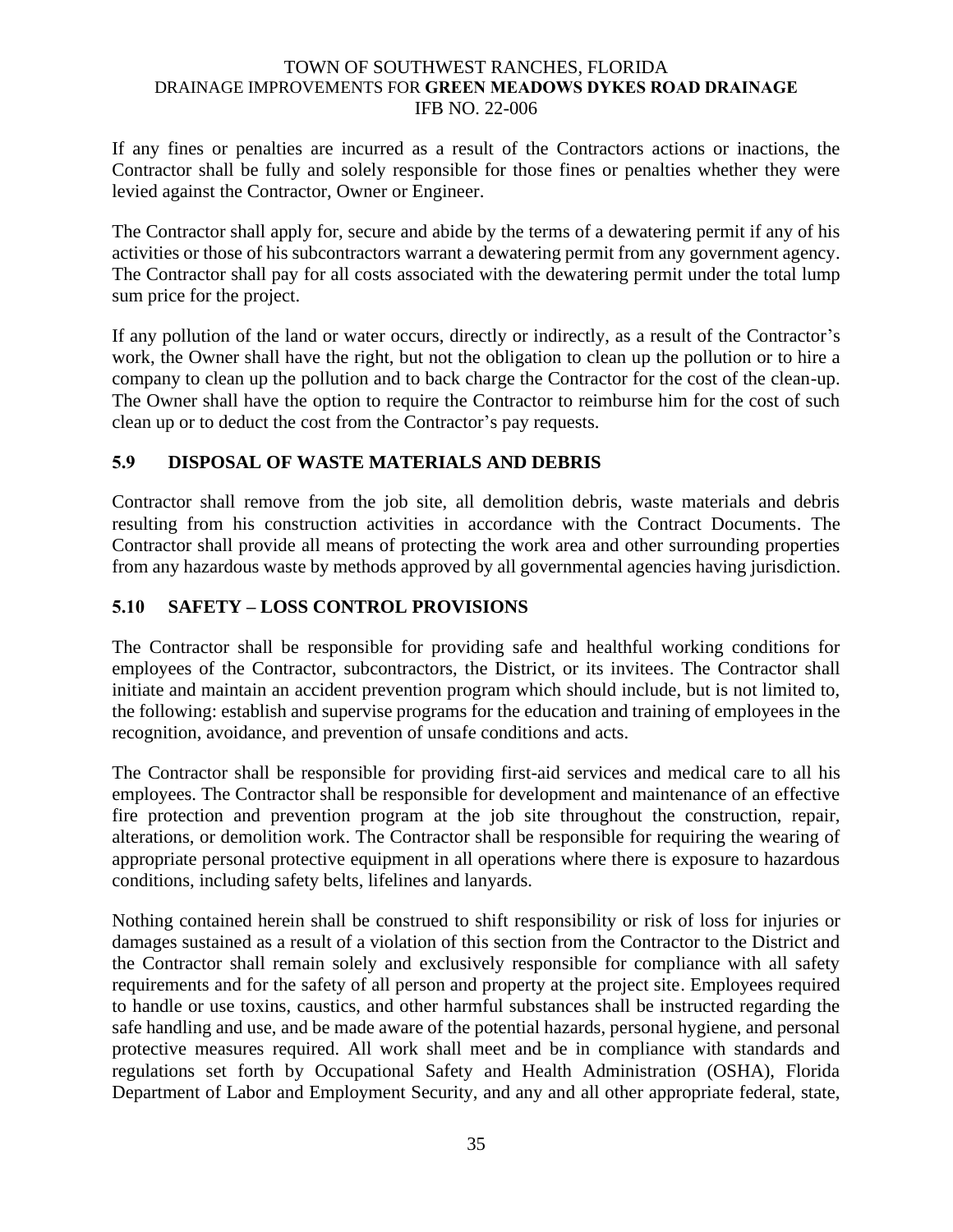local or District safety and health standards including, but not limited to OSHA, and the State of Florida Trench Safety Act.

The Contractor agrees that during the progress of work under the Agreement, he will, at all times, comply with the safety requirements of OSHA, Broward County, and Contractor does hereby save and hold harmless Owner, Engineer, and Owner's and Engineer's agents and employees from any liability, damages, costs, or expenses, attorneys' fees and court costs through all trial and appellate levels arising out of any injury to persons or property sustained by reason of the default or neglect of the Contractor to properly comply with any of the above safety requirements or any other applicable safety requirements and to protect the work covered by this Agreement.

## **5.11 PROJECT RECORD DRAWINGS**

- A. The Contractor shall maintain accurate and complete records of work items completed.
- B. All required density tests for the backfill shall be provided to the Engineer prior to placing the sod.
- C. All 'as-built" information submitted to the Engineer shall be sufficiently accurate, clear and legible to satisfy the Engineer and any applicable reviewing agency that the information provides a true and accurate representation of the improvements constructed.
- D. "As-built" information for the drainage improvements shall include horizontal locations and all piping and structures; rim and invert elevations; pipe lengths; bottom of structure elevations; bottom of PRB elevations; pipe crossing information; swale elevations; and all relevant physical features. "As-built" drawings shall be overlaid on the approved construction drawings.
- E. All "as-built" information shall be certified by a registered land surveyor.

## **5.12 TESTING**

All laboratory and density tests required for compliance with these specifications shall be performed by an independent testing laboratory under contract to and as directed by the Contractor, and acceptable to the Owner.

Contractor shall be responsible for arranging and obtaining and shall pay all costs associated with laboratory and density tests required for compliance with these specifications and required for Owner's and Engineer's acceptance of the Work.

The following material and density tests shall be required:

• Two (2) density tests each for the subgrade and lime rock base material under the pavement area, asphalt driveways and concrete driveway restoration areas (total of 28 tests).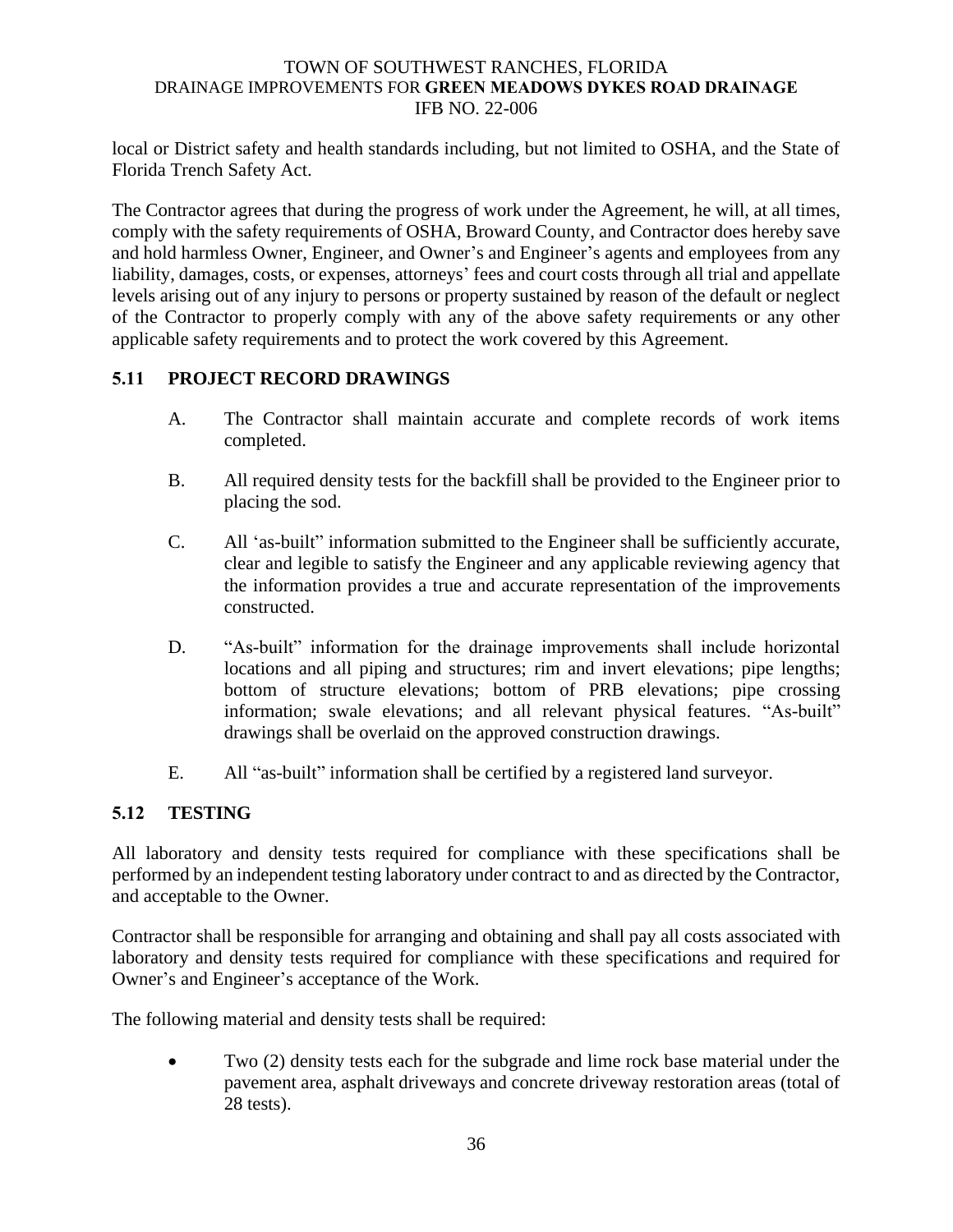- Two (2) density tests per lift per pipe run for the backfill material over the drainage pipe.
- The cost of all laboratory and density test shall be included in the lump sum price for the project.

## **5.13 FINAL COMPLETION**

Upon completion of Construction, the Contractor must request a substantial or final completion inspection. Payment to Contractor will be dependent upon satisfactory completion of the inspection.

## **5.14 CONTRACT DOCUMENTS**

The Contract Documents comprise the entire agreement between the Town and Contractor concerning the Work. Any Work, materials or equipment that may be reasonably inferred from the Contract Documents as being required to produce the intended result will be supplied whether or not specifically called for. Reference to standard specifications, manuals or codes of any technical society, organization or association, or to the laws or regulations of any governmental authority, or to any permits and conditions thereof, shall mean the latest standard specification, manual, code, laws, regulations or permit in effect at the time of executing the Contract, except as may otherwise be specifically stated.

If during the performance of the Work, Contractor finds a conflict, error or discrepancy in the Contract Documents, Contractor shall immediately report findings to the Town in writing and shall obtain a written interpretation or clarification from the Town, before proceeding with the Work affected by the findings. Failure to obtain such written interpretation or clarification before proceeding shall result in a conclusive forfeiture and abandonment of any claim by Contractor for additional compensation and/or time, which could have been avoided by such interpretation or clarification, and Contractor shall bear all costs associated with removal, replacement, correction, repair or restoration of such Work.

## **5.15 SCOPE OF WORK**

The project includes, but is not limited to, the furnishing of all labor, materials, tools, equipment, machinery, expertise, services, and all else necessary and reasonably inferable for drainage improvements.

## **5.16 CHANGES IN THE WORK**

Changes in the quantity or character of the Work within the scope of the Project that cannot be accomplished by means of Field Orders or Supplemental Instructions, including all changes resulting in changes to the Contract Price or the Contract Time, shall be authorized only by Change Orders approved in advance and issued in accordance with the provisions of the Town's Procurement Code, as amended from time to time.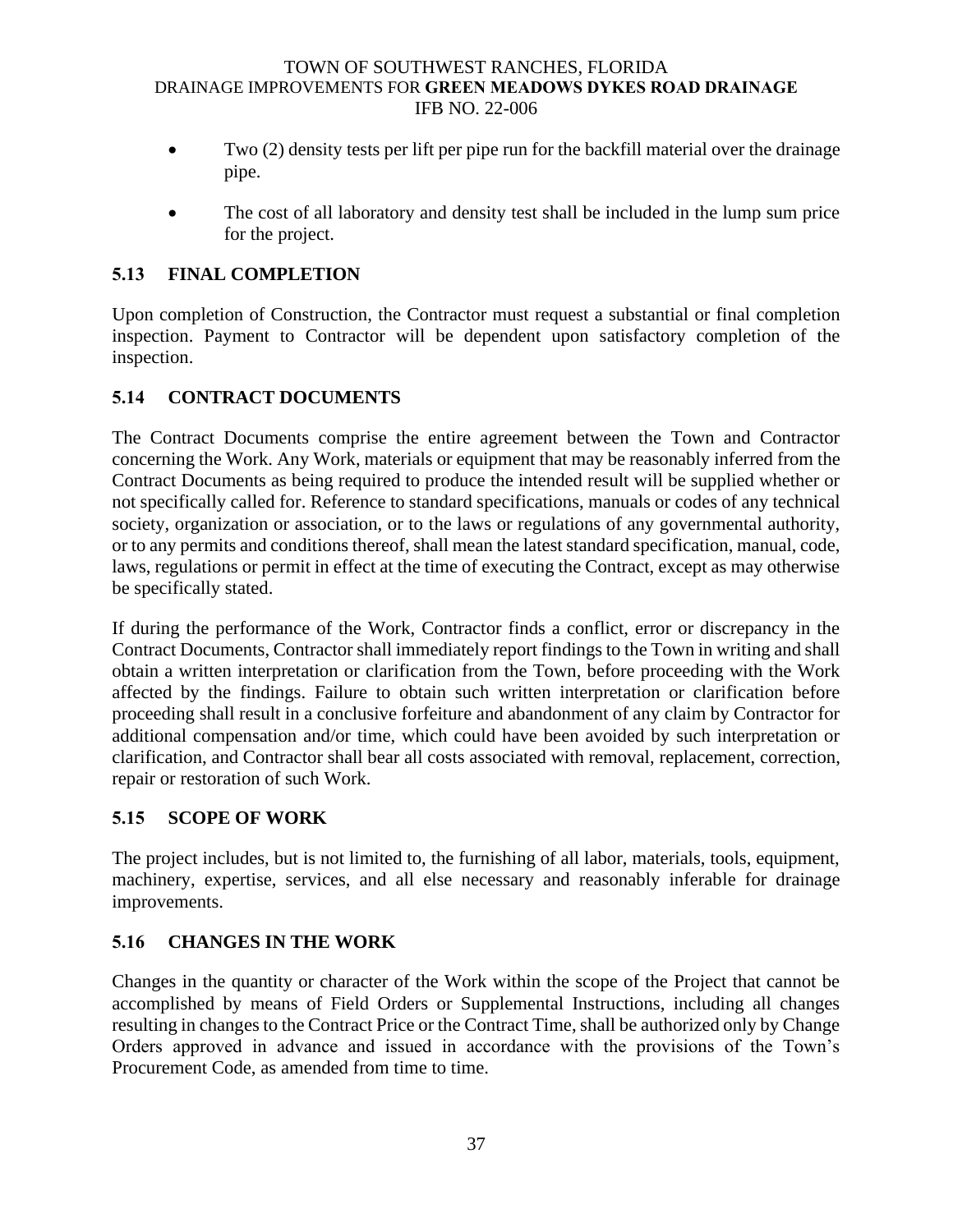Contractor shall not start work on any changes requiring an increase in the Contract Price or the Contract Time until a Change Order setting forth the adjustments is approved by Town. Upon receipt of a Change Order, Contractor shall promptly proceed with the Work set forth in the Change Order.

In the event satisfactory adjustment cannot be reached for any item requiring a change in the Contract Price or Contract Time, and a Change Order has not been issued, Town may, at its sole option, either terminate this Contract as it applies to the items in question and make such arrangements as the Town deems necessary to complete the work associated with the disputed item or submit the matter in dispute to the Town Administrator as set forth in Section 31, of Exhibit "A" Agreement.

Under circumstances determined necessary by the Town, Change Orders may be issued unilaterally by the Town. During the pendency of the dispute, and upon receipt of a Change Order from the Town, Contractor shall promptly proceed with the change in the Work involved and advise the Contract Administrator in writing within seven (7) days after receipt of the Change Order of Contractor's agreement or disagreement with the method, if any, provided in the Change Order for determining the proposed adjustment in the Contract Price or Contract Time.

On approval of any Contract change increasing the Contract Price, Contractor shall promptly ensure that the performance bond and payment bond are increased so that each reflects the total Contract Price as increased. Contractor will promptly provide the Town such updated bonds.

## **5.17 CHANGE IN THE CONTRACT PRICE OR CONTRACT TIME**

The Bid price constitutes the total compensation, subject to authorized adjustments, payable to the Contractor for the complete and timely performance of the Work. All duties, responsibilities and obligations assigned to or undertaken by Contractor shall be at his expense without change in the Contract Price or Contract Time.

Quantities shown in the Bid and Bid Schedule are approximate only and are subject to either increase or decrease. The quantities indicated are estimates based on the scope of the project. Unless authorized by the Town, via Change Order or Construction Change Directive, variation in the estimated quantities shall not be a basis for the Contractor to seek payment beyond the price stipulated in the Bid and Bid Schedule and Contract.

5.17.1 Change Order. The Contract may be changed only by a Change Order approved by the Town. Any increase or decrease in the Contract Price or adjustment in the Contract Time shall be based on written notice, by the Contractor to the Town, notifying of the occurrence giving rise to damages. Within fourteen (14) days thereafter, Contractor shall supply notice of the amount of the claim, including supporting data for direct, indirect, and consequential damages resulting from the occurrence. All claims for adjustment in the Contract Price or Contract Time shall be determined by the Town. Contractor acknowledges and agrees that no claim for an adjustment in the Contract Price or Contract Time will be valid or enforceable if not submitted in strict accordance with this paragraph.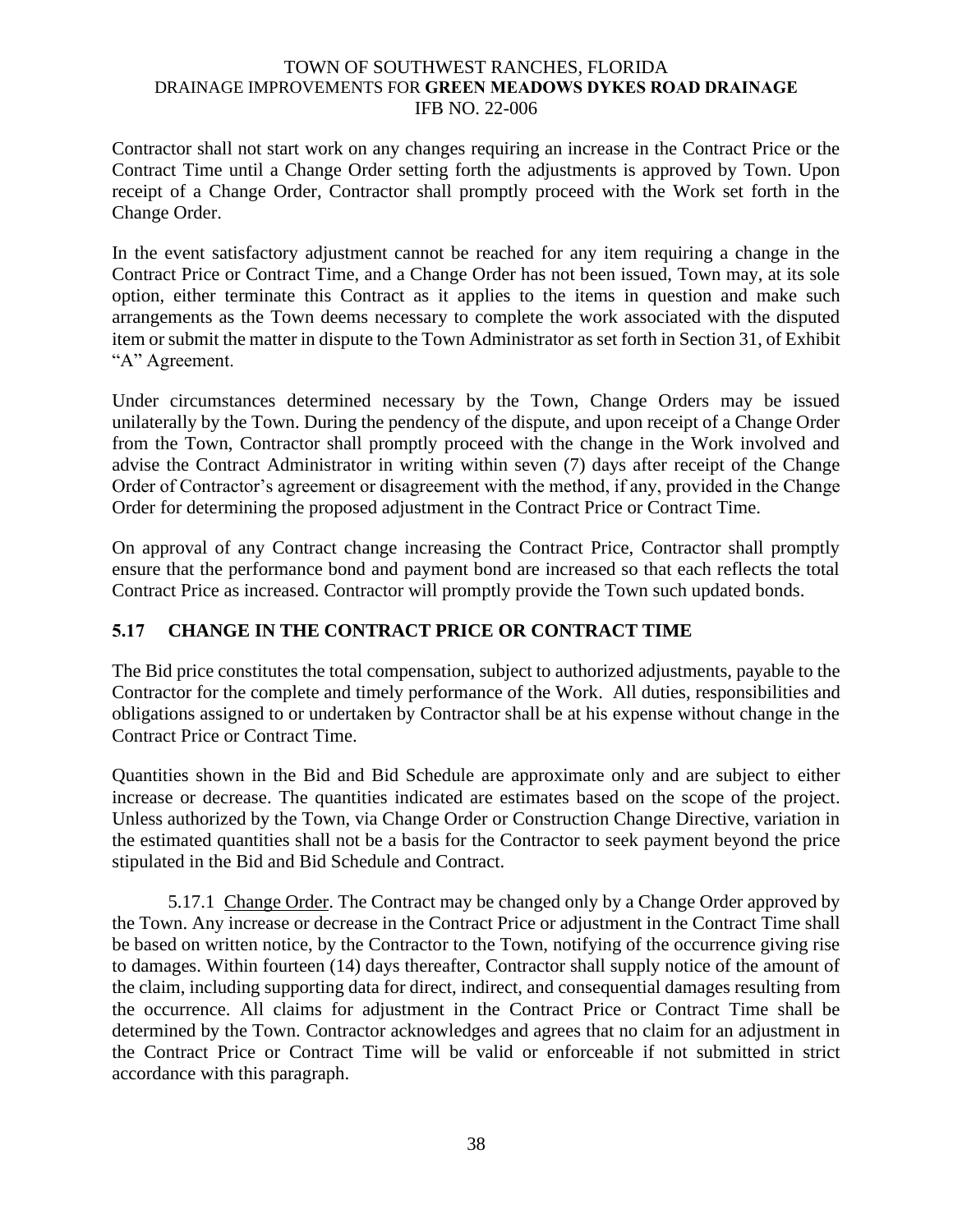5.17.2 The value of any Work covered by a Change Order or of any claim for an increase or decrease in the Contract Price shall be determined in one of the following ways

- a. If the Work involved is covered by unit prices contained in this Contract, by application of unit prices to the quantities of items involved, subject to the provisions of Section 5.18.7
- b. By mutual acceptance of a lump sum, which sum Contractor and Town acknowledge contains a component for overhead and profit.
- c. On the basis of the "cost of work," determined as provided in Sections 5.18.3 and 5.18.4, plus a Contractor's fee for overhead and profit as determined in Section 5.18.3.

5.17.3 The term "cost of work" means the sum of all direct costs necessarily incurred and paid by Contractor in the proper performance of the Work described in the Change Order. Except as otherwise may be agreed to in writing by Town, such costs shall be in amounts no higher than those prevailing in the locality of the Project; shall include only the following items; and shall not include any of the costs itemized in Section 5.18.4.

- a. Payroll costs for employees in the direct employ of Contractor in the performance of the Work described in the Change Order under schedules of job classifications agreed upon by the Town and Contractor. Payroll costs for employees not employed full time on the Work covered by the Change Order shall be apportioned on the basis of their time spent on the Work. Payroll costs shall include, but not be limited to, salaries and wages plus the cost of fringe benefits, which shall include social security contributions, unemployment, excise and payroll taxes, workers' compensation, health and retirement benefits, bonuses, sick leave, vacation and holiday pay application thereto. Such employees shall include superintendents and foremen at the site. The expenses of performing the Work after regular working hours, on Sunday or legal holidays, shall be included in the above to the extent authorized in advance by the Town.
- b. Cost of all materials and equipment furnished and incorporated in the Work, including costs of transportation and storage thereof, and manufacturers' field services required in connection therewith. All cash discounts shall accrue to Contractor unless the Town deposits funds with Contractor to make payments, in which case the cash discounts shall accrue to the Town. All trade discounts, rebates and refunds, and all returns from sale of surplus materials and equipment shall accrue to the Town, and Contractor shall make provisions so that they may be obtained. Rentals of all construction equipment and machinery, and the parts thereof, whether rented by Contractor, in accordance with rental agreements approved by the Town, and the costs of transportation, loading, unloading, installation, dismantling and removal thereof, all in accordance with the terms of said agreements. Town will not be responsible for the cost of the rental of any such equipment, machinery, or parts when the use thereof is no longer necessary for the Work.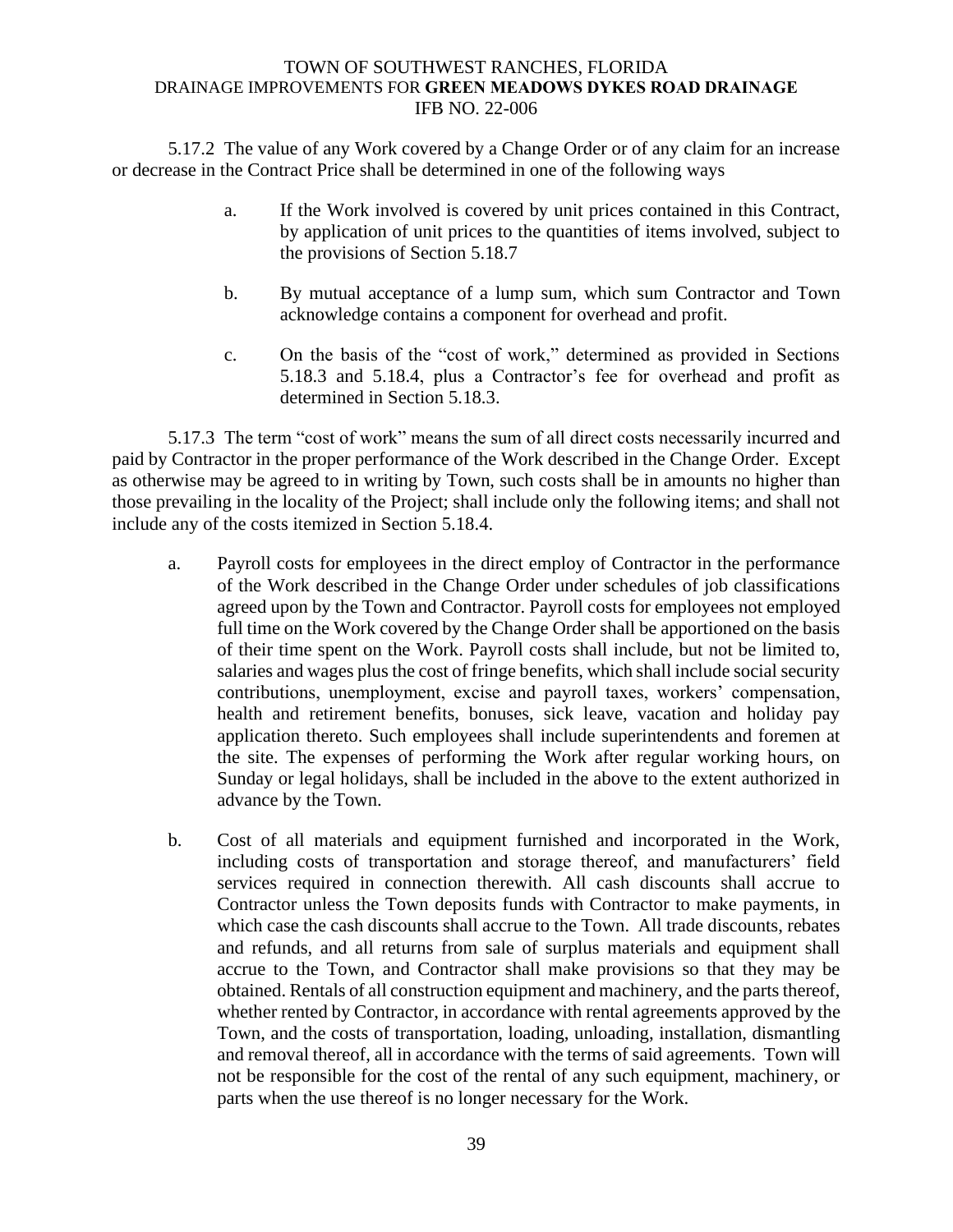- c. Payments made by Contractor to Subcontractors for work performed by Subcontractors. If required by the Town, Contractor shall obtain competitive bids from Subcontractors acceptable to Contractor and shall deliver such bids to the Town who will then determine, which bids will be accepted. If the subcontract provides that the Subcontractor is to be paid on the basis of cost of the work plus a fee, the Subcontractor's cost of the work shall be determined in the same manner as Contractor's cost of the work. All Subcontractors shall be subject to the other provisions of this Contract insofar as applicable.
- d. Cost of special consultants, including, but not limited to, engineers, architects, testing laboratories, and surveyors employed for services specifically related to the performance of the work described in the Change Order.
- e. Supplemental costs including the following:
	- (i) All materials, supplies, equipment, machinery, appliances, office and temporary facilities, including transportation and maintenance thereof, at the site and hand tools not owned by the workers used in the performance of the Work, less market value of such items used but not consumed, and which items remain the property of Contractor.
	- (ii) Sales, use, or similar taxes related to the Work, imposed by any governmental authority, for which Contractor is liable.
	- (iii) The cost of utilities, fuel, and sanitary facilities at the site.
	- (iv) Cost of premiums for additional bonds and insurance required because of changes in the Work.
- 5.17.4 The term "cost of the work" shall not include any of the following:
	- a. Payroll costs and other compensation of Contractor's officers, executives, principals (of partnership and sole proprietorships), general managers, engineers, architects, estimators, schedulers, lawyers, auditors, accountants, purchasing and contracting agents, expediters, timekeepers, clerks and other personnel employed by Contractor whether at the site or in its principal or a branch office, for general administration of the Work that are not specifically included in the agreed-upon schedule of job classifications referred to in subsection 5.18.3.a, all of which payroll costs and other compensation are to be considered administrative costs covered by Contractor's fee.
	- b. Expenses of Contractor's principal and branch offices other than Contractor's field office at the Project site.
	- c. Any part of Contractor's capital expenses, including but not limited to interest on Contractor's capital employed for the Work as well as charges against Contractor for delinquent payments.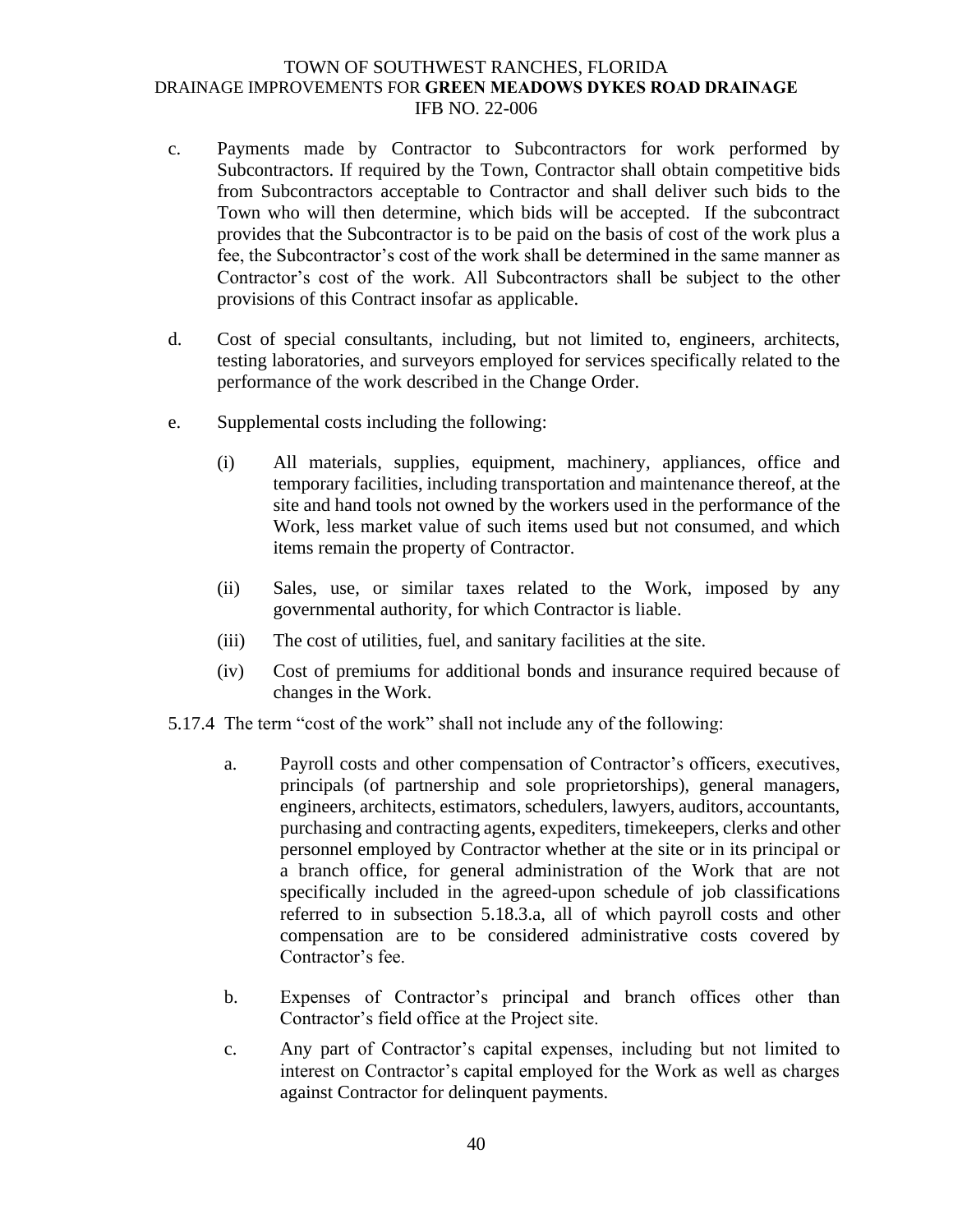- d. Cost of premiums for all bonds and for all insurance, whether Contractor is required by this Contract to purchase and maintain the same, except for additional bonds and insurance required because of changes in the Work.
- e. Costs due to the negligence or neglect of Contractor, any Subcontractors, or anyone directly or indirectly employed by any of them or for whose acts any of them may be liable, including but not limited to, the correction of defective Work, disposal of materials or equipment wrongly supplied, and repairing or remedying any damage to property.
- f. Other overhead or general expense costs of any kind. cite in 5.18.2.c
- 5.18.5 Contractor's fee for overhead and profit shall be determined as follows:
	- a. A mutually acceptable fixed fee, or if no fixed fee can be agreed upon;
	- b. A fee based on the following percentages of the various portions of the cost of the Work:
		- (i) For costs incurred under subsections 5.18.3.a and 5.18.3.b, Contractor's fee shall not exceed ten percent (10%).
		- (ii) For costs incurred under subsection 5.18.3.c, Contractor's fee shall not exceed seven and one-half percent (7.5%); and if a subcontract is on the basis of cost of the work plus a fee, the maximum allowable to the Subcontractor as a fee for overhead and profit shall not exceed ten percent (10%); and
		- (iii) No fee shall be payable on the basis of costs itemized under subsections 5.18.3.d and 5.18.3.e (except subsection 5.18.3.e(iii)) and Section 5.18.4

5.17.5 The amount of credit to the Town for any change that results in a net decrease in cost will be the amount of the actual net decrease. When both additions and credits are involved in any one change, the combined overhead and profit shall be figured on the basis of the net increase, if any. Contractor shall not be entitled to claim lost profits for any Work not performed.

5.17.6 Whenever the cost of any Work is to be determined pursuant to Sections 5.18.3 and 5.18.4, Contractor will submit in a form acceptable to Contract Administrator an itemized cost breakdown together with the supporting data.

5.17.7 If the quantity of any item of the Work covered by a unit price is increased or decreased by more than twenty percent (20%) from the quantity of such Work indicated in this Contract, an appropriate Change Order shall be issued to adjust the unit price, if warranted.

5.17.8 Whenever a change in the Work is to be based on mutual acceptance of a lump sum, whether the amount is an addition, credit or no change-in-cost, Contractor shall submit an initial cost estimate acceptable to Contract Administrator.

> a. Such cost estimate shall include a breakdown listing the quantities and unit prices for materials, labor, equipment and other items of cost.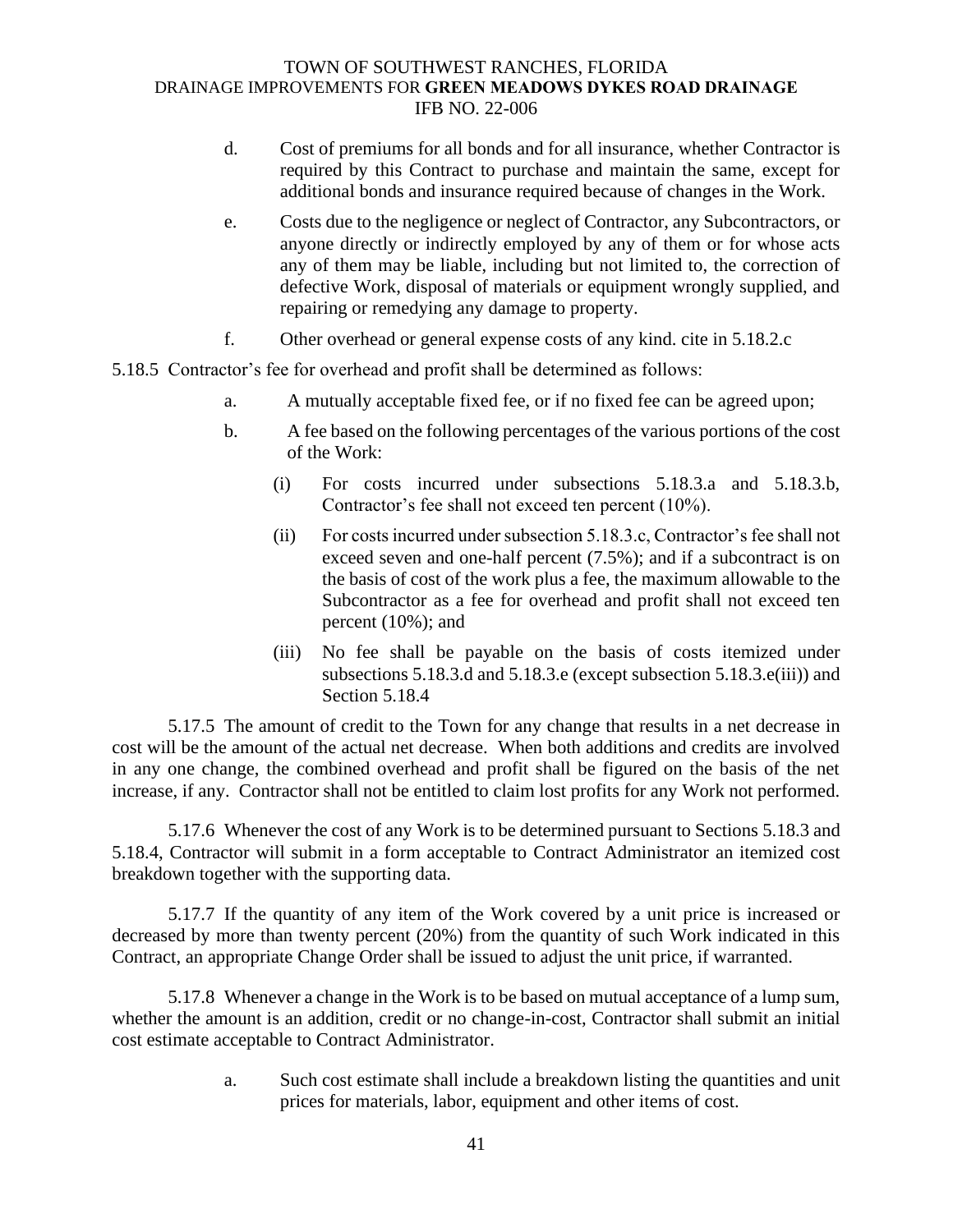b. Whenever a change involves Contractor and one or more Subcontractors and the change is an increase in the Contract Price, overhead and profit percentage for Contractor and each Subcontractor shall be itemized separately.

5.17.9 Each Change Order must state within the body of the Change Order whether it is based upon unit price, negotiated lump sum, or "cost of the work."

5.17.10 Where the Contract Documents provide that all or part of the Work is to be Unit Price Work, the Contract Price will be deemed to include all Unit Price Work, in an amount equal to the sum of the established unit price item multiplied by the quantity. The estimated quantities of items are not guaranteed. Each unit price shall be deemed to include Contractor's overhead and profit.

5.17.11 Any claim for a change in the Contract Time or Contract Price shall be made by written notice by Contractor to the Town within five (5) days of the commencement of the event giving rise to the claim or Contractor's knowledge of the claim, and the notice shall state the general nature and cause of the claim. Thereafter, within twenty (20) days after the termination of the event giving rise to the claim or Contractor's knowledge of the claim, Contractor shall submit written notice of the extent of the claim with supporting information and documentation to the Contract Administrator (hereinafter "Claim Notice"). The Claim Notice shall include Contractor's written notarized certification that the adjustment claimed is the entire adjustment to which Contractor has reason to believe it is entitled as a result of the occurrence the event giving rise to the claim. If the Contract Administrator and Contractor cannot resolve a claim for changes in the Contract Time or Contract Price within twenty (20) days after receipt of the Claim Notice by the Contract Administrator, then Contractor shall submit the claim to Town Administrator within five (5) days from the date of impasse. **IT IS EXPRESSLY AND SPECIFICALLY AGREED THAT ANY AND ALL CLAIMS FOR CHANGES TO THE CONTRACT TIME OR CONTRACT PRICE SHALL BE WAIVED IF NOT SUBMITTED IN STRICT ACCORDANCE WITH THE REQUIREMENTS.**

The Contract Time will be extended in an amount equal to time lost on critical Work items due to delays beyond the control of and through no fault or negligence of Contractor if a claim for an extension in accordance with Section 5.15. Such delays shall include, but not be limited to, acts, omissions, or neglect by any separate contractor employed by Town, fires, floods, labor disputes, epidemics, abnormal weather conditions or acts of God.

No claim for damages or any claim, other than for an extension of time, shall be made or asserted against Town by reason of any delays except as provided herein. Contractor shall not be entitled to an increase in the Contract Price or payment or compensation of any kind from the Town for direct, indirect, consequential, impact or other costs, expenses or damages, including but not limited to costs of acceleration or inefficiency, arising from delay, disruption, interference or hindrance from any cause whatsoever, whether such delay, disruption, interference or hindrance be reasonable or unreasonable, foreseeable or unforeseeable, or avoidable or unavoidable. Contractor shall be entitled only to extensions of the Contract Time as the sole and exclusive remedy for such resulting delay, in accordance with and to the extent specifically provided above;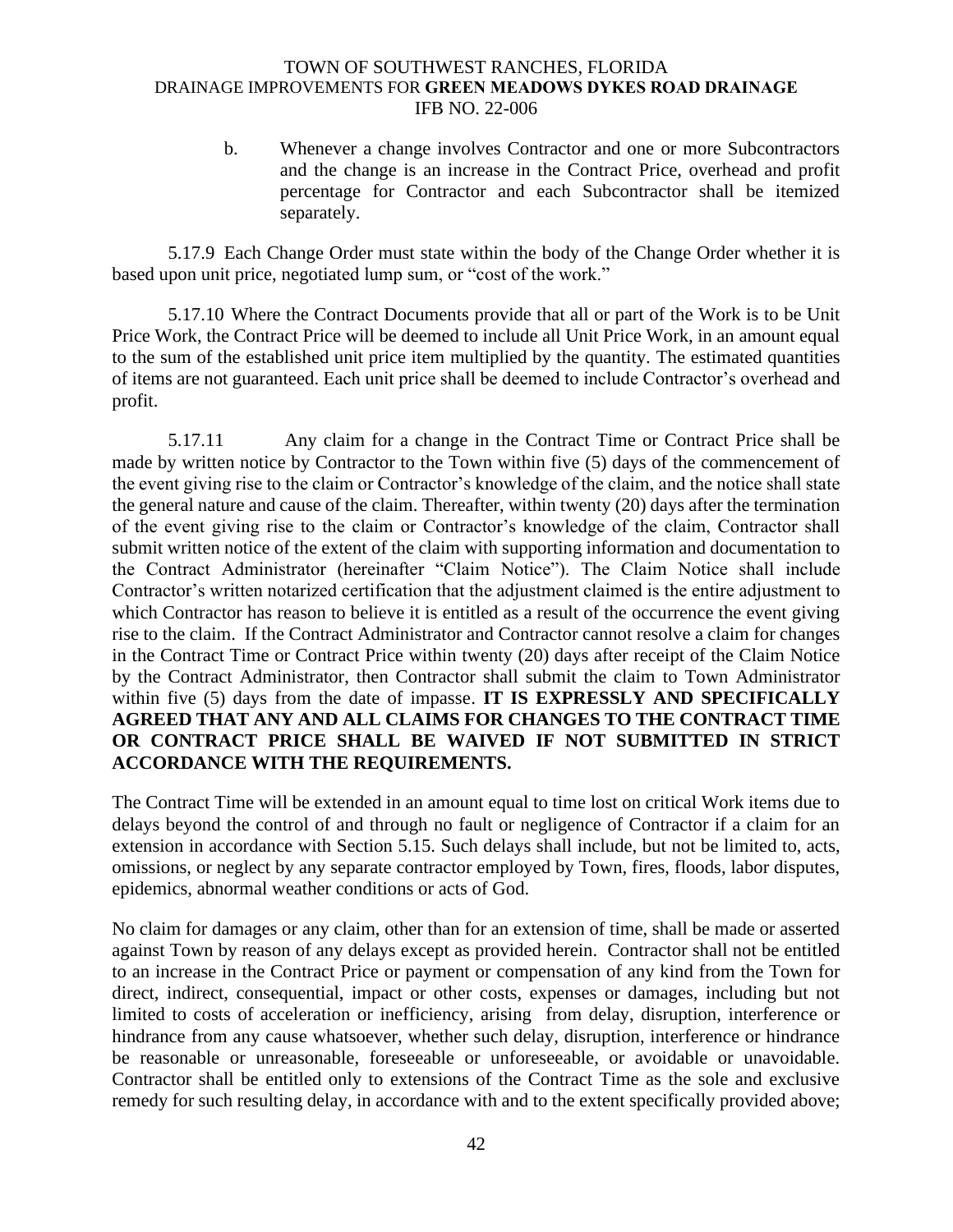provided, however, that this provision shall not preclude recovery of damages by Contractor for actual delays due solely to fraud, bad faith, or active interference on the part of Town.

## **5.18 EXCUSABLE DELAY; COMPENSABLE; NON-COMPENSABLE**

5.18.1 Excusable Delay. Delay that extends the completion of the Work and that is caused by circumstances beyond the control of Contractor or its Subcontractors, suppliers, or vendors are Excusable Delay. Contractor is entitled to a time extension of the Contract Time for each day the Work is delayed due to Excusable Delay. Contractor shall document its claim for any time extension as provided in Section 5.18 hereof. Failure of Contractor to comply with Section 5.18 hereof as to any particular event of delay shall be deemed conclusively to constitute a waiver, abandonment, or relinquishment of any and all claims resulting from that particular event of delay. Excusable Delay may be compensable or non-compensable, as provided below.

a. A Compensable Excusable Delay. Excusable Delay is compensable when (i) the delay extends the Contract Time; (ii) is caused by circumstances beyond the control of Contractor or its Subcontractors, suppliers or vendor; and (iii) is caused solely by fraud, bad faith or active interference on the part of Town or its agents. In no event shall Contractor be compensated for interim delays that do not extend the Contract Time. Contractor shall be entitled to direct and indirect costs for Compensable Excusable Delay. Direct costs recoverable by Contractor shall be limited to the actual additional costs allowed pursuant to Section 5.15 hereof.

Town and Contractor recognize and agree that the amount of Contractor's precise actual indirect costs for delay in the performance and completion of the Work is impossible to determine as of the date of execution of this Contract, and that proof of the precise amount will be difficult. Therefore, indirect costs recoverable by Contractor shall be liquidated on a daily basis for each day the Contract Time is delayed due to a Compensable Excusable Delay. These liquidated indirect costs shall be paid to compensate Contractor for all indirect costs caused by a Compensable Excusable Delay, and shall include, but not be limited to, lost profits, all profit on indirect costs, home office overhead, acceleration, loss of earnings, loss of productivity, loss of bonding capacity, loss of opportunity and all other indirect costs incurred by Contractor. The amount of liquidated indirect costs recoverable shall be two hundred Dollars (\$200.00) per day for each day this Contract is delayed due to a Compensable Excusable Delay.

b. Non-Compensable Excusable Delay. When Excusable Delay is (i) caused by circumstances beyond the control of Contractor, its Subcontractors, suppliers and vendors; (ii) is caused by circumstances beyond the control of Town; or (iii) is caused jointly or concurrently by Contractor or its Subcontractors, suppliers or vendors and by Town, then Contractor shall be entitled only to a time extension and no further compensation for the delay.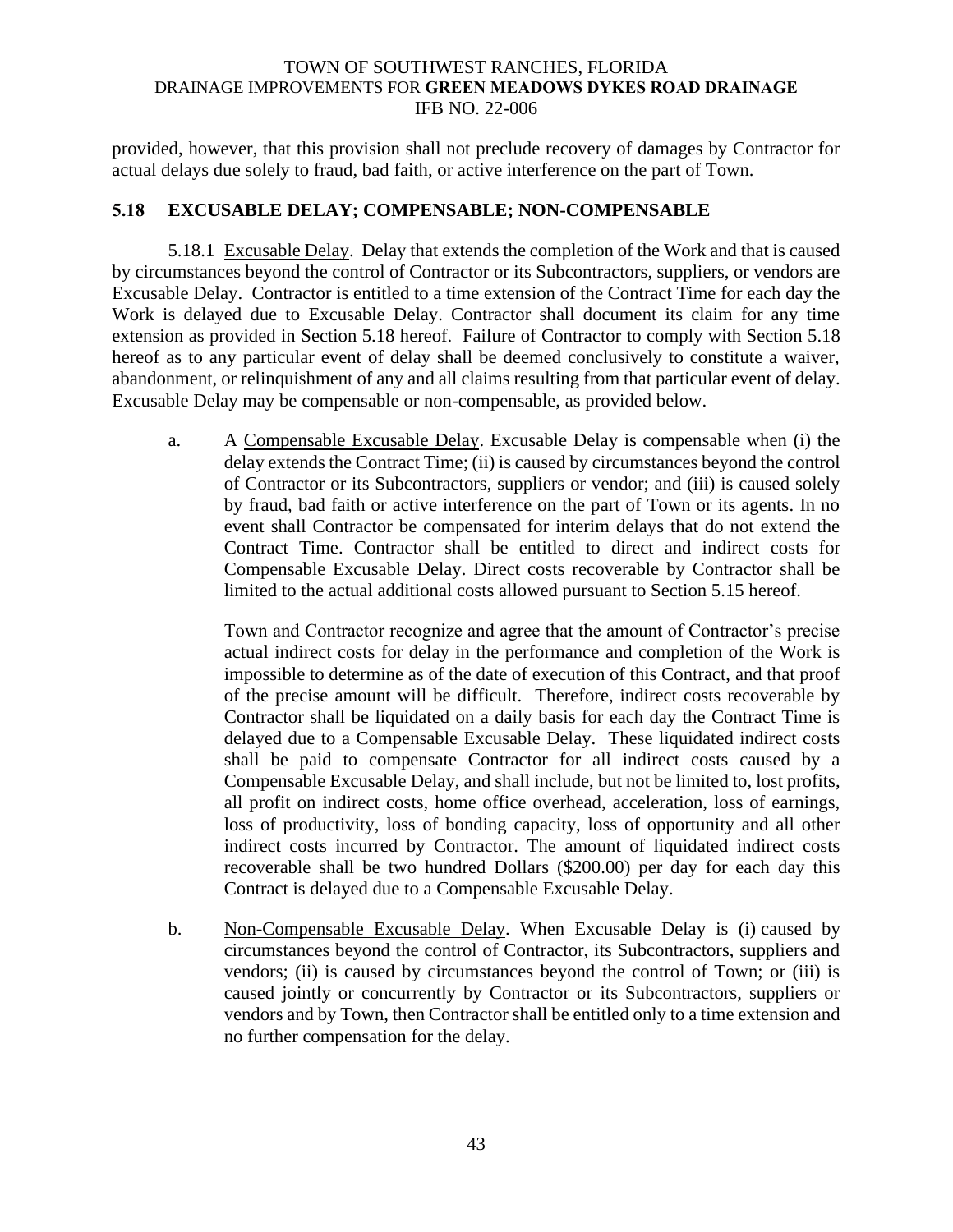## **5.19 WARRANTY AND GUARANTEE; CORRECTION, REMOVAL OR ACCEPTANCE OF DEFECTIVE WORK**

In addition to any manufacturer's warranties, Contractor warrants and guarantees that all work will be in strict accordance with the Contract Documents and will be free from defects. Any and all defective Work may be rejected, corrected, or accepted, as provided below.

5.19.1 Owner May Stop the Work. If Work is defective, the Town may order Contractor to stop the Work, or any portion thereof, until the cause for such order has been eliminated. However, the Town's right to stop Work shall not give rise to any duty on the part of Town to exercise this right for the benefit of Contractor or any other party.

5.19.2 Correction or Removal of Defective Work. If required by Town, Contractor shall promptly and at its sole expense, either correct or remove all defective Work and replace it with non-defective Work. Contractor shall bear all direct, indirect and consequential costs of such correction or removal.

5.19.3 One Year Correction Period. In the event any work is found to be defective within one year of Final Completion, Contractor shall promptly, without cost to Town and in accordance with Town's written instructions, either correct such defective Work, or remove it and replace it with non-defective Work. If Contractor does not promptly comply with the terms of such instructions, or in an emergency where delay would cause serious risk of loss or damage, Town may have the defective Work corrected or removed and replaced, and all direct, indirect and consequential costs of such removal and replacement will be promptly paid by Contractor. Nothing in this IFB or the Contract shall be construed as a limitation on any right or remedy for breach of the Contract or defects in the Work. All rights set forth herein and, in the Contract, shall be deemed cumulative and in addition to any rights or remedies which may be afforded by Florida law.

5.19.4 Acceptance of Defective Work. Instead of requiring correction or removal and replacement of defective Work, the Town may accept the defective work. Contractor shall bear all direct, indirect and consequential costs attributable to Town's evaluation of and determination to accept such defective Work. If such acceptance occurs prior to final payment, a Change Order will be issued incorporating the necessary revisions in the Contract Documents and Town shall be entitled to an appropriate decrease in Contract Price. If the parties are unable to agree as to the amount thereof, Town may make a claim as provided in, Item H "Change in the Contract Price or Contract Time". If the acceptance occurs after final payment, an appropriate amount, consistent with the above will be promptly paid by the Contractor to the Town.

5.19.5 Town may Correct Defective Work. If the Town issues notice, requiring correction of defective work and Contractor fails to do so within seven (7) days of notice, the Town may take all action necessary to correct the defect. In exercising the rights and remedies under this paragraph Town shall proceed expeditiously.

To the extent necessary to complete remedial action, Town may exclude Contractor from all or part of the site, take possession of all or part of the Work, suspend Contractor's services related thereto, and take possession of Contractor's tools, appliances, construction equipment, and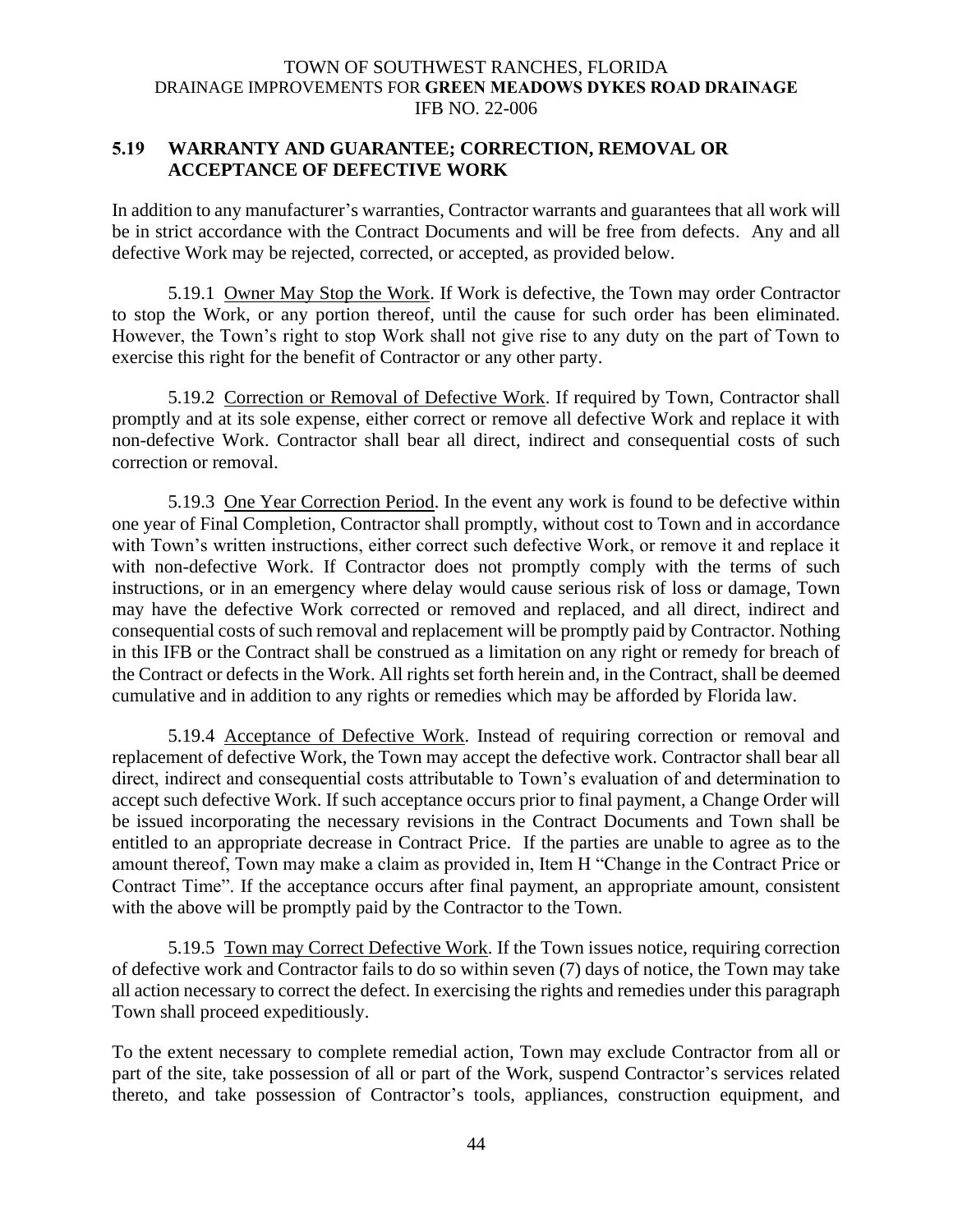machinery at the site. Contractor shall allow Town and its representatives, agents and employees access to Contractor's tools, appliances, construction equipment and machinery as required to correct defective work. All direct, indirect, and consequential costs of the Town in exercising such rights and remedies will be charged against Contractor in a Change Order and Town shall be entitled to an appropriate decrease in the Contract Price. If the parties are unable to agree as to the amount of the decrease or amount due the Town, Town may make claim therefor as provided in section, 5.5 – "Change in the Contract Price or Contract Time" against Contractor and its surety without prejudice to any other right or remedies available. Any resulting direct, indirect, and consequential damages shall be recoverable from Contractor and its surety.

5.19.6 Waiver of Florida Statute 558. The Contractor and the Town understand and agree that chapter 558, Florida Statutes, shall not apply to the Contract or claims, if any, by the Town arising out of the IFB or the resulting Contract. The Contractor and the Town further hereby agree to "opt out" of the procedures set forth at chapter 558, Florida Statutes.

#### **5.20 SUSPENSION OF WORK AND TERMINATION**

The Town may, at any time and without cause, suspend Work or any portion thereof for a period of not more than ninety (90) days by notice in writing to Contractor. Contractor shall resume work on a date so determined by the Town. Contractor shall not be allowed an increase in the Contract Price for any such suspension lasting not more than ninety (90) days. If, through no fault of Contractor, the Work is suspended for a period of more than ninety (90) days, then Contractor may, upon seven (7) days' written notice to the Town, terminate the Contract and recover from the Town payment for all Work properly executed up to the date of the notice, including reasonable overhead and profit, except as otherwise limited by this IFB or the Contract;. Provided however, that in no event shall Town be liable for consequential damages, including but not limited to, lost profits on Work not yet performed. The Town may terminate all Work if Contractor violates any provisions of the Contract Documents. In such case, the Town may, after giving Contractor written notice pursuant to the Contract, terminate the services of the Contractor, exclude Contractor from the site, take possession of the Work including Contractor's tools, appliances, construction equipment and machinery, and finish the Work as the Town may deems appropriate under the circumstances. In such case, Contractor shall not be entitled to receive any further payment until the Work is finished. If cost of completing the Work exceeds the unpaid balance, Contractor shall promptly pay the difference to the Town. When exercising any rights or remedies under this paragraph the Town shall not be required to obtain the lowest price for the Work performed, nor obtain competitive bids for the Work except as may otherwise be required by Florida law.

Where Contractor's services have been terminated by the Town, the termination will not affect any rights or remedies of the Town against Contractor or any surety then existing, or which may thereafter accrue. Any payment of monies due Contractor by the Town will not release the Contractor from liability for unfinished or defective Work and such payment shall not be evidence of acceptance of any defective Work.

Upon written notice to Contractor, the Town may, without cause and without prejudice to any other right or remedy, elect to abandon the Work and terminate the Contract at the Town's convenience. In such case, Contractor shall be paid for all Work executed and any direct and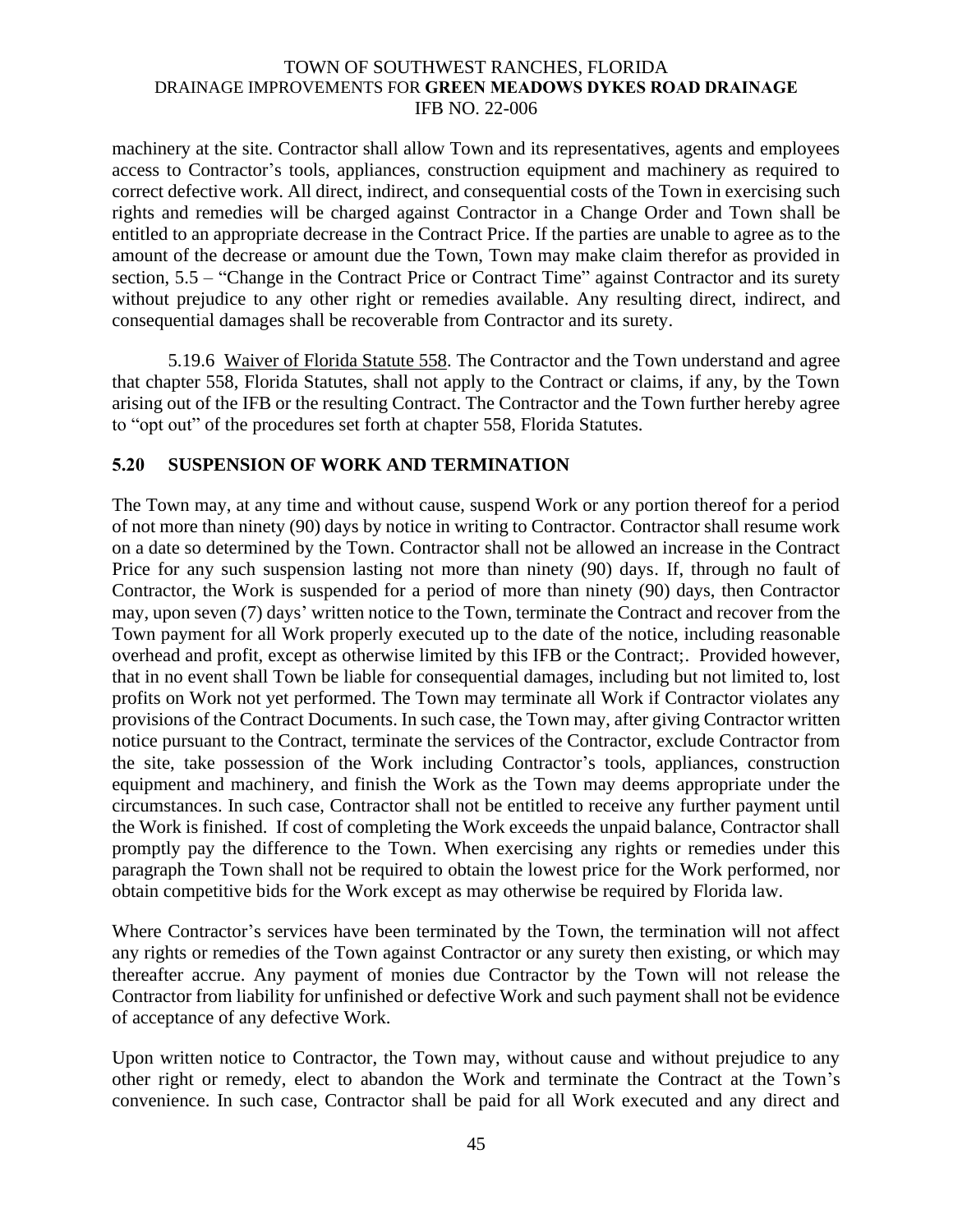reasonable expense sustained up to the date of receipt of the written notice. In no event shall Town be liable for consequential damages, including but not limited to, lost profits on Work not yet performed.

## **5.21 PAYMENT**

The payment to Contractor is for all materials, labor, services, equipment and all else necessary to construct and fully complete the Work. The Work includes all accessories, appurtenances or other work required for completion of the Contract.

Contractor shall render all Work to the Town at the quoted price stipulated in the Bid and Bid Schedule and Town shall pay Contractor for the satisfactory and timely completion of the Work in strict accordance with the Contract Documents at said prices stipulated in Bid Schedule.

In no event shall Town be liable for any cost increases or price escalations associated with labor, services, materials, equipment, or any other charges that may arise during the performance of the Work, regardless of any delays in the Work, whether occasioned by Town or Contractor, or both. In the event the cost of the Work exceeds the amounts set forth and included in the Contract Price, Contractor shall pay such excess from its own funds and Town shall not be required to pay any part of such excess. The only exception shall be adjustments to the Contract Price pursuant to any written Change Order or Construction Change Directive executed by Town and Contractor in accordance with the terms and conditions of this IFB and the Contract.

Town and Contractor agree that payment under the Contract will be subject to (a) the delivery of an appropriate invoice or payment application by Contractor to Town, and (b) verification by Town that the Work is acceptable and has been performed in strict accordance with the Contract. Upon verification by Town that the invoiced Work has been satisfactorily performed in strict accordance with the Contract, Town shall have thirty (30) days thereafter to pay the invoice, or such undisputed portion as Town shall determine in its sole discretion.

The Town shall pay the Contract Price to the Contractor in accordance with the procedures set forth in chapter 218.70, Florida Statutes, "Local Government Prompt Payment Act." Progress payments may be submitted by Contractor to the Town for partial completion of the Work, but not more than once monthly, for the period ending at end of the month. Each payment request must be accompanied by all necessary supporting information and documentation. Subject to the provisions of section 218.735, Florida Statutes, each progress payment shall be reduced by ten (10%) percent for retainage. The final retainage will be released after Final Completion of the Project, after Town's receipt of acceptable reports and other Project-close out documentation required by the Contract Documents, including but not limited to certification of Contractor's payment to all lower-tiered subcontractors and suppliers providing labor, materials or services on the Project, but no earlier than 30 days of the Contractor's last progress payment request.

The Contractor's final payment request must be accompanied by written notice from Contractor that the entire Work has been completed in strict accordance with the Contract Documents. The Town will make a final inspection and notify Contractor in writing of all particulars in which inspection reveals that the Work is incomplete or defective. Provided however, that nothing herein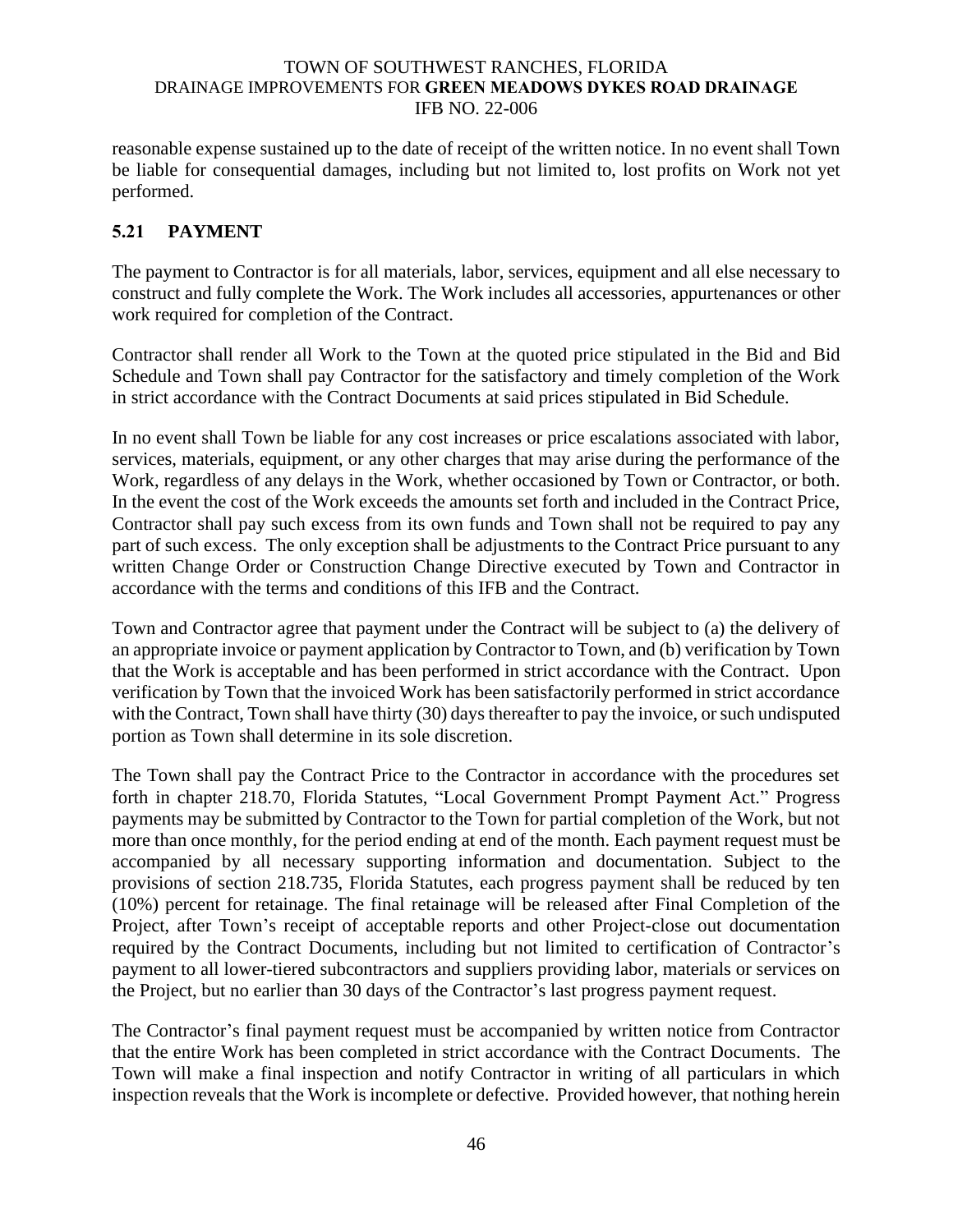shall waive or release claims for latent defects or the Contractor's obligations to correct defective work set forth herein. Contractor shall immediately take such measures as are necessary to remedy such deficiencies. Contractor's obligation to perform and complete the Work in strict accordance with the Contract Documents shall be absolute. The Town may refuse payment if (a) the Work is defective or completed Work has been damaged requiring correction or replacement, (b) the Town has been required to correct defective Work or complete Work in accordance with Section 5.20, or (c) because claims have been made against the Town on account of Contractor's performance of the Work or liens or claims have been filed in connection with the Work, or other items entitling the Town to set-off against the amount due. No payment will be made for Work performed by the Contractor to replace defective work and for work which is not shown or ordered, and which is outside the limits shown or ordered, or additional work performed by Contractor without prior written approval of Town. Nothing herein shall be construed as authorizing or consenting to waive sovereign immunity or permitting liens to be asserted against the Town's property.

#### **5.22 ACCEPTANCE AND FINAL PAYMENT**

5.22.1 Final Inspection. Upon receipt of written notice from Contractor that the Work is ready for final inspection and acceptance, Town shall conduct an inspection within ten (10) days. If Contract Administrator find that the Work is acceptable; that the requisite documents have been submitted; that the requirements of the Contract Documents are fully satisfied; and that all conditions of the permits and regulatory agencies have been met, a Final Certificate of Payment shall be issued by Town, under its signature, stating that the requirements of the Contract Documents have been performed and that the Work is ready for acceptance under the terms and conditions of the Contract Documents.

5.22.2 Final Certificate for Payment. Before issuance of the Final Certificate for Payment, Contractor shall deliver to Town the following Final Payment Package: a complete release of all claims arising out of this Contract, or receipts in full in lieu thereof; an affidavit certifying that all suppliers and Subcontractors have been paid in full and that all other indebtedness and financial obligations connected with the Work have been paid, or, in the alternative, a consent of the Surety to final payment on Contractor's behalf; the final corrected as-built Drawings; and the final bill of Materials, if required, and the final Application for Payment. This Final payment package must include the certification document titled Final List of Non-Certified Subcontractors and Suppliers, which must be signed and notarized by Contractor. A list of all noncertified Subcontractors and suppliers used must be attached to this certified document.

5.22.3 Delay of Final Completion. If, after Substantial Completion, Final Completion is materially delayed through no fault of Contractor, and Consultant so certifies, Town shall, upon certification of Town, and without terminating this Contract, make payment of the balance due for any portion of the Work fully completed and accepted. Such payment shall be made under the terms and conditions governing final payment, but it shall not constitute a waiver of claims.

5.23.4 Final Payment. Final payment shall be made only after the Board or Senior Procurement and Budget Officer, as applicable, has reviewed a written evaluation of the performance of Contractor prepared by the Contract Administrator and has approved the final payment. The acceptance of final payment shall constitute a waiver of all claims by Contractor,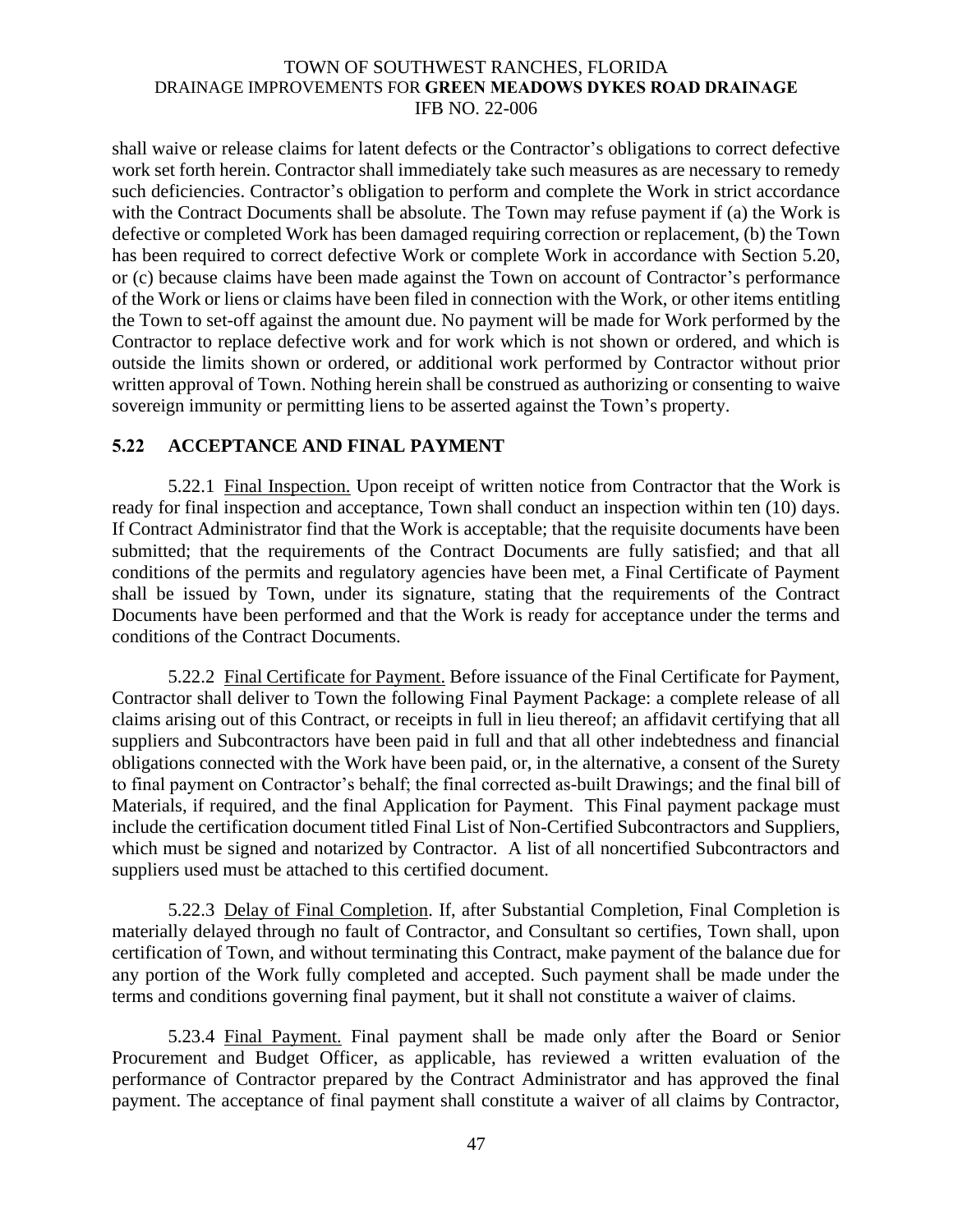except those previously made in strict accordance with the provisions of the General Conditions and identified by Contractor as unsettled at the time of the application for final payment.

## **5.23 PURCHASING CARD (PCARD) ACCEPTANCE**

The method of payment (check/credit card) is at the Town's sole option. The Town may choose to compensate vendors for goods and/or services via a Town Purchasing Card (PCARD). No other costs or services shall be billed to the Town, and without limiting the generality of the foregoing, vendor shall not impose any service charge or fee, penalty, or other exaction of any kind against payments rendered by the PCARD. Payments made by PCARD shall be accepted on a "same as cash" basis.

## **5.24 PHYSICAL CONDITIONS**

The Town shall furnish the lands upon which the Work is to be performed, including all applicable rights-of-way and easements. Contractor shall have full responsibility with respect to physical conditions in or relating to existing surface and subsurface structures. By submitting its Bid, Contractor represents that it has visited the Site and/or otherwise become generally familiar with such conditions, including any local conditions affecting the Work, and has accounted for same within its Bid.

If during the course of the Work Contractor encounters (1) subsurface or concealed conditions at the Project site that differ materially from those shown in the Contract Documents and from those ordinarily encountered and generally recognized as inherent in work of the character called for in this Contract; or (2) unknown physical conditions of the Project site, of an unusual nature, which differ materially from that ordinarily encountered and generally recognized as inherent in work of the character called for in this Contract, then Contractor, without disturbing the conditions and before performing any Work affected by such conditions, shall, within twenty-four (24) hours of their discovery, notify Contract Administrator in writing of the existence of the aforesaid conditions. Contract Administrator shall, within two (2) business days after receipt of Contractor's written notice, investigate the site conditions identified by Contractor. If, in the sole opinion of Contract Administrator, the conditions do materially so differ and cause an increase or decrease in Contractor's cost of, or the time required for, the performance of any part of the Work, whether or not charged as a result of the conditions, Contract Administrator may recommend an equitable adjustment to the Contract Price, or the Contract Time, or both. If Contract Administrator and Contractor cannot agree on an adjustment in the Contract Price or Contract Time, the adjustment shall be referred to Town Administrator for determination in accordance with the provisions of Exhibit "C" Article 12. No request by Contractor for an equitable adjustment to this Contract under this provision shall be allowed unless Contractor has given written notice to Contract Administrator in strict accordance with the provisions of this article. **No request for an equitable adjustment or change to the Contract Price or Contract Time for differing site conditions shall be allowed if made after the date certified by Contract Administrator as the date of Substantial Completion.**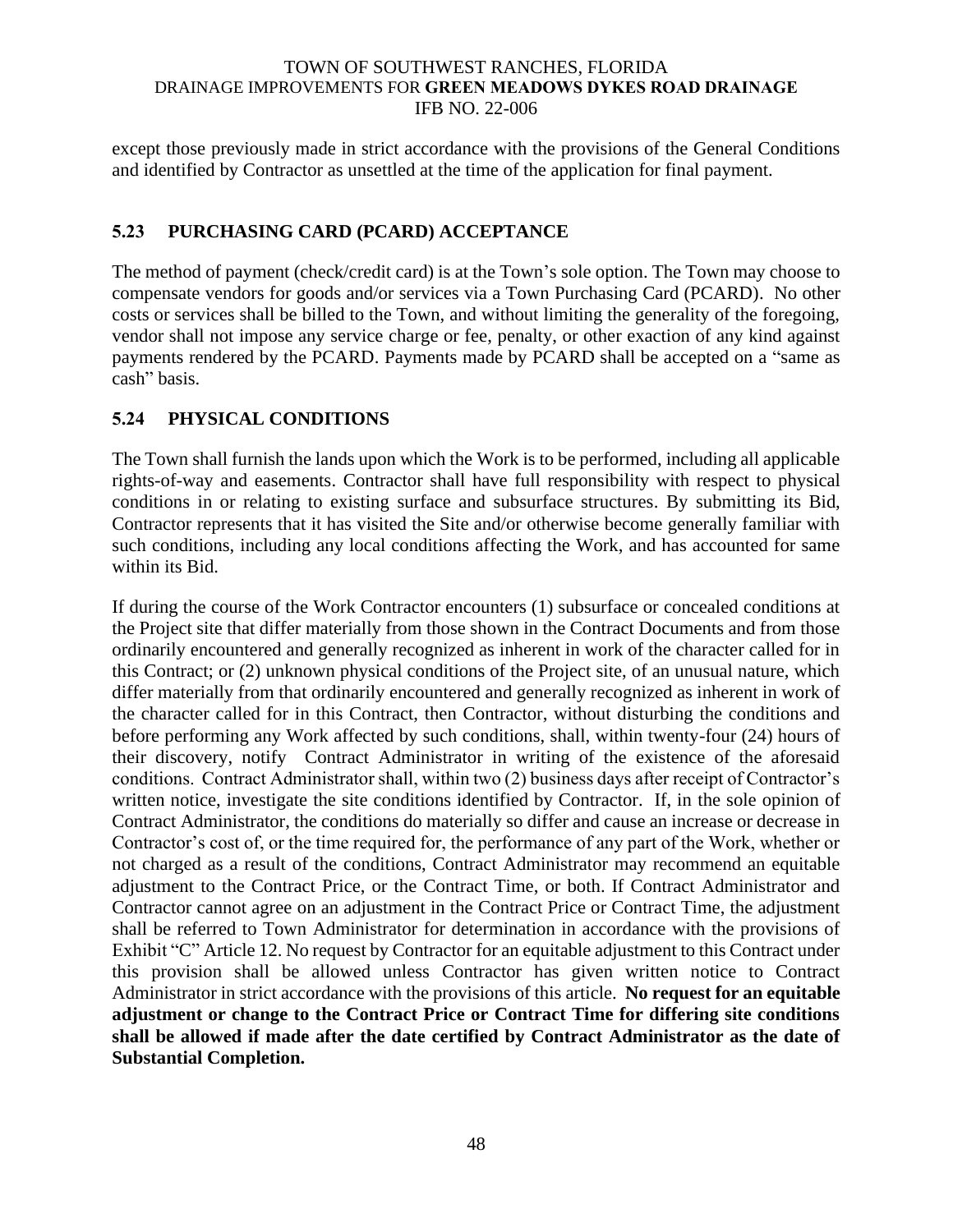Contractor shall, promptly after becoming aware and before performing any Work, notify the Town of any differing site conditions or conflicts at the site. The Town will review the pertinent conditions with respect to any deletions or revisions in the Work and any potential modifications to the terms and conditions as outlined in Section 5.4 – "Changes in the Work".

Contractor shall have full responsibility for reviewing and checking all information and data, for locating all Underground Facilities, for coordination of the Work with the owners of such Underground Facilities during construction, for the safety and protection thereof as provided in chapter 556, Florida Statutes, and repairing any damage thereto resulting from the Work, the cost of all of which will be considered as having been included in the Contract Price.

## **5.25 CONTRACTOR'S RESPONSIBILITIES**

Contractor shall supervise and direct the Work competently and efficiently, devoting such attention thereto and applying such skills and expertise as may be necessary to perform the Work in accordance with the Contract Documents. Contractor shall be solely responsible for the means, methods, techniques, sequences, procedures, and safety precautions necessary for construction. Contractor shall also be responsible to see that the finished Work strictly complies with the Contract Documents.

Contractor must strictly and promptly follow Town's instructions in every case. Contractor shall keep on the Project a full-time, competent, English-speaking superintendent. The superintendent shall not be changed except with the written consent of Town, unless the superintendent proves to be unsatisfactory to Contractor and ceases to be in its employ. The superintendent shall represent Contractor; all instructions given to the superintendent shall be as binding as if given to Contractor. Contractor shall provide efficient supervision of the Work, using its best skill and attention. The

The President/Chief Operating Officer of the contracting firm must be available to attend meetings with the Town and/or its designee within 24 hours of notification.

Contractor shall be responsible for initiating, maintaining and supervising all safety precautions and programs in connection with the Work and shall comply with all O.S.H.A. safety requirements while performing the Work. At a minimum, all personnel performing the work subject to this IFB and Contract awarded will be required to wear safety equipment and clothing appropriate for the work, which may, for example, include Level 2 International Safety Equipment Association (ISEA) approved vests. Any personnel improperly prepared shall be dismissed until proper equipment is secured.

On a daily basis, Contractor's superintendent shall record, at a minimum, the following information in a bound log: the day; date; weather conditions and how any weather condition affected progress of the Work; time of commencement of Work for the day; the Work being performed; materials, labor, personnel, equipment and Subcontractors at the Project site; visitors to the Project site, including representatives of Town, or regulatory representatives; any event that caused or contributed a delay to the critical path of the Project; any special or unusual conditions or occurrences encountered; and the time of termination of Work for the day. All information shall be recorded in the daily log in ink, unless otherwise approved by Town. The daily log shall be kept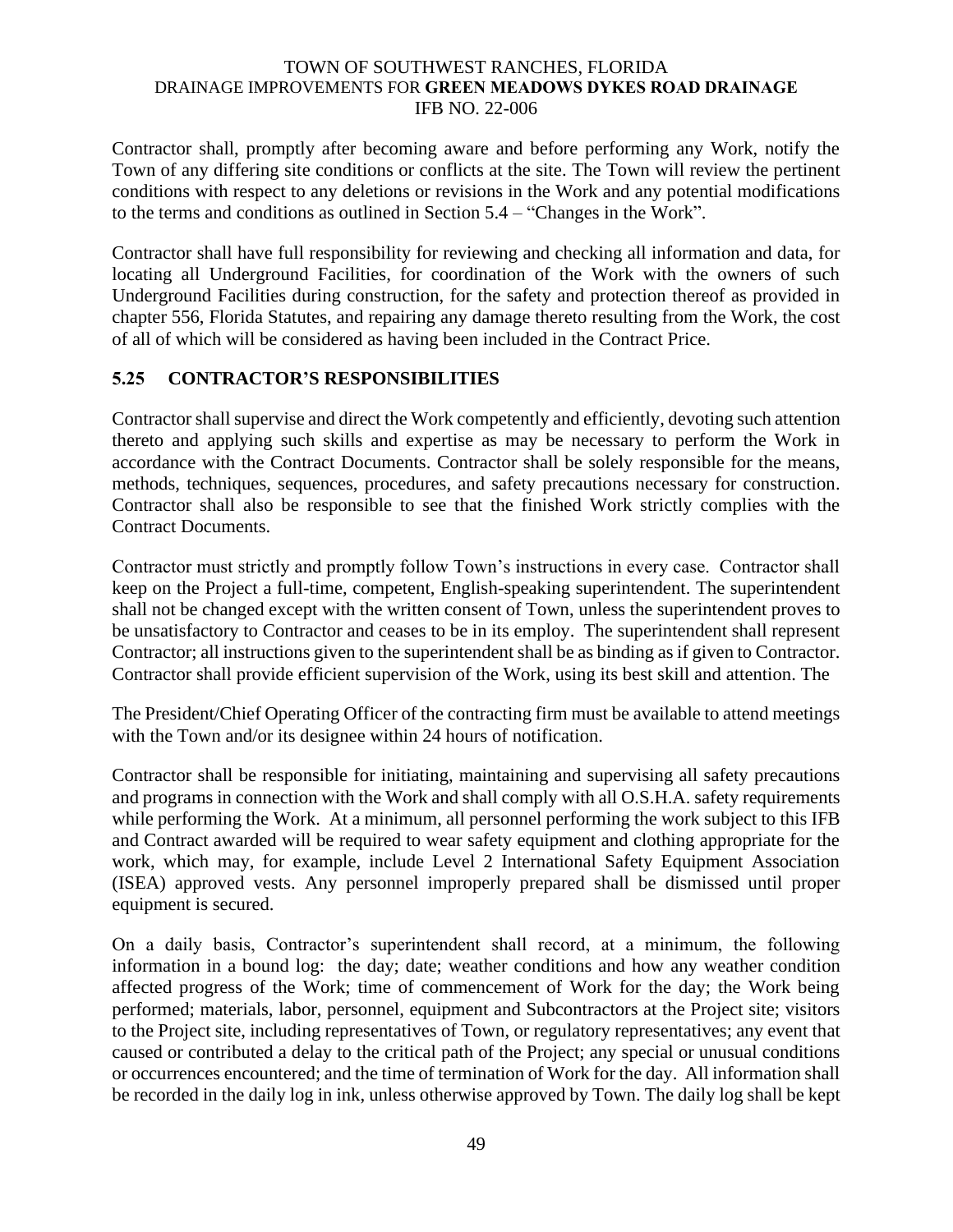on or accessible from the Project site and shall be available at all times for inspection and copying by Town.

The Contract Administrator, and Contractor shall meet at least every two (2) weeks (or as otherwise determined by the Contract Administrator) during the course of the Work to review and agree upon the Work performed to date and to establish the controlling items of Work for the next two (2) weeks. Contractor shall publish, keep, and distribute minutes and any comments thereto of each such meeting.

If Contractor, in the course of performing the Work, finds any discrepancy between this Contract and the physical conditions of the locality, or any errors, omissions, or discrepancies in this Contract, it shall be Contractor's duty to immediately inform Town, in writing. Any Work done after such discovery, until authorized, will be done at Contractor's sole risk, without entitlement to reimbursement or compensation.

Contractor shall supervise and direct the Work competently and efficiently, devoting such attention thereto and applying such skills and expertise as may be necessary to perform the Work in accordance with this Contract. Contractor shall be solely responsible for the means, methods, techniques, sequences, and procedures of construction.

All debris removed from the Town must be legally disposed of according to the Town's Code of Ordinances and in accordance with Local, State and Federal Regulations. Contractor hereby agrees to and shall indemnify, defend and hold harmless the Town, its officers and employees, from liabilities, damages, losses, costs, and expenses, including, but not limited to, reasonable attorney's fees, at both the trial and appellate levels, to the extent caused by Contractor's improper disposal or site cleanup or failure to comply with any applicable environmental laws.

If the Bidder intends to use sub-contractors to perform any work pursuant to the IFB, these subcontractors are subject to prior approval by Town. Contractor shall be fully responsible to Town for all acts and omissions of any sub-contractors, suppliers and other persons and organizations performing or furnishing any of the Work under a direct or indirect contract with Contractor just as Contractor is responsible for Contractor's own acts and omissions. Nothing in the Contract Documents shall create any contractual relationship between Town and any such sub-contractor, supplier or other person or organization, nor shall it create any obligation on the part of the Town to pay or see to payment of any monies due any such sub-contractor, supplier or other person or organization.

All Work shall be done according to local laws and ordinances and shall be performed during regular working hours. During the progress of the Work, Contractor shall keep the Project site and premises free from accumulations of waste materials, rubbish and other debris resulting from the Work. At the completion of the Work, Contractor shall remove all waste materials, rubbish and debris from and about the premises as well as all tools, construction equipment and machinery, and surplus materials and shall leave the site clean and ready for use by the Town. Contractor shall restore to original condition all property not designated for alteration by the Contract Documents.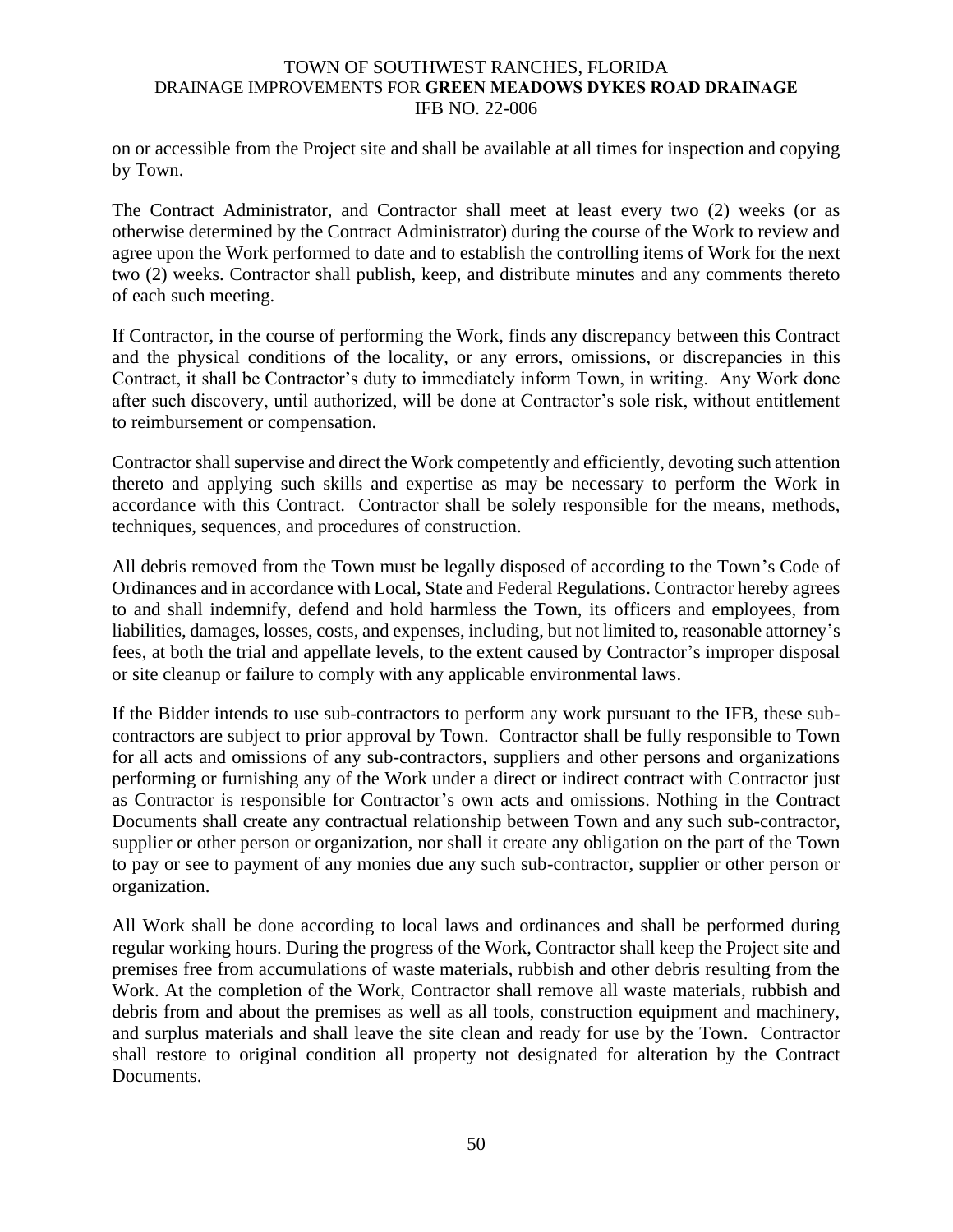Contractor shall take all necessary precautions for the safety of, and shall provide the necessary protection to prevent damage, injury or loss to other property at the Project site or adjacent thereto, including trees, shrubs, lawns, walks, pavements, roadways, structures, utilities and other items not designated for removal, relocation, replacement or improvement in the course of construction.

As set forth in the terms of this IFB, Contractor shall pay all sales, consumer, use and other similar taxes and should not include taxes in Bid prices. The Town is exempt from Florida sales tax on direct purchases of tangible property or services. Also, it is the responsibility of the Contractor to procure all necessary permits and licenses the cost of which shall be deemed included in the Bid price.

## **5.26 INSURANCE AND BONDS**

Throughout the term of the Contract and for all applicable statutes of limitation periods, Contractor shall maintain in full force and effect all of the insurance coverages as set forth in the terms of this IFB. Also, the Contractor shall provide separate Payment and Performance Bonds for the Project that in all respects comply with (a) the requirements and forms set forth in Florida Statutes, Section 255.05 and (b) the terms of this IFB regarding the amount, duration and recording requirements.

## **5.27 EQUIPMENT**

All equipment shall be maintained in an efficient and safe operating condition while performing Work under the Contract. Equipment shall have all proper safety devices required by law, properly maintained and in use at all times. If equipment does not contain proper safety devices and/or is being operated in an unsafe manner, the Town may direct the Contractor to remove such equipment and/or the operator until the deficiency is corrected; provided however, that nothing in this paragraph shall create a duty by the Town to Contractor or anyone else to exercise this right. The Contractor shall be solely responsible and liable for injury to persons, and/or property damage caused by performance of the Work and operation of the equipment.

#### **5.28 EQUIPMENT STORAGE AND MOBILIZATION**

The Contractor must be fully capable of servicing the Town's needs and providing all of the materials and equipment to fulfill the requirements of the Contract Documents and shall be responsible for the storage of all materials and equipment at Contractor's sole expense. Storage shall not be permitted at any of the sites specified herein or at/on any other Town properties.

## **5.29 HOURS OF OPERATION**

The Contractor shall perform work Monday through Friday, except Holidays, between 7:00 a.m. and 5:00 p.m.

## **5.30 CONTRACTOR'S PERFORMANCE**

The Contractor shall commence performance of the Work identified in the Notice to Proceed or other written authorization on the effective date of the Notice to Proceed and shall diligently and continuously prosecute its performance to and until Substantial Completion and Final Completion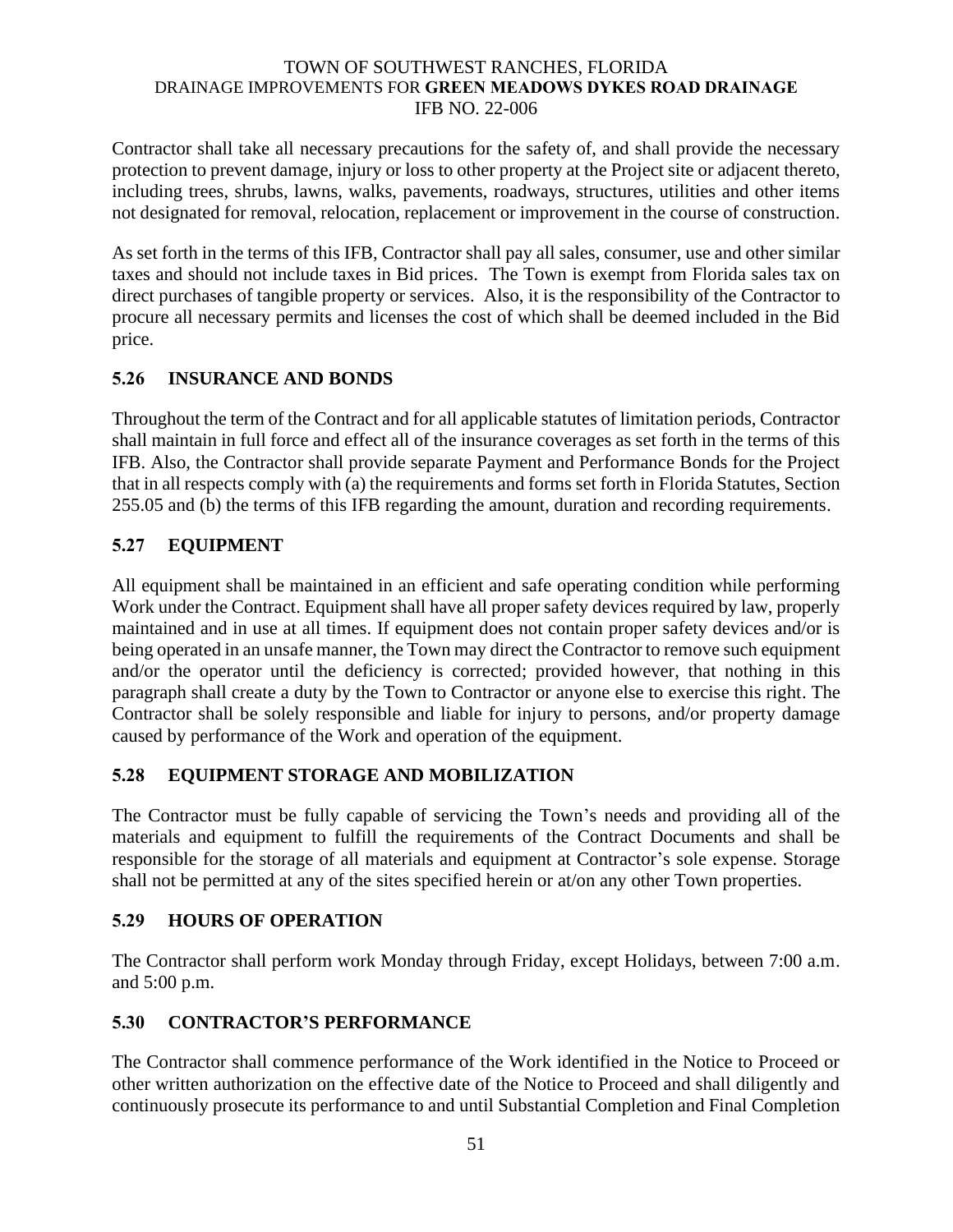of the Work. The Contractor shall accomplish Substantial Completion and Final Completion of each assigned task within the allotted calendar days indicated in the Notice to Proceed.

The undersigned, as Bidder, hereby declares that the only person or persons interested in the bid as Principal or Principals is/are named herein and that no other person than herein mentioned has any interest in this Bid or in the Contract to be entered into; that this Bid is made without connection with any other person, company or parties making a bid or proposal; and that it is in all respects fair and in good faith without collusion or fraud.

The Bidder shall furnish prices for all Bid items. Failure to do so may render the Bid invalid and cause its rejection. The Bidder shall also furnish evidence that they hold appropriate licenses to perform the Work which is the subject of this Bid, and as required by Florida Statutes and Local law. Bidders must also have the insurances and any applicable bonding capacity sufficient to satisfy the requirements of this solicitation, as set forth herein.

All applicable federal, state and local taxes, permit fees, insurance, and performance and payment bonds are included in the Bid price. In the event of any discrepancy in the line item amounts, the calculated total shall control.

Both the Bidder and the licensee shall fill in the information on next page, pursuant to chapter 489, Florida Statutes. Licensee is defined as the person who is the licensed Contractor who qualifies the Bidding Company, Corporation or Partnership. If the Bidder is an individual, he must be licensed. (Please print or type, excluding signatures).

## **[Remainder of page intentionally left blank]**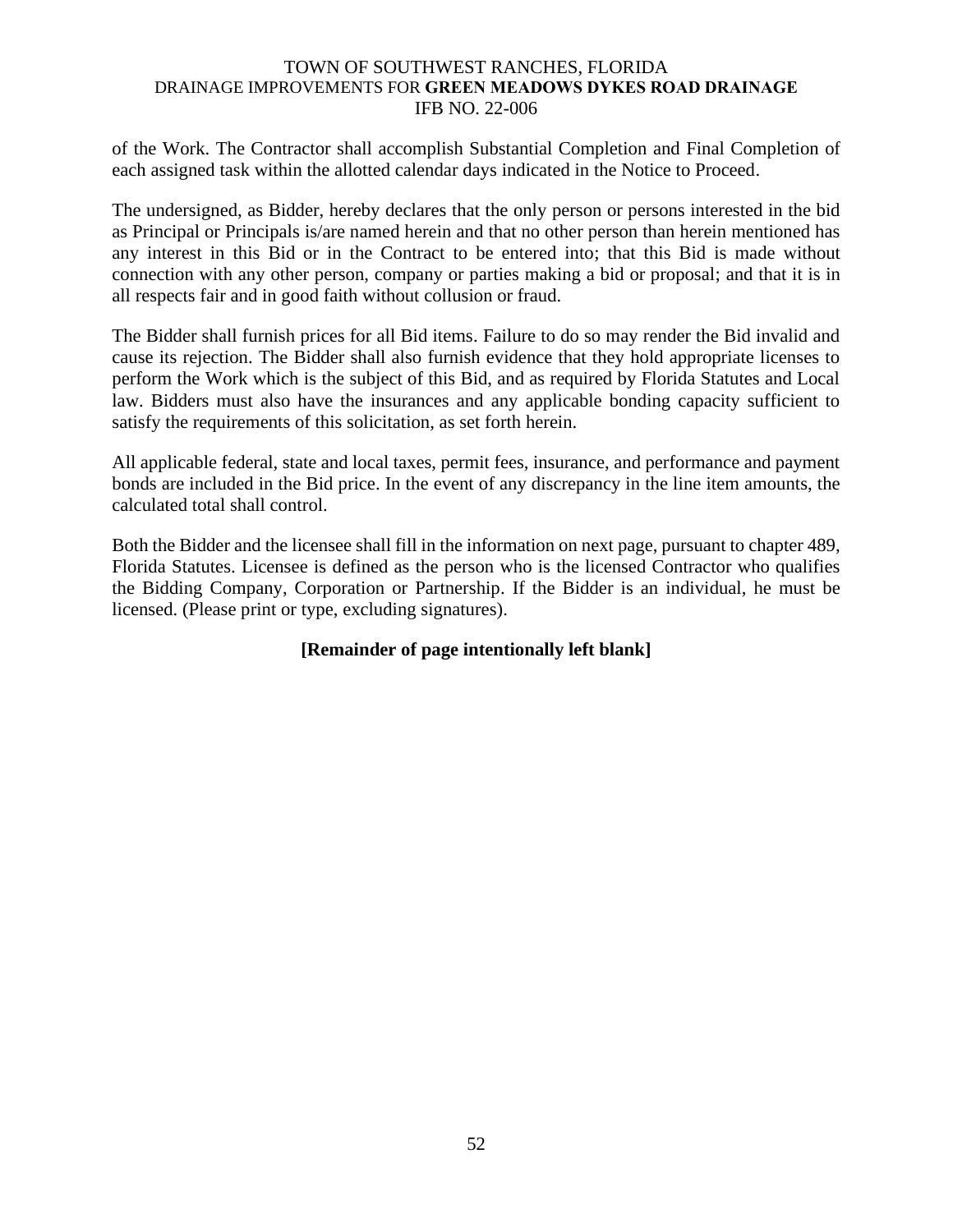IFB NO. 22-006

## **APPENDIX A BIDDER INFORMATION**

| [Please print clearly] |  |  |
|------------------------|--|--|
|                        |  |  |

|                                                | CAGE:                                                                                                           |
|------------------------------------------------|-----------------------------------------------------------------------------------------------------------------|
|                                                |                                                                                                                 |
| (Attach copy of license)                       |                                                                                                                 |
| (Attach a separate sheet, if necessary)        |                                                                                                                 |
|                                                |                                                                                                                 |
|                                                |                                                                                                                 |
|                                                |                                                                                                                 |
|                                                |                                                                                                                 |
|                                                |                                                                                                                 |
| BIDDER'S PHONE NUMBER: Office: _______________ |                                                                                                                 |
|                                                | BIDDER'S EMAIL ADDRESS: Value of the Contract of the Contract of the Contract of the Contract of the Contract o |
| By:                                            |                                                                                                                 |
| Name of Corporation/Entity                     |                                                                                                                 |
| <b>Address of Corporation/Entity</b>           |                                                                                                                 |
| Signature of President or Authorized Principal |                                                                                                                 |
|                                                |                                                                                                                 |
|                                                | (If the Bidder is a Corporation, affix corporate seal)                                                          |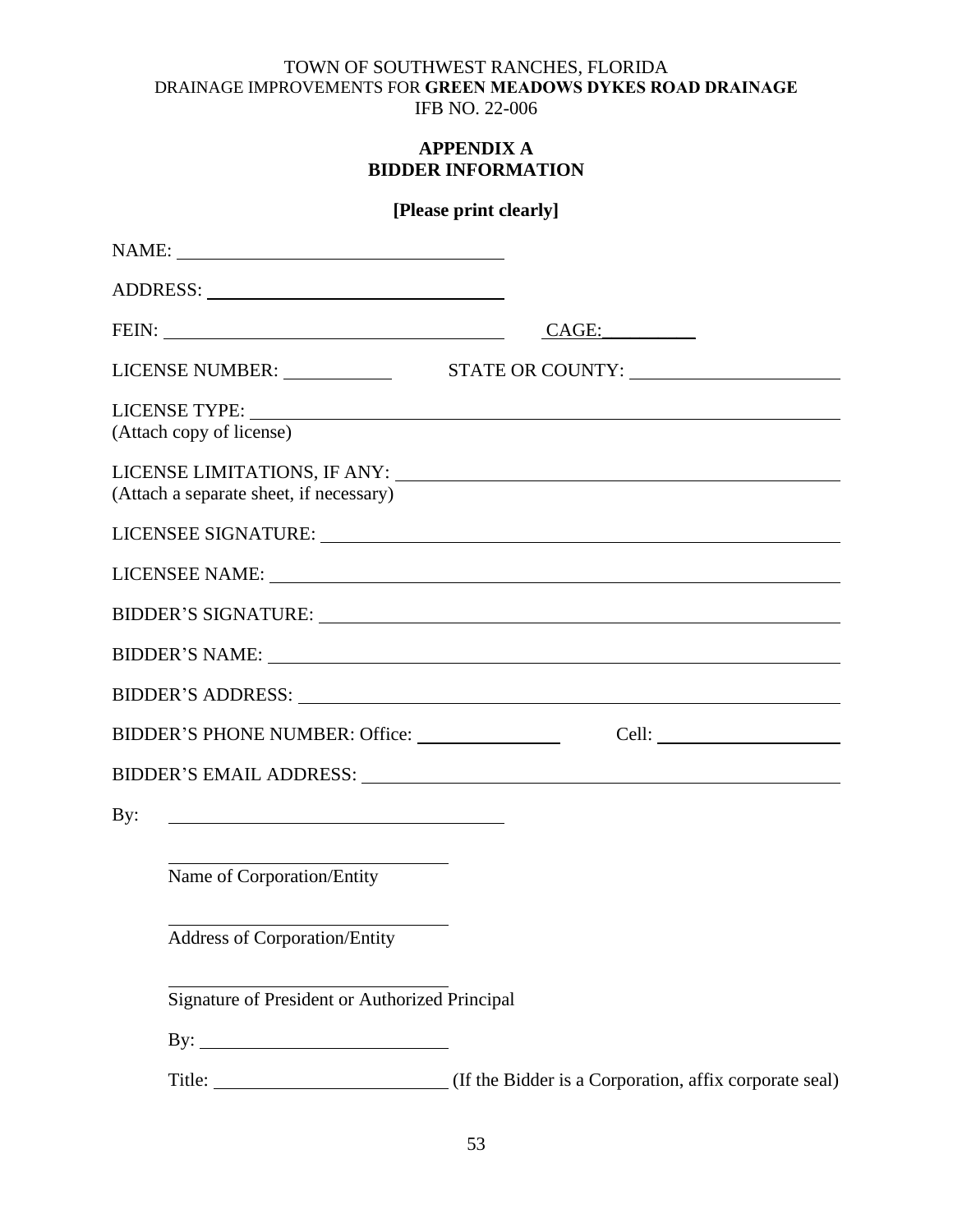# **APPENDIX B**

**BID SCHEDULE** 

The undersigned hereby proposes to furnish all labor, equipment and materials necessary to complete the work in strict accordance with the Contract Documents, schedules and plans, and all addendums, if issued, for the lump sum price shown below.

| <b>Item</b><br><u>No.</u>       | <b>Item</b>                                                           | Unit | Oty.           | <b>Unit Price</b> | <b>Price</b>              |
|---------------------------------|-----------------------------------------------------------------------|------|----------------|-------------------|---------------------------|
| $\mathbf{1}$                    | Mobilization                                                          | LS   | $\mathbf{1}$   | \$                | $\mathbb{S}$              |
| $\overline{2}$                  | Install 24" A2000 PVC                                                 | LF   | 837            | \$                | $\mathbb{S}$              |
| 3                               | Install Contech 36" A2000<br>PVC Drain w/ Collar                      | EA   | $\overline{4}$ | \$                | $\mathcal{S}$             |
| $\overline{4}$                  | Core Drill & Connect to<br><b>Existing Structure</b>                  | EA   | 3              | $\mathcal{S}$     | $\boldsymbol{\mathsf{S}}$ |
| 5                               | <b>Remove Mitered End</b><br>Section & Install Storm MH<br>$(4'$ Dia) | EA   | $\overline{2}$ | \$                | \$                        |
| 6                               | Remove Plug & Connect<br>24" A2000 PVC                                | EA   | 3              | $\mathcal{S}$     | $\mathcal{S}$             |
| $\overline{7}$                  | Install 4' Dia. Drainage<br>Structure w/ Collar                       | EA   | $\overline{2}$ | \$                | $\mathcal{S}$             |
| 8                               | Remove & Replace Exist.<br>Fence                                      | LS   | $\mathbf{1}$   | \$                | $\boldsymbol{\mathsf{S}}$ |
| 9                               | <b>Site Restoration</b>                                               | LS   | $\mathbf{1}$   | $\mathcal{S}$     | \$                        |
| 10                              | Erosion/Pollution Control                                             | LS   | $\mathbf{1}$   | \$                | $\boldsymbol{\mathsf{S}}$ |
| 11                              | Maintenance of Traffic                                                | LS   | $\mathbf{1}$   | $\mathcal{S}$     | $\mathcal{S}$             |
| <b>Total Lump Sum Bid Price</b> |                                                                       |      | \$             |                   |                           |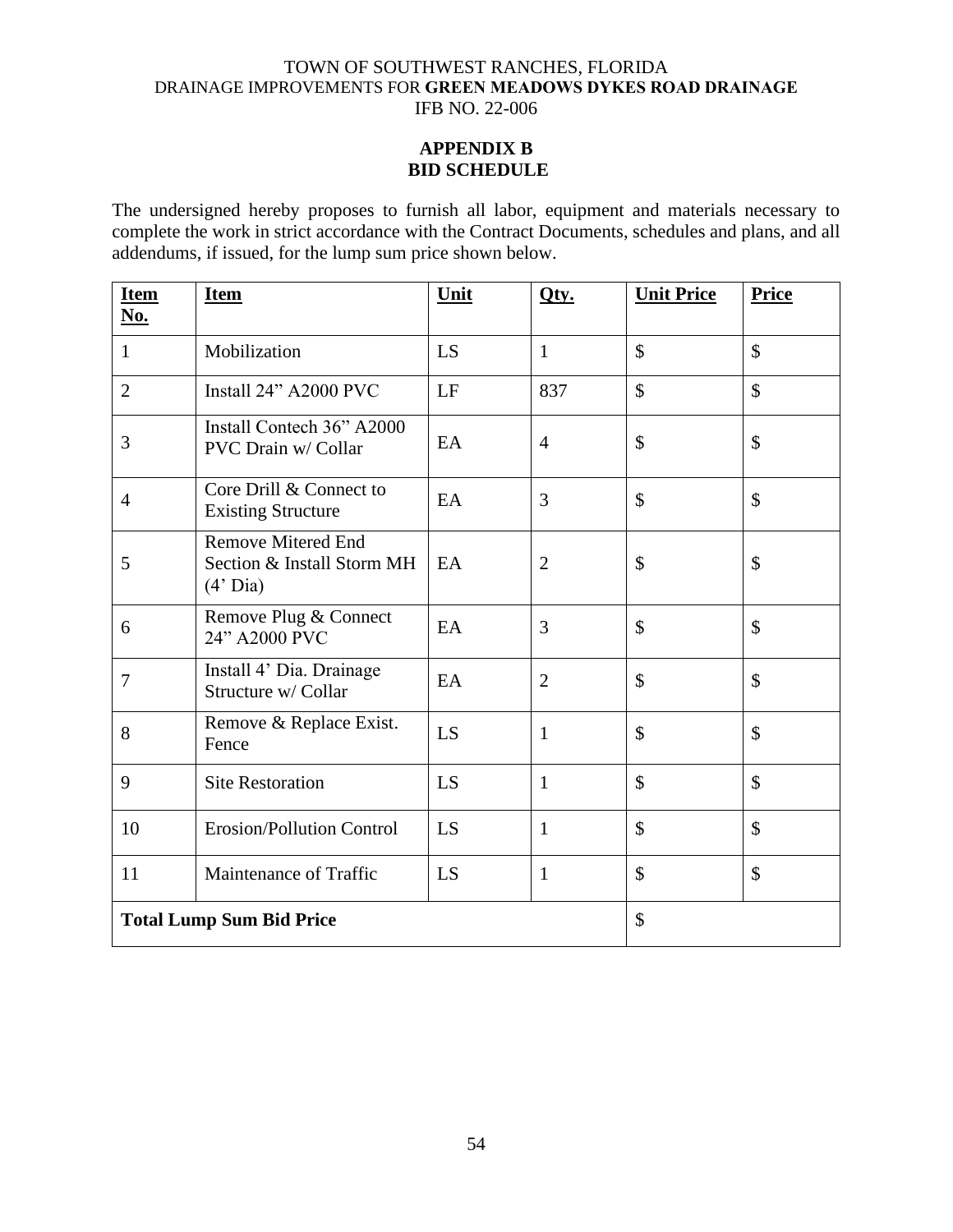## **ALTERNATE BID**

| <b>Item</b><br><u>No.</u>       | <b>Item</b>                                                           | Unit | Qty.           | <b>Unit Price</b> | <b>Price</b>  |
|---------------------------------|-----------------------------------------------------------------------|------|----------------|-------------------|---------------|
| $\mathbf{1}$                    | Install 24" A2000 PVC                                                 | LF   | 813            | \$                | $\mathcal{S}$ |
| $\overline{2}$                  | Install Contech 36" A2000<br>PVC Drain w/ Collar                      | EA   | 1              | \$                | \$            |
| 3                               | Core Drill & Connect to<br><b>Existing Structure</b>                  | EA   | $\overline{4}$ | \$                | $\mathcal{S}$ |
| 4                               | <b>Remove Mitered End</b><br>Section & Install Storm MH<br>$(4'$ Dia) | EA   | $\overline{2}$ | \$                | \$            |
| 5                               | Install 4' Dia. Drainage<br>Structure w/ Collar                       | EA   | $\mathbf{1}$   | \$                | \$            |
| 6                               | <b>Site Restoration</b>                                               | LS   | $\mathbf{1}$   | \$                | \$            |
| $\overline{7}$                  | <b>Erosion/Pollution Control</b>                                      | LS   | $\mathbf{1}$   | \$                | $\mathcal{S}$ |
| 8                               | Maintenance of Traffic                                                | LS   | $\mathbf{1}$   | \$                | \$            |
| <b>Total Lump Sum Bid Price</b> |                                                                       |      | \$             |                   |               |

#### **GENERAL**

All Items listed in the Bid Proposal Form shall be considered as sufficient to complete the work in accordance with the plans and specifications. Any portion of the work not listed in the Bid Proposal Form shall be deemed to be a part of the item which it is associated with and shall be included in the cost of the unit shown on the Bid Proposal Form and the total lump sum price for the project. Payment for the units shown on the Bid Proposal Form shall be considered to include the furnishing of all labor, equipment, materials and testing necessary to complete the work in place.

The contract for this project is a lump sum contract. Unit prices shall be used for the purposes of bid evaluation, progress payments and to determine the cost of change orders resulting from changes to the design.

The Bidder/Contractor is responsible to verify all quantities listed in the Bid Proposal Form. The field measurement of quantities will not affect the lump sum contract price.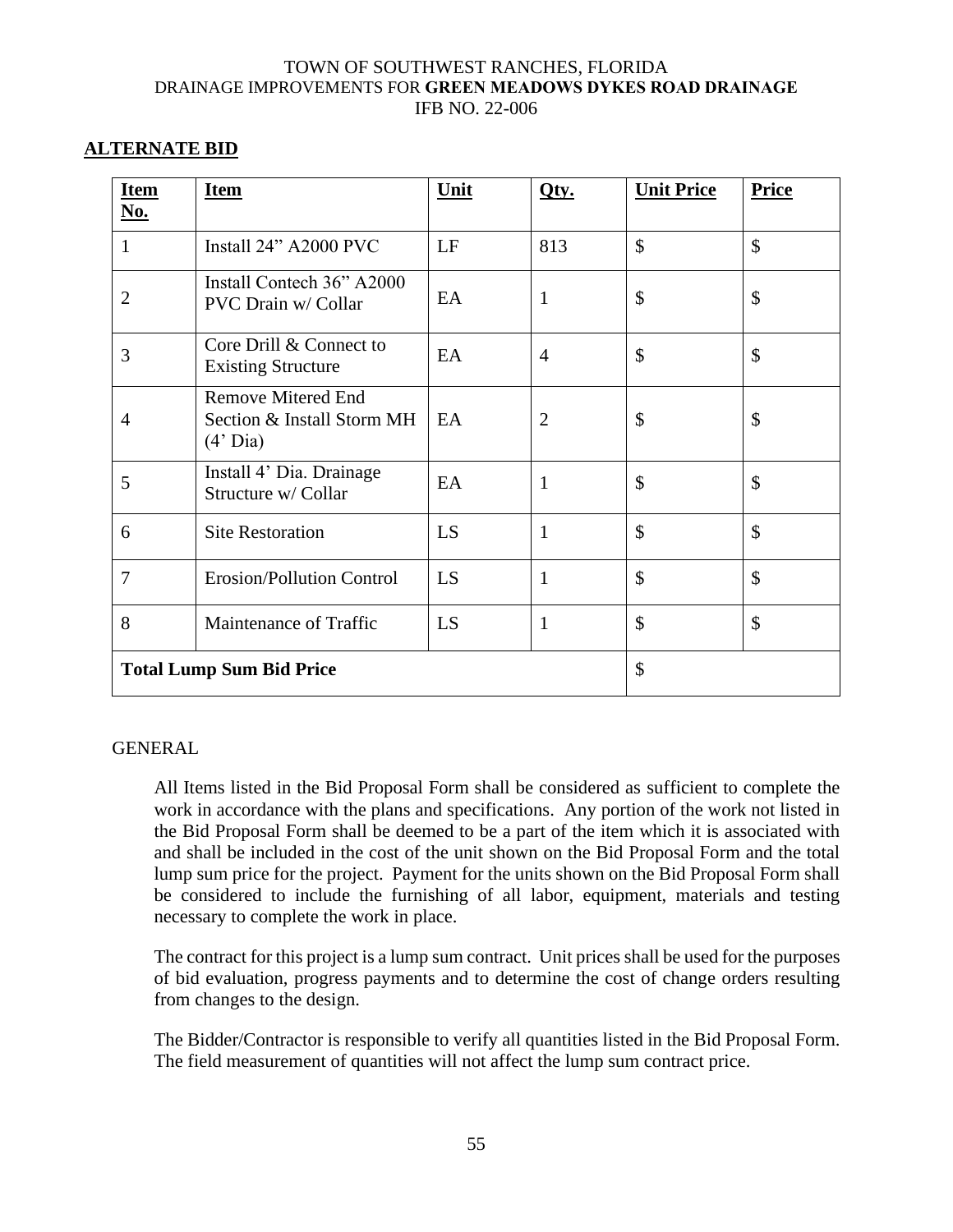#### ITEM 1 - MOBILIZATION

The work covered by this item shall include, but not be limited to, the mobilization of Contractor's personnel, equipment and supplies to the project site; the establishment of the Contractor's staging area, temporary facilities, grading, securing, and restoration of staging area; pre-work inspection and documentation; and all other costs incurred for activities which must be performed prior to beginning the work under this contract; and the removal of the Contractor's equipment, supplies, excess materials, and cleanup of the construction site, as needed to complete the work. The staging area for this project shall be limited to the right-of-way for SW 163<sup>rd</sup> Avenue, SW 162<sup>nd</sup> Avenue, SW54<sup>th</sup> Place, and Dykes Road. The Contractor shall obtain approval from private property owners for the locations of all staging areas or construction traffic access routes, beyond those areas identified in the contract documents.

#### ITEM 2 – INSTALL CONTECH 24" A2000 PVC

The work covered by this item shall include the complete, in-place installation of the 24" A2000 PVC pipe in accordance with the contract documents including, but not limited to, materials, shop drawings, surveying, excavation, dewatering, trench stabilization, protection of existing utilities/irrigation lines, bedding, backfill, grading, compaction, testing, lamping, and restoration, as needed to complete the work. In addition, the work covered by this item shall also include the removal of the fencing, gates, mailboxes, entry gate call box(es), landscaping features, and other debris that may be within the limits of construction to afford construction of the proposed drainage piping as needed to complete the work. This item shall also include the proper disposal of all materials offsite to an approved location in accordance with contract documents. The following density tests shall be required: a total of two (2) tests per lift per pipe run for the backfill material outside the limits of the pavement.

#### ITEM 3 - INSTALL CONTECH 36" A2000 PVC DRAIN W/CONCRETE COLLAR

The work covered by this item shall include the complete, in-place installation of the Contech 36" A2000 PVD Drain in accordance with contract documents and technical specifications including, but not limited to, materials, shop drawings, grate, concrete collar/top slab, surveying, excavation, dewatering, trench stabilization, protection of existing utilities/irrigation lines, bedding, leveling, grouting, brick, mud work, testing, inspections, and as-builts as needed to complete the work. A 12" wide x 4" thick concrete apron to be provided for each structure.

## ITEM 4 – CORE DRILL AND CONNECT TO EXIST. STRUCTURE

The work covered by this item shall include the complete core drill and connection to existing drainage structure with new drainage pipe in accordance with contract documents and technical specifications including, but not limited to, materials, shop drawings, surveying, excavation, dewatering, trench stabilization, protection of existing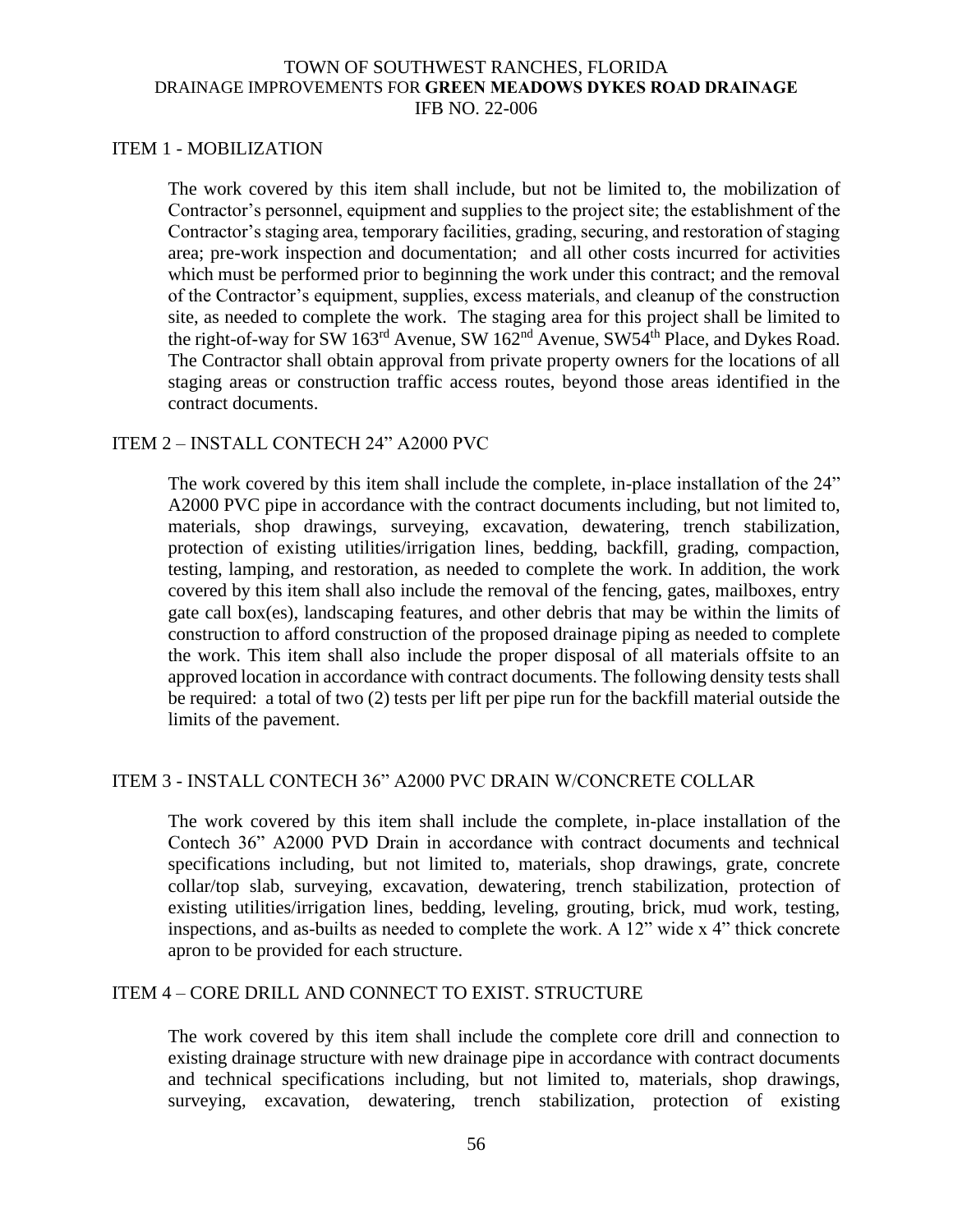utilities/irrigation lines, bedding, leveling, grouting, brick, mud work, testing, inspections, and as-builts as needed to complete the work. The work under this item shall also include the compete restoration of any existing concrete collars.

#### ITEM 5 – REMOVE MITERED END SECTION & INSTALL STORM MH (4' DIA.)

The work covered by this item shall include the complete removal of the existing mitered end section and an installation of a 5' diameter manhole structure(s) in accordance with contract documents and technical specifications including, but not limited to, materials, shop drawings, pre-casting, frame and cover, concrete collar/top slab, surveying, excavation, dewatering, trench stabilization, protection of existing utilities/irrigation lines, bedding, leveling, grouting, brick, mud work, testing, inspections, and as-builts as needed to complete the work. The manhole lid for the MH shall be a USF-420C Storm, O.A.E. The work under this item shall also include the proper disposal of all concrete and other debris, as required.

#### ITEM 6 – REMOVE PLUG & CONNECT 24" A2000 PVC

The work covered by this item shall include the complete removal of the existing plug and connection of the 24" A2000 PVC in accordance with contract documents and technical specifications including, but not limited to, materials, surveying, excavation, dewatering, trench stabilization, protection of existing utilities/irrigation lines, bedding, leveling, testing, inspections, and as-builts as needed to complete the work.

#### ITEM 7 – INSTALL 4' DIA. DRAINAGE STRUCTURE W/ COLLAR

The work covered by this item shall include the complete, in-place installation of the 4 foot diameter drainage structure in accordance with contract documents and technical specifications including, but not limited to, materials, shop drawings, pre-casting, frame and grate, concrete collar/top slab, surveying, excavation, dewatering, trench stabilization, protection of existing utilities/irrigation lines, bedding, leveling, grouting, brick, mud work, testing, inspections, and as-builts as needed to complete the work. A 12" wide x 4" thick concrete apron shall be provided around each structure.

## ITEM 8 – REMOVE & REPLACE EXIST. FENCE

The work covered by this item shall include the complete removal and replacement of existing fencing and gates as needed to complete the project, including, but not limited to materials, shop drawings, surveying, excavation, grading, compaction, concrete, temporary fencing, and as-builts as needed to complete the work. All replacement fencing and gates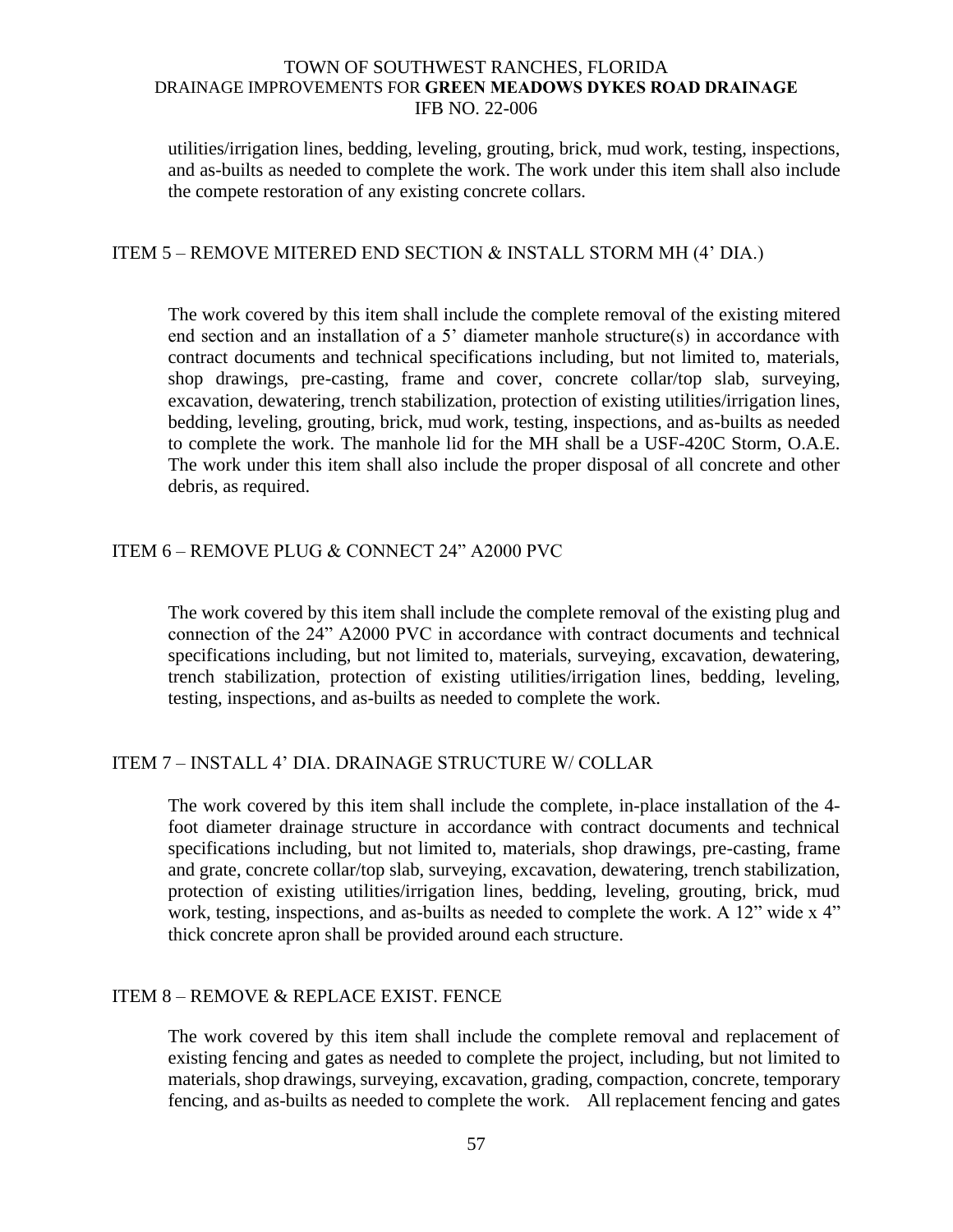shall match the material, color, finishing and quality of the existing fencing and gates. The work under this item shall also include the installation of temporary plastic/construction fencing, as required to properly secure all affected properties.

## ITEM 9 – SITE RESTORATION

The work covered by this item shall include the complete restoration of the project limits in accordance with the contract documents including, but not limited to, materials, surveying, backfill, top soil, swale grading, removal of excess fill, compaction, sod, and temporary watering as needed to complete the work. This work item shall also include the complete restoration of the pavement, driveways, fence(s), mailbox(s), landscape feature(s) and other appurtenances impacted by the construction activities in accordance with the contract documents including, but not limited to, surveying, excavation, backfill, grading, compaction, testing, saw cutting, forming, steel reinforcement, concrete, inspections, and as-builts as needed to complete the work. The removal and replacement of existing fencing is included under a separate Work Item.

#### ITEM 10 - EROSION/POLLUTION CONTROL

- A. The work covered by this item shall include, but not be limited, to all actions, installations, precautions and measures necessary to comply with all applicable government regulations related to the erosion of soil or vegetation or impacts on the water quality of any body of water.
- B. This item shall include all costs and measures necessary to comply with all dewatering regulations.
- C. This item shall include sweeping and otherwise cleaning the haul routes including dust control.
- D. The Contractor shall utilize, as appropriate, silt fences, turbidity barriers, best management practices and other necessary measures to control erosion as specified in Florida Department of Transportation Standard Index Nos. 102 and 103.
- E. The Contractor shall include the installation of Mirafi filter fabric at all inlets as indicated on the construction plans.

#### ITEM 11 – MAINTENANCE OF TRAFFIC

The work covered by these items shall include, but not be limited to the preparation, setup, and implementation of a Maintenance of Traffic Plan. This shall apply to any proposed lane closures as required to perform and complete the work.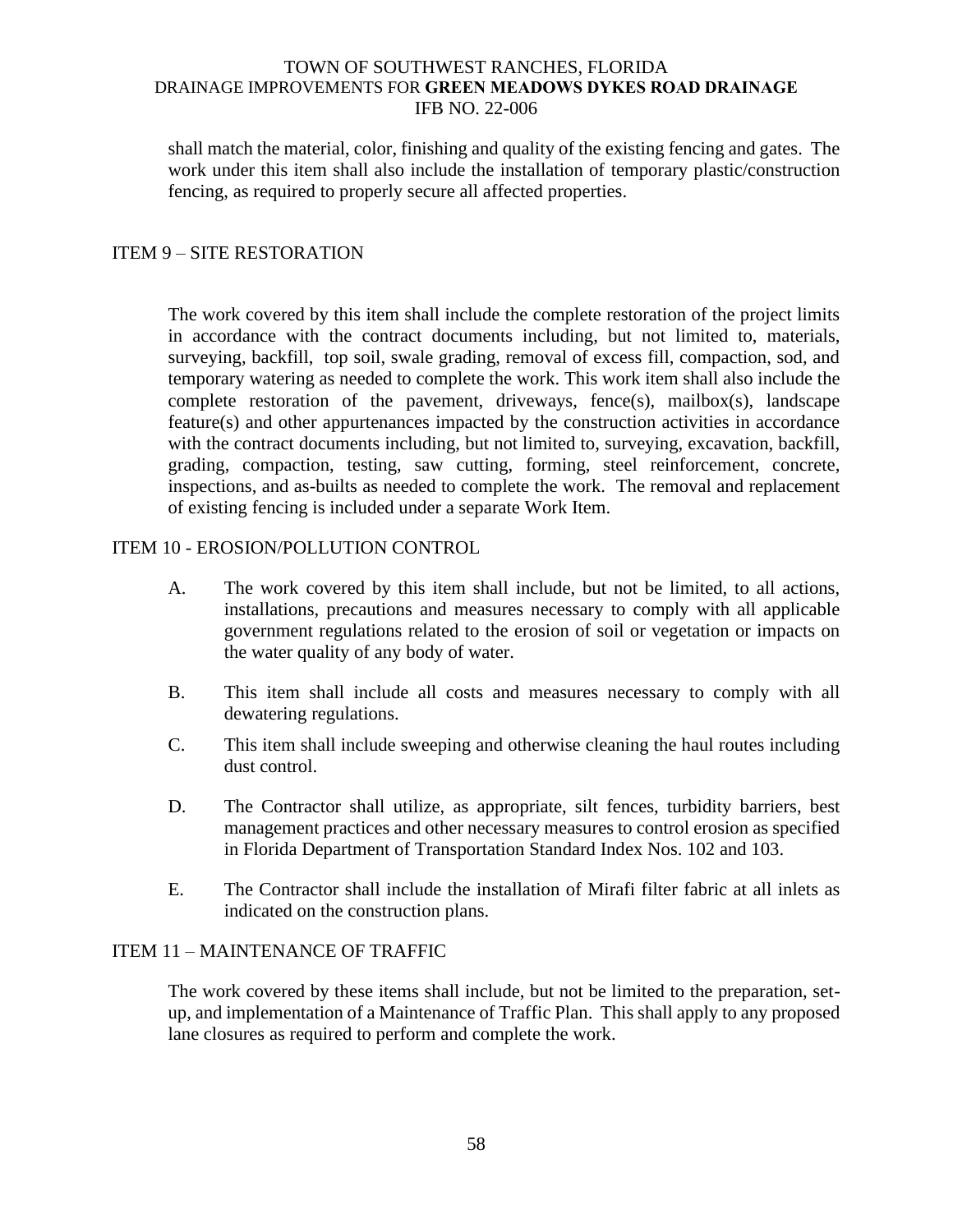The Contractor shall be required to submit a Maintenance of Traffic (MOT) Plan to SBDD, Broward County Traffic Engineering Division (BCTED) and the Town of Southwest Ranches for approval, prior to starting the work, as applicable.

This item shall include any flag persons, signage, barricades, barriers, traffic plates or other provisions that are required to meet the requirements for the MOT. If necessary, the Contractor shall employ the services of a registered professional engineer to prepare the MOT Plan and/or assist in the Contractor in the implementing the MOT Plan.

The Contractor shall ensure that one lane of traffic is open at all times on SW 50<sup>th</sup> Street and SW 182nd Terrace during working hours; and that roadways are fully open overnight and on weekends. In addition, the Contractor shall ensure that homeowners shall have proper ingress and egress access to their properties during the full duration of the project.

## **TECHNICAL SPECIFICATIONS**

## **SECTION 1 - GENERAL**

- I. APPLICABLE CODES
	- A. General

All construction and materials shall conform to the standards and specifications of the South Broward Drainage District (SBDD), Town of Southwest Ranches, Broward County Traffic Engineering Division (BCTED), South Florida Water Management District (SFWMD) and all other local and national codes where applicable.

#### B. Construction Safety

All construction shall be done in a safe manner, specifically, the rules and regulations of the Occupational Safety and Health Administration (OSHA) and the Manual of Uniform Traffic Control Devices (MUTCD) shall be strictly observed.

C. Trench Safety Act

Contractor shall be solely responsible for compliance with the State of Florida Trench Safety Act, Florida Statutes Section 560, etc. No trenches shall be left open overnight or during weekends.

D. Survey Data

All elevations on the plans or referenced in the specifications are based on the North American Vertical Datum of 1988 (NAVD).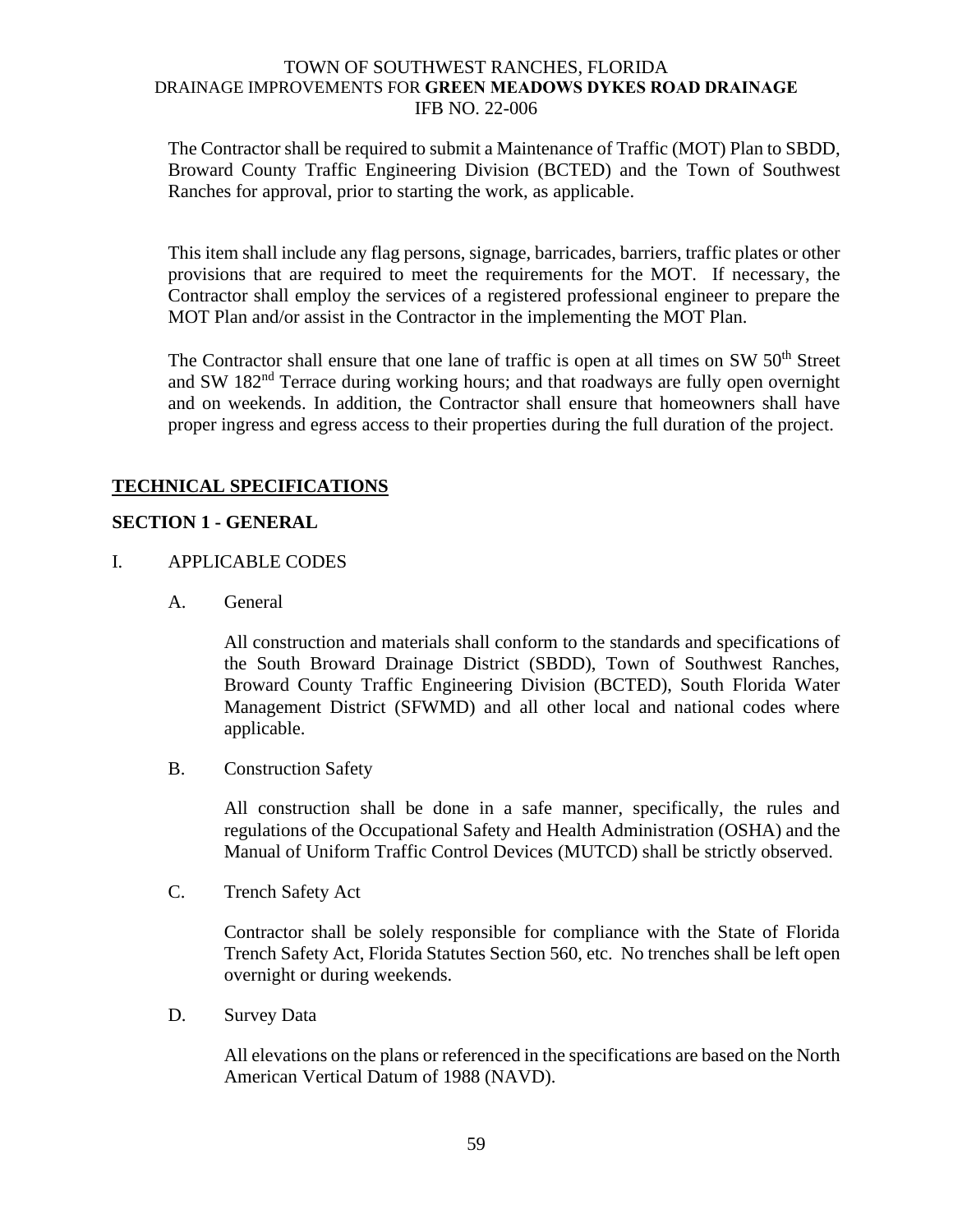#### II. EXISTING IMPROVEMENTS AND LANDSCAPING

- A. All trees, shrubs and other vegetation that must be removed to perform the work under this contract shall be disposed of off-site in a legal manner.
- B. All fences that are removed must be reinstalled or replaced with the same type (thickness, color, material, size, etc.) of fence as was removed unless noted as removal only.
- C. All wood, plastic, paper, metal and vegetation removed from the site shall be disposed by the Contractor outside the boundaries of this project in accordance with all applicable environmental regulations.
- D. Irrigation systems and existing utility lines encountered by the Contractor are to be protected. Any damage to any irrigation system or existing utility line shall be repaired by the Contractor at his own expense.
- E. All mailboxes, entry gate access/call boxes or decorative entry features that are removed or disturbed during construction, must be reinstalled or replaced with the same type (thickness, color, material, size, etc.) of item as was removed unless noted as removal only.

#### III. CONTRACTOR=S PRECONSTRUCTION RESPONSIBILITIES

- A. Upon receipt of Notice of Award, the Contractor shall arrange a preconstruction conference with the Owner.
- B. The Contractor shall obtain a ASunshine Certification Number@ at least 48 hours prior to beginning any excavation. The Contractor shall be responsible for damage to any existing utilities for which he fails to request locations. He shall also be responsible for damage to any existing utilities for which he requests locations. The Contractor is to provide Certification number to the Owner prior to commencing any work.
- C. The Contractor shall verify the size, location, elevation and material of all existing utilities within the area of construction. If upon excavation, an existing utility is found to be in conflict with the proposed construction or to be of a size or material different from that shown on the Plans, the Contractor shall immediately notify the Owner. The Contractor shall hand dig in the vicinity of the existing irrigation or utility lines to minimize the potential for damage to those pipes.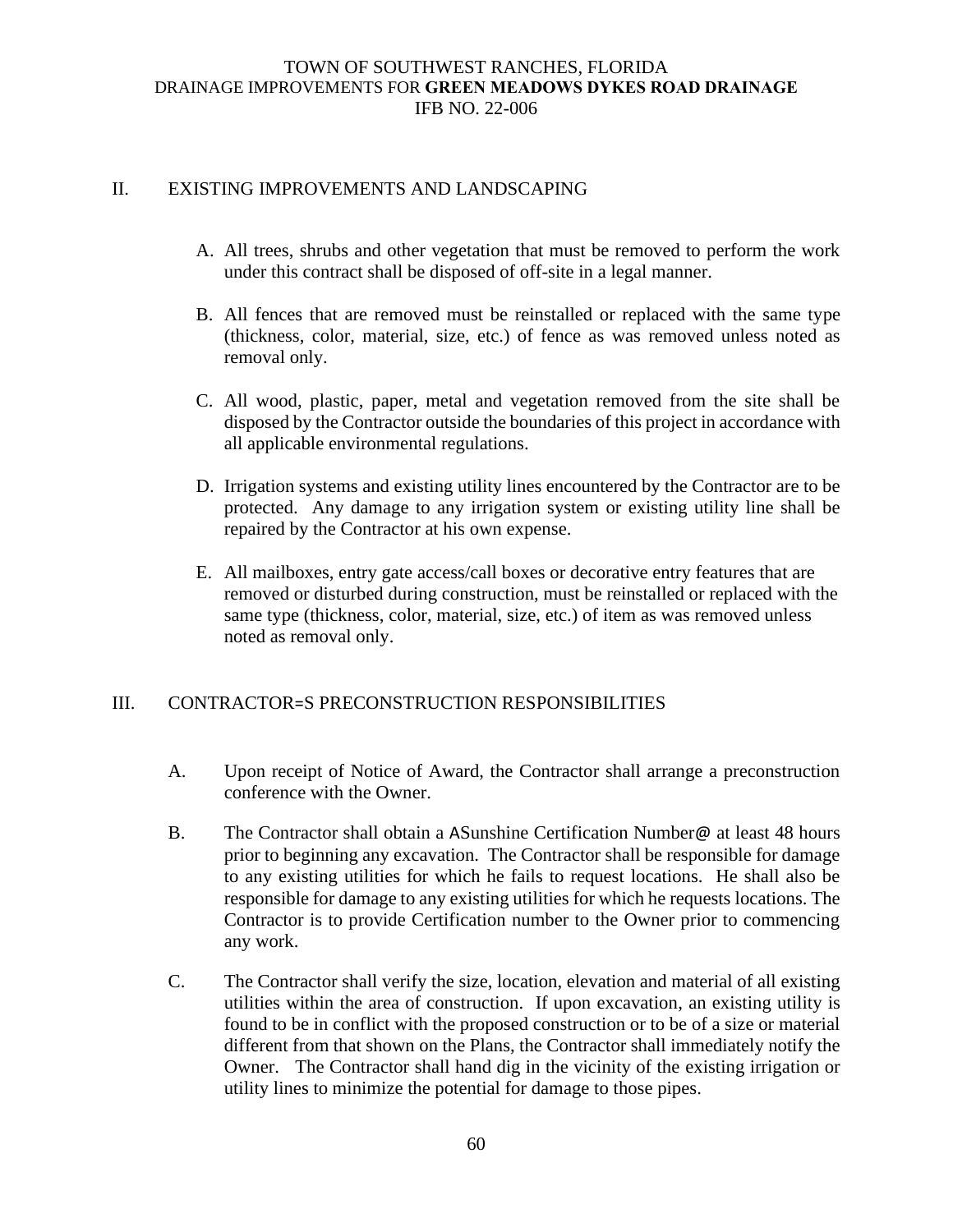- D. The Contractor shall be responsible for damage to any existing utilities, piping, etc. shown on the drawings, or for which he fails to request locations from the utility owner. He is responsible as well for damage to any existing utilities/piping that is properly located.
- E. Temporary Utilities it shall be the Contractor's responsibility to arrange for or supply temporary water services, sanitary facilities, electricity, phones, etc. to his employees and subcontractors for their use during construction.
- F. Staging Area the Contractor shall be able to make use of the right-of-way area for staging of equipment and materials. It shall be the Contractor's responsibility to properly secure the staging area and to maintain the staging area in a neat and orderly manner. The Owner shall not be responsible for any damage, theft, displacement, or other incidents that may occur in the staging area or project site.

The Contractor shall obtain approval from private property owners for the locations and use of all other staging areas or construction traffic access routes, beyond those areas identified in the contract documents.

## IV. SURVEYS, LINES AND GRADES

The Contractor shall furnish all original and replacement surveys necessary for construction of the project, including detailed stake-out, line and grade stakes, and bench marks as required.

Prior to beginning construction, the Contractor shall provide the Owner with all information related to the survey bench mark(s) to be used by the Contractor including: location, source and identification number.

Contractor shall provide documentation of reference points being used for construction and confirmation that they are correct.

The Contractor shall not rely on scaling or measurements of line work, symbols, etc. on AutoCAD files or other computer files provided by the Owner or Engineer. The Contractor or Contractor's Surveyor shall perform all required calculations, reviews, confirmations and other office work necessary to properly lay-out and/or as-built the project in accordance with the Contract Documents.

As-built surveys shall be performed by a surveyor under contract to the Contractor. All asbuilt surveys that reflect work performed in accordance with the Contract Documents shall be included in the lump sum contract price. There will be no separate payment for providing the required stake-out, line and grade, bench marks, as-built drawings or other surveying work.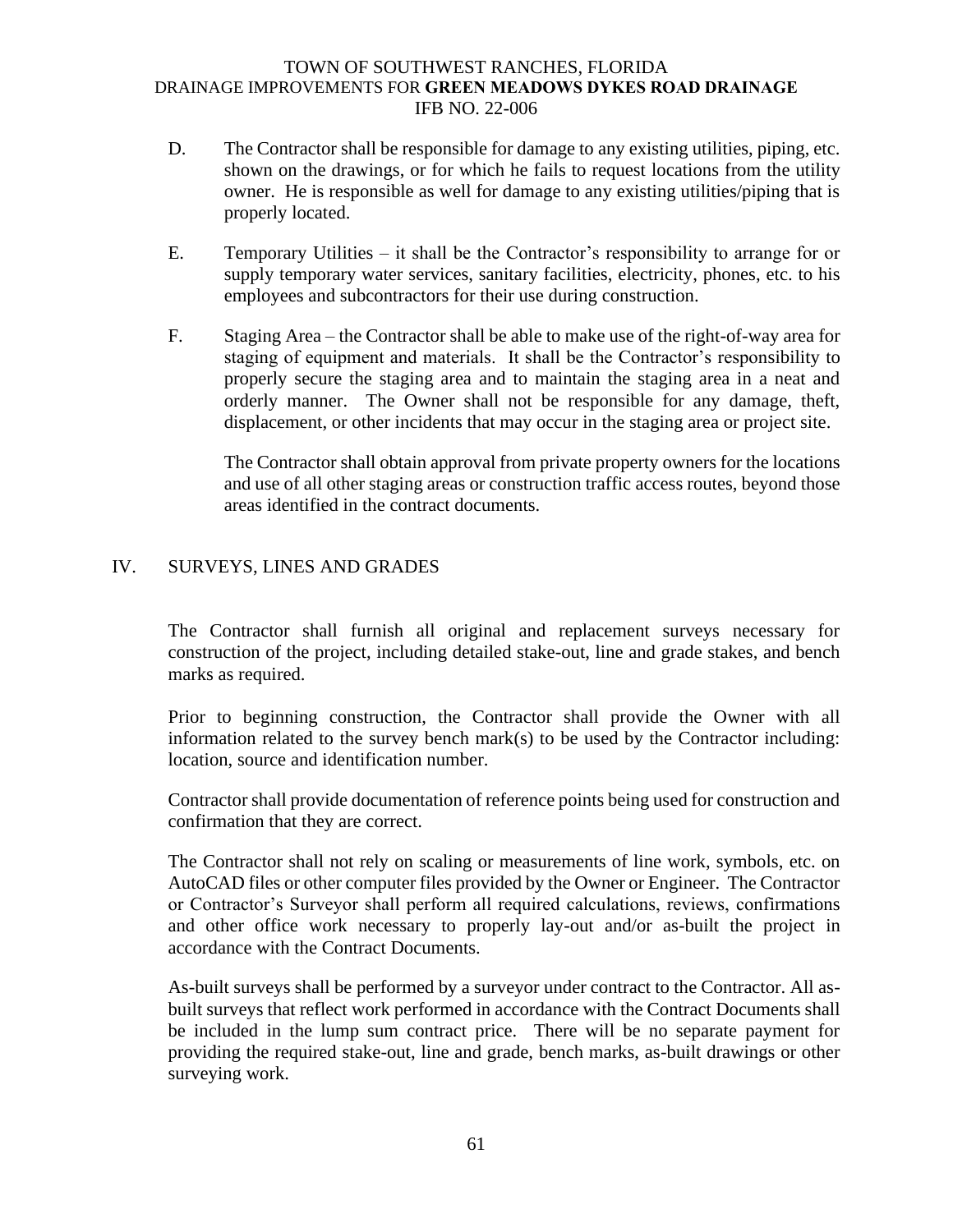#### V. INSPECTIONS

The Contractor shall notify SBDD (954) 680-3337 at least 24 hours prior to the inspection of the following items:

- A. Placing 24" A2000 PVC drainage pipe: Bedding, pipe joints and backfill are to be inspected (including density tests).
- B. Drainage structures: 36" A2000 PVD drains, 4' Dia catch basins, 5' diameter manholes, and concrete aprons.
- C. Lamping: All piping is to be lamped, as determined by the SBDD Inspector.
- D. Grading: Site grading and swale grading shall be approved prior to sodding.
- E. Restoration, including fencing, gates, landscaping, sod, grading, asphalt, asphalt driveways and concrete driveway restoration.
- F. Final: Participate with the Owner and SBDD in a Final Inspection of all work performed.

#### VI. SHOP DRAWINGS

- A. Prior to their construction or installation, shop drawings shall be submitted to and reviewed by the Owner for pipe material, drainage structures, and all other project components as appropriate or as directed by the Owner.
- B. Prior to submitting shop drawings to the owner, the Contractor shall review and approve the drawings and shall note in red, any deviations from the plans and specifications.

#### VII. PROJECT SITE

- A. During construction the project site, staging area, construction traffic routes, and all adjacent areas shall be maintained in a neat and clean manner. Upon final cleanup, the project site shall be left clear of all surplus material or trash and the paved areas shall be swept broom clean and washed down as directed by Owner.
- B. The Contractor shall restore or replace, when and as directed by Owner, any public or private property damaged or altered by his work, equipment, employees or those of his subcontractors to a condition at least equal to that existing immediately prior to the beginning of operations.
- C. The Contractor and Owner shall perform a pre-work inspection of the project area, staging area and construction traffic routes to review and document the existing conditions. Contractor shall be responsible to perform the level of review and documentation necessary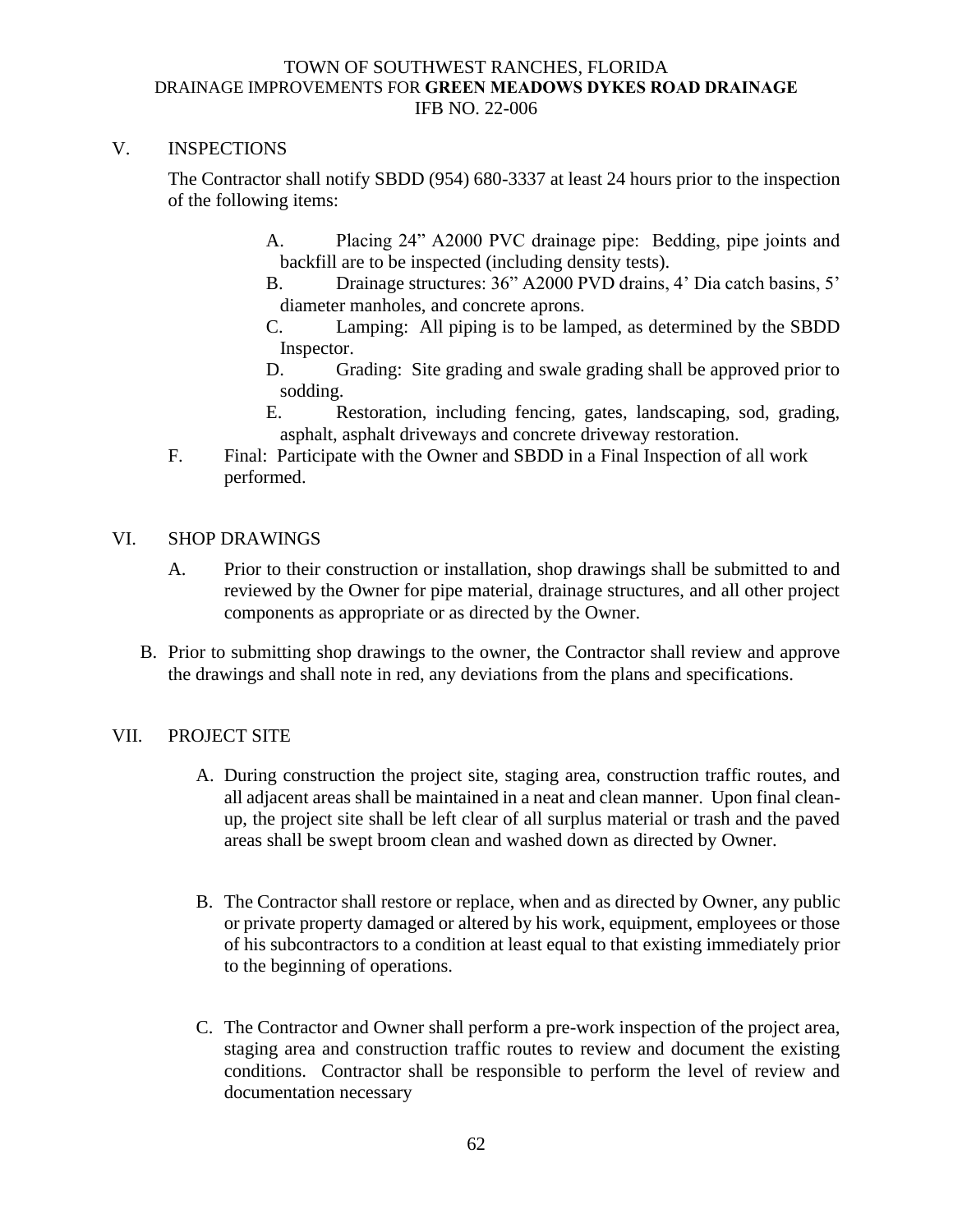to properly and adequately document the existing pre-work conditions. The prework inspection shall be the basis for the Owner to determine the extent of restoration/replacement that is required under these contract documents to restore/replace the project site, staging area, construction traffic access routes, and adjacent areas to a condition at least equal to that existing immediately prior to the beginning of operations.

- D. Where material or debris has washed into, flowed into, or been placed into water bodies, lakes, ditches, drains, catch basins, or elsewhere as a result of the Contractor's operations, such material or debris shall be removed and satisfactorily disposed of by the Contractor.
- E. No trenches shall be left open overnight or during weekends.

#### VIII. POLLUTION CONTROL

During the entire course of construction operations, the Contractor shall control and conduct such operations and institute maintenance procedures to prevent pollution of adjacent lands and surface waters and deposition of solids caused by either material runoff or pumped discharges from the construction area. The Contractor shall use turbidity screens or other best management practices that may be necessary to maintain water quality standards. Pollution Control measures shall apply to both the work area and the staging area, as applicable.

The Contractor shall submit a Notice of Intent to the Florida Department of Environmental Protection prior to starting construction.

The Contractor shall take all necessary measures to prevent dust and airborne sand from impacting adjacent properties. These measures may include watering and the application of calcium chloride or any other approved legal method.

The Contractor shall not receive any additional compensation for pollution control activities.

If any fines or penalties are incurred as a result of the Contractor=s actions or inactions, the Contractor shall be fully and solely responsible for those fines or penalties whether they were levied against the Contractor, Owner or Engineer.

The Contractor shall apply for, secure and abide by the terms of a dewatering permit if any of his activities, or those of his subcontractors warrant a dewatering permit from any government agency. The Contractor shall pay for all costs associated with the dewatering permit under the total lump sum price for the project.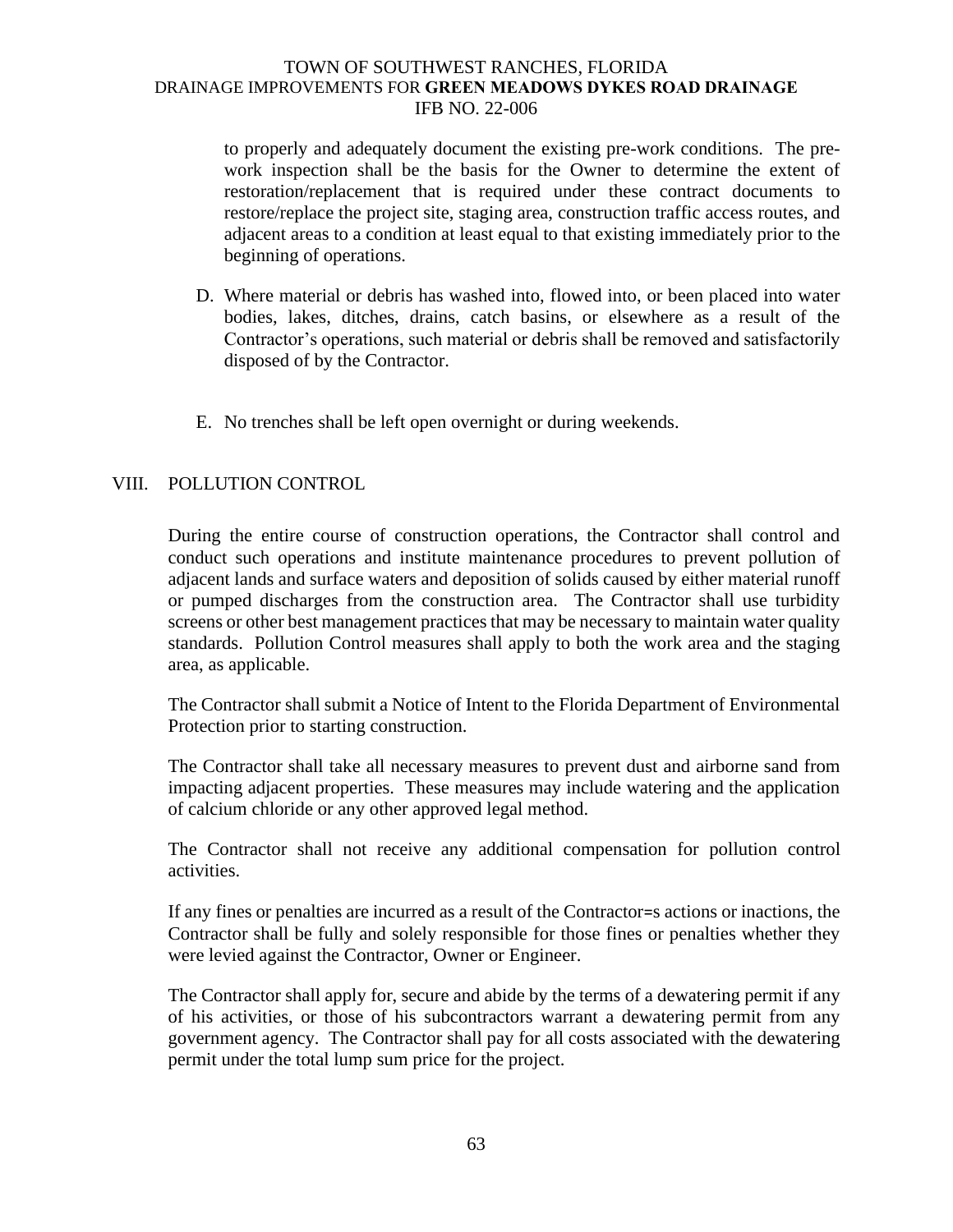If any pollution of the land or water occurs, directly or indirectly, as a result of the Contractor's work, the Owner shall have the right, but not the obligation to clean up the pollution or to hire a company to clean up the pollution and to back charge the Contractor for the cost of the clean up. The Owner shall have the option to require the Contractor to reimburse him for the cost of such clean up or to deduct the cost from the Contractor=s pay requests.

#### IX. DISPOSAL OF WASTE MATERIALS AND DEBRIS

Contractor shall remove from the job site, all demolition debris, waste materials and debris resulting from his construction activities in accordance with the Contract Documents. The Contractor shall

provide all means of protecting the work area and other surrounding properties from any hazardous waste by methods approved by all governmental agencies having jurisdiction.

#### X. SAFETY – LOSS CONTROL PROVISIONS

The Contractor shall be responsible for providing safe and healthful working conditions for employees of the Contractor, subcontractors, the District, or its invitees. The Contractor shall initiate and maintain an accident prevention program which should include, but is not limited to, the following: establish and supervise programs for the education and training of employees in the recognition, avoidance, and prevention of unsafe conditions and acts.

The Contractor shall be responsible for providing first-aid services and medical care to all his employees. The Contractor shall be responsible for development and maintenance of an effective fire protection and prevention program at the job site throughout the construction, repair, alterations, or demolition work. The Contractor shall be responsible for requiring the wearing of appropriate personal protective equipment in all operations where there is exposure to hazardous conditions, including safety belts, lifelines and lanyards.

Nothing contained herein shall be construed to shift responsibility or risk of loss for injuries or damages sustained as a result of a violation of this section from the Contractor to the District and the Contractor shall remain solely and exclusively responsible for compliance with all safety requirements and for the safety of all person and property at the project site. Employees required to handle or use toxins, caustics, and other harmful substances shall be instructed regarding the safe handling and use, and be made aware of the potential hazards, personal hygiene, and personal protective measures required. All work shall meet and be in compliance with standards and regulations set forth by Occupational Safety and Health Administration (OSHA), Florida Department of Labor and Employment Security, and any and all other appropriate federal, state, local or District safety and health standards including, but not limited to OSHA, and the State of Florida Trench Safety Act.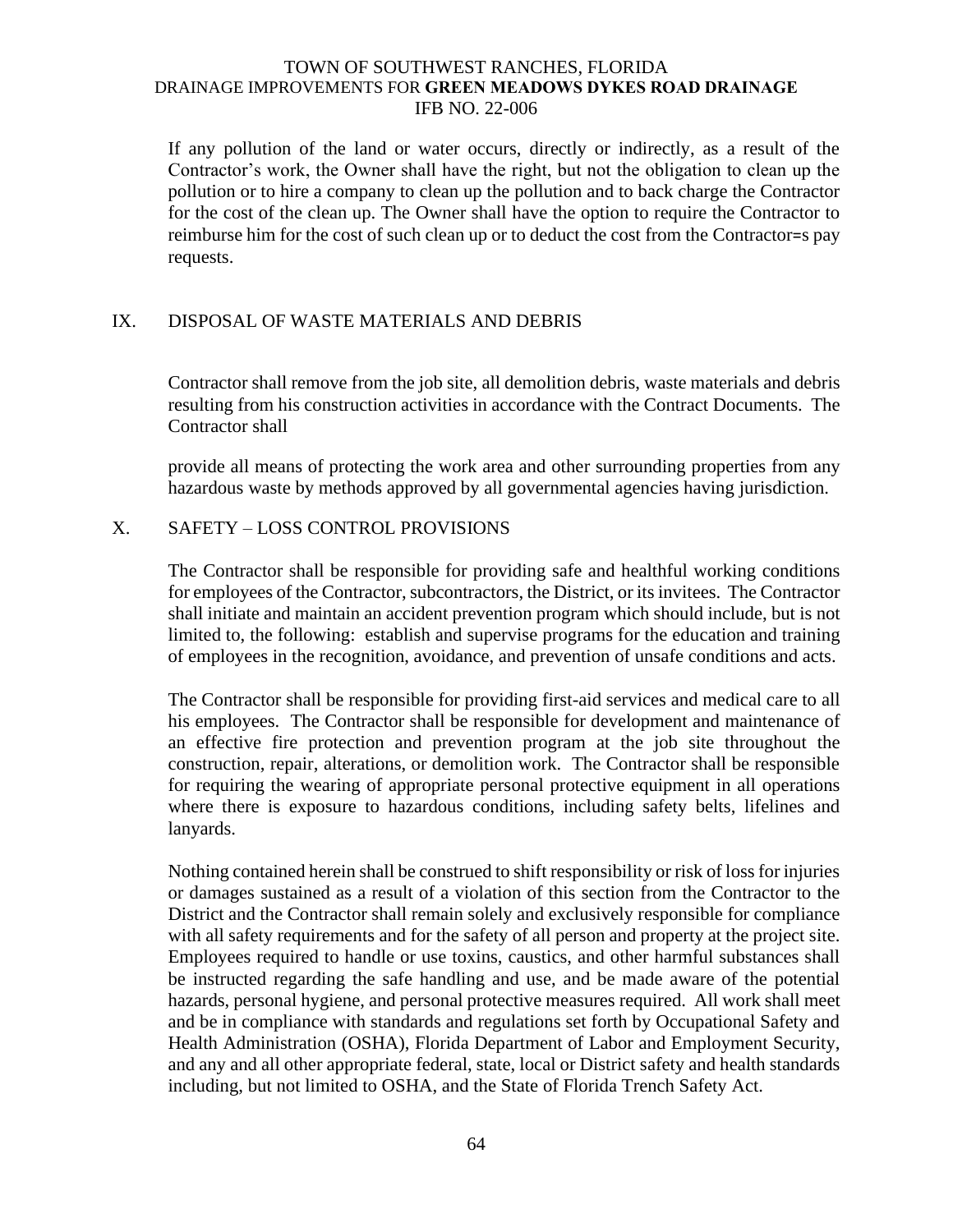#### XI. PROJECT RECORD DRAWINGS

- A. The Contractor shall maintain accurate and complete records of work items completed.
- B. All required density tests for the backfill shall be provided to the Engineer prior to placing the sod.
- C. All 'as-built" information submitted to the Engineer shall be sufficiently accurate, clear and legible to satisfy the Engineer and any applicable reviewing agency that the information provides a true and accurate representation of the improvements constructed.
- D. "As-built" information for the drainage improvements shall include horizontal locations and all piping and structures; rim and invert elevations; pipe lengths; bottom of structure elevations; bottom of PRB elevations; pipe crossing information; swale elevations; and all relevant physical features. "As-built" drawings shall be overlayed on the approved construction drawings.
- E. All "as-built" information shall be certified by a registered land surveyor.

#### XII. TESTING

All laboratory and density tests required for compliance with these specifications shall be performed by an independent testing laboratory under contract to and as directed by the Contractor, and acceptable to the Owner.

Contractor shall be responsible for arranging and obtaining and shall pay all costs associated with laboratory and density tests required for compliance with these specifications and required for Owner's and Engineer's acceptance of the Work.

The following material and density tests shall be required:

• Two (2) density tests per lift per pipe run for the backfill material over the drainage pipe.

The cost of all laboratory and density test shall be included in the lump sum price for the project.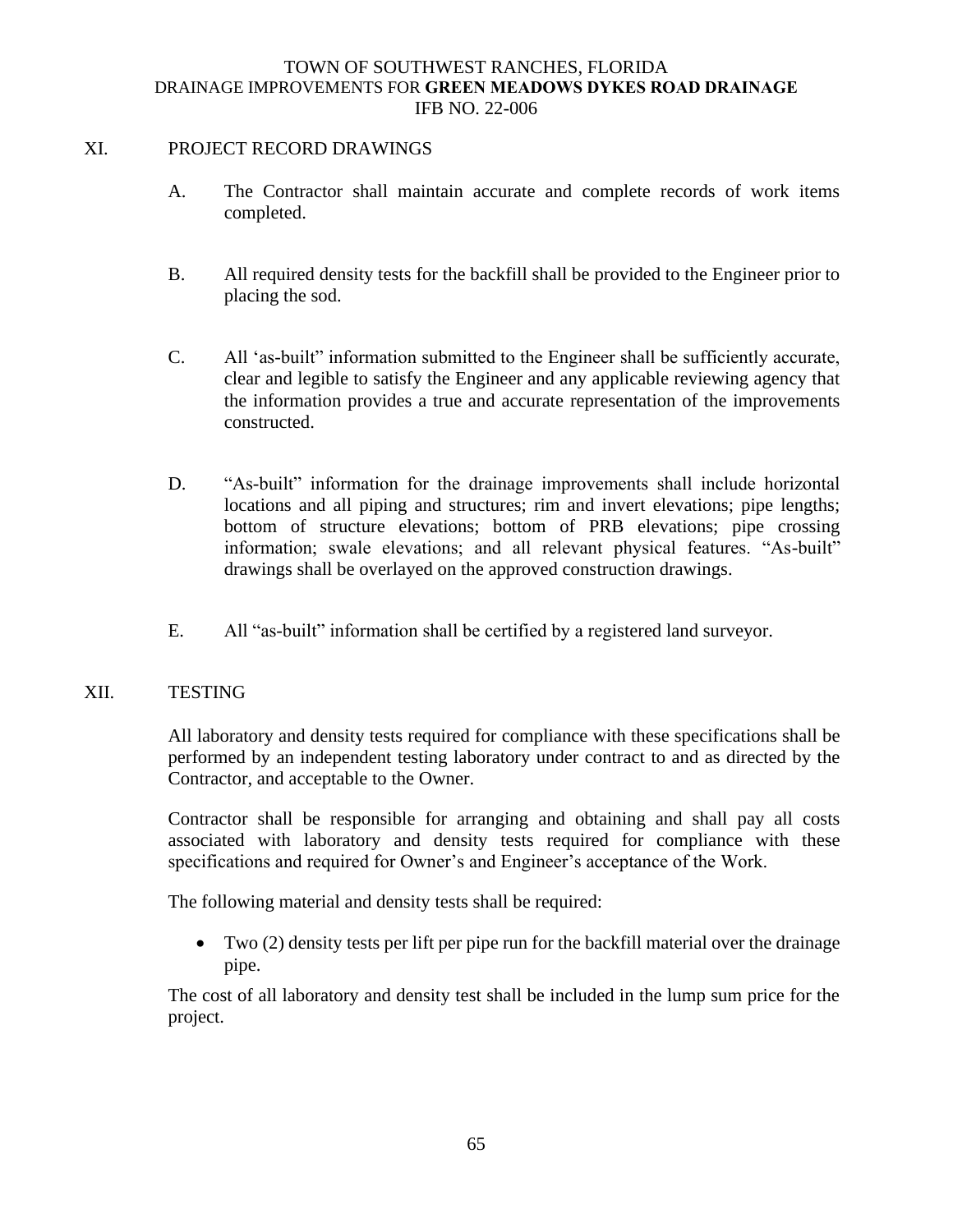#### **SECTION 2 - SITE WORK**

#### I. MAINTENANCE OF TRAFFIC (MOT)

The Contractor shall comply with all of the requirements of the Broward County Traffic Engineering Division (BCTED) and the Manual of Uniform Traffic Control Devices (MUTCD) at all times.

If the Contractor proposes to impact any local traffic as a result of any construction activities associated with this project, he shall be required to submit a Maintenance of Traffic (MOT) Plan to SBDD, the Town of Southwest Ranches and the Broward County Traffic Engineering Division (BCTED) for approval, prior to starting the work.

The Contractor shall comply with all of the requirements of the Broward County Traffic Engineering Division (BCTED) and the Town of Southwest Ranches at all times. Any impacts to local traffic shall require a Maintenance of Traffic Plan to be submitted and approved by SBDD, Town of Southwest Ranches and Broward County Traffic Engineering Division (BCTED).

#### II. EARTHWORK

- A. Any wet excavated materials shall be drained before transporting the material on any public or private road.
- B. All roads over which fill is transported shall be swept clean of all sand, dust and rock at mid-day, the end of each day and at any other time the Owner directs such cleaning to be done, and shall also be washed down if necessary.
- C. All fill material to be placed within twenty four (24) inches of any proposed pipe on this project shall be not larger than twelve (12) inches in diameter.
- D. Backfill material shall be suitable material with a minimum LBR of 40.

#### III. A-2000™ PVC Pipe

A. Material

A-2000™ PVC Pipe shall be Polyvinyl Chloride (PVC) storm/drainage pipe as manufactured by Contech, O.A.E. The A-2000™ PVC pipe and fittings shall be manufactured in accordance with ASTM F949, latest revision.

The structural design of the PVC pipe shall be in accordance with AASHTO LRFD titled "Buried Structures and Tunnel Liners". The PVC pipe shall be manufactured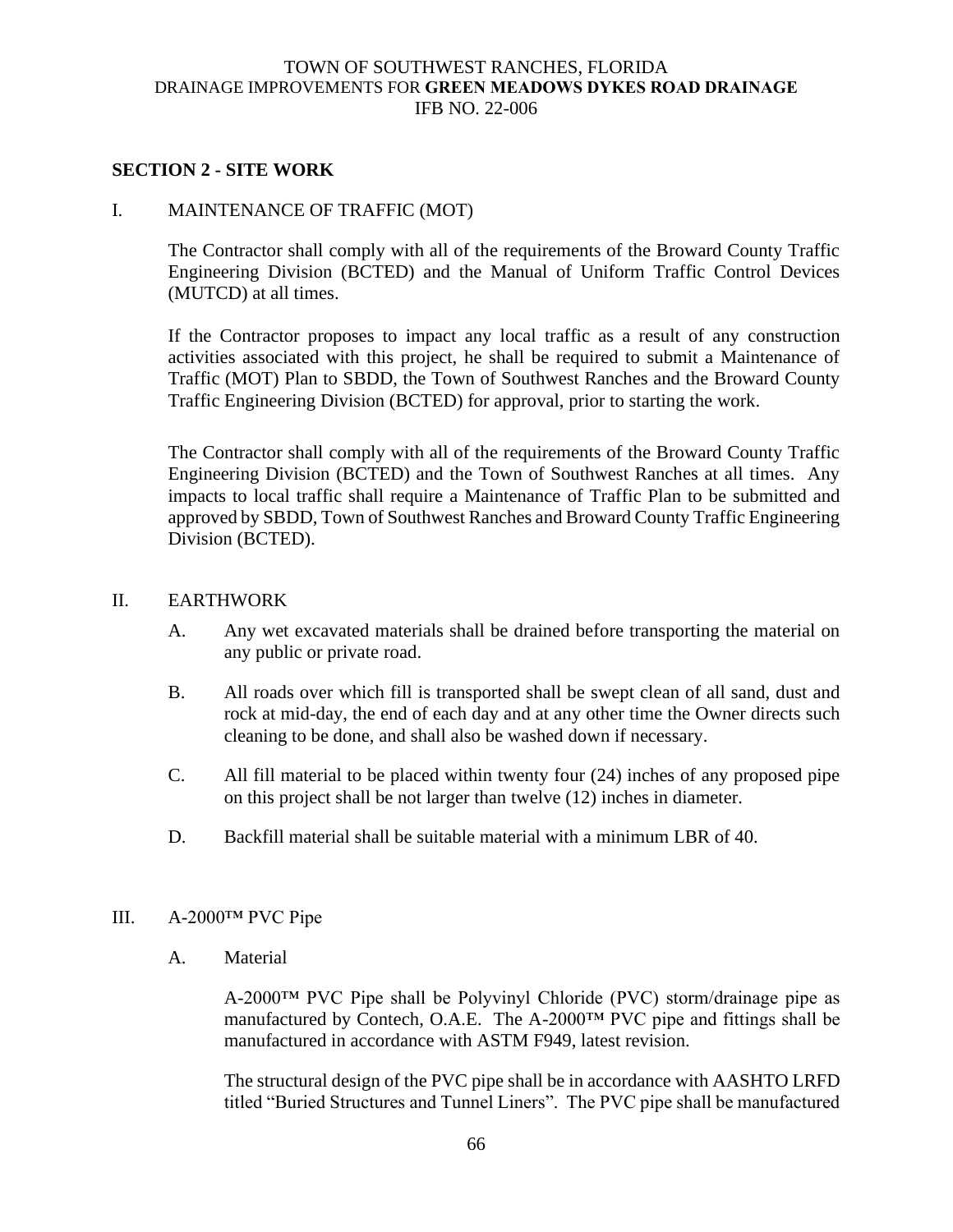from 12454 cell class material per ASTM D1784. Pipe and fittings shall have a pipe stiffness of 46 lbs./in./in., when tested in accordance with ASTM D2412.

- **B.** Installation
	- 1. The  $A$ -2000<sup>TM</sup> PVC Pipe shall be installed in accordance with AASHTO Thermoplastic Specifications, ASTM D2321, and the manufacturer's recommendations.
	- 2. Bedding and initial backfill over drainage pipes shall be stable sand or graded rock with no rock larger than 1 inch diameter. .
	- 3. Backfill material under paved areas shall be compacted to 98% of the maximum density as determined by AASHTO T-180.
	- 4. Backfill material under areas not to be paved shall be compacted to 95% of the maximum density as determined by AASHTO T -180.
	- 5. Pipe shall be constructed with a uniform grade and line.
	- 6. Backfill material within 24 inches of the surface shall be well graded granular material well tamped in layers not to exceed 12 inches.
	- 7. The water elevation in the trench during the placement of pipe shall not be higher than the midpoint of the pipe.
	- 8. In the event pipe joints do not meet Florida Department of Transportation criteria, the pipe shall be removed and reinstalled or repaired at the discretion of the Owner.
- C. Damaged Pipe
	- 1. Damaged pipe shall be accepted or rejected in accordance with the criteria of the Florida Department of Transportation.
	- 2. All damaged pipe that is to be repaired, shall be repaired in accordance with the criteria of the Florida Department of Transportation.
	- 3. Any damaged pipe shall be repaired/replaced at the Contractor's expense.
- D. Inspections
	- 1. The final inspection shall include pumping down the pipes and maintaining that level for the duration of a lamping inspection to be conducted by the Owner's inspector.
	- 2. The final inspection shall be considered satisfactory if, among other points, the pipes are clean. Clean shall be defined as the bottom of the culvert not containing more than 0.75 inches of mud in the bottom of the pipes.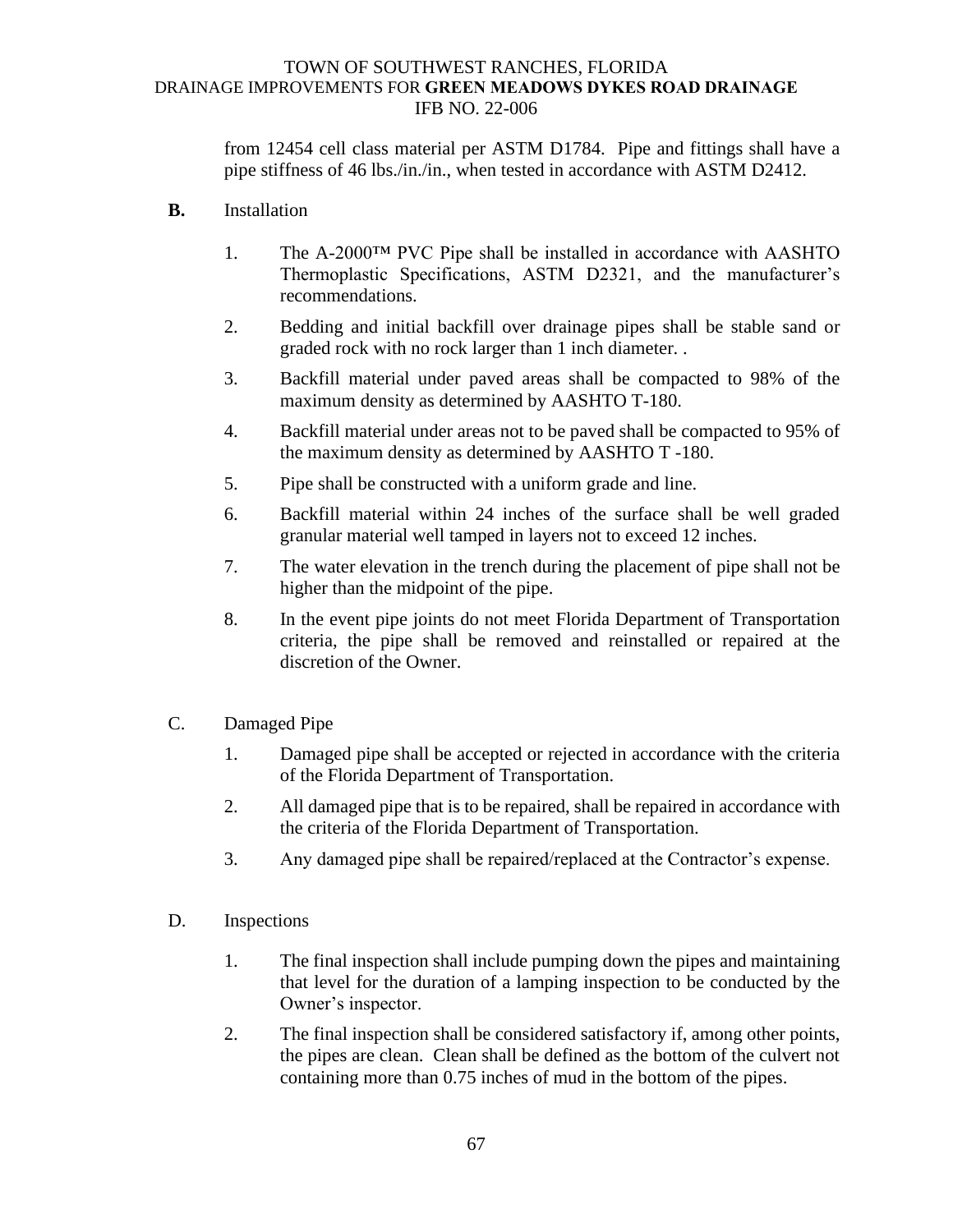### IV. STRUCTURES

- A. Materials
	- 1. Contech 36" 2000™ PVC drains shall be a Polyvinyl Chloride (PVC) drain basin as manufactured by Contech, O.A.E. The A-2000™ PVC pipe and fittings shall be manufactured in accordance with ASTM F949, latest revision. The PVC drain basin shall be 36" in diameter. All drainage structures located in grass areas shall have a 12" concrete apron.
	- 2. The Grates for the Contech 36" 2000™ PVC drains shall be a 36" H-20 rated heavy duty grate. "Storm" lid or approved equal.
	- 3. All other drainage structures (inlets and manholes) shall be precast concrete structures and shall be the size and type designated on the drawings. Drainage structures shall be constructed in accordance with FDOT Standard Specifications for Road and Bridge Construction Section 425. All drainage inlets located in grass areas shall have a 12" concrete apron.
	- 4. The Grates for the 4' dimater drainage structures shall be a USF 6606/6607, or approved equal. The manhole lids shall be USF-420C "Storm" lids or approved equal.
- B. Installation and Maintenance
	- 1. The location of the drainage structures shall govern and pipe lengths may have to be adjusted to accomplish construction as shown on the plans. There will no additional payment for any adjustment made to pipe lengths, as this is a lump sum contract.
	- 2. Drainage inlets shall be installed in accordance with FDOT Standard Specifications for Road and Bridge Construction Section 425.
	- 3. Drainage inlets and yard drains in grass areas shall have 12" concrete collar (4" thick) around the entire perimeter of the grate, unless otherwise noted on the plans.
	- 4. All inlets and pipes shall be protected during construction to prevent siltation in the drainage systems by way of temporary plugs, plywood, filter fabric or plastic covers over the inlets. Prior to final acceptance, all temporary plugs, covers, etc. shall be removed and the entire drainage system shall be cleaned of all debris.
- V. SOD
	- A. Materials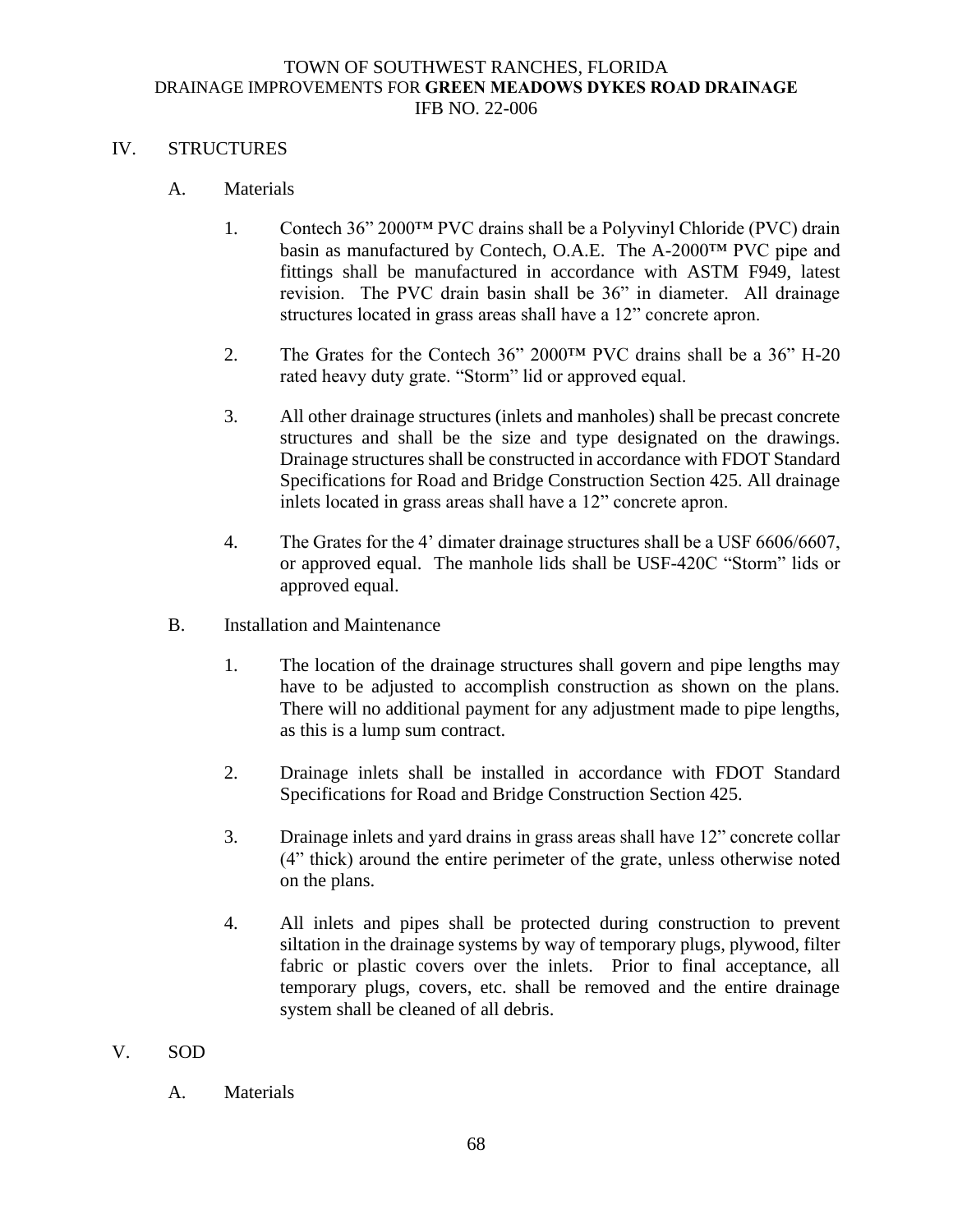- 1. Sod shall be argentine Bahia sod or St. Augustine sod as directed by the Town Engineer.
- 2. Sod shall be free of weeds, fungus, insects and disease.
- B. Installation and Maintenance
	- 1. Sodding shall be placed and maintained in accordance with FDOT Standard Specifications for Road and Bridge Construction Section 575-3.
	- 2. Sod shall be placed in a manner that insures that it will not slide out of position in which the Contractor places it. If necessary, sod shall be pinned.
	- 3. All sod shall be installed flush with existing undisturbed sod.
	- 4. A 2" layer of top soil shall be placed below all new sod.
	- 5. New sod should be watered daily and kept wet during the first 7-10 days. Once the sod has rooted into the soil, watering frequency should be reduced.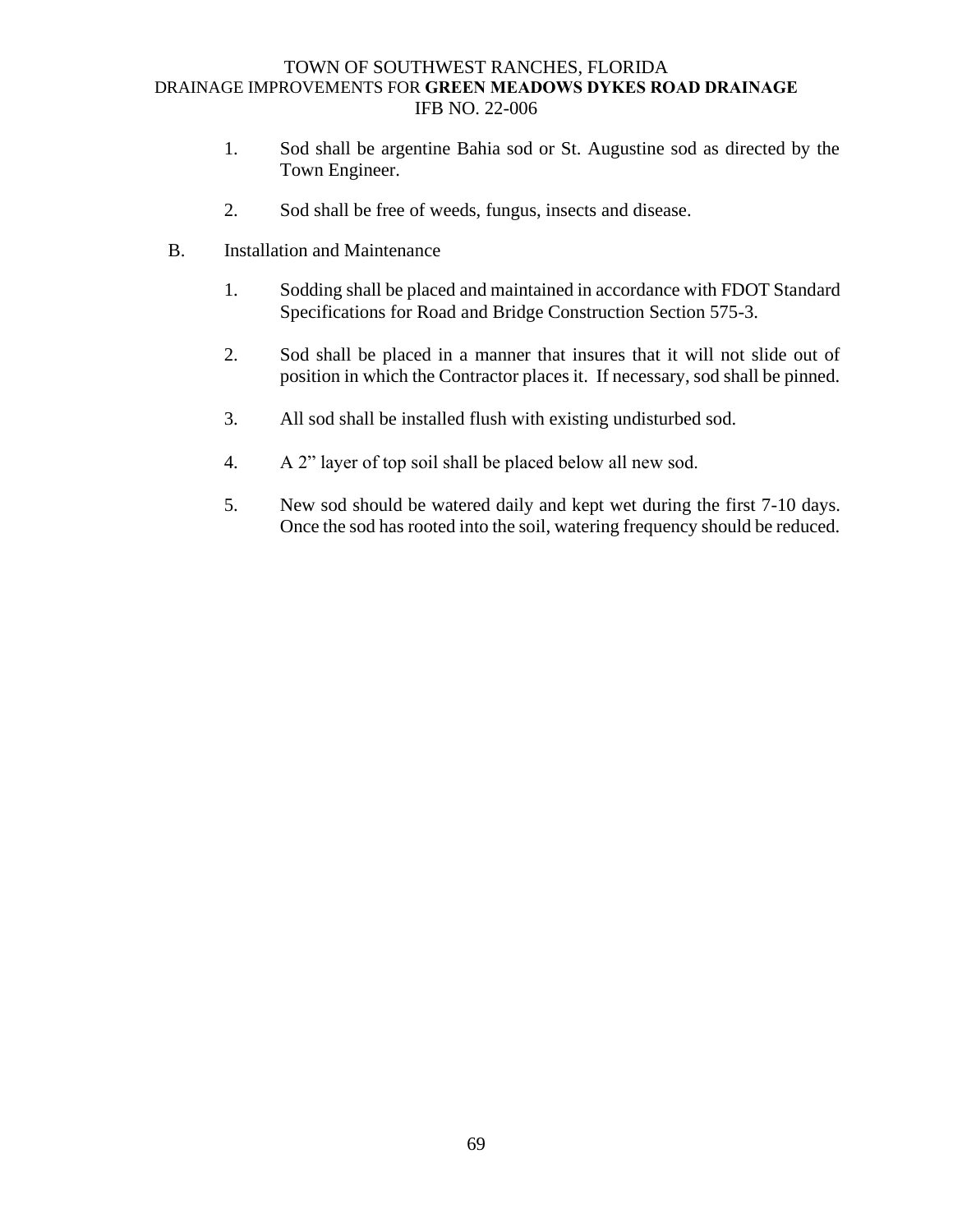### **APPENDIX C DISCLOSURE OF OWNERSHIP INTEREST**

# **TO: TOWN OF SOUTHWEST RANCHES OFFICIALLY DESIGNATED REPRESENTATIVE**

### **STATE OF FLORIDA**

# **COUNTY OF \_\_\_\_\_\_\_\_\_**

BEFORE ME, the undersigned authority, this day personally appeared \_\_\_\_\_\_\_\_\_\_\_\_\_\_\_\_\_\_\_\_\_\_\_\_\_\_\_\_\_\_\_, hereinafter referred to as "Affiant," who being by me first duly sworn, under oath, deposes and states as follows:

1. Affiant appears herein as:

[ ] an individual **or**

 $[ ]$  the  $\qquad \qquad$  of  $\qquad \qquad$  .

[position-e.g., sole proprietor, president, partner, etc.] [name & type of entity—e.g., ABC Corp., XYZ Ltd. Partnership, etc.]. The Affiant or the entity the Affiant represents herein seeks to do business with the Town of Southwest Ranches through its Town Council.

2. Affiant's address is:

3. Attached hereto as Exhibit "A" is a complete listing of the names and addresses of every person or entity having a five percent (5%) or greater interest in the Affiant's corporation, partnership, or other principal. Disclosure does not apply to nonprofit corporations, government agencies, or to an individual's or entity's interest in any entity registered with the Federal Securities Exchange Commission or registered pursuant to Chapter 517, Florida Statutes, whose interest is for sale to the general public.

4. Affiant acknowledges that this Affidavit is given to comply with the Town of Southwest Ranches policy and will be relied upon by the Town of Southwest Ranches. Affiant further acknowledges that he or she is authorized to execute this document on behalf of the entity identified in paragraph one, if any.

5. Affiant further states that Affiant is familiar with the nature of an oath and with the penalties provided by the laws of the State of Florida for falsely swearing to statements under oath.

6. Under penalty of perjury, Affiant declares that Affiant has examined this Affidavit and to the best of Affiant's knowledge and belief it is true, correct and complete.

*FURTHER AFFIANT SAYETH NAUGHT.*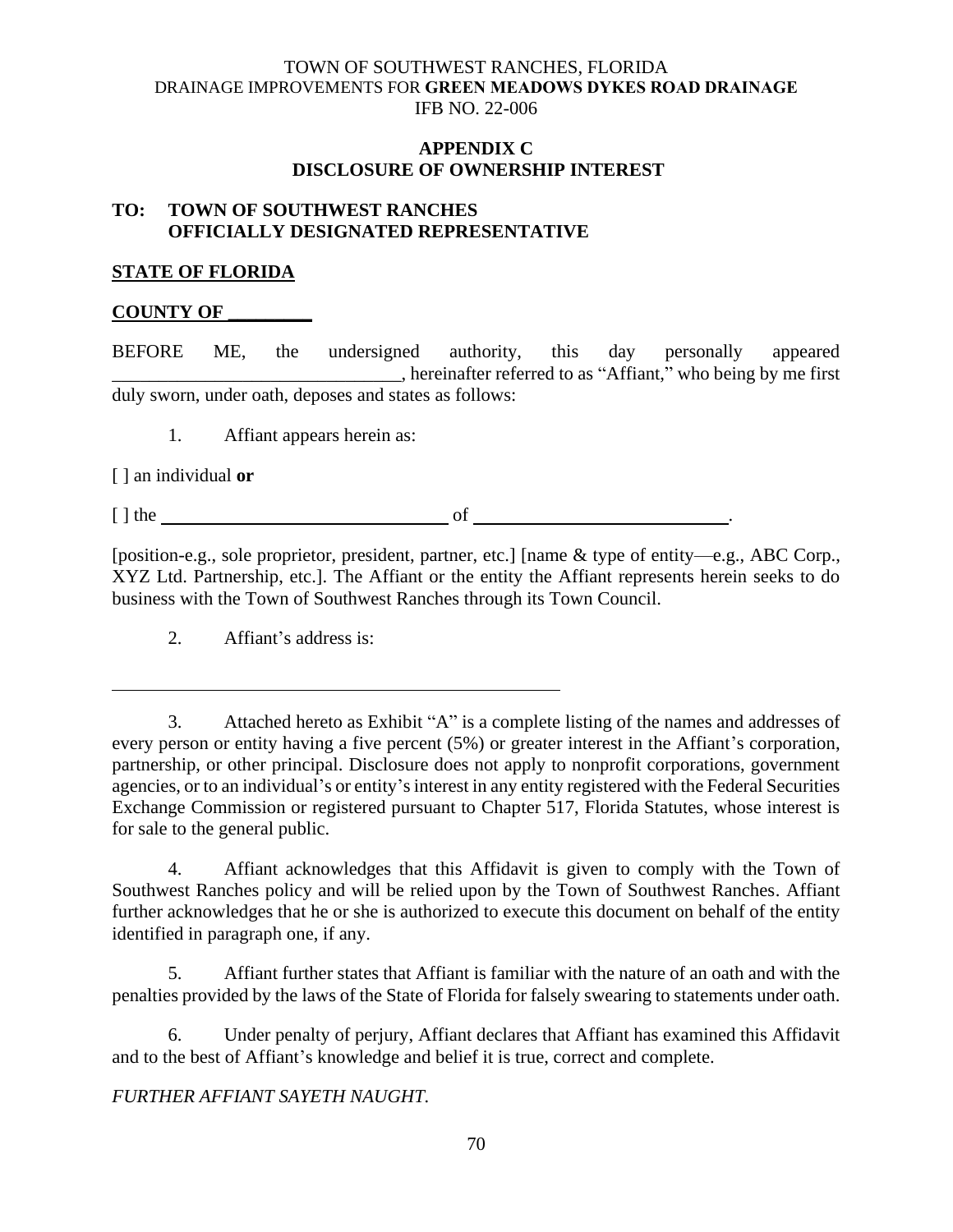|                                                                 | , Affiant                       |
|-----------------------------------------------------------------|---------------------------------|
|                                                                 | (Print Affiant Name)            |
| The foregoing instrument was acknowledged before me by means of |                                 |
| $\Box$ physical presence or $\Box$ online notarization,         |                                 |
| this $\_\_$ day of $\_\_\_\_$ , 2022,                           |                                 |
|                                                                 | (name of person acknowledging). |
|                                                                 |                                 |
|                                                                 |                                 |
|                                                                 | <b>Notary Public</b>            |

(Print Notary Name)

State of at Large

My Commission Expires:

(Printed, typed, or stamped commissioned name of notary public)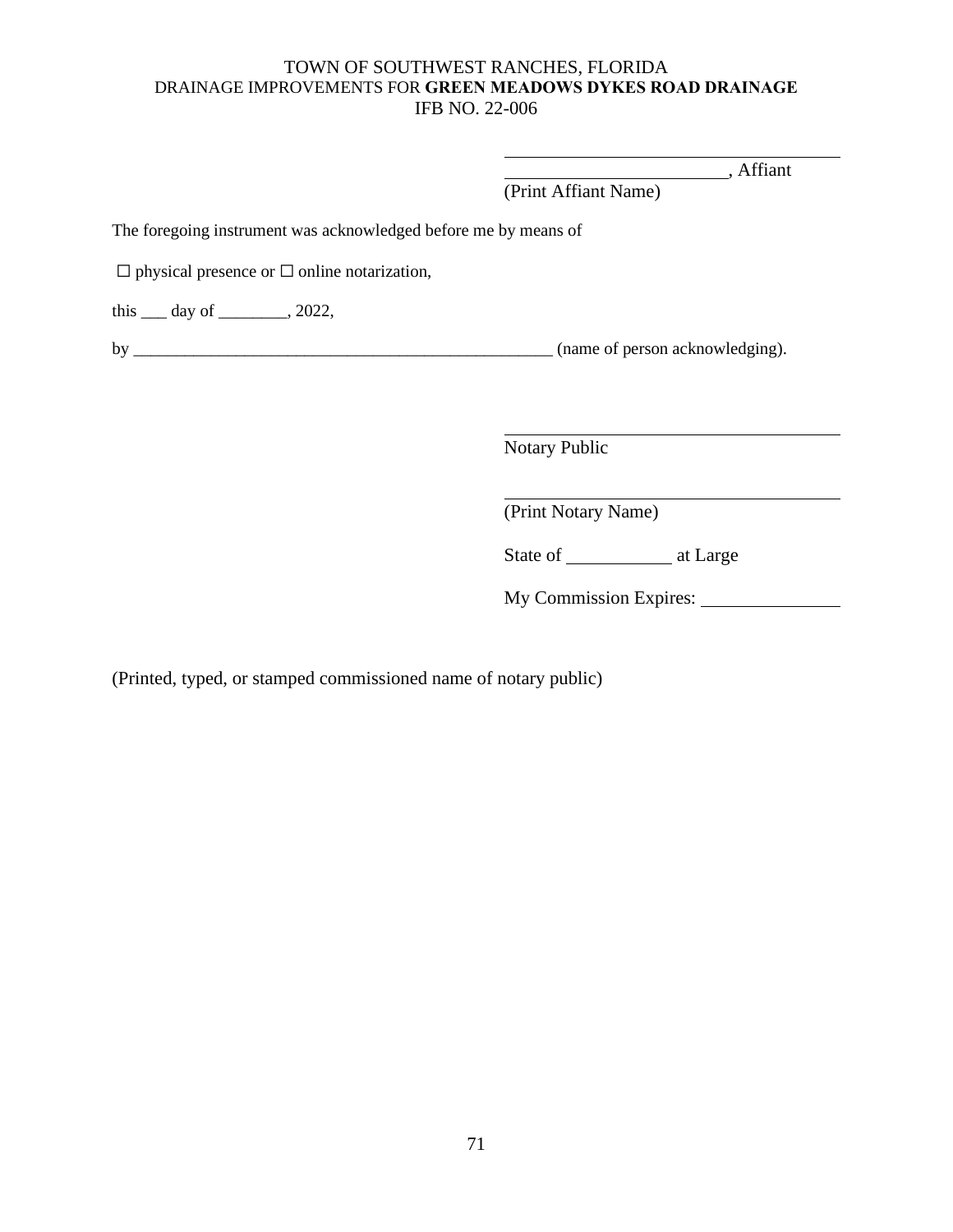#### **Disclosure of Ownership Interests**

Affiant must identify all entities and individuals owning five percent (5%) or more ownership interest in Affiant's corporation, partnership or other principal, if any. Affiant must identify individual owners. For example, if Affiant's principal is wholly or partially owned by another entity, such as a corporation, Affiant must identify the other entity, its address, and the individual owners of the other entity. Disclosure does not apply to any nonprofit corporation, government agency, or to an individual's or entity's interest in any entity registered with the Federal Securities Exchange Commission or registered pursuant to Chapter 517, Florida Statutes, whose interest is for sale to the general public.

**Name Address**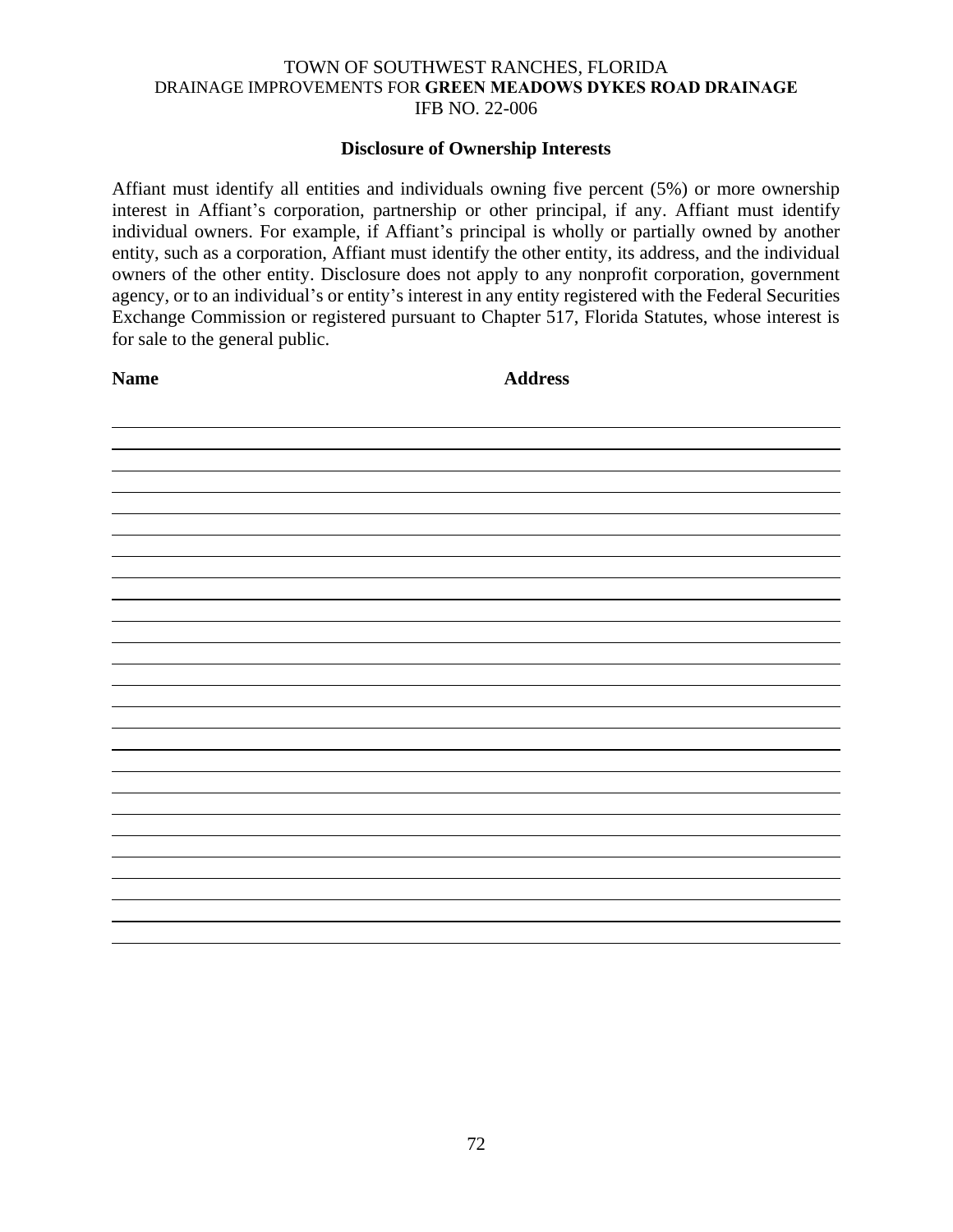# **APPENDIX D DRUG FREE WORKPLACE**

Bidders must certify that they will provide a drug-free workplace. In order to have a drug-free workplace program, a business shall:

- 1) Publish a statement notifying employees that the unlawful manufacture, distribution, dispensing, possession, or use of a controlled substance is prohibited in the workplace and specifying the actions that will be taken against employees for violations of such prohibition.
- 2) Inform employees about the dangers of drug abuse in the workplace, the business's policy of maintaining a drug-free workplace, any available drug counseling, rehabilitation, and employee assistance programs, and the penalties that may be imposed upon employees for drug abuse violations.
- 3) Give each employee engaged in providing the commodities or contractual services that are under bid a copy of the statement specified in subsection (1).
- 4) In the statement specified in subsection (1), notify the employees that, as a condition of working on the commodities or contractual services that are under bid, the employee will abide by the terms of the statement and will notify the employer of any conviction of, or plea of guilty or nolo contendere to, any violation of chapter 893 or of any controlled substance law of the United States or any state, for a violation occurring in the workplace no later than five (5) days after such conviction or plea.
- 5) Impose a sanction on (or require the satisfactory participation in a drug abuse assistance or rehabilitation program, if such is available in the employee's community), any employee who is so convicted or takes a plea.
- 6) Make a good faith effort to continue to maintain a drug-free workplace through implementation of this section.

As the person authorized to sign the statement, I certify that this firm complies fully with the above requirements.

BIDDER'S SIGNATURE: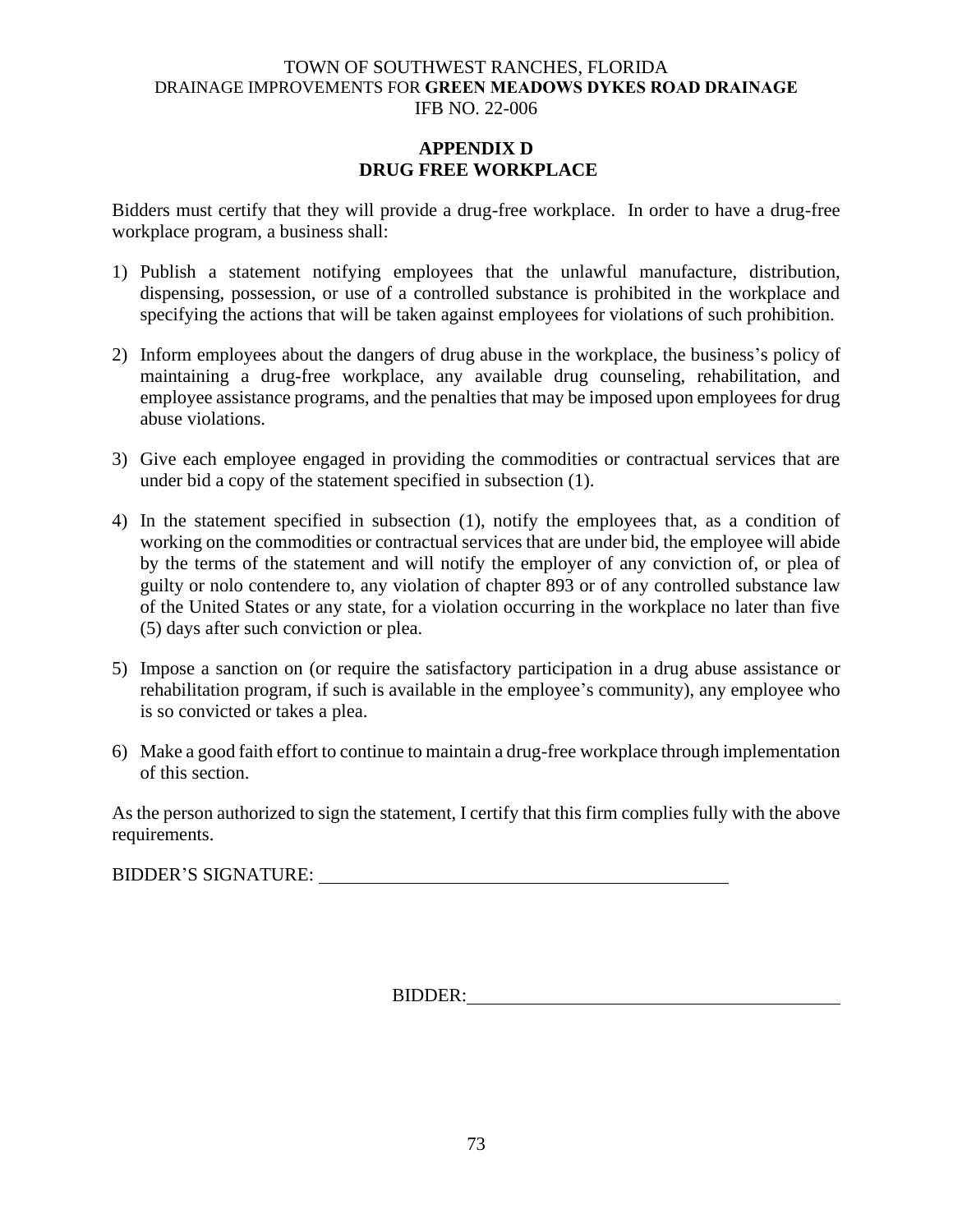### **APPENDIX E**

# FLORIDA STATUTES ON PUBLIC ENTITY CRIMES **SWORN STATEMENT PURSUANT TO SECTION 287.133(3) (A)**

# THIS FORM MUST BE SIGNED AND SWORN TO IN THE PRESENCE OF A NOTARY PUBLIC OR OTHER OFFICIAL AUTHORIZED TO ADMINISTER OATHS.

| by                                                                                                                                                                                                                                   |
|--------------------------------------------------------------------------------------------------------------------------------------------------------------------------------------------------------------------------------------|
| for<br><u> 1980 - Jan Samuel Barbara, margaret e populari e populari e populari e populari e populari e populari e popu</u>                                                                                                          |
| whose business address is <b>with a set of the contract of the set of the set of the set of the set of the set of the set of the set of the set of the set of the set of the set of the set of the set of the set of the set of </b> |
|                                                                                                                                                                                                                                      |

and (if applicable) its Federal Employer Identification Number (FEIN) is

- 2. I understand that a "public entity crime" as defined in Paragraph 287.133(1)(g), Florida Statutes, means a violation of any state or federal law by a person with respect to and directly related to the transaction of business with any public entity or with an agency or political subdivision of any other state or with the United States, including, but not limited to, any bid, proposal, reply or contract for goods or services, any lease for real property, or any contract for the construction or repair of a public building or public work, involving antitrust, fraud, theft, bribery, collusion, racketeering, conspiracy, or material misrepresentation.
- 3. 3. I understand that "convicted" or "conviction" as defined in Para. 287.133(1) (b), Florida Statutes, means a finding of guilt or a conviction of a public entity crime, with or without an adjudication of guilt, in any federal or state trail court of record relating to charges brought by indictment or information after July 1, 1989, as a result of a jury verdict, non-jury trial, or entry of a plea of guilty or nolo contendere.
- 4. I understand that an "affiliate" as defined in Para. 287.133(1) (a), Florida Statutes, means:

(i). A predecessor or successor of a person convicted of a public entity crime; or

(ii).An entity under the control of any natural person who is active in the management of the entity and who has been convicted of a public entity crime. The term "affiliate" includes those officers, directors, executives, partners, shareholders, employees, members, and agents who are active in the management of an affiliate. The ownership by one person of shares constituting a controlling interest in another person, or a pooling of equipment or income among persons when not for fair market value under an arm's length agreement, shall be a prima facie case that one person controls another person. A person who knowingly enters into a joint venture with person who has been convicted of a public entity crime in Florida during the preceding 36 months shall be considered an affiliate.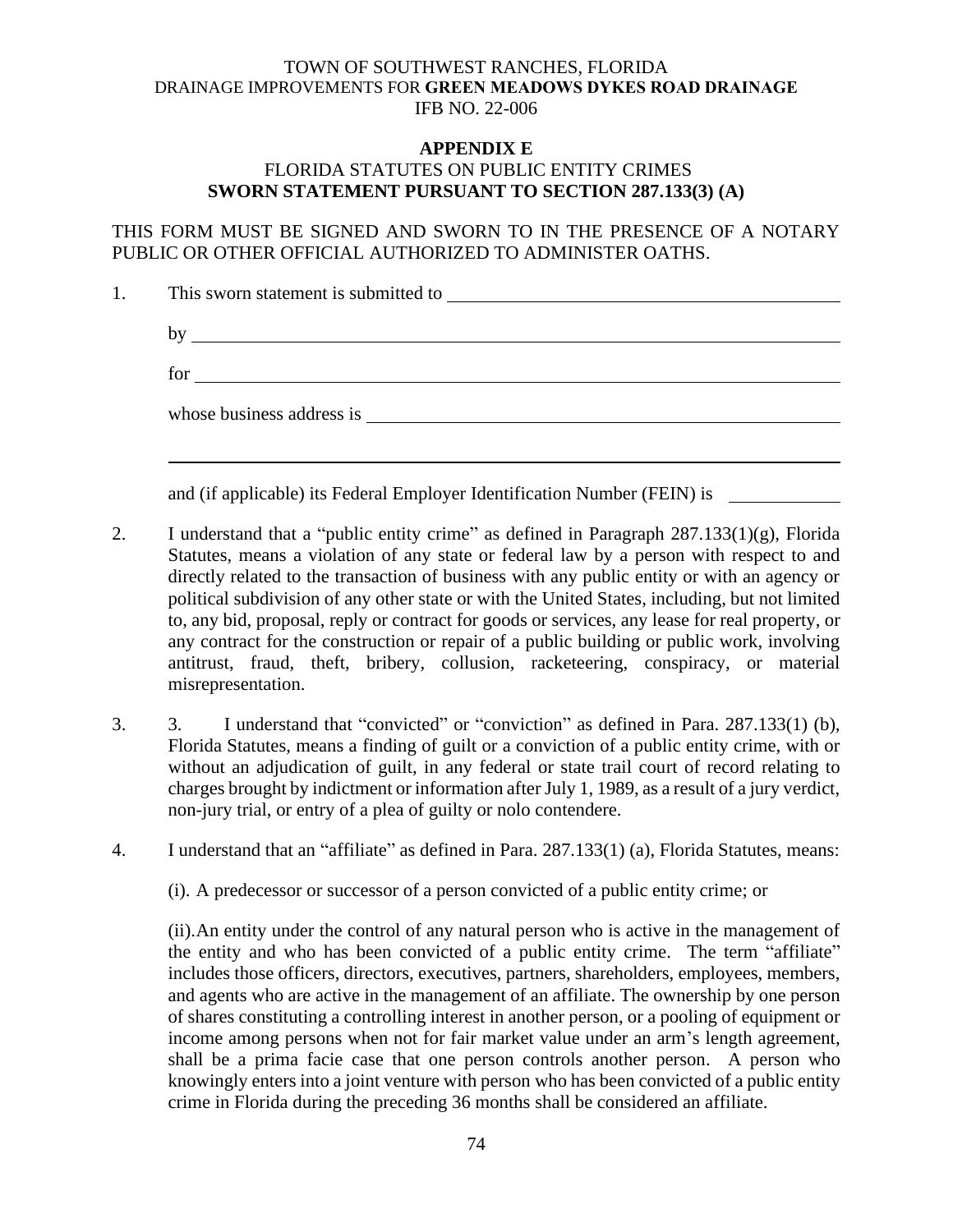- 5. I understand that a "person" as defined in Para. 287.133(1) (e), Florida Statutes, means any natural person or entity organized under the laws of any state or of the United States with the legal power to enter into a binding contract and which bids or applies to bid on contracts for the provision of goods or services let by a public entity, or which otherwise transacts or applies to transact business with a public entity. The term "person" includes those officers, directors, executives, partners, shareholders, employees, members, and agents who are active in management of an entity.
- 6. The statement which I have marked below is true in relation to the entity submitting this sworn statement. (Indicate which statement applies.)

Neither the entity submitting this sworn statement, nor any of its officers, directors, executives, partners, shareholders, employees, members, or agents who are active in the management of the entity, nor any affiliate of the entity has been charged with and convicted of a public entity crime subsequent to July 1, 1989.

The entity submitting this sworn statement, or one or more of its officers, directors, executives, partners, shareholders, employees, members, or agents who are active in the management of the entity or an affiliate of the entity has been charged with and convicted of a public entity crime subsequent to July 1, 1989.

However, there has been a subsequent proceeding before a Hearing Officer of the State of Florida, Division of Administrative Hearings and the Final Order entered by the Hearing Officer of the State of Florida, Division of Administrative Hearings and the Final Order entered by the Hearing Officer determined that it was not in the public interest to place the entity submitting this sworn statement on the convicted vendor list. (Attach a copy of the final order)

I UNDERSTAND THAT THE SUBMISSION OF THIS FORM TO THE CONTRACTING OFFICER FOR THE PUBLIC ENTITY IDENTIFIED IN PARAGRAPH 1 (ONE) ABOVE IS FOR THAT PUBLIC ENTITY ONLY AND, THAT THIS FORM IS VALID THROUGH DECEMBER 31 OF THE CALENDAR YEAR IN WHICH IT IS FILED. I ALSO UNDERSTAND THAT I AM REQUIRED TO INFORM THE PUBLIC ENTITY PRIOR TO ENTERING INTO A CONTRACT IN EXCESS OF THE THRESHOLD AMOUNT PROVIDED IN SECTION 287.017, FLORIDA STATUTES, FOR CATEGORY TWO, OF ANY CHANGE IN THE INFORMATION CONTAINED IN THIS FORM.

### **[Signatures on next page]**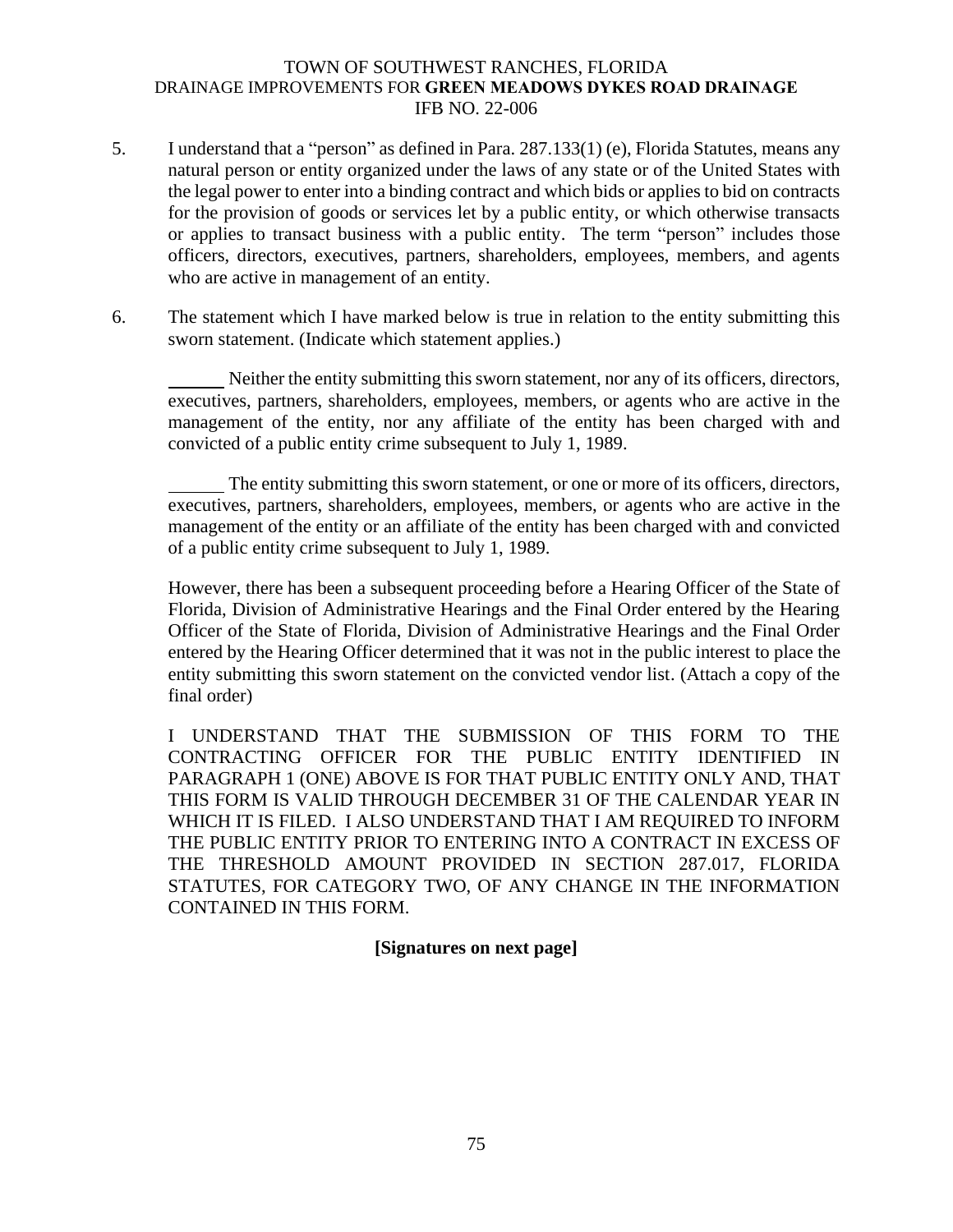| By:                                                             |                                 |
|-----------------------------------------------------------------|---------------------------------|
|                                                                 |                                 |
| (Printed Name)                                                  |                                 |
| (Title)                                                         |                                 |
| The foregoing instrument was acknowledged before me by means of |                                 |
| $\Box$ physical presence or $\Box$ online notarization,         |                                 |
| this $\_\_\_$ day of $\_\_\_\_\_$ , 2022,                       |                                 |
|                                                                 | (name of person acknowledging). |
|                                                                 |                                 |
|                                                                 |                                 |

Notary Public

(Print Notary Name)

State of \_\_\_\_\_\_\_\_\_\_\_\_\_\_ at Large

\_\_\_\_\_\_\_\_\_\_\_\_\_\_\_\_\_\_\_\_\_\_\_\_\_\_\_\_\_\_\_\_\_

\_\_\_\_\_\_\_\_\_\_\_\_\_\_\_\_\_\_\_\_\_\_\_\_\_\_\_\_\_\_\_\_\_\_

(Printed, typed, or stamped commissioned name of notary public)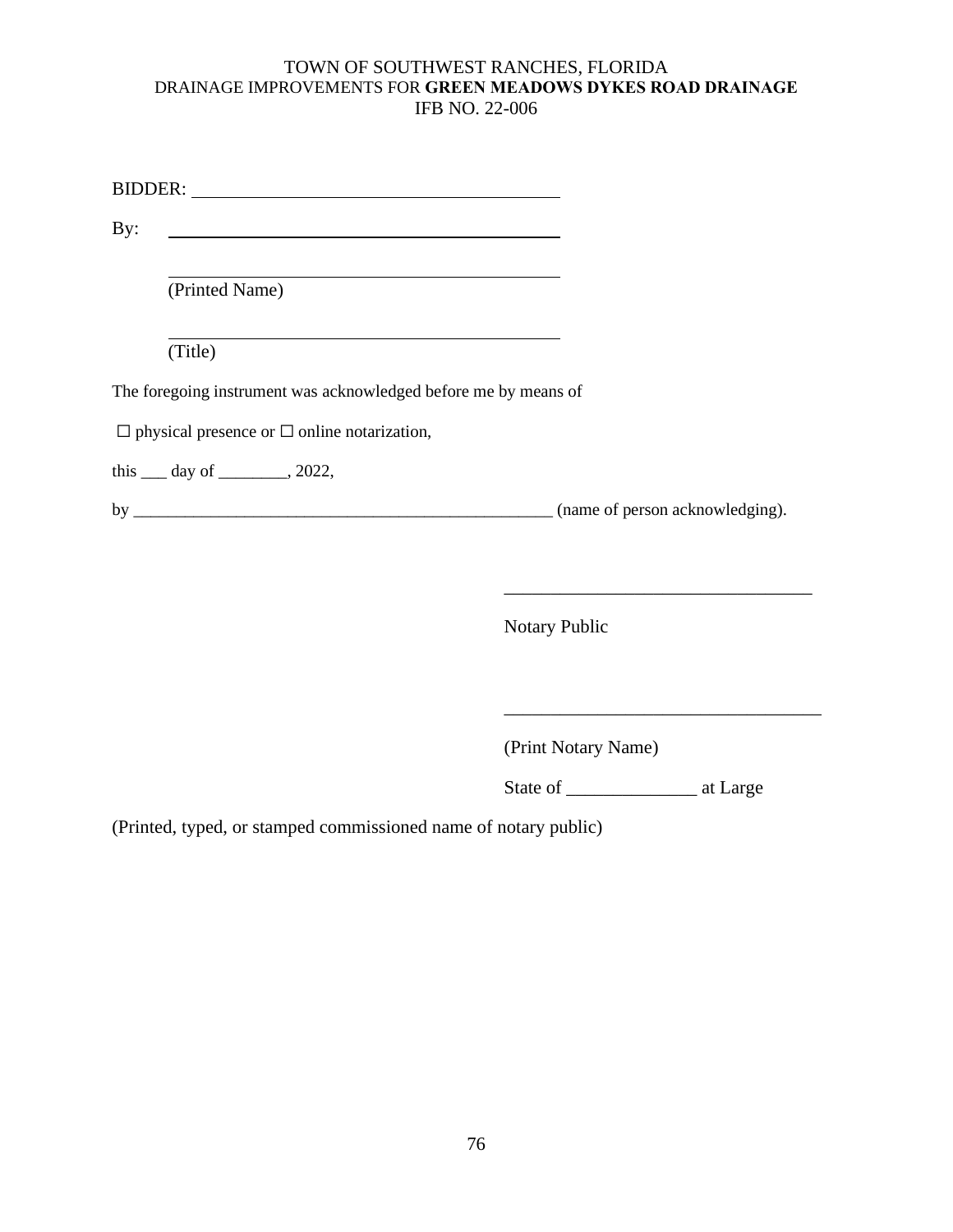### **APPENDIX F** NON-COLLUSION AFFIDAVIT

|     |                                                         | $)$ ss: |                                                                                                                                                                                                                                                                                                                                                                                                                                                                                                                                                                                     |
|-----|---------------------------------------------------------|---------|-------------------------------------------------------------------------------------------------------------------------------------------------------------------------------------------------------------------------------------------------------------------------------------------------------------------------------------------------------------------------------------------------------------------------------------------------------------------------------------------------------------------------------------------------------------------------------------|
|     | County of                                               |         |                                                                                                                                                                                                                                                                                                                                                                                                                                                                                                                                                                                     |
|     |                                                         |         | being first duly sworn deposes and says that:                                                                                                                                                                                                                                                                                                                                                                                                                                                                                                                                       |
| (1) | Bid;                                                    |         | (Owner, Partner, Officer, Representative or<br>the Bidder that has submitted the attached                                                                                                                                                                                                                                                                                                                                                                                                                                                                                           |
| (2) | and of all pertinent circumstances respecting such Bid; |         | He/She is fully informed with respect to the preparation and contents of the attached Bid                                                                                                                                                                                                                                                                                                                                                                                                                                                                                           |
| (3) | Such Bid is genuine and is not a collusive or sham Bid; |         |                                                                                                                                                                                                                                                                                                                                                                                                                                                                                                                                                                                     |
| (4) |                                                         |         | Neither the said Bidder nor any of its officers, partners, owners, agents, representatives,<br>employees or parties in interest, including this affiant, have in any way colluded, conspired,<br>connived or agreed, directly or indirectly, with any other Bidder, firm, or person to submit<br>a collusive or sham Bid in connection with the Work for which the attached Bid has been<br>submitted; or to refrain from bidding in connection with such Work; or have in any manner,<br>directly or indirectly, sought by agreement or collusion, or communication, or conference |

directly or indirectly, sought by agreement or collusion, or communication, or conference with any Bidder, firm, or person to fix any overhead, profit, or cost elements of the Bid or of any other Bidder, or to fix any overhead, profit, or cost elements of the Bid price or the Bid price of any other Bidder, or to secure through any collusion, conspiracy, connivance, or unlawful agreement any advantage against (Recipient), or any person interested in the proposed Work;

(5) The price or prices quoted in the attached Bid are fair and proper and are not tainted by any collusion, conspiracy, connivance, or unlawful agreement on the part of the Bidder or any other of its agents, representatives, owners, employees or parties in interest, including this affiant.

# **[Signatures on next page]**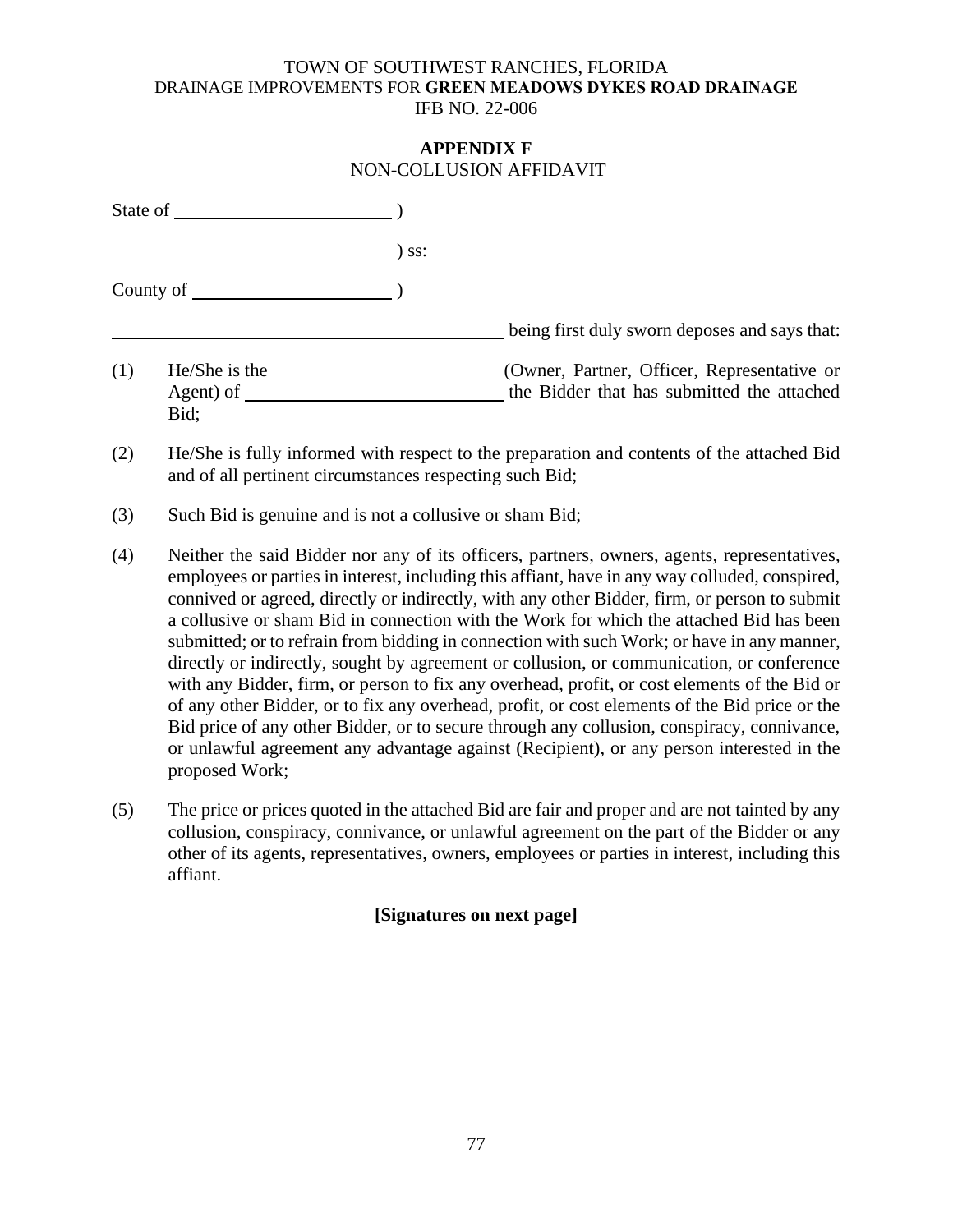| By:                                                             |
|-----------------------------------------------------------------|
|                                                                 |
| (Printed Name)                                                  |
|                                                                 |
| (Title)                                                         |
| The foregoing instrument was acknowledged before me by means of |
| $\Box$ physical presence or $\Box$ online notarization,         |
| this $\_\_\_$ day of $\_\_\_\_\_$ , 2022,                       |
| (name of person acknowledging).                                 |
|                                                                 |
|                                                                 |
| <b>Notary Public</b>                                            |

(Print Notary Name)

State of at Large

My Commission Expires:

(Printed, typed, or stamped commissioned name of notary public)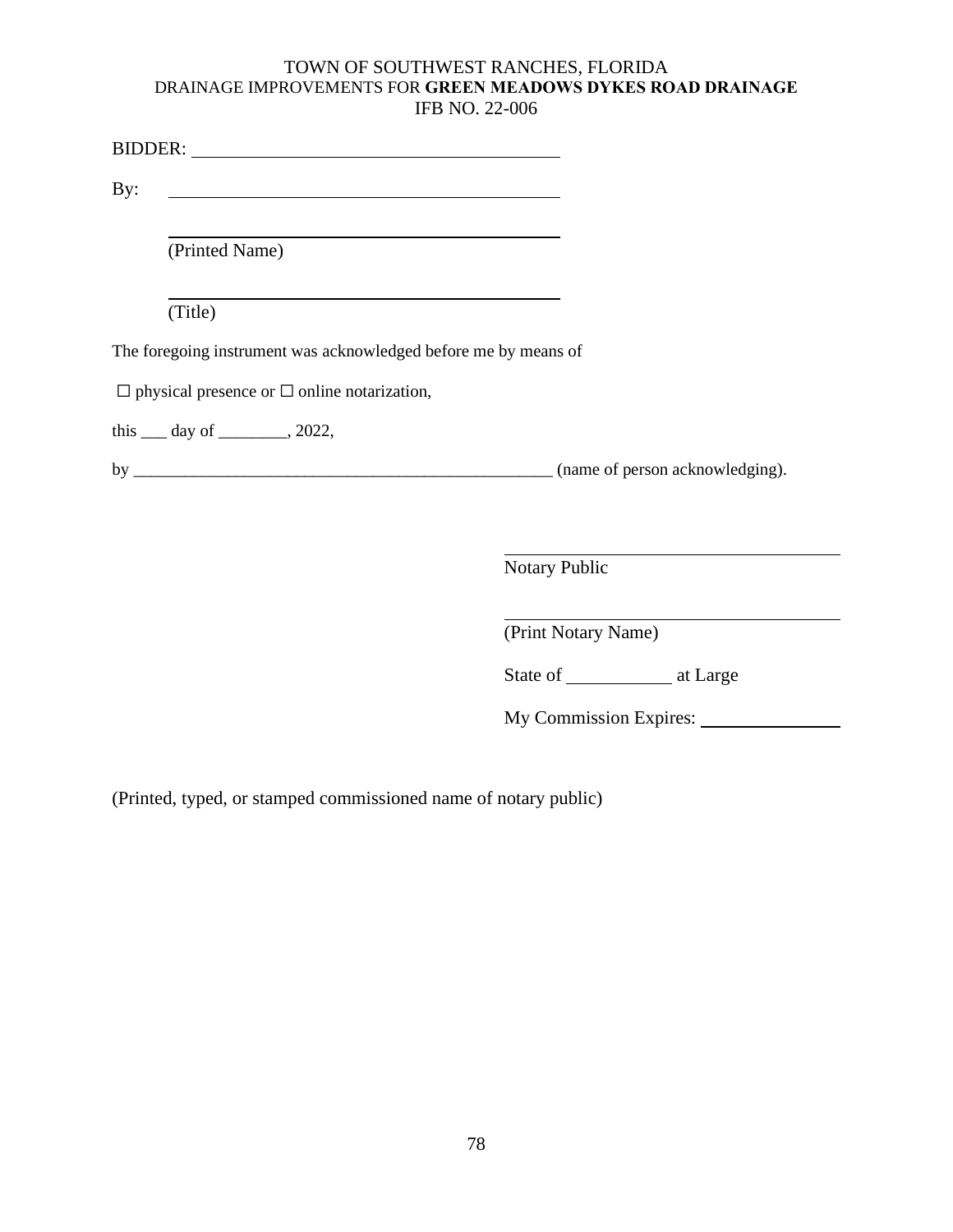### **APPENDIX H** BIDDER CONFIRMATION OF QUALIFICATIONS

The Contract will be awarded only to a responsible and eligible Bidder, qualified by experience and capable of providing required insurance, and bonds and in a financial position to do the Work specified within the Invitation for Bids, and which can complete the Work within the time schedule specified.

At the time of the Bid, the Bidder shall hold all Contractor and other qualification certificates and licenses required to be held by the Contractor by Florida Statutes or ordinances of the Town of Southwest Ranches and Broward County in order to perform the Work which is the subject of this Invitation for Bids.

All license, certificate and experience requirements must be met by the Bidder (as opposed to the Subcontractor) at the time of Bid submission. Bids submitted by Bidders who do not directly hold required licenses and certificates or who rely on a Subcontractor to meet the license, certificate or experience criteria will be rejected. By executing this Form and submitting its Bid, Bidder represents that it meets the requirements set forth above, and as set forth in the Bid Documents, and acknowledges and understands that such representation is material and that the Town shall be relying on this representation with respect to a Contract award.

Bidder's Name:

Bidder's Address:

Bidder's Phone Number:

Bidder's Email:

Contractor's License and License number(s) (attach copies of license(s) required for the work described in this IFB):

**[Signatures on next page]**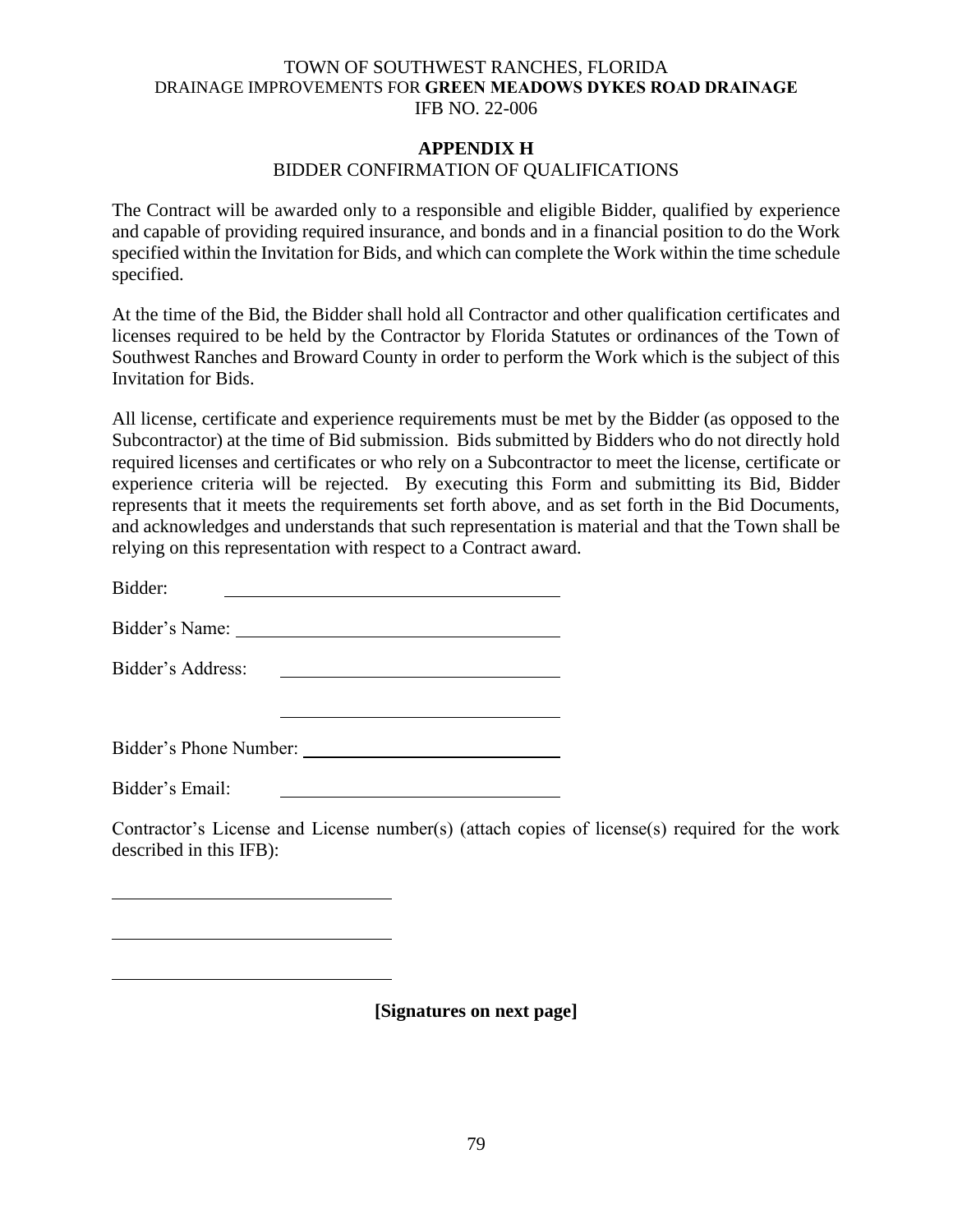| State of Florida                                                |
|-----------------------------------------------------------------|
| County of $\qquad \qquad$                                       |
| The foregoing instrument was acknowledged before me by means of |
| $\Box$ physical presence or $\Box$ online notarization,         |
| this $\_\_\_$ day of $\_\_\_\_$ , 2022,                         |
| (name of person acknowledging).                                 |

Notary Public

(Print Notary Name)

State of at Large

My Commission Expires:

(Printed, typed, or stamped commissioned name of notary public)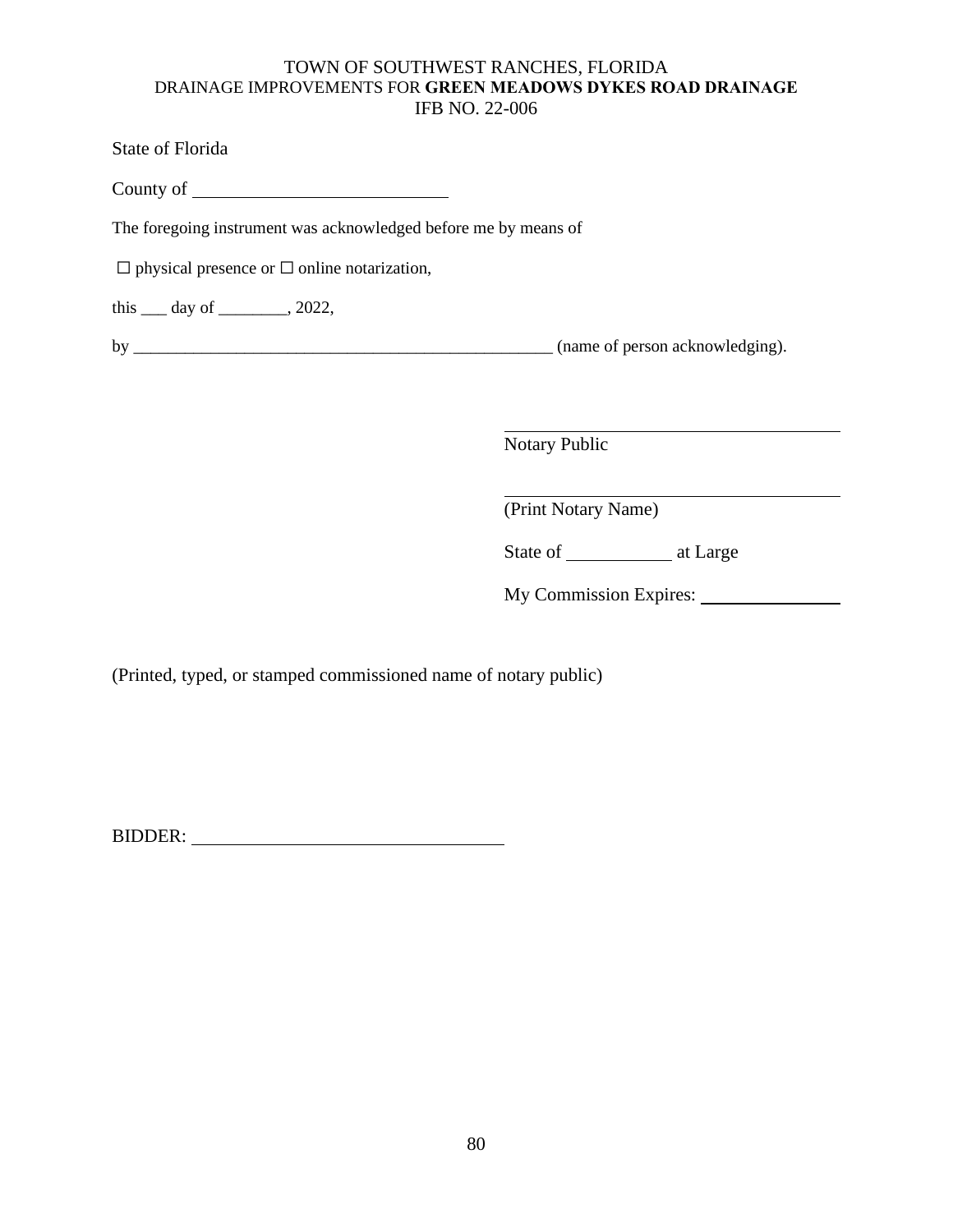### **\*APPENDIX I** CERTIFICATE OF AUTHORITY (IF INDIVIDUAL / SOLE PROPRIETOR)

| State of the state of the state of |                                                                                                                                                                                                                                                                                                                                    |
|------------------------------------|------------------------------------------------------------------------------------------------------------------------------------------------------------------------------------------------------------------------------------------------------------------------------------------------------------------------------------|
|                                    | $)$ ss:                                                                                                                                                                                                                                                                                                                            |
|                                    |                                                                                                                                                                                                                                                                                                                                    |
|                                    |                                                                                                                                                                                                                                                                                                                                    |
| <b>Bid dated</b>                   |                                                                                                                                                                                                                                                                                                                                    |
|                                    | 20 <sub>, to</sub> the Town of Southwest Ranches and his execution thereof, attested by<br>the undersigned, shall be the official act and deed of __________________________                                                                                                                                                       |
|                                    | (Company Name)                                                                                                                                                                                                                                                                                                                     |
|                                    | $\mathbf{N}$ $\mathbf{N}$ $\mathbf{N}$ $\mathbf{N}$ $\mathbf{N}$ $\mathbf{N}$ $\mathbf{N}$ $\mathbf{N}$ $\mathbf{N}$ $\mathbf{N}$ $\mathbf{N}$ $\mathbf{N}$ $\mathbf{N}$ $\mathbf{N}$ $\mathbf{N}$ $\mathbf{N}$ $\mathbf{N}$ $\mathbf{N}$ $\mathbf{N}$ $\mathbf{N}$ $\mathbf{N}$ $\mathbf{N}$ $\mathbf{N}$ $\mathbf{N}$ $\mathbf{$ |

IN WITNESS WHEREOF, I have hereunto set my hand this  $\_\_\_\_$  day of  $\_\_\_\_\_\_$ ,  $20$ \_\_\_.

Secretary:

(SEAL)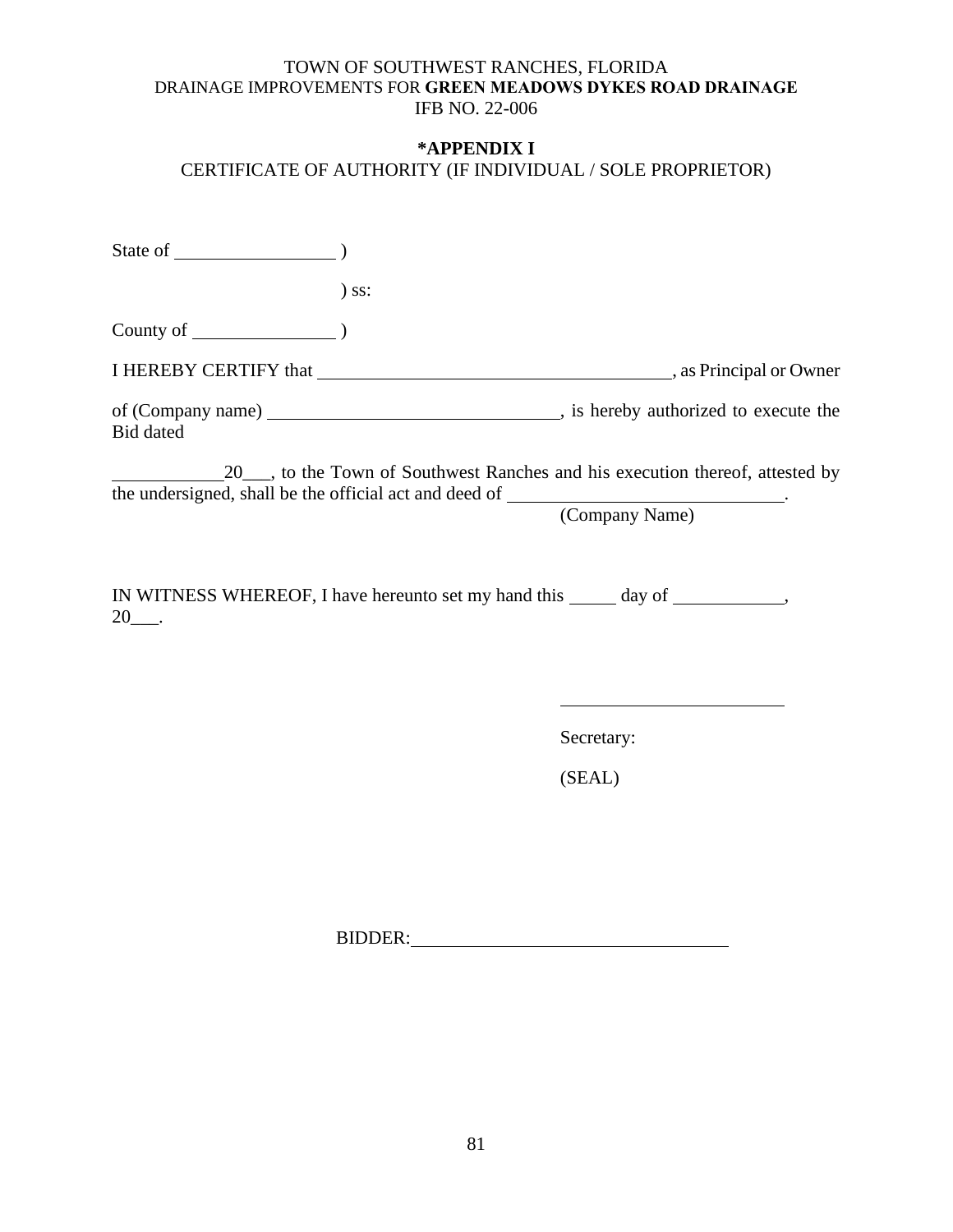# **\*APPENDIX J**  CERTIFICATE OF AUTHORITY (IF PARTNERSHIP)

State of )  $\int$  ss:

County of  $\overline{\qquad \qquad }$ 

I HEREBY CERTIFY that a meeting of the Partners of the

A partnership existing under the laws of the State of \_\_\_\_\_, held on \_\_\_\_\_\_\_\_\_\_\_\_\_\_\_\_\_\_\_\_\_\_\_\_, 20\_\_\_, the following resolution was duly passed and adopted:

"RESOLVED, that, as of the Partnership, be and is hereby authorized to execute the Bid dated, , 20\_\_\_, to the Town of Southwest Ranches and this partnership and that his execution thereof, attested by the shall be the official act and deed of this Partnership."

I further certify that said resolution is now in full force and effect.

IN WITNESS WHEREOF, I have hereunto set my hand this \_\_, day of \_\_\_\_\_\_\_\_\_\_\_\_\_\_\_\_, 20\_\_\_.

Secretary:

(SEAL)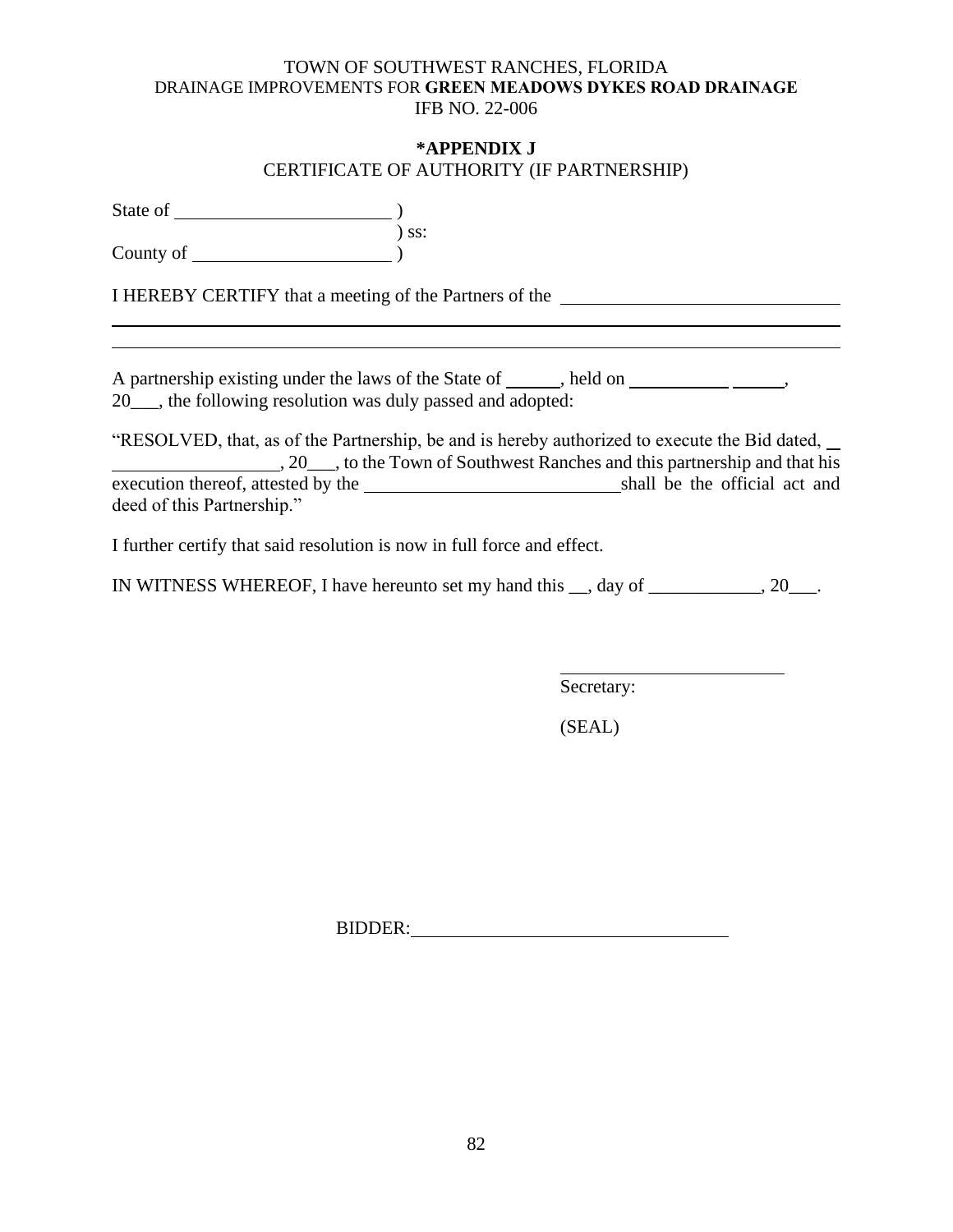### **\*APPENDIX K** CERTIFICATE OF AUTHORITY (IF CORPORATION OR LIMITED LIABILITY COMPANY)

State of  $\qquad \qquad$  ) ) ss: County of )

I HEREBY CERTIFY that a meeting of the Board of Directors of a corporation or authorized representatives of a Limited Liability Company existing under the laws of the State of

held on \_\_\_\_\_\_\_\_\_\_, 20\_\_, the following resolution was duly passed and adopted:

"RESOLVED, that , as President of the Corporation or authorized representative of a Limited Liability Company, be and is hereby authorized to execute the Bid dated, \_\_\_\_\_\_\_\_\_\_\_\_\_\_\_\_ \_\_\_\_\_\_\_\_\_\_\_ \_\_\_, 20\_\_\_, to the Town of Southwest Ranches and this Corporation or Limited Liability Company and his execution thereof, attested by the Secretary of the Corporation or Limited Liability Company, and with the Corporate Seal affixed, shall be the official act and deed of this Corporation or Limited Liability Company."

I further certify that said resolution is now in full force and effect.

IN WITNESS WHEREOF, I have hereunto set my hand and affixed the official seal of the Corporation or

Limited Liability Company this  $\qquad \qquad$  day of  $\qquad \qquad$ , 20\_\_.

Secretary:

(SEAL)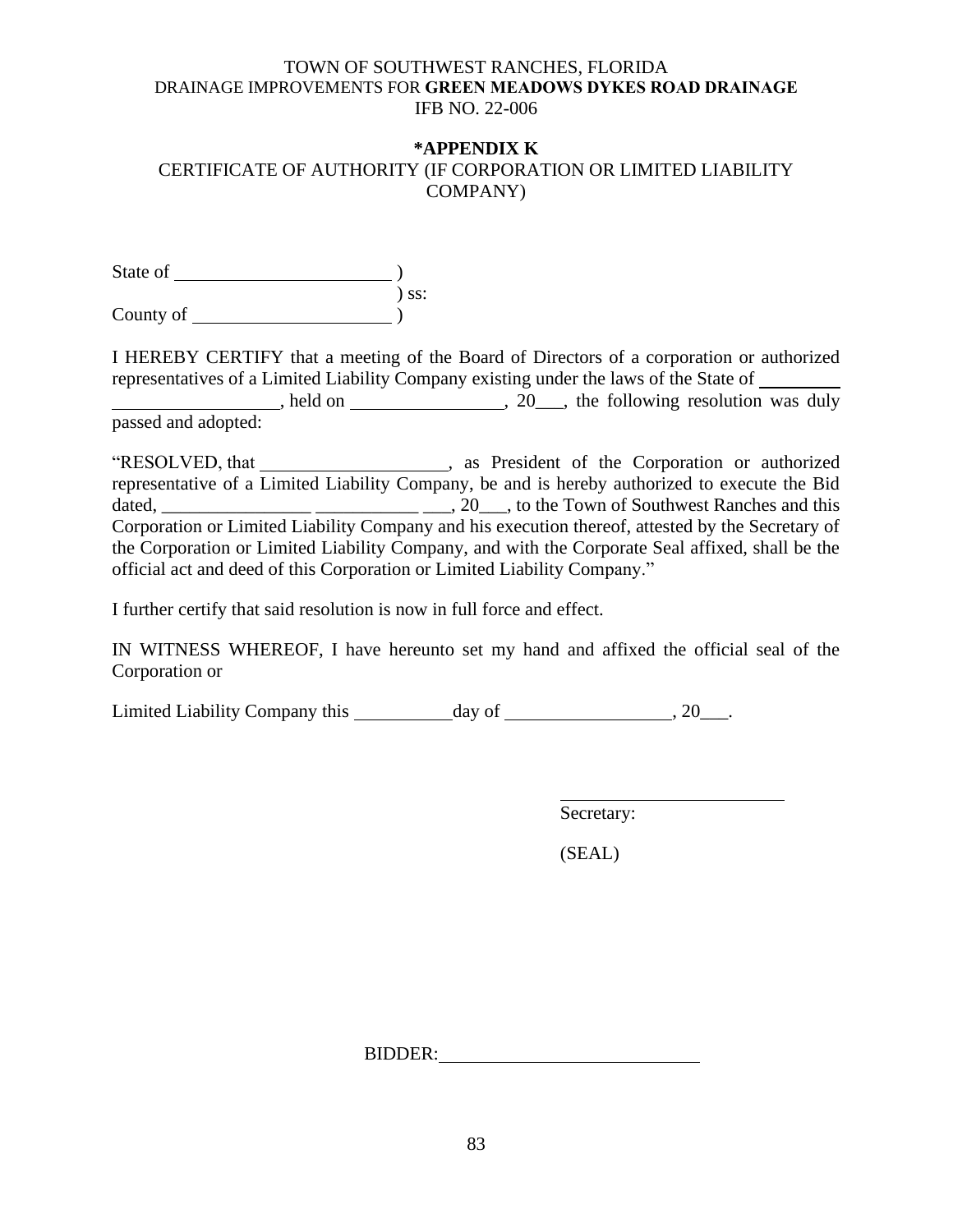### **\*APPENDIX L** CERTIFICATE OF AUTHORITY (IF JOINT VENTURE)

State of ) ) ss:

County of  $\overline{\qquad \qquad }$ 

I HEREBY CERTIFY that a meeting of the Principals of the

A corporation existing under the laws of the State of held on , 20\_\_, the following resolution was duly passed and adopted:

"RESOLVED, that, as of the Joint Venture be and is hereby authorized to execute the Bid dated, \_\_\_\_\_\_\_\_\_\_ \_\_\_ 20\_\_\_, to the Town of Southwest Ranches official act and deed of this Joint Venture."

I further certify that said resolution is now in full force and effect.

IN WITNESS WHEREOF, I have here unto set my hand this \_\_\_\_\_\_\_\_\_\_\_\_, 20\_\_\_.

Secretary:

(SEAL)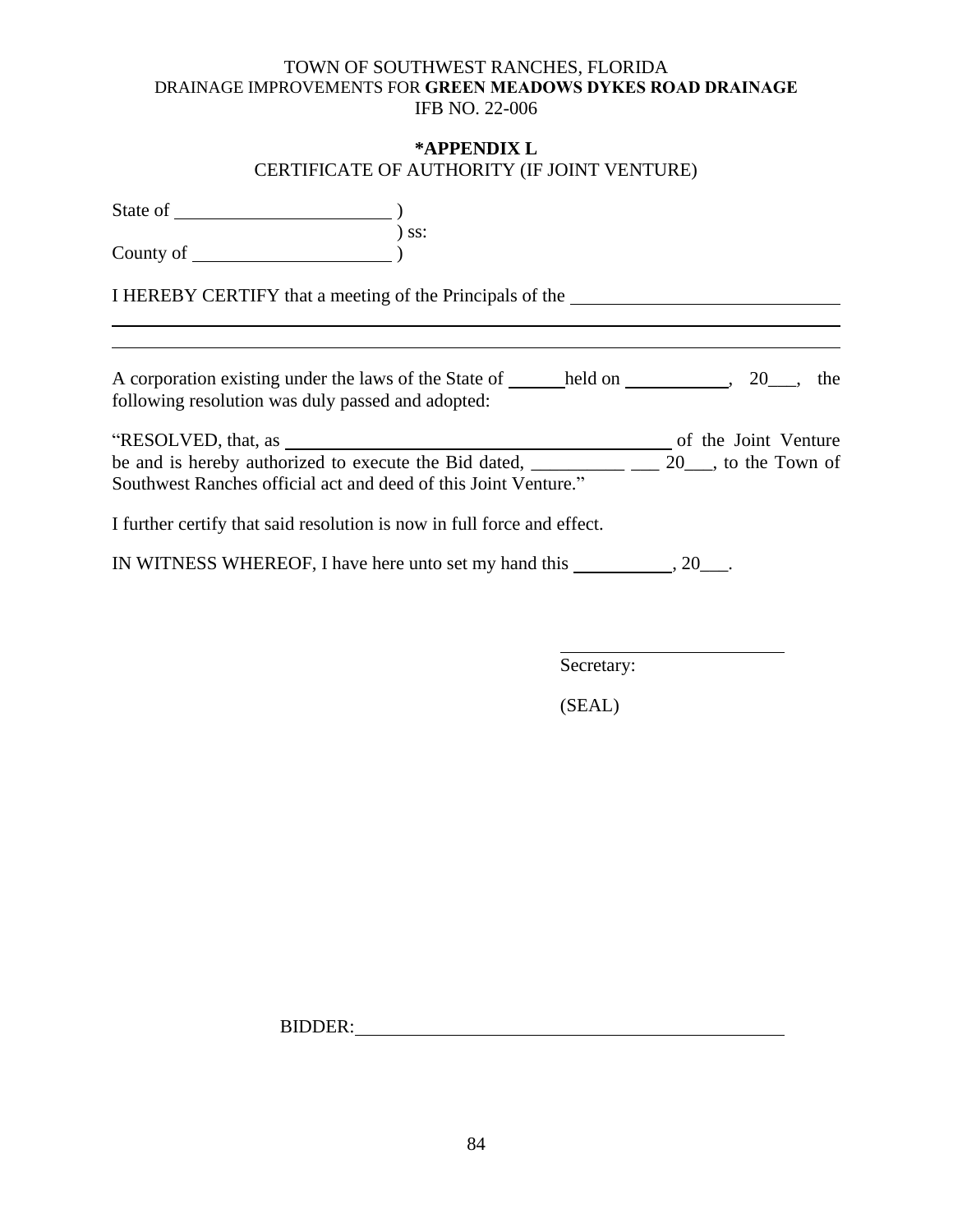#### **APPENDIX M BID BOND**

| <b>Bond No.</b>                                                                                                                                                            |     |            |    |              |                                                                                                                                                                                                                                  |      |     |
|----------------------------------------------------------------------------------------------------------------------------------------------------------------------------|-----|------------|----|--------------|----------------------------------------------------------------------------------------------------------------------------------------------------------------------------------------------------------------------------------|------|-----|
| <b>BID BOND</b>                                                                                                                                                            |     |            |    |              |                                                                                                                                                                                                                                  |      |     |
| State of $\qquad \qquad$ (                                                                                                                                                 |     |            |    |              |                                                                                                                                                                                                                                  |      |     |
| $\begin{array}{c}\n\text{Country of}\n\end{array}$                                                                                                                         |     |            |    |              |                                                                                                                                                                                                                                  |      |     |
| <b>KNOW</b>                                                                                                                                                                | ALL | <b>MEN</b> | BY | <b>THESE</b> | PRESENTS,                                                                                                                                                                                                                        | that | we, |
|                                                                                                                                                                            |     |            |    |              | as Principal, and<br>expansion of the Second State State State State State State State State State State State State State State State State State State State State State State State State State State State State State State |      |     |
| Southwest Ranches, a municipal corporation of the State of Florida, in the penal sum of                                                                                    |     |            |    |              | s as Surety, are held and firmly bound unto the Town of                                                                                                                                                                          |      |     |
| payment of which sum well and truly to be made, we bind ourselves, our heirs, executors,<br>administrators and successors jointly and severally, firmly by these presents. |     |            |    |              |                                                                                                                                                                                                                                  |      |     |

THE CONDITION OF THIS OBLIGATION IS SUCH that whereas the Principal has submitted the accompanying Bid, dated 20\_60 pm

> " IFB 22-006 – DRAINAGE IMPROVEMENTS FOR GREEN MEADOWS DYKES ROAD DRAINAGE"

# NOW, THEREFORE,

- (a) If said Bid shall be rejected, or in the alternate
- (b) If said Bid shall be accepted and the Principal shall properly execute and deliver to said Town the appropriate Contract Documents, including any required insurance and bonds, and shall in all respects fulfill all terms and conditions attributable to the acceptance of said Bid, then this obligation shall be void; otherwise, it shall remain in force and effect, it being expressly understood and agreed that the liability of the Surety for any and all claims hereunder shall in no event exceed the amount of this obligation as herein stated.

IN WITNESS WHEREOF, the above bonded parties have executed this instrument under their several seals this day of , 20\_\_, the name and the corporate seal of each corporate party being hereto affixed and these presents being duly signed by its undersigned representative.

**[Signatures on next page]**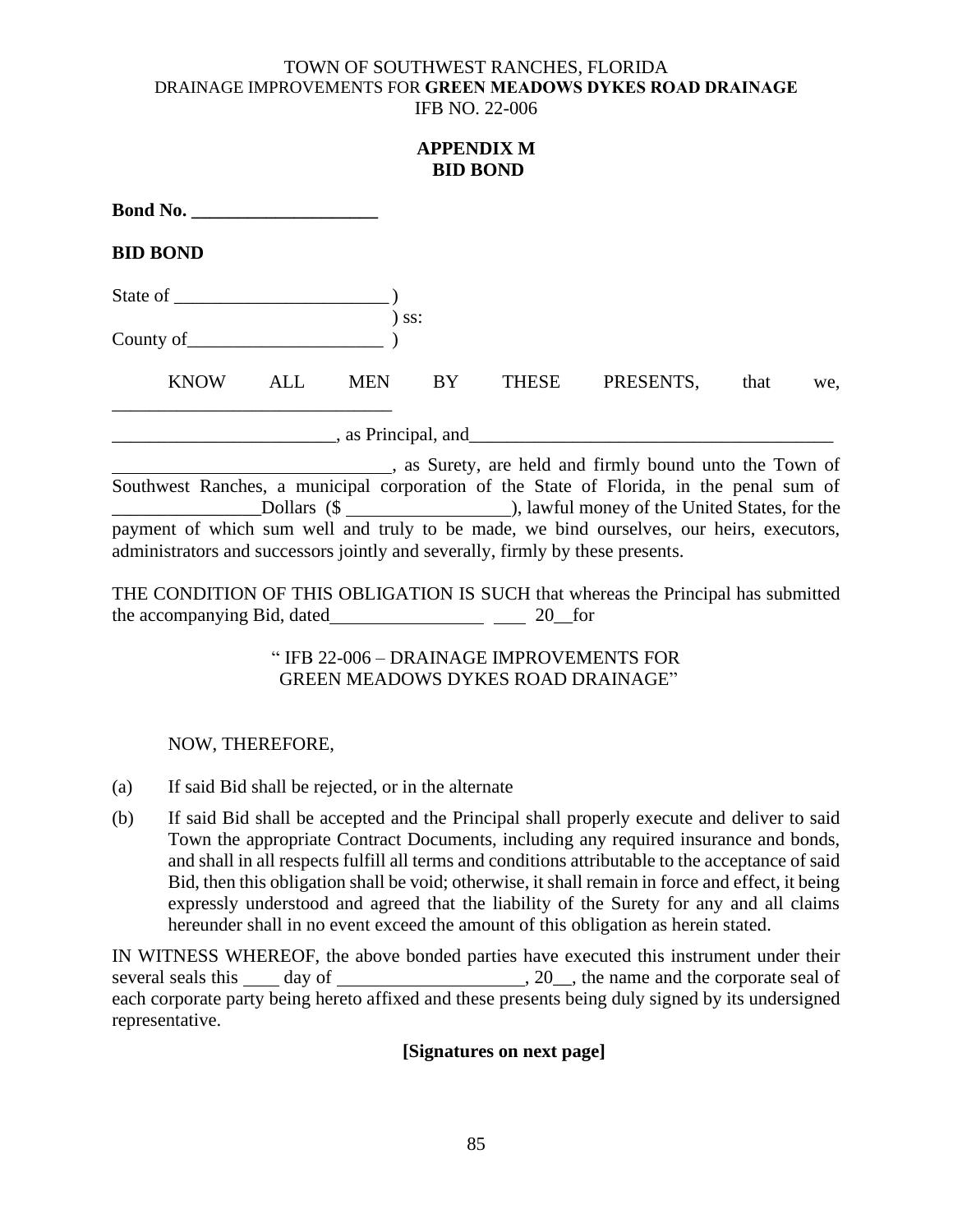| By: $\frac{1}{2}$ By:                                                                                                                                                                                                          |                                                                                                                                                                                          |
|--------------------------------------------------------------------------------------------------------------------------------------------------------------------------------------------------------------------------------|------------------------------------------------------------------------------------------------------------------------------------------------------------------------------------------|
| Title: Title: Title: Title: The Communication of the Communication of the Communication of the Communication of the Communication of the Communication of the Communication of the Communication of the Communication of the C |                                                                                                                                                                                          |
|                                                                                                                                                                                                                                | (Individual or Partnership Principal)                                                                                                                                                    |
| (SEAL)                                                                                                                                                                                                                         |                                                                                                                                                                                          |
|                                                                                                                                                                                                                                |                                                                                                                                                                                          |
|                                                                                                                                                                                                                                | (Business Address)                                                                                                                                                                       |
|                                                                                                                                                                                                                                | (City/State/Zip)                                                                                                                                                                         |
|                                                                                                                                                                                                                                | (Business Phone)                                                                                                                                                                         |
|                                                                                                                                                                                                                                |                                                                                                                                                                                          |
| By:                                                                                                                                                                                                                            |                                                                                                                                                                                          |
|                                                                                                                                                                                                                                |                                                                                                                                                                                          |
| (SEAL)                                                                                                                                                                                                                         | (Business Address)                                                                                                                                                                       |
|                                                                                                                                                                                                                                | (City/State/Zip)                                                                                                                                                                         |
|                                                                                                                                                                                                                                | (Business Phone)                                                                                                                                                                         |
| <b>IMPORTANT</b>                                                                                                                                                                                                               | Surety companies executing bonds must appear on the Treasury Department's most current list<br>(circular 570 as amended) and be authorized to transact business in the State of Florida. |
| Countersigned by Florida Agent:                                                                                                                                                                                                |                                                                                                                                                                                          |

Name: \_\_\_\_\_\_\_\_\_\_\_\_\_\_\_\_\_\_\_\_\_\_\_\_\_\_

Date: \_\_\_\_\_\_\_\_\_\_\_\_\_\_\_\_\_\_\_\_\_\_\_\_\_\_\_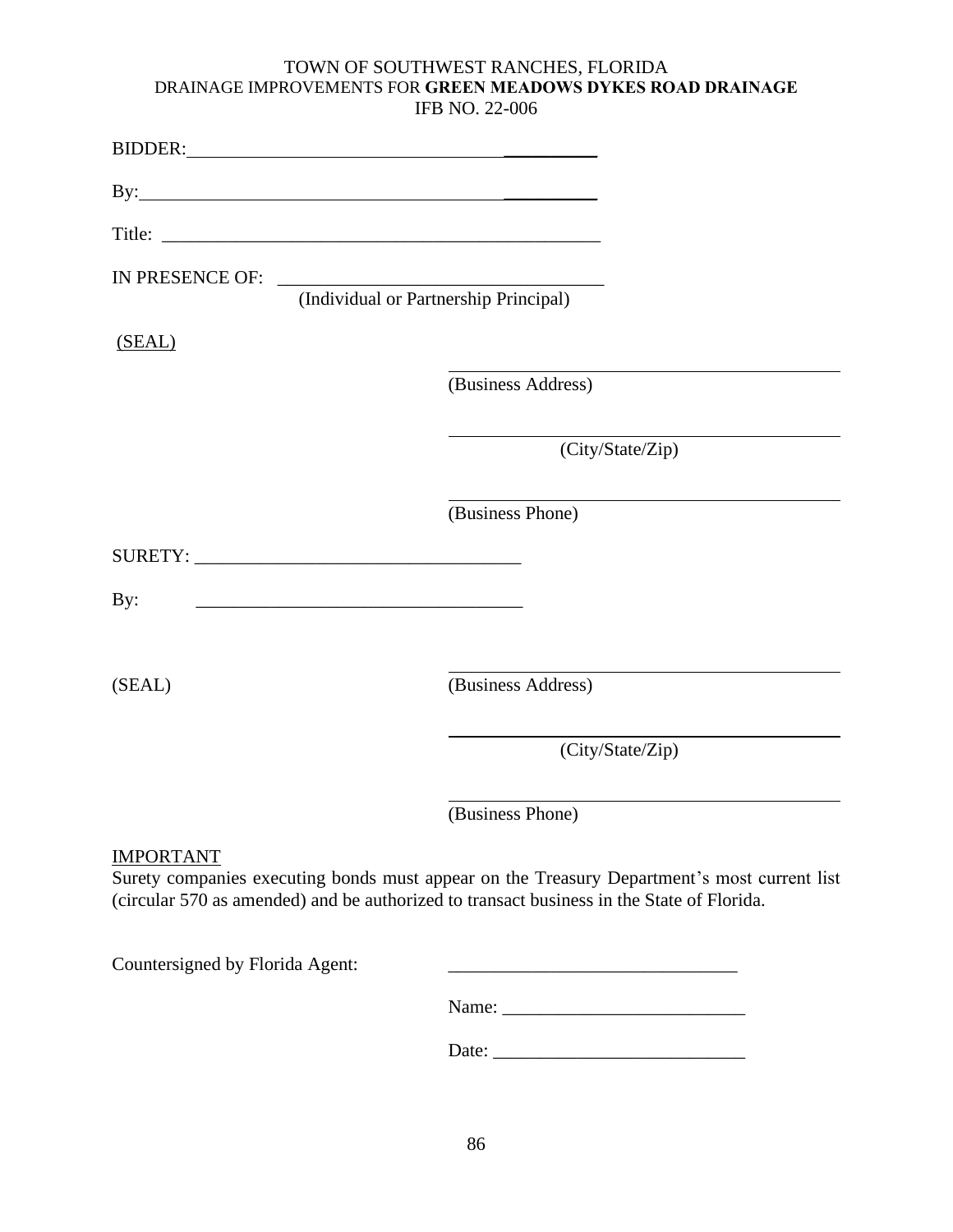#### **APPENDIX N** GOVERNMENTAL CONTACT INFORMATION

Please list **NAME OF AGENCY, ADDRESS, PHONE NUMBER, CONTACT PERSON and EMAIL** of any other Governmental Agencies or Quasi-governmental agencies for which you have conducted business on similar project within the past five years.

| <b>NAME OF</b><br><b>AGENCY</b> | <b>ADDRESS</b> | <b>PHONE NUMBER</b> | <b>CONTACT</b><br><b>PERSON &amp;</b><br><b>EMAIL</b> |
|---------------------------------|----------------|---------------------|-------------------------------------------------------|
|                                 |                |                     |                                                       |
|                                 |                |                     |                                                       |
|                                 |                |                     |                                                       |
|                                 |                |                     |                                                       |
|                                 |                |                     |                                                       |
|                                 |                |                     |                                                       |
|                                 |                |                     |                                                       |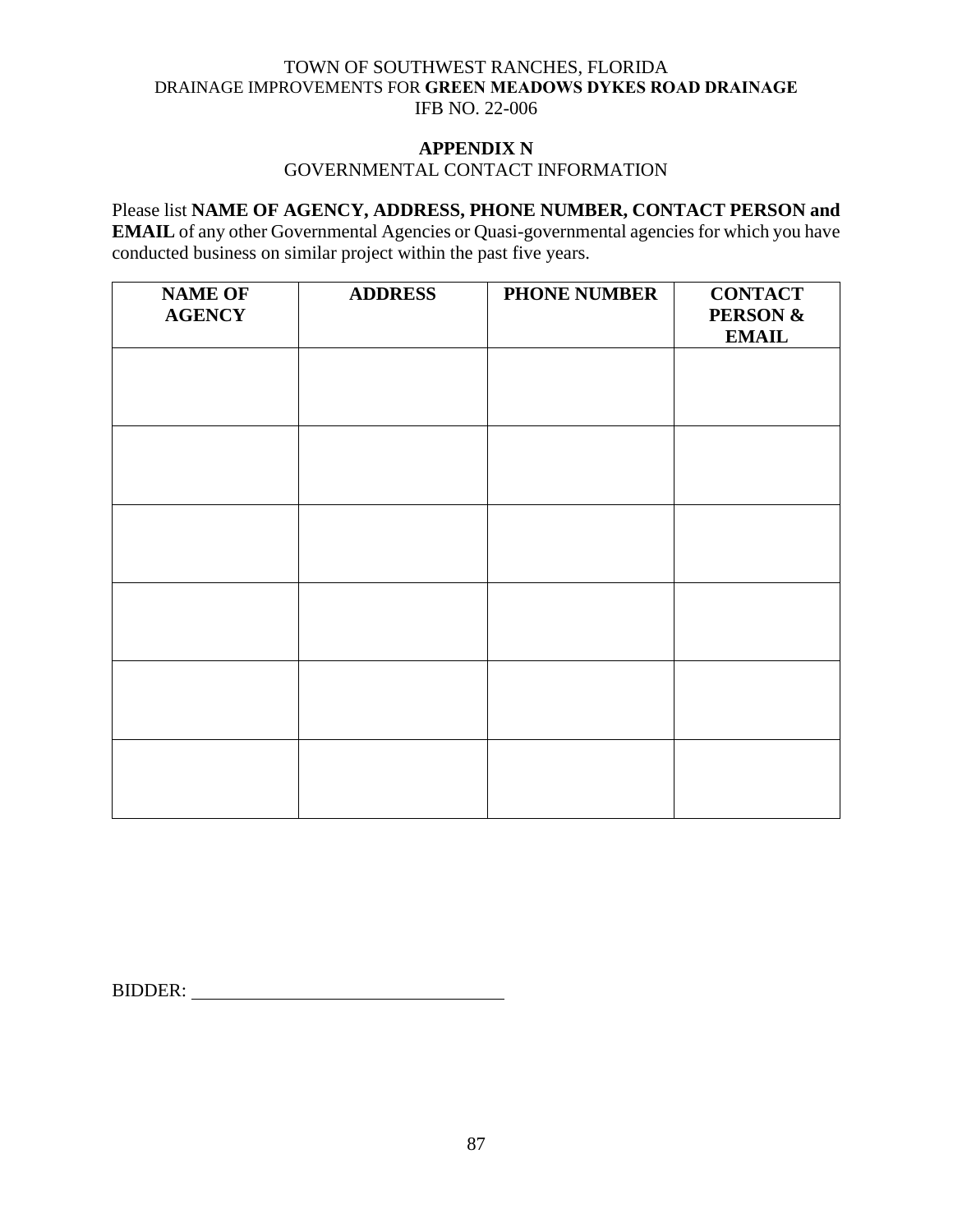# **APPENDIX O** ACKNOWLEDGMENT OF CONFORMANCE WITH O.S.H.A. STANDARDS

### TO THE TOWN OF SOUTHWEST RANCHES:

, hereby acknowledges and agrees that as Contractor for the Town of Southwest Ranches within the limits of the Town of Southwest Ranches, Florida, we have the sole responsibility for compliance with all requirements of the Federal Occupational Safety and Health regulations, and agree to indemnify and hold harmless the Town of Southwest Ranches, including its Council Members, officers and employees, from and against any and all legal liability or loss the Town may incur due to \_\_\_\_\_\_\_\_\_\_\_\_\_\_\_\_\_\_'s failure to comply with such regulations.

ATTEST CONTRACTOR

BY:

Print Name

Date: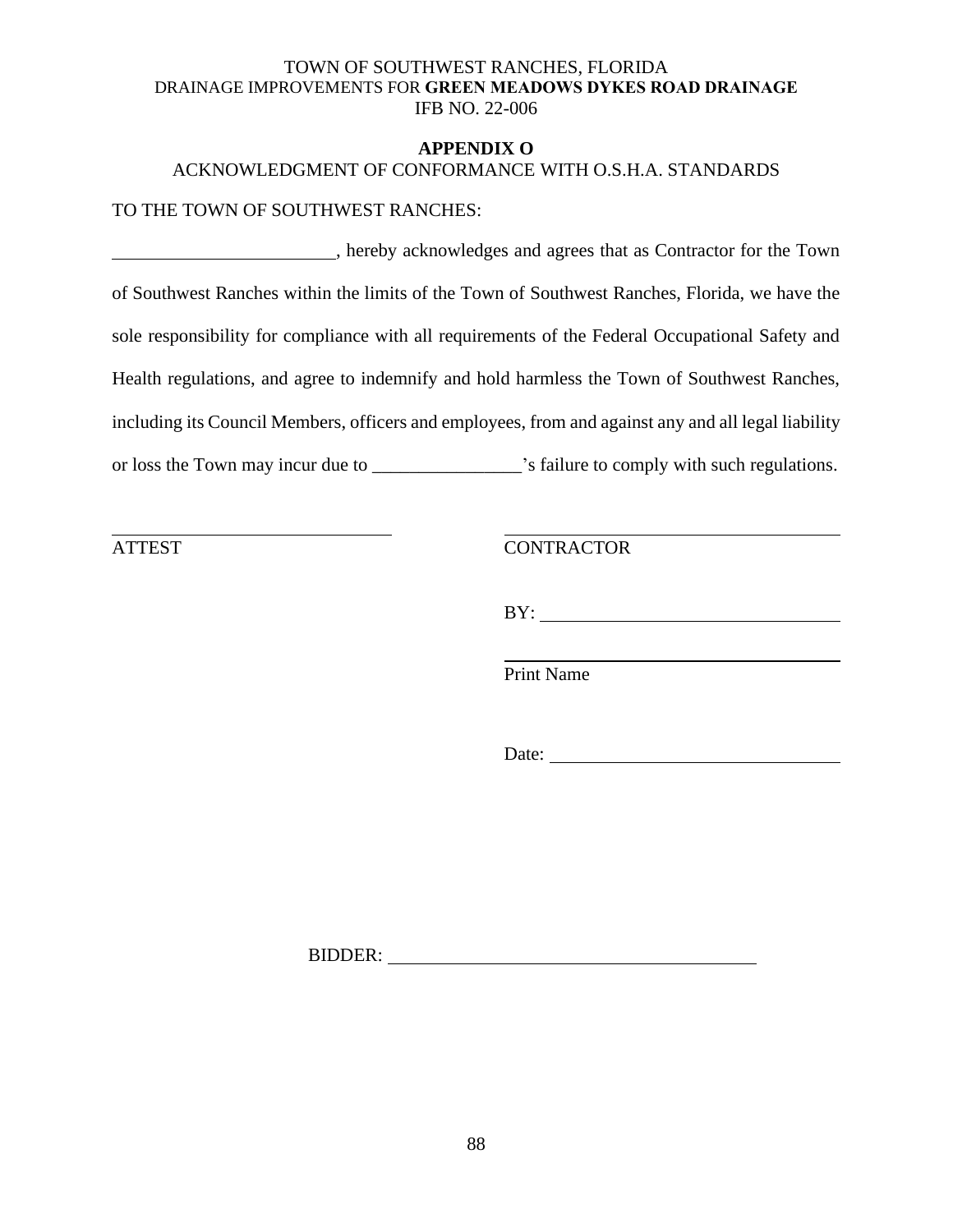### **APPENDIX Q** BIDDER EXPERIENCE QUESTIONNAIRE

The Bidder's response to this questionnaire will be utilized as part of the Town's Bid Evaluation and Contractor selection. Bidders must have current licensures applicable to this type of work and must have experience on comparable work.

List comparable contract experience and provide letters of reference:

| Project Name: Name:                                                                                                                                                                                                                  |
|--------------------------------------------------------------------------------------------------------------------------------------------------------------------------------------------------------------------------------------|
|                                                                                                                                                                                                                                      |
|                                                                                                                                                                                                                                      |
| Client Name: Name:                                                                                                                                                                                                                   |
| Address: <u>example and the set of the set of the set of the set of the set of the set of the set of the set of the set of the set of the set of the set of the set of the set of the set of the set of the set of the set of th</u> |
| Contact Person:                                                                                                                                                                                                                      |
|                                                                                                                                                                                                                                      |
|                                                                                                                                                                                                                                      |
| Project Name: 1988                                                                                                                                                                                                                   |
| Contract Amount:                                                                                                                                                                                                                     |
|                                                                                                                                                                                                                                      |
| Client Name: 1988                                                                                                                                                                                                                    |
|                                                                                                                                                                                                                                      |
| Contact Person: 2008                                                                                                                                                                                                                 |
|                                                                                                                                                                                                                                      |
|                                                                                                                                                                                                                                      |
| Project Name: No. 2014. The contract of the contract of the contract of the contract of the contract of the contract of the contract of the contract of the contract of the contract of the contract of the contract of the co       |
| Contract Amount: New York Contract Amount:                                                                                                                                                                                           |
| Contract Date: Note: Note: Note: Note: Note: Note: Note: Note: Note: Note: Note: Note: Note: Note: Note: Note: Note: Note: Note: Note: Note: Note: Note: Note: Note: Note: Note: Note: Note: Note: Note: Note: Note: Note: Not       |
| Client Name: 1988                                                                                                                                                                                                                    |
|                                                                                                                                                                                                                                      |
|                                                                                                                                                                                                                                      |
| Contact Person Tel. No.:                                                                                                                                                                                                             |
| <b>Contact Person Email:</b>                                                                                                                                                                                                         |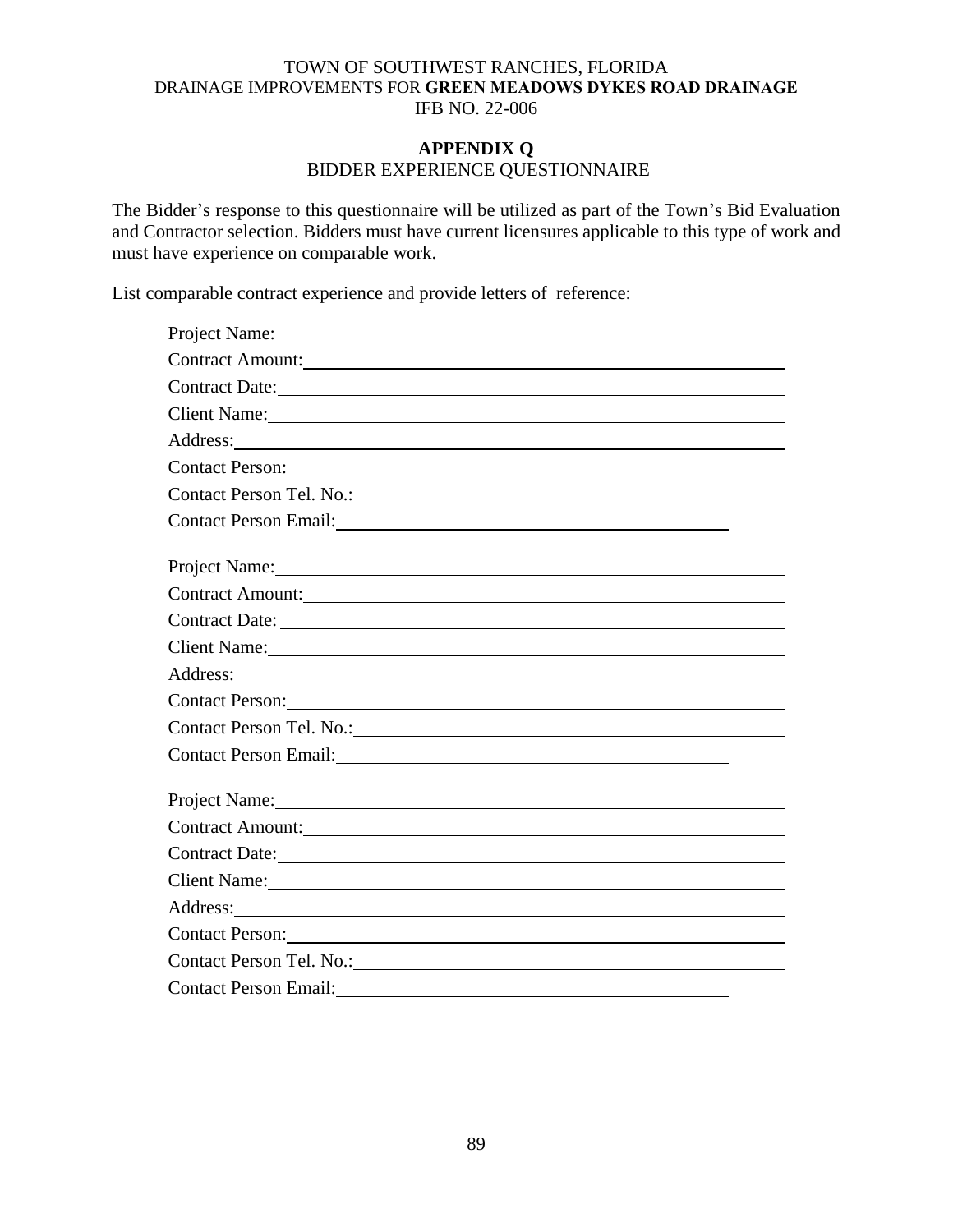### **APPENDIX R** SUB-CONTRACTOR LIST

In the form below, the Bidder shall list all Subcontractors to be used on this project if the Bidder is awarded the Contract for this project. This list shall not be amended without the prior written consent of Town.

| <b>CLASSIFICATION OF</b><br><b>WORK</b> | <b>NAME</b> | <b>ADDRESS</b> |
|-----------------------------------------|-------------|----------------|
|                                         |             |                |
|                                         |             |                |
|                                         |             |                |
|                                         |             |                |
|                                         |             |                |
|                                         |             |                |
|                                         |             |                |
|                                         |             |                |
|                                         |             |                |
|                                         |             |                |

BIDDER: University of the set of the set of the set of the set of the set of the set of the set of the set of the set of the set of the set of the set of the set of the set of the set of the set of the set of the set of th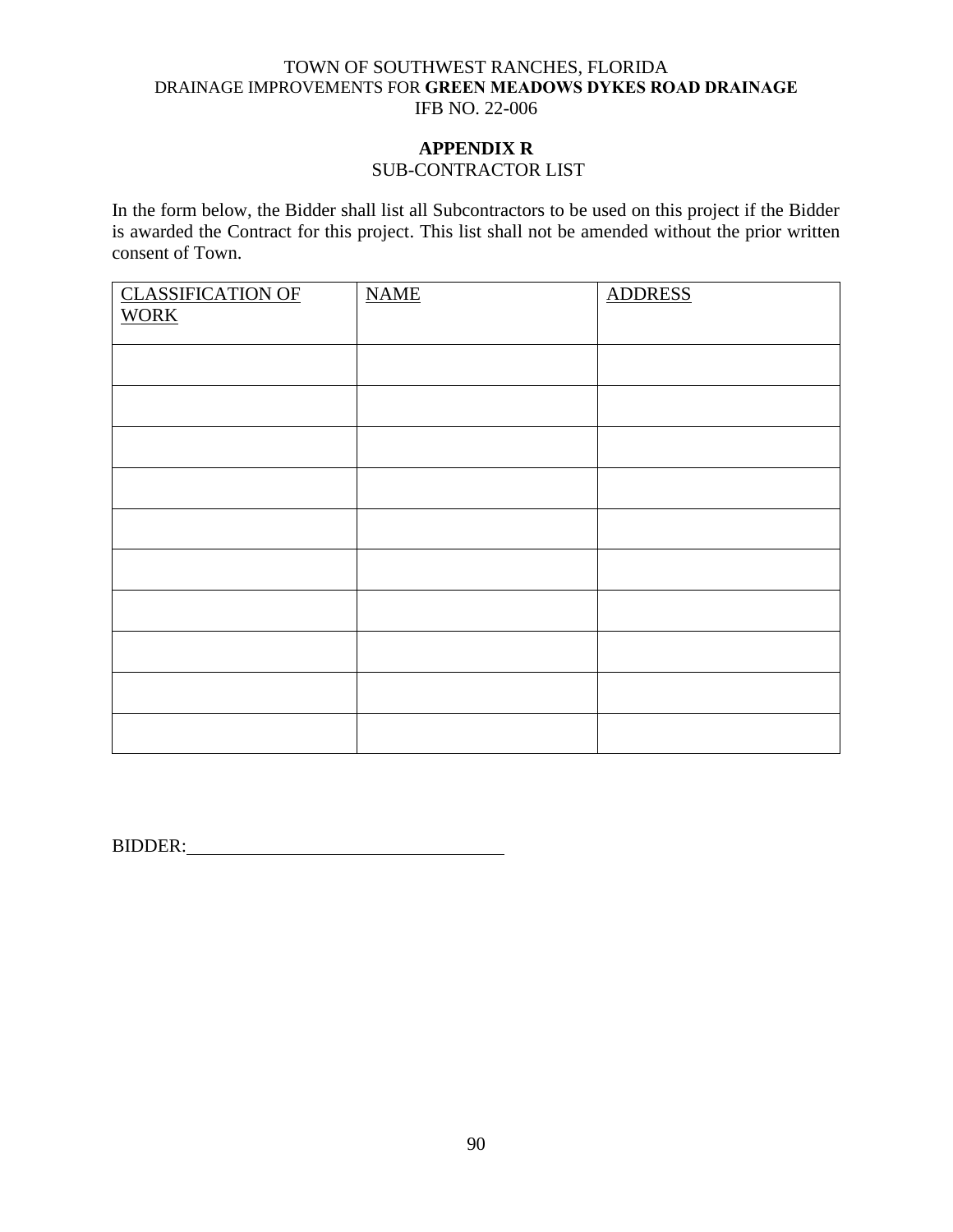### **APPENDIX S**

# ACKNOWLEDGEMENT OF ADDENDA

Bidder acknowledges receipt of all addenda by initialing below for each addendum received.

Addendum No. 1

Addendum No. 2

Addendum No. 3

Addendum No. 4

BIDDER:

[Remainder of page intentionally left blank]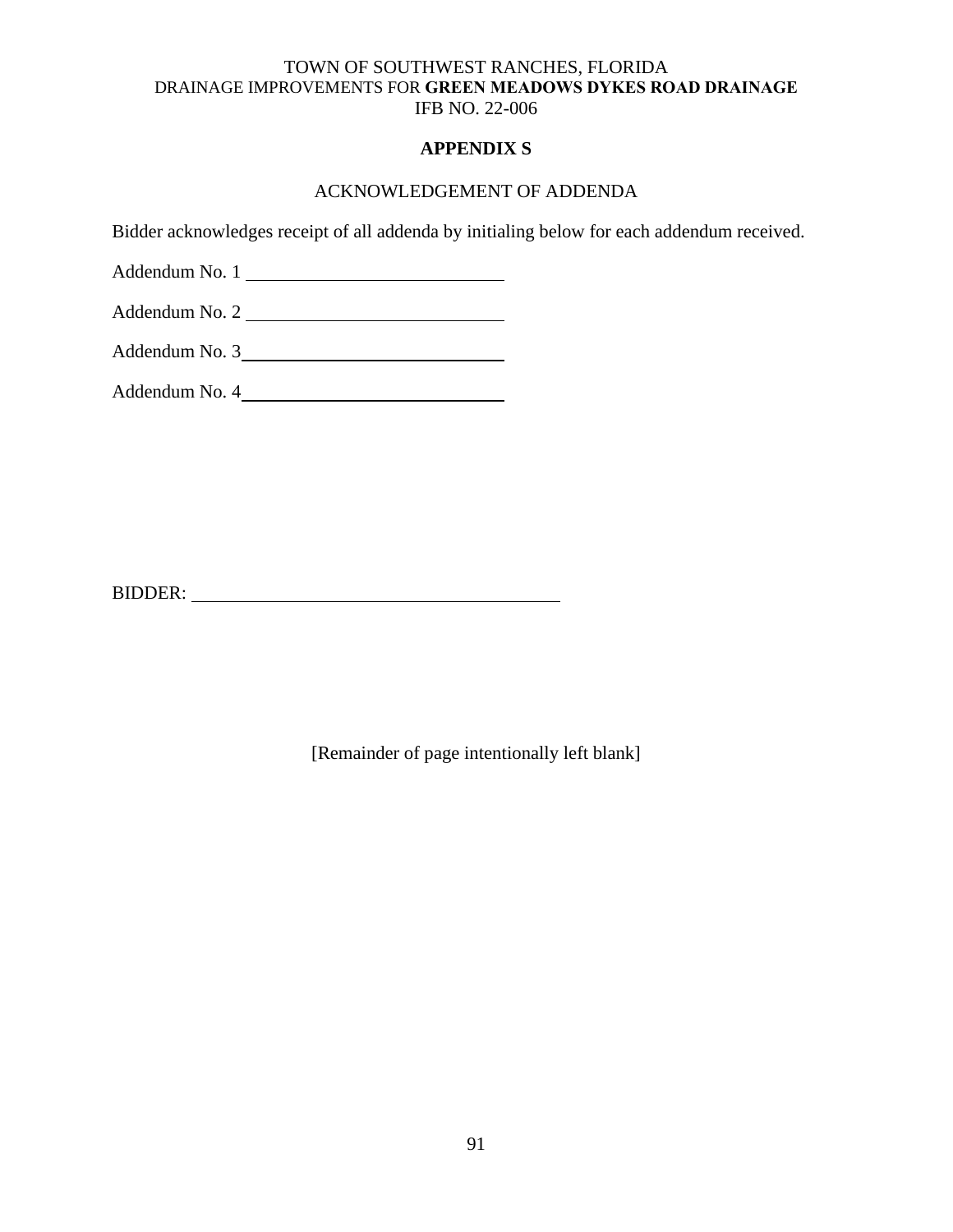# **APPENDIX T**

# LIABILITY CLAIMS

Please list the following information for all Liability Claims for the past ten (10) years:

| 1.             | Name and Location of project:                                                                                                                                                                                                             |
|----------------|-------------------------------------------------------------------------------------------------------------------------------------------------------------------------------------------------------------------------------------------|
|                |                                                                                                                                                                                                                                           |
| 2.             | Contact information for Project Owner:                                                                                                                                                                                                    |
|                | a.                                                                                                                                                                                                                                        |
|                | b.                                                                                                                                                                                                                                        |
|                | Phone:<br>c.                                                                                                                                                                                                                              |
|                | $\mathbf{d}$ .                                                                                                                                                                                                                            |
| 3.             | Nature of Claim:<br><u> 1989 - Andrea Barbara, amerikan basar dan berasal dalam berasal dalam berasal dalam berasal dalam berasal da</u>                                                                                                  |
|                | <u> 1989 - Andrea Stadt Brander, amerikansk politiker (d. 1989)</u>                                                                                                                                                                       |
| 4.             |                                                                                                                                                                                                                                           |
| 5 <sub>1</sub> |                                                                                                                                                                                                                                           |
|                |                                                                                                                                                                                                                                           |
|                |                                                                                                                                                                                                                                           |
| 6.             | If applicable:                                                                                                                                                                                                                            |
|                | Court Case Number: 2008<br>a.                                                                                                                                                                                                             |
|                | $b$<br>County:                                                                                                                                                                                                                            |
|                | State: <u>State:</u> State: State: State: State: State: State: State: State: State: State: State: State: State: State: State: State: State: State: State: State: State: State: State: State: State: State: State: State: State: Sta<br>c. |
|                |                                                                                                                                                                                                                                           |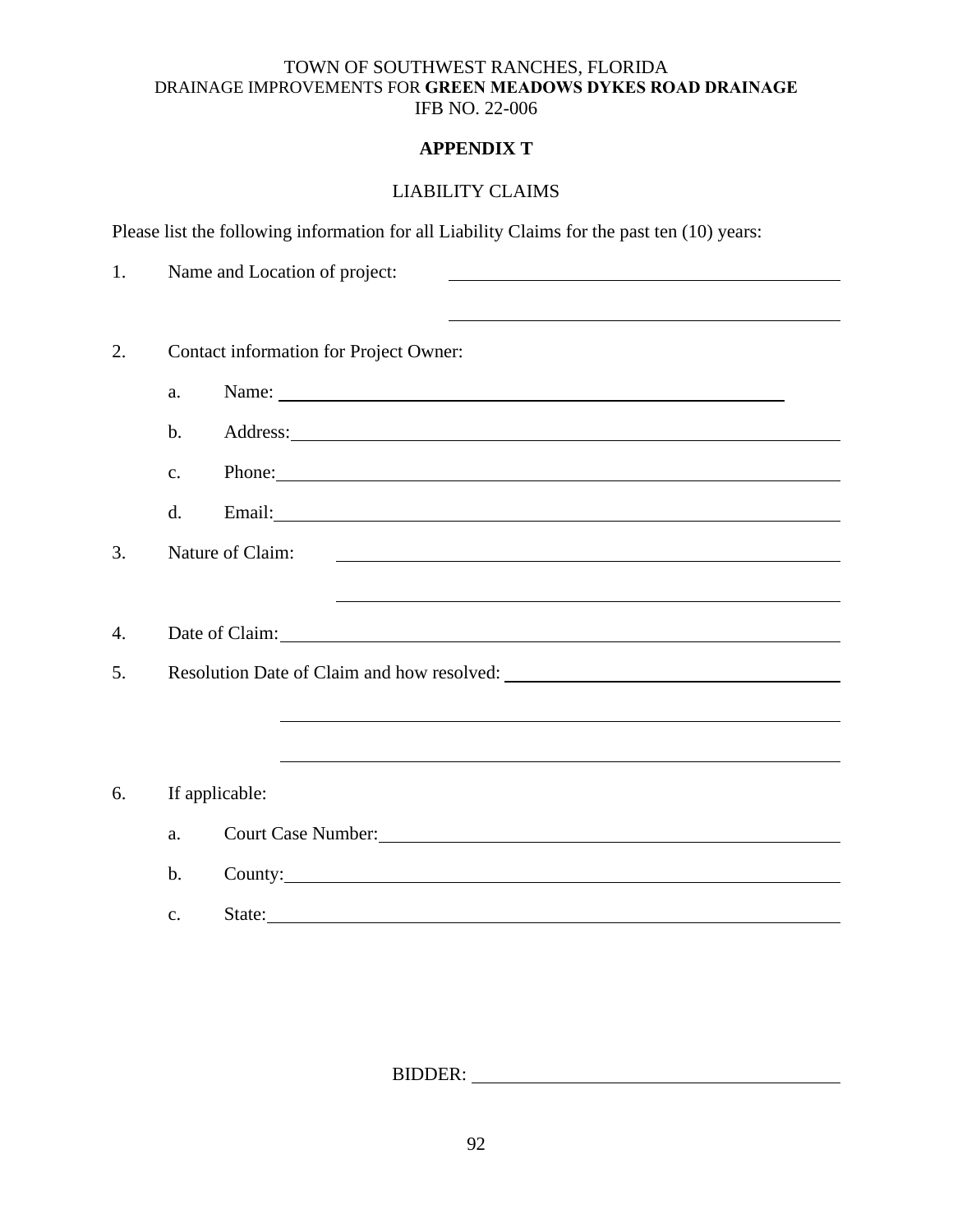# **APPENDIX U**

# INSERT  $W - 9$

**Must utilize current IRS October 2018, signed, dated and legible W-9**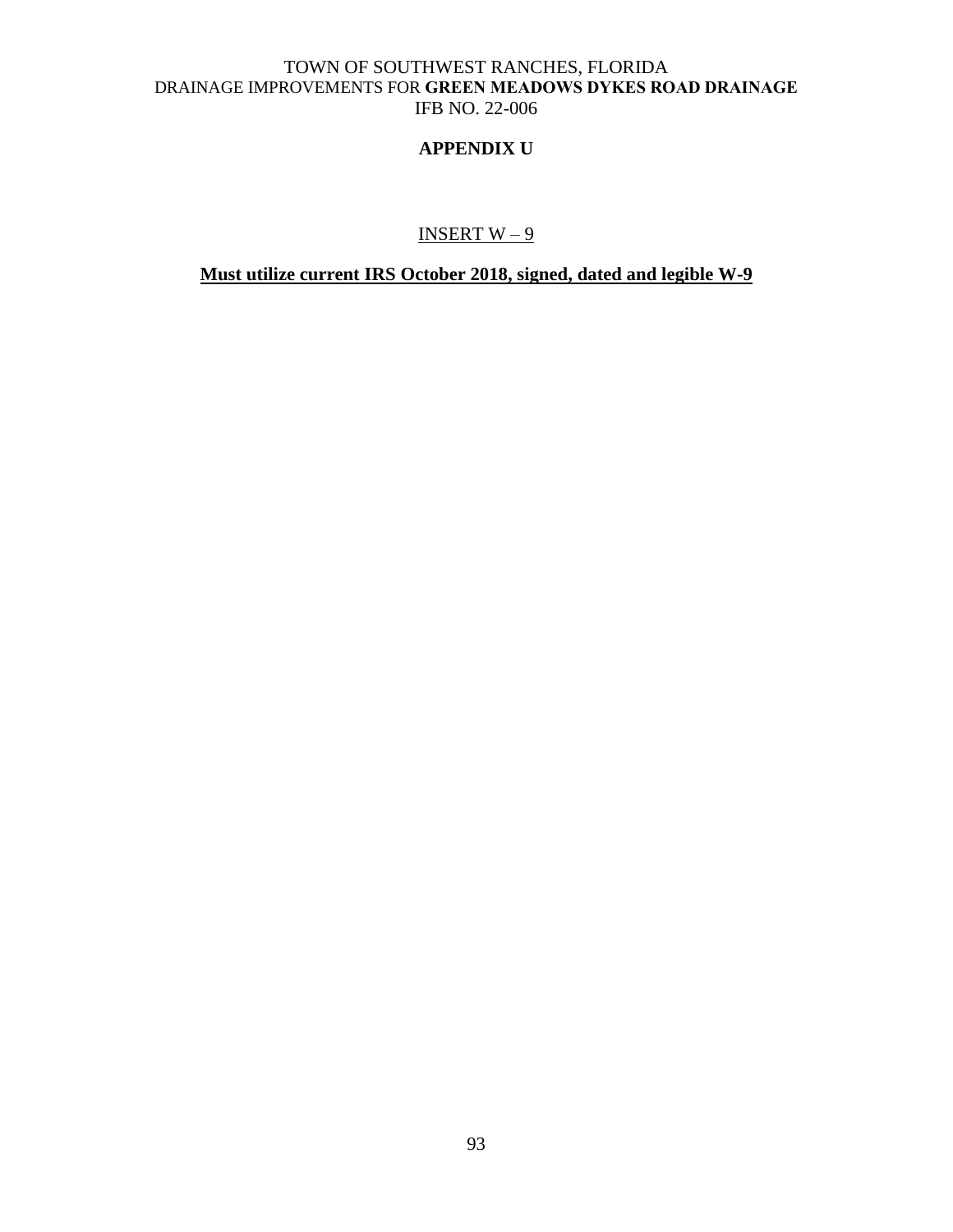# **APPENDIX V**

INSERT PROOF OF INSURANCE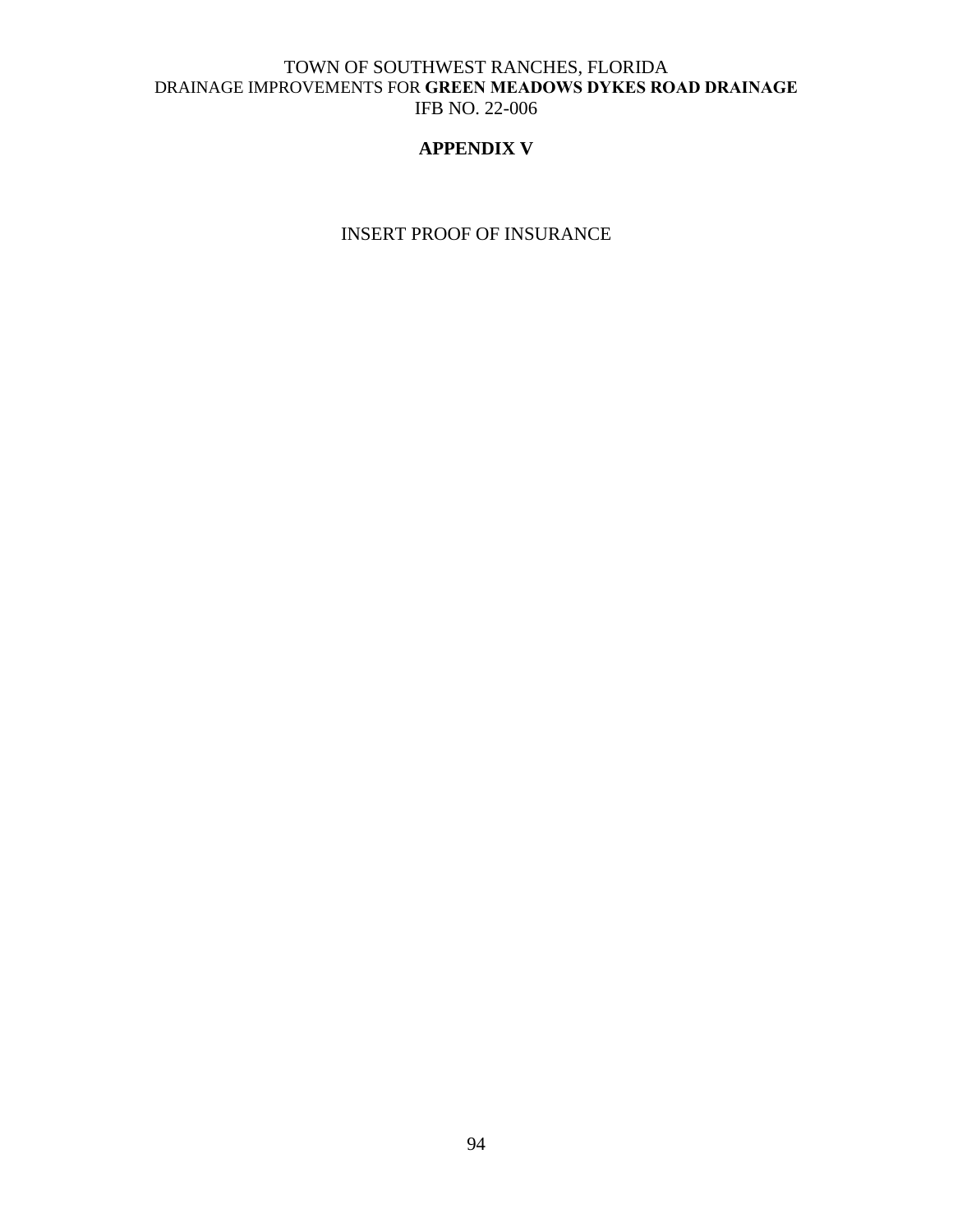#### **\* APPENDIX W**

#### STATEMENT OF NO RESPONSE

Recipients of this solicitation may elect not to respond. The Town is interested in learning the reason(s) for non-response. If you elect not to respond with an offer to this solicitation, the Town requests that the reason(s) are indicated below, and this form is returned to:

Venessa Redman, Senior Procurement and Budget Officer Town of Southwest Ranches 13400 Griffin Road Southwest Ranches, FL 33330 or Email: vredman@southwestranches.org

#### REASONS

- 1. Do not offer this product/service or equivalent.
- 2. Schedule would not permit.
- 3. Insufficient time to respond to solicitation.
- 4. Unable to meet specifications / scope of work.
- 5. Specifications "too tight" (i.e. geared to specific brand or manufacturer).
- 6. Specifications not clear.
- 7. Unable to meet bond and / or insurance requirements.
- 8. Solicitation addressed incorrectly, delayed in forwarding of mail.
- 9. Other (Explanation provided below or by separate attachment).

Explanation: Explanation:

The Town may delete the names of those persons or businesses who fail to respond to three (3) solicitations, who fail to return this Statement, or as requested.

| Desire to receive future Town solicitations? _ Yes _ No |       |
|---------------------------------------------------------|-------|
|                                                         |       |
|                                                         |       |
|                                                         |       |
|                                                         |       |
| TELEPHONE: $(\_\_)$                                     | DATE: |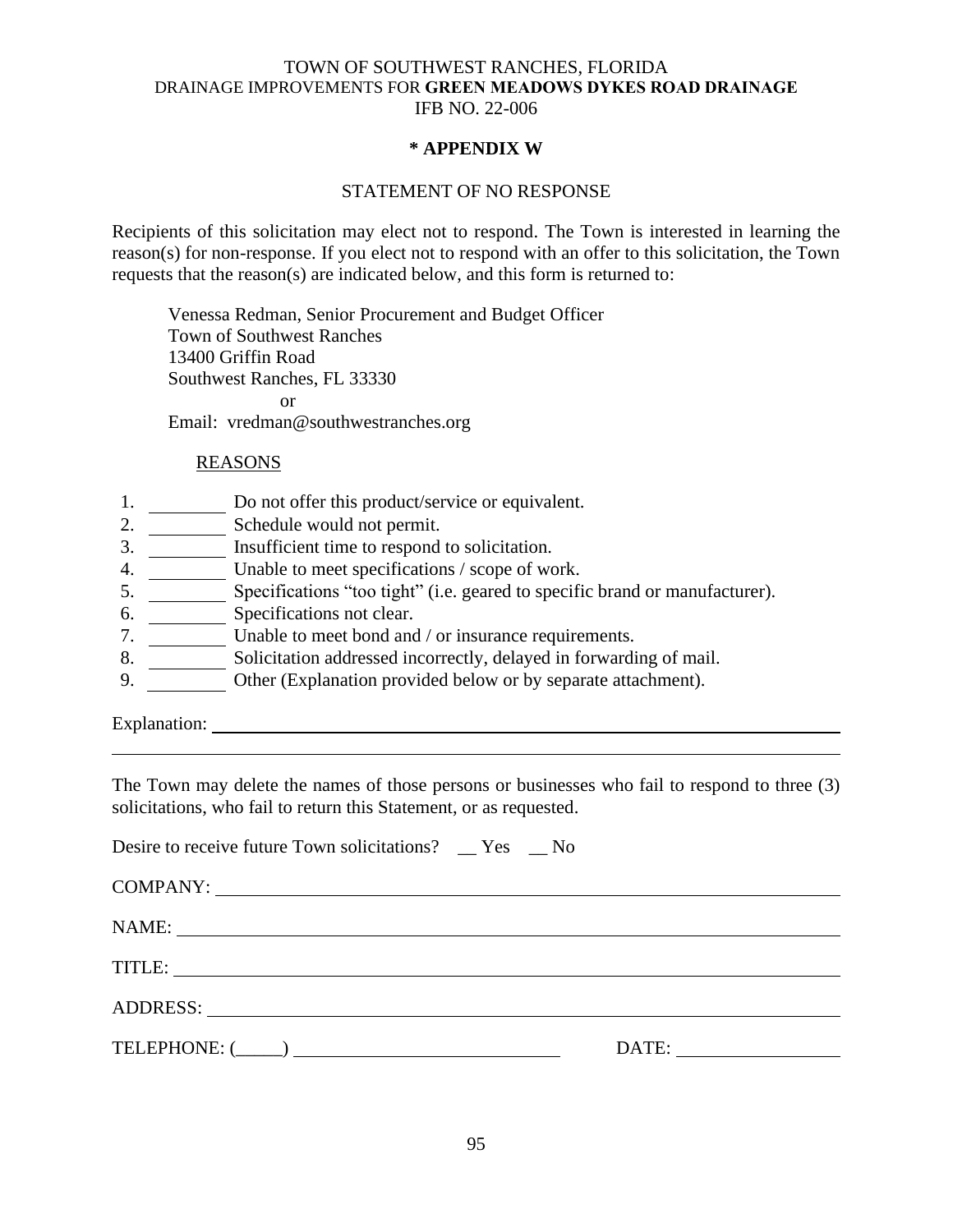### **APPENDIX X 44 C.F.R. PART 18 - CERTIFICATION REGARDING LOBBYING**

Certification for Contracts, Grants, Loans, and Cooperative Agreements

The undersigned certifies, to the best of his or her knowledge and belief, that:

1. No Federal appropriated funds have been paid or will be paid, by or on behalf of the undersigned, to any person for influencing or attempting to influence an officer or employee of an agency, a Member of Congress, an officer or employee of Congress, or an employee of a Member of Congress in connection with the awarding of any Federal contract, the making of any Federal grant, the making of any Federal loan, the entering into of any cooperative agreement, and the extension, continuation, renewal, amendment, or modification of any Federal contract, grant, loan, or cooperative agreement.

2. If any funds other than Federal appropriated funds have been paid or will be paid to any person for influencing or attempting to influence an officer or employee of any agency, a Member of Congress, an officer or employee of Congress, or an employee of a Member of Congress in connection with this Federal contract, grant, loan, or cooperative agreement, the undersigned shall complete and submit Standard Form-LLL, "Disclosure Form to Report Lobbying," in accordance with its instructions.

3. The undersigned shall require that the language of this certification be included in the award documents for all subawards at all tiers (including subcontracts, subgrants, and contracts under grants, loans, and cooperative agreements) and that all subrecipients shall certify and disclose accordingly.

This certification is a material representation of fact upon which reliance was placed when this transaction was made or entered into. Submission of this certification is a prerequisite for making or entering into this transaction imposed by section 1352, title 31, U.S. Code. Any person who fails to file the required certification shall be subject to a civil penalty of not less than \$10,000 and not more than \$100,000 for each such failure.

The Contractor, The Contractor,  $\blacksquare$ , certifies or affirms the truthfulness and Accuracy of each statement of its certification and disclosure, if any. In addition, the Contractor understands and agrees that the provisions of 31 U.S.C. Chap. 38, Administrative Remedies for False Claims and Statements, apply to this certification and disclosure, if any.

Signature of Contractor's Authorized Official

\_\_\_\_\_\_\_\_\_\_\_\_\_\_\_\_\_\_\_\_\_\_\_\_\_\_\_\_\_\_\_\_\_\_\_\_\_\_\_\_

Name and Title of Contractor's Authorized Official Date

\_\_\_\_\_\_\_\_\_\_\_\_\_\_\_\_\_\_\_\_\_\_\_\_\_\_\_\_\_\_\_\_\_\_\_\_\_\_\_\_\_ \_\_\_\_\_\_\_\_\_\_\_\_\_\_\_\_\_\_\_\_\_\_\_\_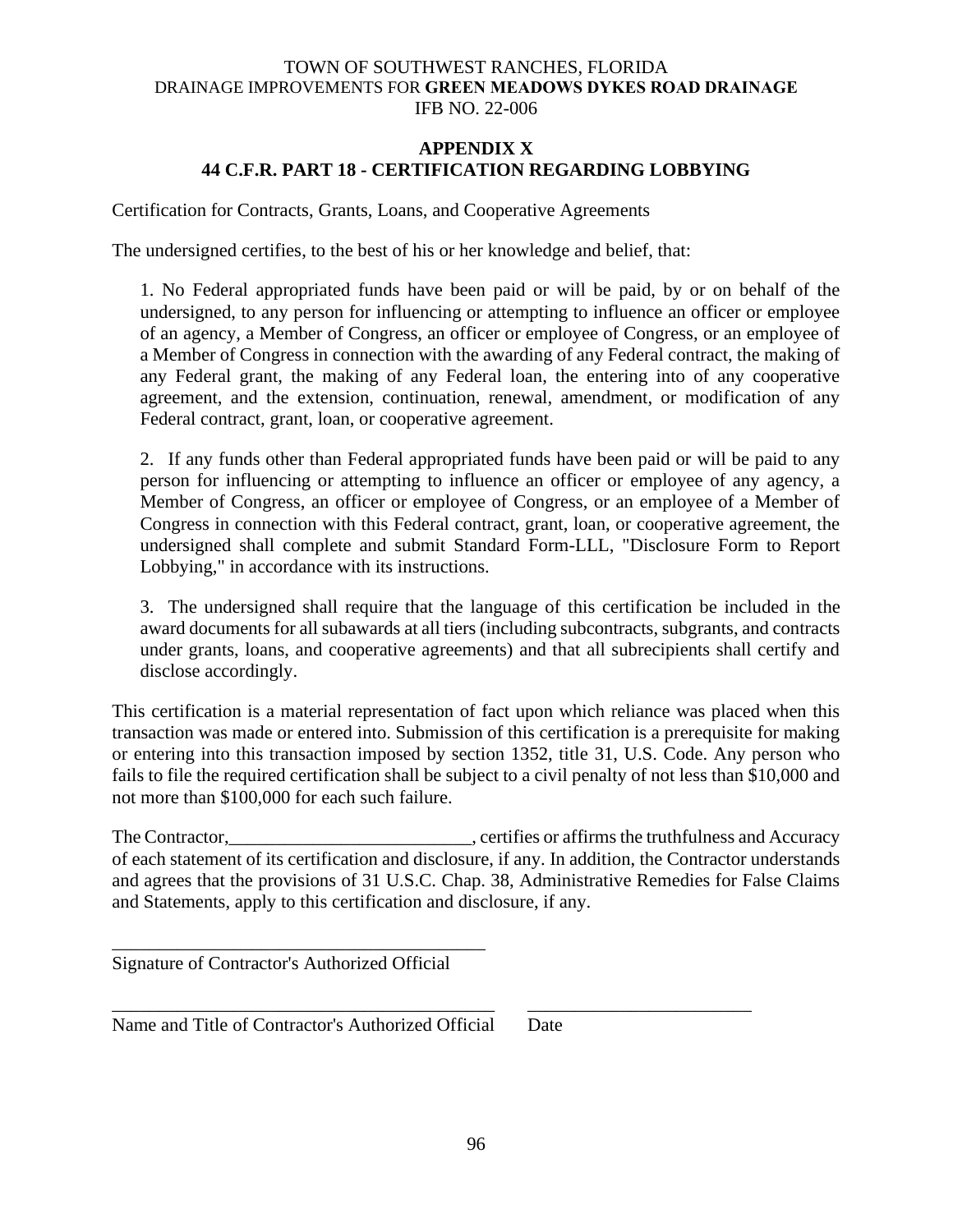# **APPENDIX Y OTHER FEDERAL, STATE AND LOCAL REQUIREMENTS (2 CFR 200 COMPLIANCE)**

The Contractor must adhere to all requirements and regulations established by the Federal Emergency Management Agency (FEMA), the Federal Highway Administration (FHWA), Florida Department of Transportation (FDOT), Natural Resources Conservation Service (NRCS), U.S. Army Corps of Engineers (USACE) and any other governmental agency with jurisdiction over emergency/disaster response and recovery actions. Notwithstanding anything in this Agreement to the contrary, Contractor also agrees to comply, subject to applicable professional standards, with the provisions of any and all applicable Federal, State, County and Town orders, statutes, ordinances, rules and regulations which may pertain to the services required under the Agreement, including but not limited to:

# **A. ACCESS BY THE GRANTEE, SUBGRANTEE, FEDERAL GRANTOR AGENCY AND COMPTROLLER GENERAL**

The Contractor shall allow access by the grantee, sub grantee, Federal grantor agency and Comptroller General of the United States, or any of their duly authorized representatives to any books, documents, papers, and records of the Contractor which are directly pertinent to that specific contract for the purpose of making audit, examination, excerpts and transcriptions.

# **B. FEDERAL CLEAN AIR AND WATER ACTS**

Contractor agrees to comply with all applicable standards, orders or regulations issued pursuant to the Clean Air Act (42 U.S.C. 7401-7671q) and the Federal Water Pollution Control Act as amended (33 U.S.C. 1251-1387), and will report violations to FEMA and the Regional Office of the Environmental Protection Agency (EPA).

# **C. CONTRACT WORK HOURS AND SAFETY STANDARDS**

The Contractor shall comply with Sections 103 and 107 of the Contract Work Hours and Safety Standards Act (40 U.S.C. 3702-3704) as supplemented by Department of Labor regulations (29 CFR Part 5).

# **D. COMPLIANCE WITH THE COPELAND ANTI-KICKBACK ACT**

(1) Contractor. The Contractor shall comply with 18 U.S.C. § 874, 40 U.S.C. § 3145, and the requirements of 29 C.F.R. pt. 3 as may be applicable, which are incorporated by reference into this contract.

(2) Subcontracts. The Contractor or subcontractor shall insert in any subcontracts the clause above and such other clauses as the FEMA may by appropriate instructions require, and also a clause requiring the subcontractors to include these clauses in any lower tier subcontracts. The prime contractor shall be responsible for the compliance by any subcontractor or lower tier subcontractor with all of these contract clauses.

(3) Breach. A breach of the contract clauses above may be grounds for termination of the contract, and for debarment as a contractor and subcontractor as provided in 29 C.F.R. § 5.12.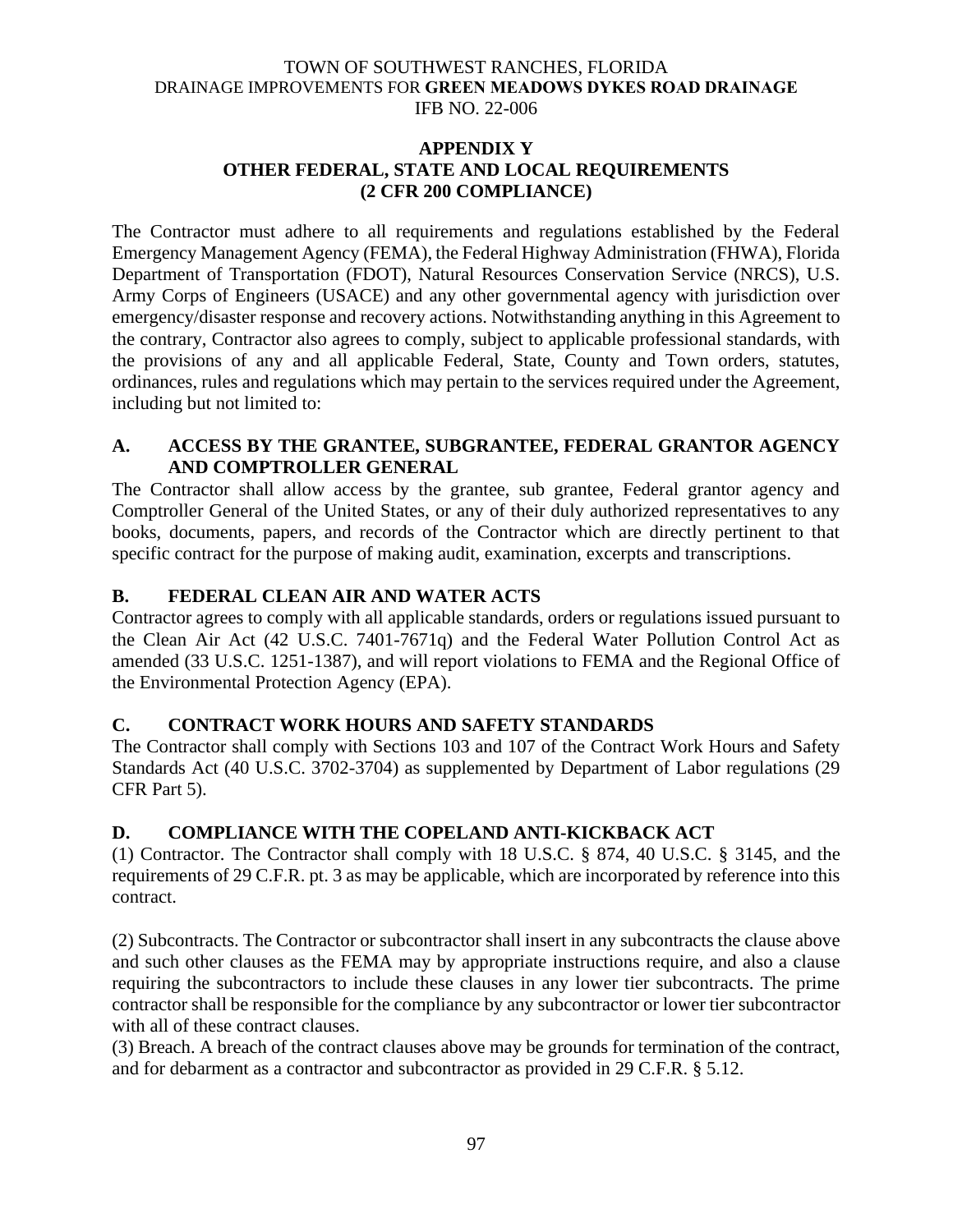# **E. BUY AMERICAN ACT**

The Contractor shall comply with all applicable standards, orders, or requirements regarding the Buy American Act. (42 U.S.C 5206 - extended until 2023).

# **F. SUSPENSION AND DEBARMENT**

Non-federal entities are subject to the non-procurement debarment and suspension regulations implementing Executive Orders 12549 and 12689, 2 CFR part 180. These regulations restrict awards, sub-awards, and contracts with certain parties that are debarred, suspended, or otherwise excluded from or ineligible for participation in Federal assistance programs or activities.

# **G. ANTI-LOBBYING**

Byrd Anti-Lobbying Amendment, 31 U.S.C. § 1352 (as amended), Contractors who apply or bid for an award of \$100,000 or more shall file the required certification (see page 40). Each tier certifies to the tier above that it will not and has not used Federal appropriated funds to pay any person or organization for influencing or attempting to influence an officer or employee of any agency, a member of Congress, officer or employee of Congress, or an employee of a member of Congress in connection with obtaining any Federal contract, grant, or any other award covered by 31 U.S.C. § 1352. Each tier shall also disclose any lobbying with non-Federal funds that takes place in connection with obtaining any Federal award. Such disclosures are forwarded from tierto-tier up to the recipient.

This provision is applicable to all Federal-aid contracts and to all related subcontracts which exceed \$100,000 (49 CFR 20).

# **H. EQUAL EMPLOYMENT OPPORTUNITY**

The Contractor shall comply with Executive Order 11246 of September 24, 1965, entitled "Equal Employment Opportunity," as amended by Executive Order 11375 of October 13, 1967, and as supplemented in Department of Labor regulations (41 CFR Chapter 60). (All construction contracts awarded in excess of \$10,000 by grantees and their contractors or sub-grantees). Additionally, all contractors and subcontractors performing work in connection with this Agreement shall provide equal opportunity for employment because of race, religion, color, age, sex, national origin, sexual preference, disability, or marital status. The aforesaid provision shall include, but not be limited to, the following: employment, upgrading, demotion or transfer, recruitment advertising; layoff or termination; rates of pay or other forms of compensation; and selection for training, including apprenticeship. The Contractor agrees to post in a conspicuous place available for employees and applicants for employment, such notices as may be required by the Dade County Fair Housing and Employment Commission, or other authority having jurisdiction over the Work setting forth the provisions of the nondiscrimination law.

### **I. NONDISCRIMINATION**

During the performance of this Agreement, Contractor agrees to not discriminate against any employee or applicant for employment because of race, religion, color, sex, handicap, marital status, age or national origin, and will take affirmative action to ensure that they are afforded equal employment opportunities without discrimination. Such action shall be taken with reference to, but not be limited to, recruitment, employment, termination, rates of pay or other forms of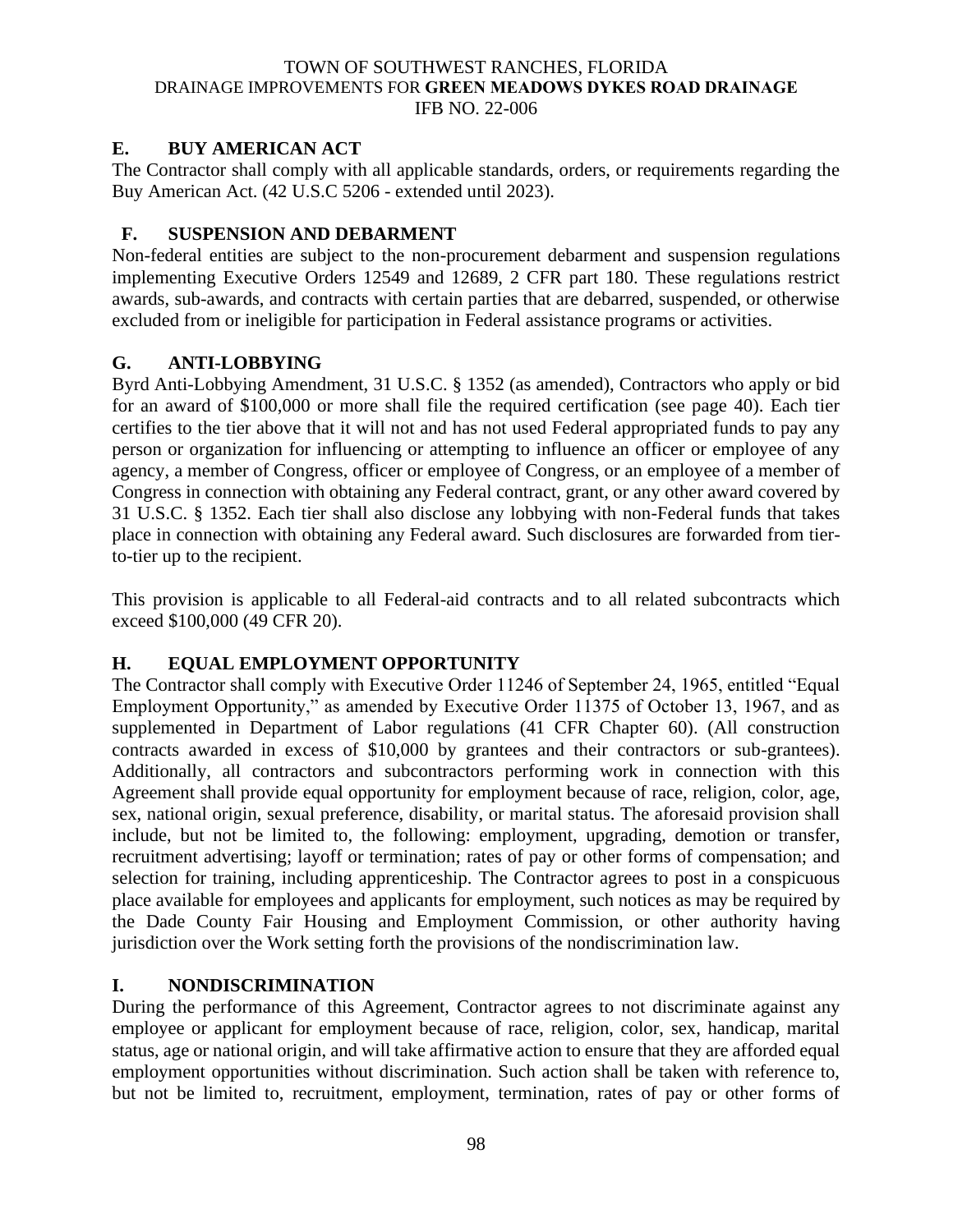compensation, and selection for training or retraining, including apprenticeship and on-the-job training. By entering into this Agreement with the Town, the Contractor attests that it is not in violation of the Americans with Disabilities Act of 1990 (and related Acts). If the Contractor or any owner, subsidiary or other firm affiliated with or related to the Contractor is found by the responsible enforcement agency or the Town to be in violation of the Act, such violation shall render this Agreement void. This Agreement shall be void if the Contractor submits a false affidavit or the Contractor violates the Act during the term of this Agreement, even if the Contractor was not in violation at the time it submitted its affidavit.

# **J. OCCUPATIONAL SAFETY AND HEALTH ACT (OSHA)**

The Contractor shall comply with OSHA as applicable to this Agreement.

# **K. ENVIRONMENTAL PROTECTION AGENCY (EPA)**

The Contractor shall comply with all laws, rules and regulations promulgated by, for, or related to the EPA as applicable to this Agreement.

# **L. CONFLICTS OF INTEREST**

The Contractor shall comply with "Conflicts of Interest" Section 1-19 of the Broward County Code, and Ordinance 2011-19.

# **M. FLORIDA BUILDING CODE (FBC)**

The Contractor shall comply with all applicable provisions of the Florida Building Code (FBC).

### **N. VIOLATIONS OF LAW**

Notwithstanding any other provision of the Agreement, Contractor shall not be required pursuant to the Agreement to take any action or abstain from taking any action if such action or abstention would, in the good faith determination of the Contractor, constitute a violation of any law or regulation to which Contractor is subject, including, but not limited to, laws and regulations requiring that Contractor conduct its operations in a safe and sound manner.

# **O. VERIFICATION OF EMPLOYMENT STATUS**

Any Contractor/Consultant assigned to perform responsibilities under its contract with a State agency are required to utilize the U.S. Department of Homeland Security's E-Verify system (per the State of Florida Executive Order Number 11-02 "Verification of Employment Status") to verify the employment eligibility of: (a) all persons employed during the contract term by the Contractor to perform employment duties within Florida; and (b) all persons (including subcontractors) assigned by the Contractor to perform work pursuant to the contract with the State agency. U.S. Department of Homeland Security's E-Verify System Affirmation Statement should be completed and submitted to Town for any individuals performing work for Contractor under the Agreement.

# **P. CONTRACTING WITH SMALL AND MINORITY BUSINESSES, WOMEN'S BUSINESS ENTERPRISES, AND LABOR SURPLUS AREA FIRMS**

Contractors shall comply with the requirements of 2 CFR §200.321 as applicable to this Agreement. Contractor's failure or refusal to comply with the provisions of this section shall result in the immediate termination for cause by Town.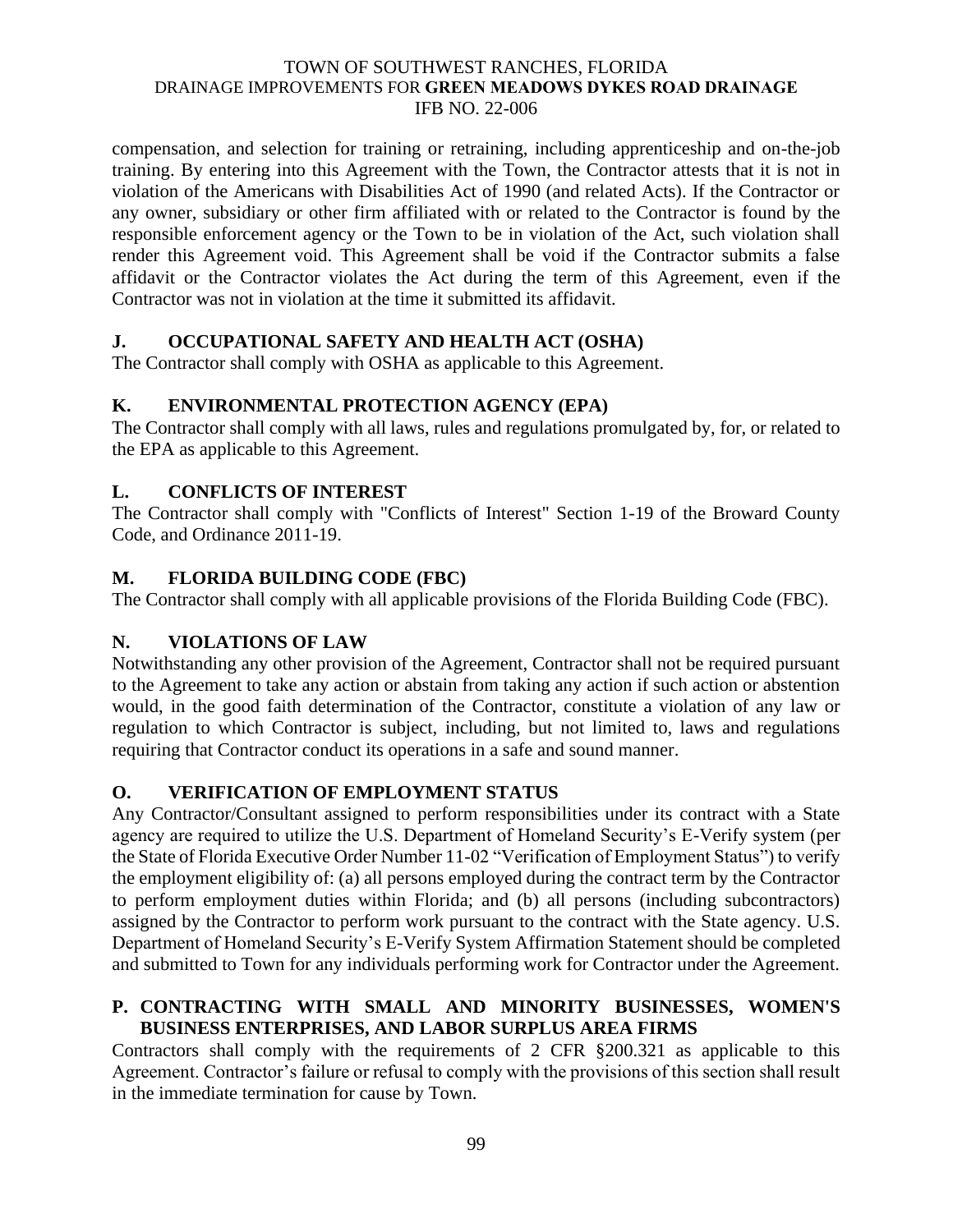### **Q. PROCUREMENT OF RECOVERED MATERIALS**

Contractors shall comply with the requirements of 2 CFR §200.321, as applicable to this Agreement.

# **R. DAVIS-BACON ACT REQUIREMENTS**

Contractors shall comply with the requirements of the Davis-Bacon Act, as amended (40 U.S.C. §3141-3148), and as supplemented by Department of Labor regulations (29 CFR Part 5, "Labor Standards Provisions Applicable to Contracts Covering Federally Financed and Assisted Construction"), as applicable to this Agreement.

# **S. SURTAX CBE PROGRAM REQUIREMENTS**

Compliance with CBE participation goal requirements is a matter of responsibility (or the Municipality's equivalent); vendors/firms should submit all required forms and information with its solicitation submittal. If the required forms and information are not provided with the vendor's/firm's solicitation submittal, then vendor/firm must supply the required forms and information no later than three (3) business days after receipt of a request from OESBD. Vendor/firm may be deemed non-responsible (or the Municipality's equivalent) for failure to fully comply with CBE Program Requirements within these stated timeframes.

1. Vendor/firm should include in its solicitation submittal a Letter of Intent Between Bidder/Offeror and County Business Enterprise (CBE) Subcontractor/Supplier for each CBE firm the Vendor intends to use to achieve the assigned CBE participation goal. The form is available at the following link:

[https://www.broward.org/EconDev/SmallBusiness/Documents/SurtaxProjectsServicesInt](https://www.broward.org/EconDev/SmallBusiness/Documents/SurtaxProjectsServicesIntent.pdf) [ent.pdf](https://www.broward.org/EconDev/SmallBusiness/Documents/SurtaxProjectsServicesIntent.pdf)

2. If vendor/firm is unable to attain the CBE participation goal, vendor/firm should include in its solicitation submittal an Application for Evaluation of Good Faith Efforts and all required supporting information. The form is available at the following link: [https://www.broward.org/EconDev/SmallBusiness/Documents/GoodFaithEffortsEvaluati](https://www.broward.org/EconDev/SmallBusiness/Documents/GoodFaithEffortsEvaluation.pdf) [on.pdf](https://www.broward.org/EconDev/SmallBusiness/Documents/GoodFaithEffortsEvaluation.pdf)

OESBD maintains an online directory of CBE firms. The online directory is available for use by vendors/firms at

[https://www.broward.org/EconDev/DoingBusiness/Pages/CertifiedFirmDirectories.aspx.](https://www.broward.org/EconDev/DoingBusiness/Pages/CertifiedFirmDirectories.aspx)

For detailed information regarding the CBE Program contact the OESBD at (954) 357-6400 or visit the website at:<https://www.broward.org/EconDev/Pages/localcertificationprograms.aspx>

If awarded the contract, vendor/firm agrees to and shall comply with all applicable requirements of the Business Opportunity Act and the CBE Program in the award and administration of the contract including, but not limited to, the following:

1. Vendor/firm may not discriminate on the basis of race, color, sex, religion, national origin, disability, age, marital status, political affiliation, sexual orientation, pregnancy, or gender identity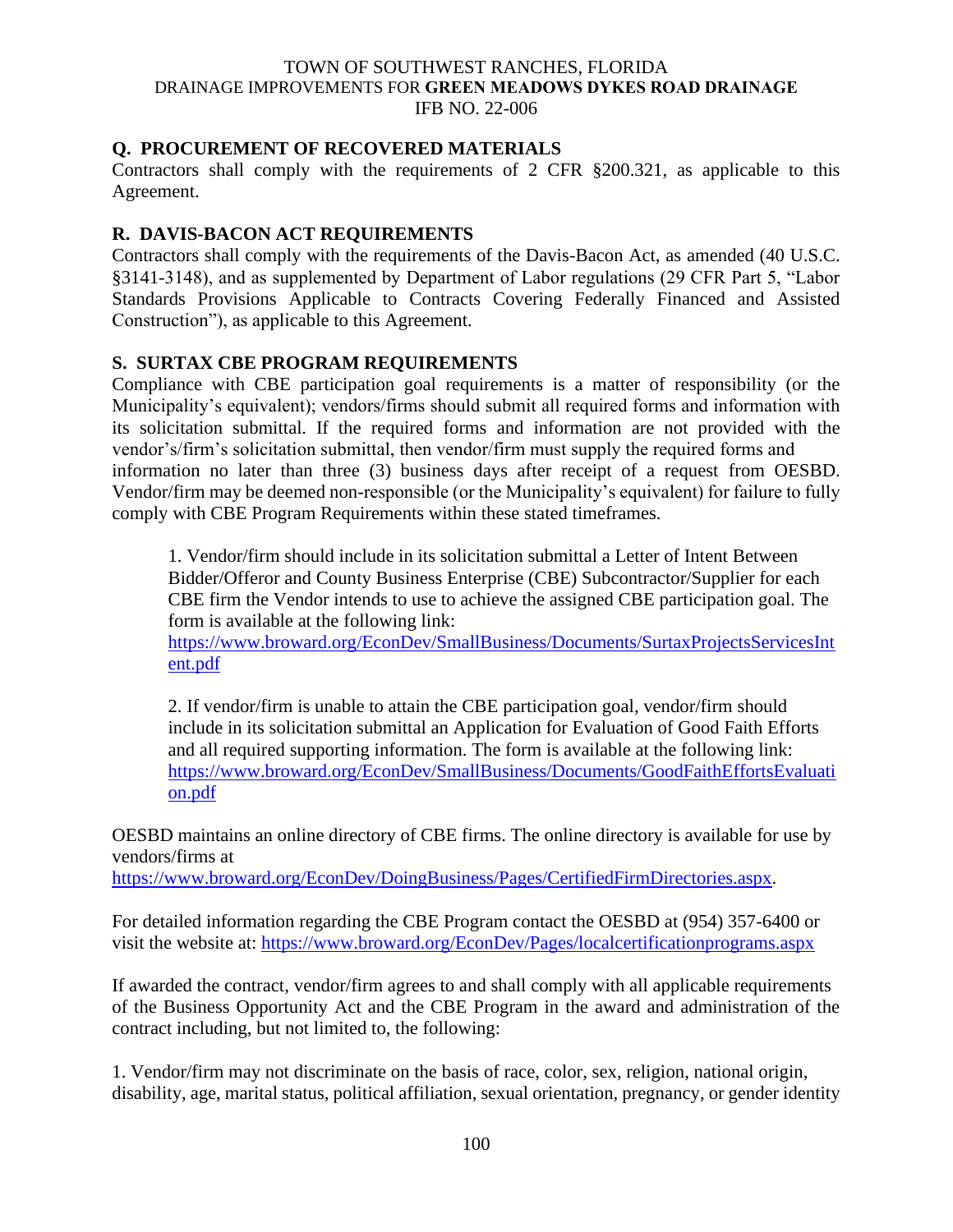and expression in the performance of this contract.

2. All entities that seek to conduct business with the Municipality, including vendor/firm or any Prime Contractors, Subcontractors, and Bidders, shall conduct such business activities in a fair and reasonable manner, free from fraud, coercion, collusion, intimidation, or bad faith. Failure to do so may result in the cancellation of this solicitation, cessation of contract negotiations, revocation of CBE certification, and suspension or debarment from future contracts.

3. If vendor/firm fails to meet or make Good Faith Efforts (as defined in the Business Opportunity Act) to meet the CBE participation commitment (the "Commitment"), then Vendor shall pay the Municipality liquidated damages in an amount equal to fifty percent (50%) of the actual dollar amount by which Vendor failed to achieve the Commitment, up to a maximum amount of ten percent (10%) of the total contract amount, excluding costs and reimbursable expenses. An example of this calculation is stated in Section 1-81.7, Broward County Code of Ordinances.

4. Vendor/firm shall comply with all applicable requirements of the Business Opportunity Act in the award of the contract. Failure by vendor/firm to carry out any of these requirements shall constitute a material breach of the contract, which shall permit the Municipality to terminate the contract or to exercise any other remedy provided under the contract or other applicable laws, with all such remedies being cumulative.

5. Vendor/firm shall pay its CBE subcontractors and suppliers, within fifteen (15) days following receipt of payment from the Municipality, for all completed subcontracted work and supplies. If vendor/firm withholds an amount from CBE subcontractors or suppliers as retainage, such retainage shall be released and paid within fifteen (15) days following receipt of payment of retained amounts from the Municipality.

6. Vendor/firm understands that the Municipality and County will monitor vendor's/firm's compliance with the CBE Program requirements. Vendor/firm must provide the Municipality with a Monthly Utilization Report (MUR) by the 10th of each month to confirm its compliance with the Commitment agreed to in the contract; MURs can be submitted to the Municipality at :

Rod Ley, Public Works Director/Town Engineer

13400 Griffin Rd, Southwest Ranches, FL 33330

and online through the Broward County's iContractsCentral application, at the following webpage:<https://www.broward.org/Purchasing/Pages/icontractscentral.aspx> Timely submission of the MUR every month throughout the term of the contract, including amendment and extension terms, is a condition precedent to the Municipality's payment of vendor/firm under the contract.

Signature of Contractor's Authorized Official

\_\_\_\_\_\_\_\_\_\_\_\_\_\_\_\_\_\_\_\_\_\_\_\_\_\_\_\_\_\_\_\_\_\_\_\_\_\_\_\_

Name and Title of Contractor's Authorized Official Date

\_\_\_\_\_\_\_\_\_\_\_\_\_\_\_\_\_\_\_\_\_\_\_\_\_\_\_\_\_\_\_\_\_\_\_\_\_\_\_\_\_\_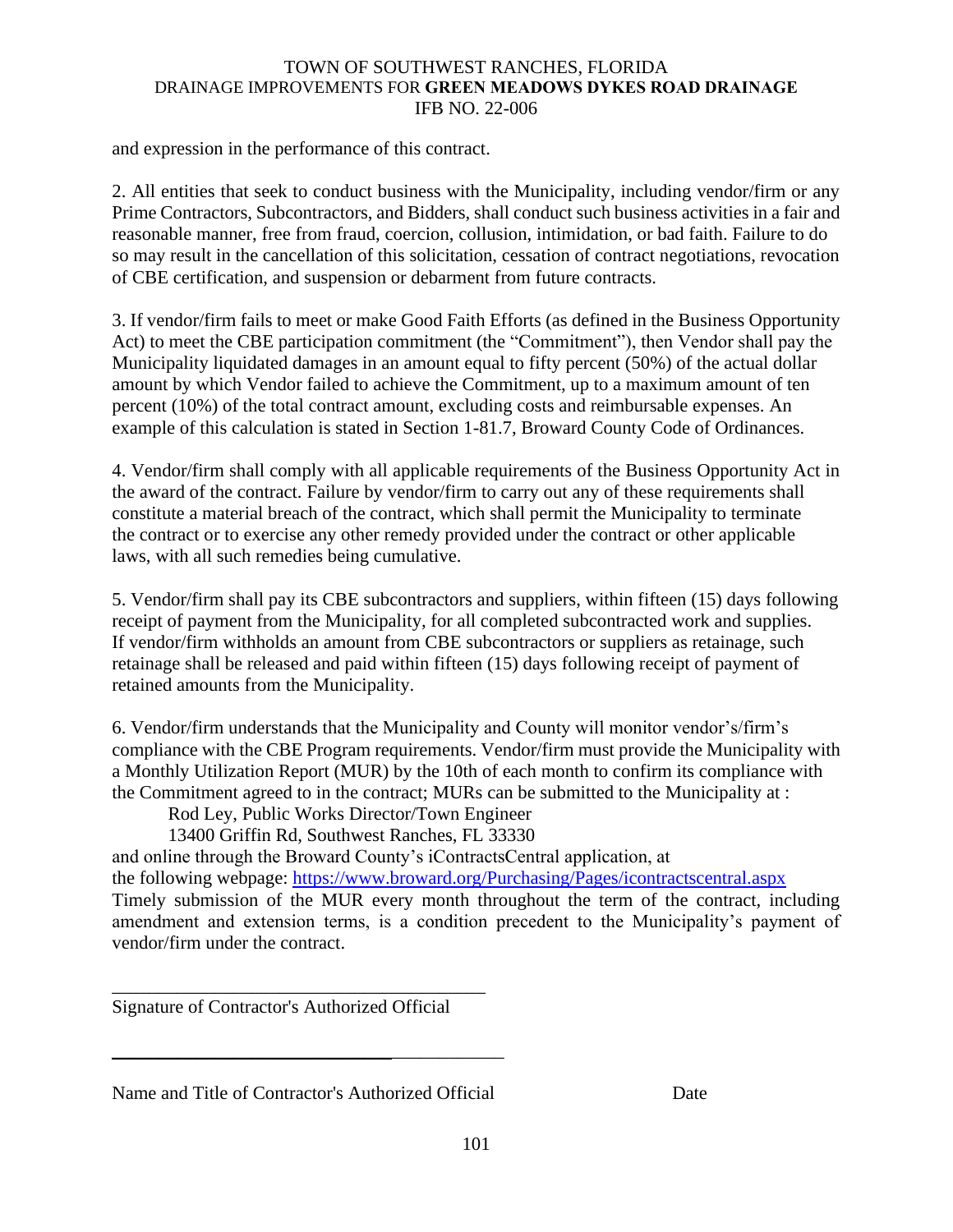# **APPENDIX Z**

# **INSERT E-VERIFY MEMORANDUM OF UNDERSTANDING**

### **PROVIDE PROOF OF E-VERIFY REGISTRATION**

- a) Page showing USCIS verified electronic approval.
- b) Page listing Company name & EIN number, matching W9 (Appendix U) submitted.

Visit [www.E-Verify.gov/Employer](http://www.e-verify.gov/Employer) to register, save registration as a PDF document and include memorandum of Understanding document in this proposal.

# **DO NOT INCLUDE MOU OF COMPANY DIFFERENT TO W9 SUBMITTED.**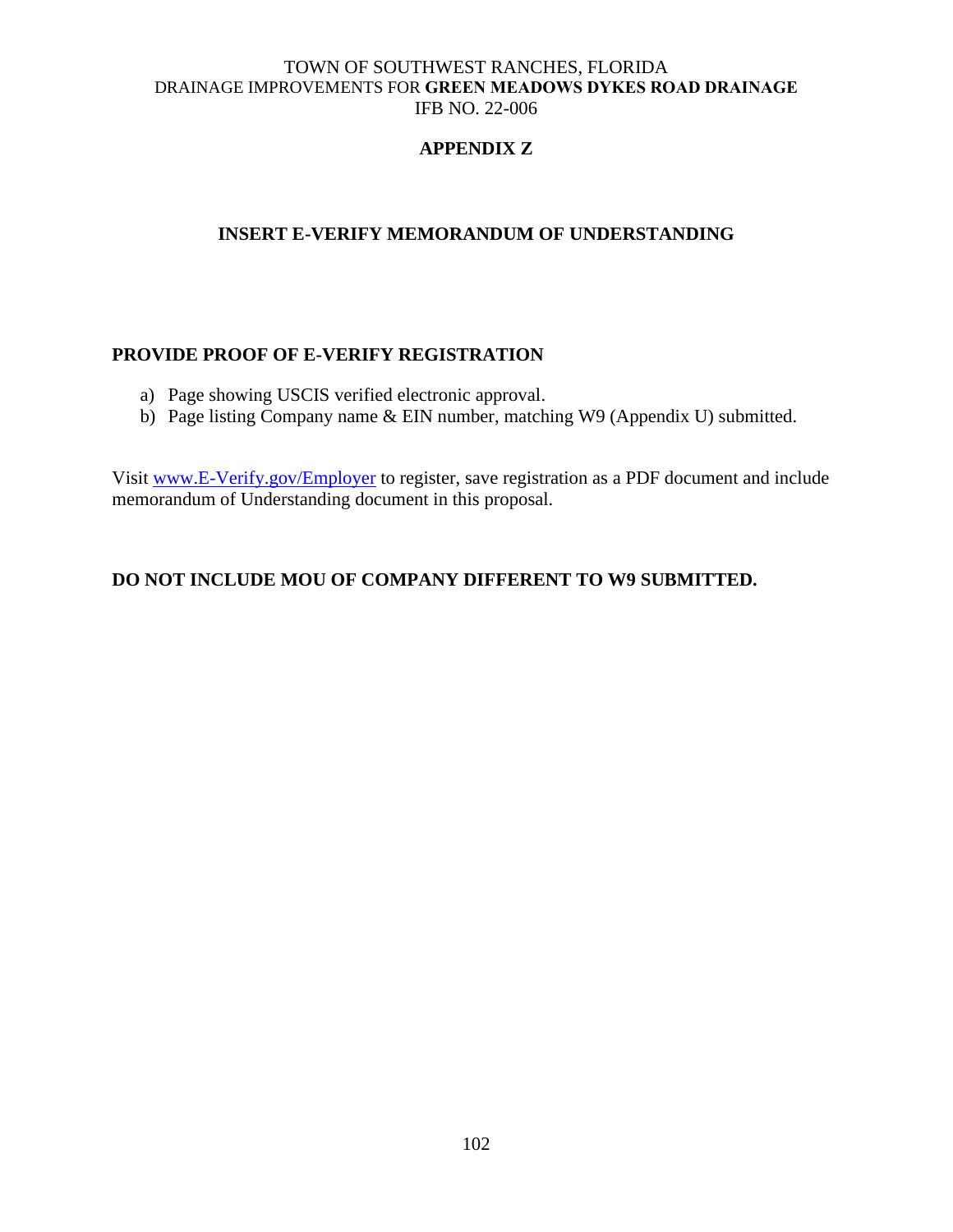# **EXHIBIT A – AGREEMENT**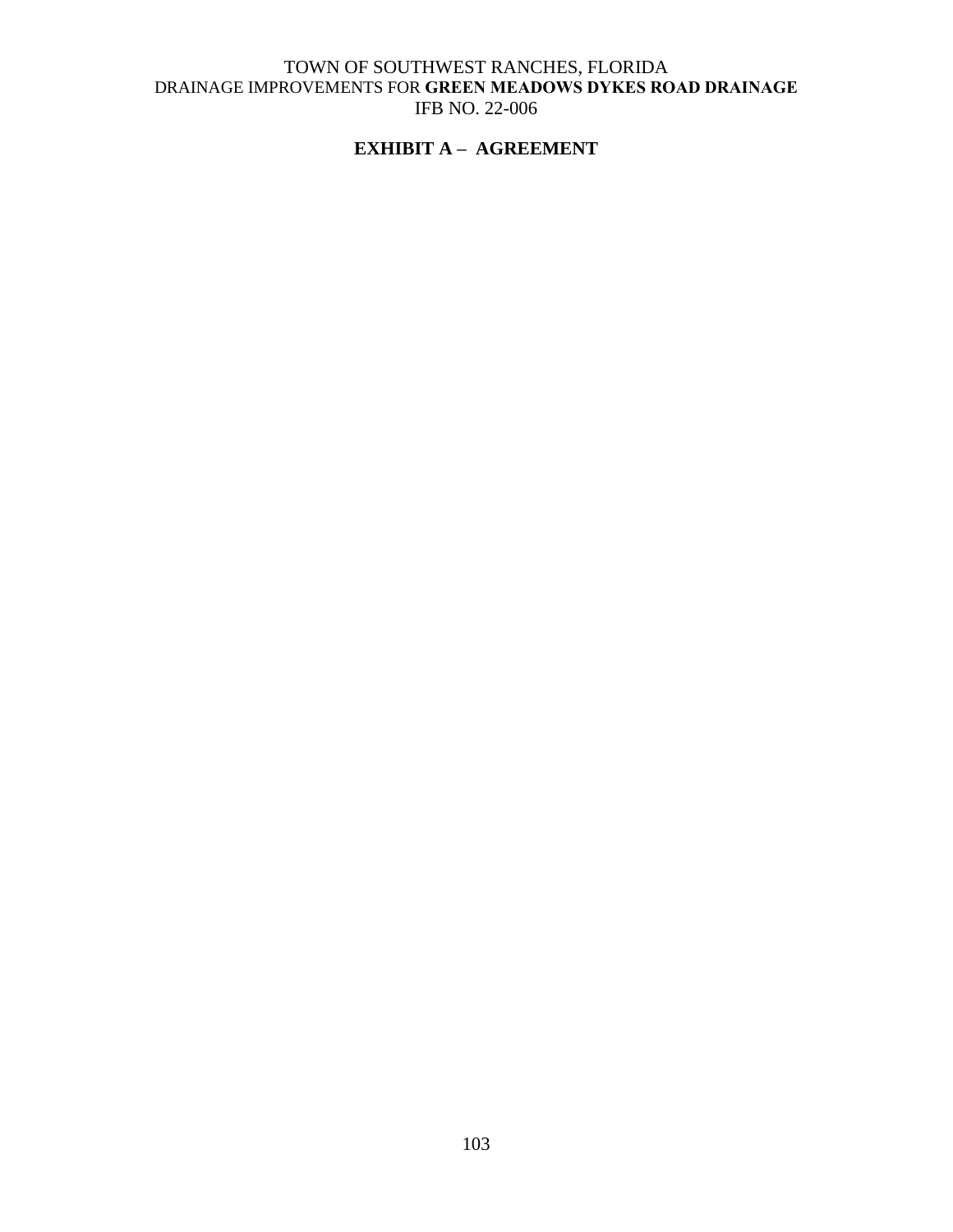### **EXHIBIT B – MINIMUM INSURANCE REQUIREMENTS**

Contractor shall provide Town with a copy of the Certificates of Insurance or endorsements evidencing the types of Insurance and coverages required prior to beginning Work under this Agreement and, at any time thereafter, upon request by Town.

- A. **WORKER'S COMPENSATION**: Worker's Compensation Insurance is to apply to all employees in compliance with the "Workers' Compensation Law" of the State of Florida and all applicable federal laws. Contractor shall carry Worker's Compensation Insurance with the statutory limits, which shall include employer's liability insurance with a limit of not less than **One Hundred Thousand Dollars (\$100,000)** for each incident, and **One Hundred Thousand Dollars (\$100,000)** for each disease. Policy(ies) must be endorsed with waiver of subrogation against the Town.
- B. **BUSINESS AUTOMOBILE LIABILITY INSURANCE:** Contractor shall carry business automobile liability insurance with minimum limits of **Five Hundred Thousand Dollars (\$500,000)** per occurrence, combined single limits bodily injury liability and property damage. The policy must be no more restrictive than the latest edition of the business automobile liability policy without restrictive endorsements, as filed by the Insurance Services Office, and must include all owned vehicles and all hired or non-owned vehicles.
- C. **COMMERCIAL GENERAL LIABILITY:** Contractor shall carry Commercial General Liability Insurance with limits of not less than **Five Hundred Thousand Dollars (\$500,000)** per occurrence combined single limit for bodily injury and property damage, and not less than **One Million Dollars (\$1,000,000)** in the aggregate. The insurance policy must include coverage that is no more restrictive than the latest edition of the commercial general liability policy, without restrictive endorsements as filed by the Insurance Service Office (ISO), and the policy must include coverages for premises and/or operations, independent contractors, products and/or completed operations for contracts, contractual liability, broad form contractual coverage, broad form property damage, products, completed operations, personal injury and explosion, collapse and underground (X-C-U). Personal injury coverage shall include coverage that has the employee and contractual exclusions removed. The ISO form of the policy must be acceptable to the Town.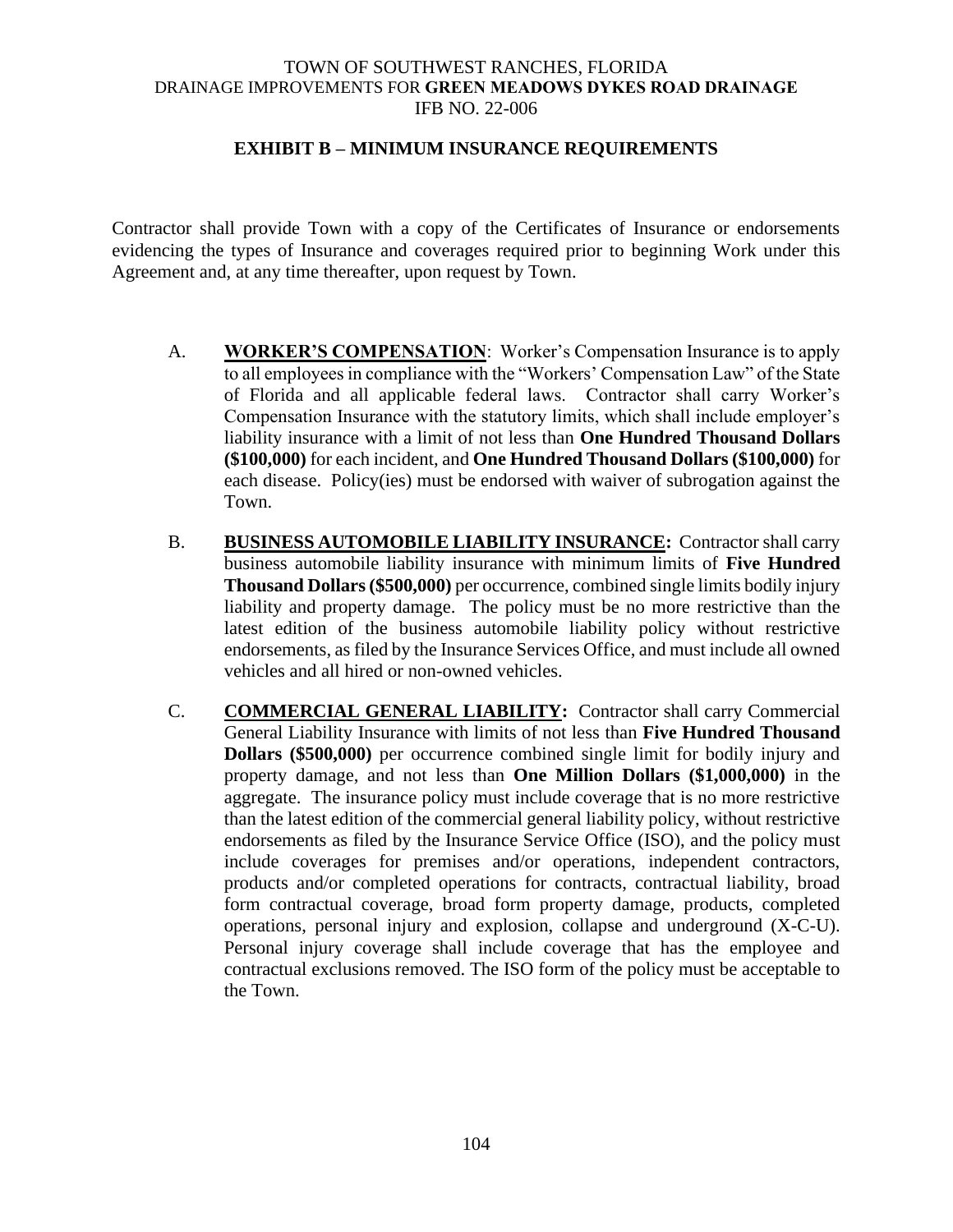# **EXHIBIT C – MUNICIPAL 170 AGREEMENT**